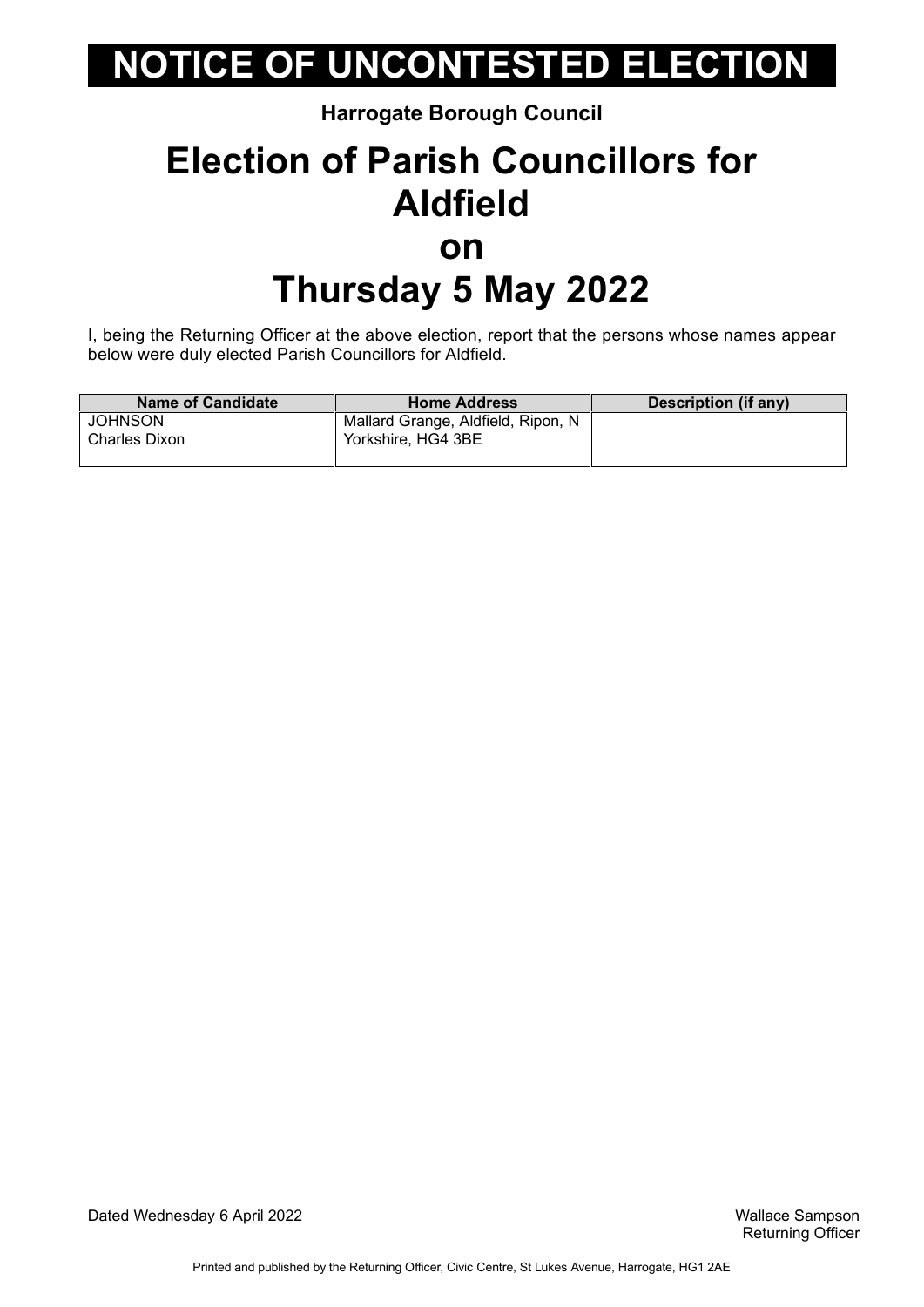#### **Harrogate Borough Council**

### **Election of Parish Councillors for Arkendale on Thursday 5 May 2022**

I, being the Returning Officer at the above election, report that the persons whose names appear below were duly elected Parish Councillors for Arkendale.

| <b>Name of Candidate</b> | <b>Home Address</b>                              | <b>Description (if any)</b> |
|--------------------------|--------------------------------------------------|-----------------------------|
| <b>HOUSEMAN</b>          | Sunnyside Farm, Moor Lane,                       |                             |
| Peter Stuart             | Arkendale, Knaresborough, HG5<br>0 <sub>RF</sub> |                             |
| <b>QUARMBY</b>           | Dale Farm, Moor Lane, Arkendale,                 |                             |
| <b>Oliver Alexander</b>  | HG5 0QU                                          |                             |
| <b>ROBERTSHAW</b>        | Roselea, Arkendale,                              |                             |
| Mark                     | Knaresborough, North Yorkshire,                  |                             |
|                          | HG5 0QU                                          |                             |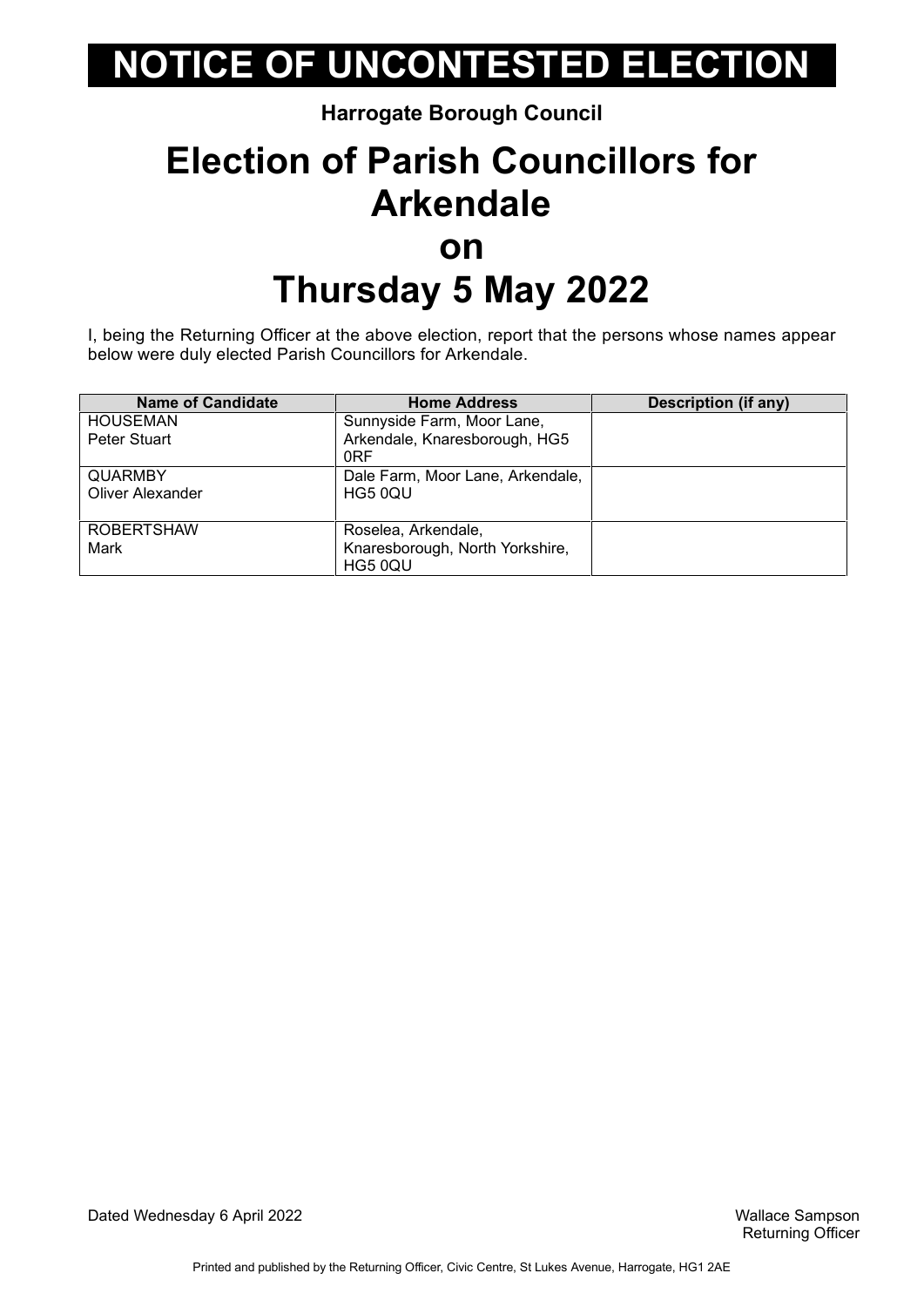**Harrogate Borough Council**

### **Election of Parish Councillors for Askwith on Thursday 5 May 2022**

I, being the Returning Officer at the above election, report that the persons whose names appear below were duly elected Parish Councillors for Askwith.

| <b>Name of Candidate</b> | <b>Home Address</b>            | <b>Description (if any)</b> |
|--------------------------|--------------------------------|-----------------------------|
| <b>MARSTON</b>           | Ibbotson Farm, Askwith, Otley, |                             |
| Carol Ann                | <b>LS21 2HX</b>                |                             |
| <b>SHEPHERD</b>          | Quaker Cottage, Back Lane,     |                             |
| <b>Helen Claire</b>      | Askwith, LS21 2JA              |                             |
| <b>WHITLEY</b>           | 2 Rosebank, Askwith, LS21 2HX  |                             |
| Martin                   |                                |                             |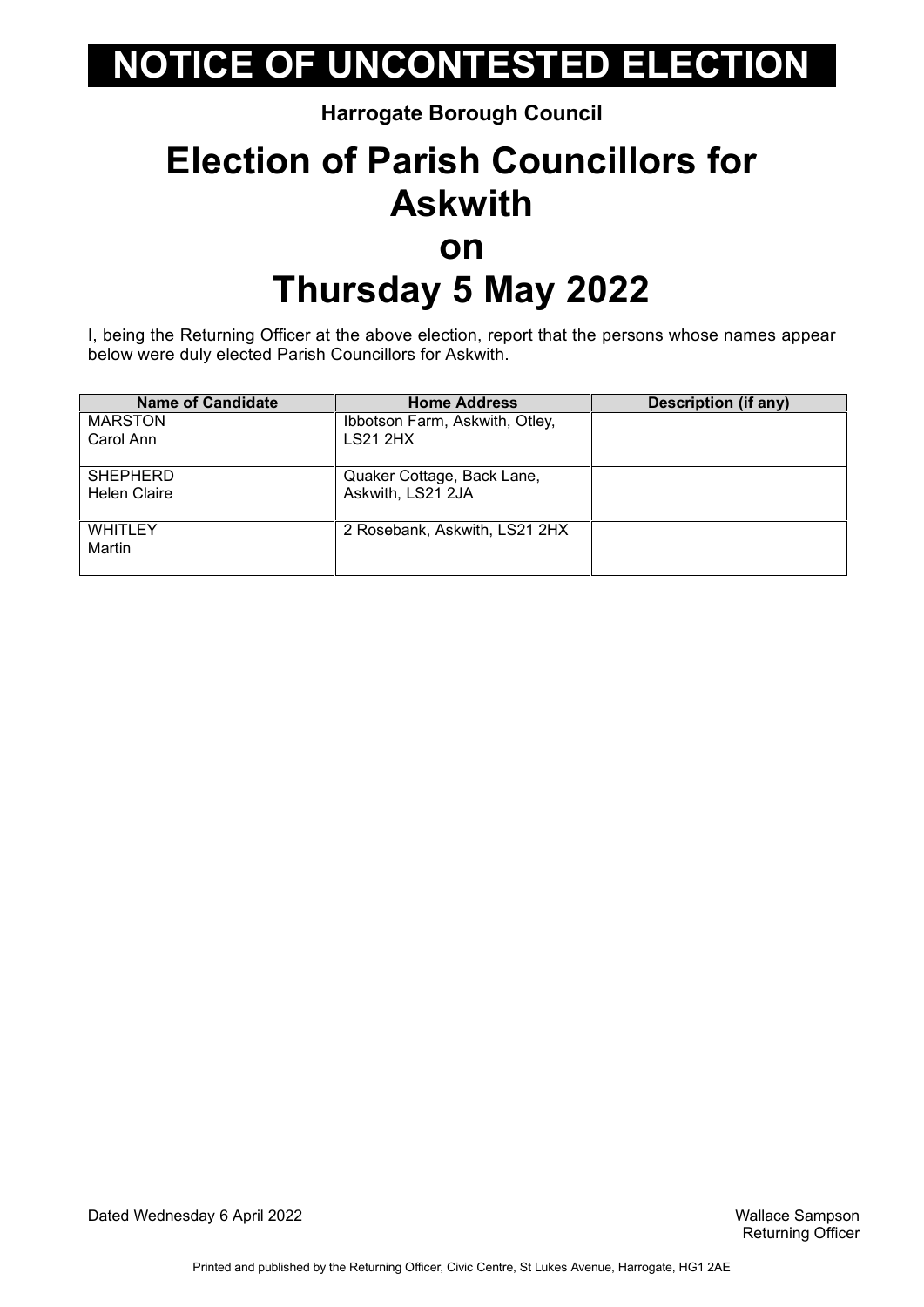#### **Harrogate Borough Council**

### **Election of a Parish Councillor for Azerley Ward of Azerley Parish on Thursday 5 May 2022**

I, being the Returning Officer at the above election, report that the person whose name appears below was duly elected Parish Councillor for Azerley Ward of Azerley Parish.

| <b>Name of Candidate</b> | <b>Home Address</b>        | Description (if any) |
|--------------------------|----------------------------|----------------------|
| MILLER                   | Sutthills, Gate Bridge Rd, |                      |
| Sheila Mary              | Galphay, Ripon, HG4 3NT    |                      |

Dated Wednesday 6 April 2022 Wallace Sampson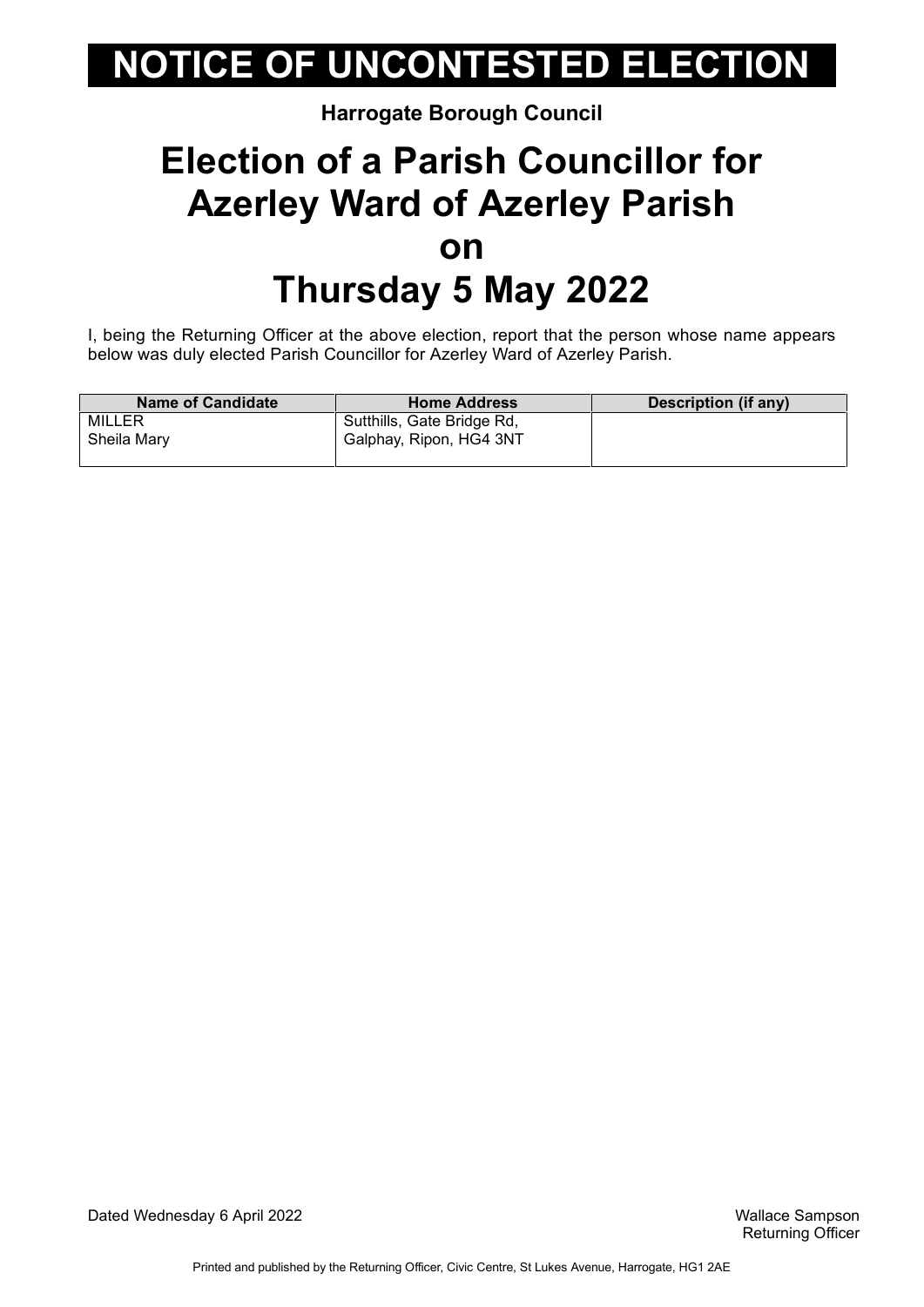#### **Harrogate Borough Council**

### **Election of Parish Councillors for Baldersby on Thursday 5 May 2022**

I, being the Returning Officer at the above election, report that the persons whose names appear below were duly elected Parish Councillors for Baldersby.

| <b>Name of Candidate</b>       | <b>Home Address</b>                                          | <b>Description (if any)</b> |
|--------------------------------|--------------------------------------------------------------|-----------------------------|
| <b>BROWN</b>                   | North End Farm, Baldersby,                                   |                             |
| Chris                          | Thirsk, N Yorkshire, YO7 4PN                                 |                             |
| <b>CARTER</b><br>Stuart        | Wayside, Baldersby St James,<br>Thirsk, YO7 4PT              |                             |
| <b>HART</b><br>John Blair      | Bretton House, Baldersby, Thirsk,<br>YO74PP                  |                             |
| <b>SHAW</b><br>Victoria Louise | Liberty Hall, Baldersby, Thirsk,<br>North Yorkshire, YO7 4PP |                             |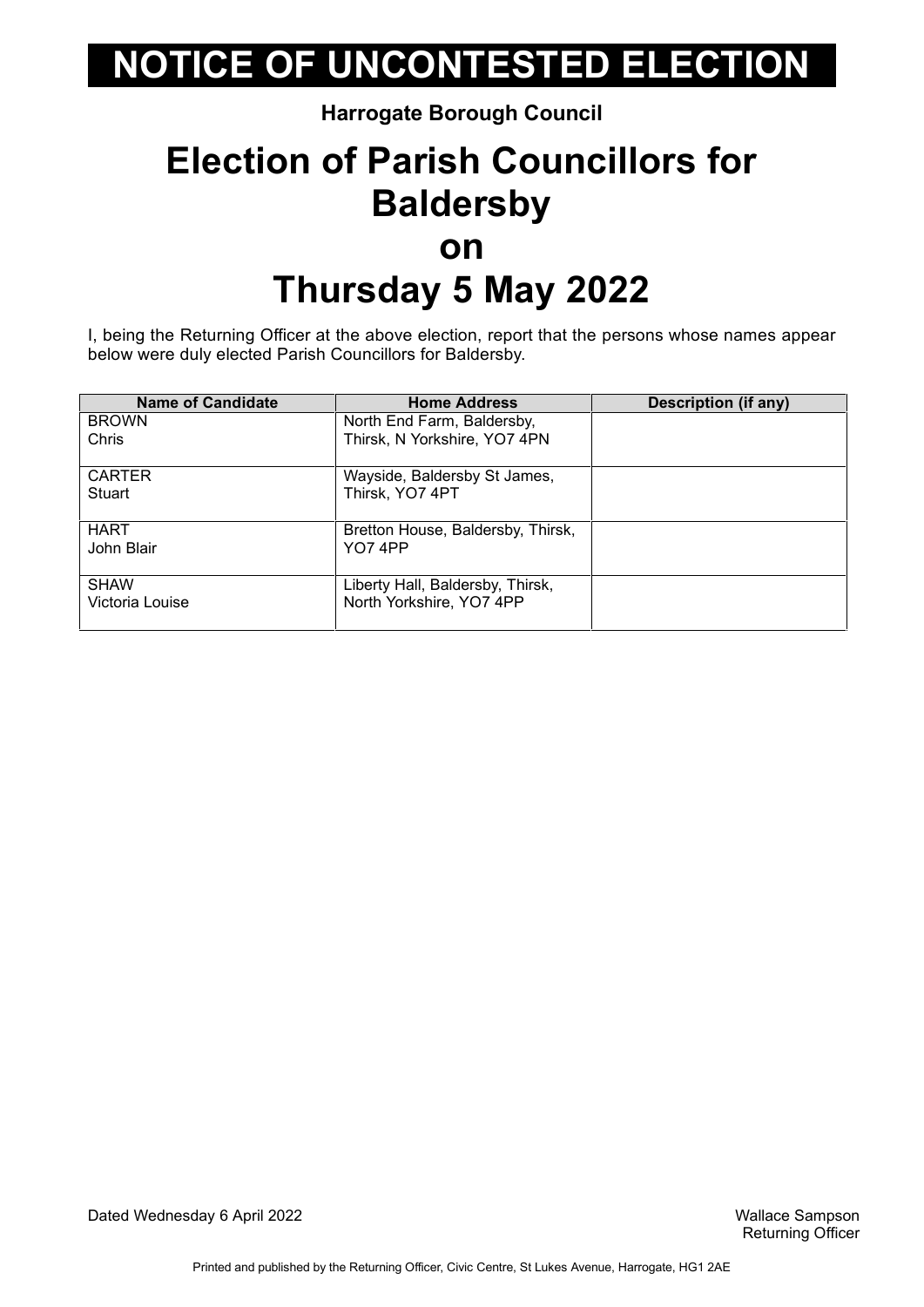#### **Harrogate Borough Council**

### **Election of Parish Councillors for Beckwithshaw on Thursday 5 May 2022**

I, being the Returning Officer at the above election, report that the persons whose names appear below were duly elected Parish Councillors for Beckwithshaw.

| <b>Name of Candidate</b> | <b>Home Address</b>             | <b>Description (if any)</b> |
|--------------------------|---------------------------------|-----------------------------|
| <b>DAVID</b>             | Oak Tree House, Lady Lane,      | Parish Councillor           |
| <b>Gary Marcus</b>       | Harrogate, HG3 1WH              |                             |
|                          |                                 |                             |
| <b>ELLIS</b>             | 1 Higher Shaw Farm, Shaw Lane,  |                             |
| Andrew Michael           | Beckwithshaw, Harrogate, North  |                             |
|                          | Yorkshire, HG3 1RA              |                             |
| <b>PARISH</b>            | Brampton Cottage, Beckwithshaw, |                             |
| Jo                       | Harrogate, HG3 1QR              |                             |
|                          |                                 |                             |
| <b>SPENCE</b>            | 46 Pannal Ash Drive, Harrogate, |                             |
| Derek William            | N Yorks, HG2 0HU                |                             |
|                          |                                 |                             |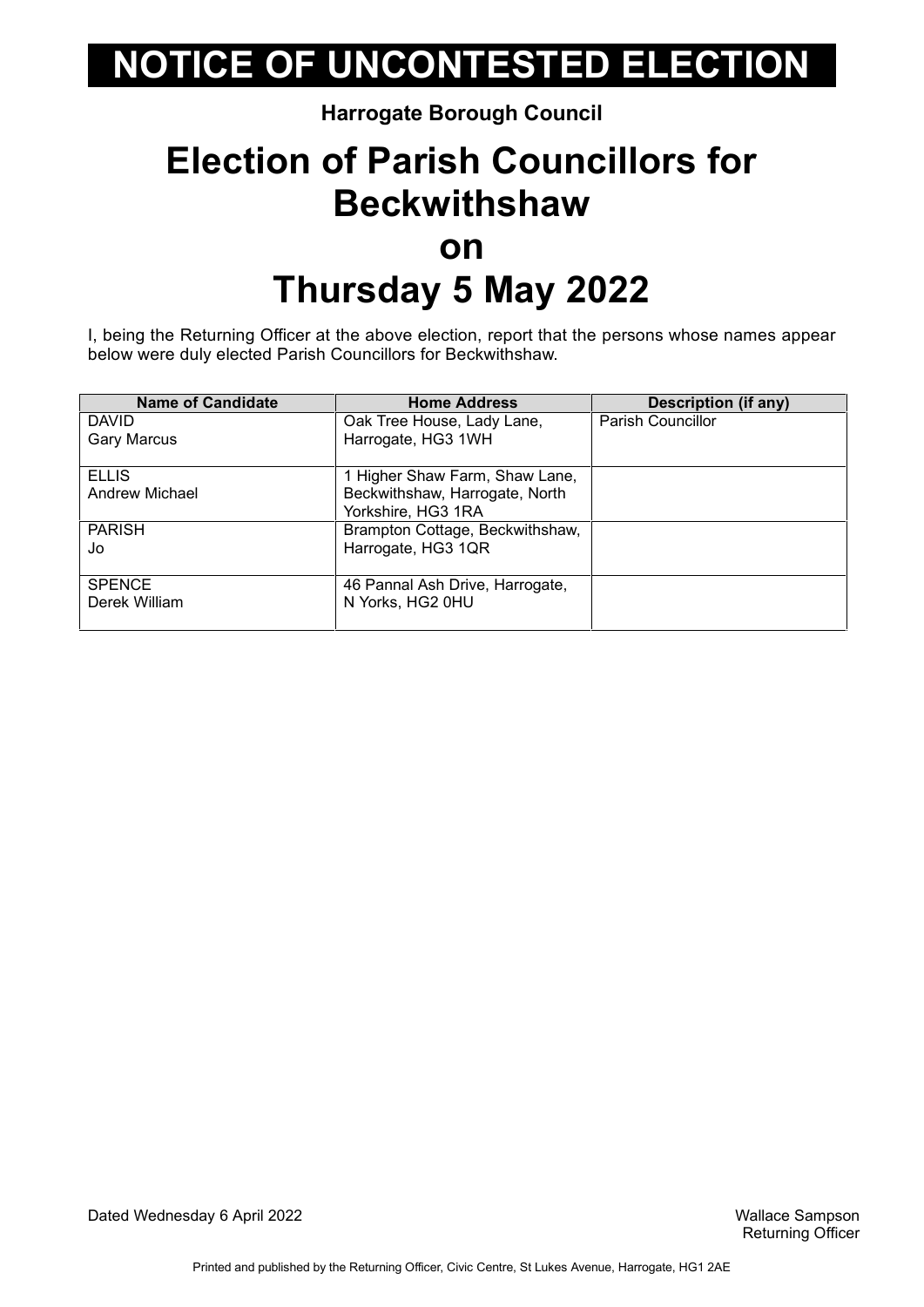**Harrogate Borough Council**

### **Election of Parish Councillors for Bewerley on Thursday 5 May 2022**

I, being the Returning Officer at the above election, report that the persons whose names appear below were duly elected Parish Councillors for Bewerley.

| <b>Name of Candidate</b> | <b>Home Address</b>                    | Description (if any) |
|--------------------------|----------------------------------------|----------------------|
| <b>DAWSON</b>            | The Laurels, Street Lane,              |                      |
| Malcolm Edward           | Bewerley, Harrogate, HG3 5HW           |                      |
| LANGLEY                  | 4 Zetland Terrace, Low Laithe,         |                      |
| Susan Elizabeth          | Harrogate, HG3 4DB                     |                      |
| <b>MARSHALL</b>          | Dasusha, Bridgehouse Gate,             |                      |
| Dave                     | Pateley Bridge, Harrogate              |                      |
| <b>MURDAY</b>            | Hollin House Farm, Glasshouses,        |                      |
| Andrew James             | Harrogate, HG3 5QQ                     |                      |
| <b>NEWSON SMITH</b>      | 4 The Green, Bewerley,                 |                      |
| Roger                    | Harrogate, North Yorkshire, HG3<br>5HU |                      |
| <b>SPOONER</b>           | 2 Grassfield Close, Pateley            |                      |
| Graham William           | Bridge, Harrogate, HG3 5JR             |                      |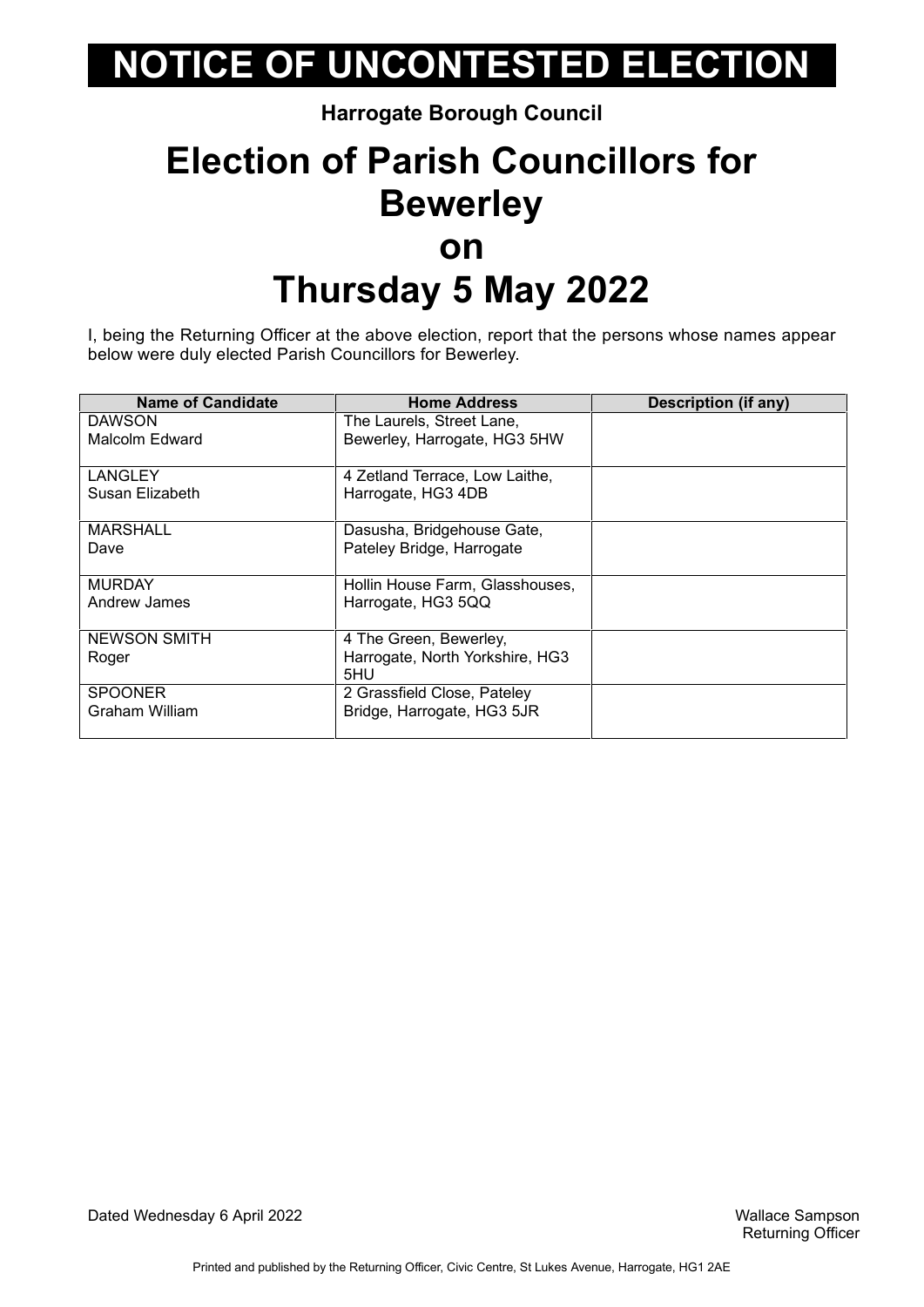#### **Harrogate Borough Council**

### **Election of Parish Councillors for Bilton In Ainsty W Bickerton on Thursday 5 May 2022**

I, being the Returning Officer at the above election, report that the persons whose names appear below were duly elected Parish Councillors for Bilton In Ainsty W Bickerton.

| <b>Name of Candidate</b> | <b>Home Address</b>                                          | <b>Description (if any)</b> |
|--------------------------|--------------------------------------------------------------|-----------------------------|
| <b>FARNWORTH</b>         | 1 Main Street, Bickerton,                                    |                             |
| Jane Margaret            | Wetherby, LS22 5ER                                           |                             |
| <b>HANSON</b><br>Janet   | The Hawthorns, Main Street,<br>Bickerton, Nr Wetherby, North |                             |
|                          | Yorkshire, LS22 5ER                                          |                             |
| <b>HARRISON</b>          | Manorlea, Main Street, Bickerton,                            |                             |
| Stephen John             | North Yorkshire, LS22 5ER                                    |                             |
| <b>PODLEWSKA</b>         | Wetherby Lodge, Turnpike Lane,                               |                             |
| Denise Joan              | Bickerton, LS22 5EP                                          |                             |
| <b>TALLING</b>           | Nine Lives, Tom Cat Lane,                                    |                             |
| <b>Ken</b>               | Bickerton, LS22 5ES                                          |                             |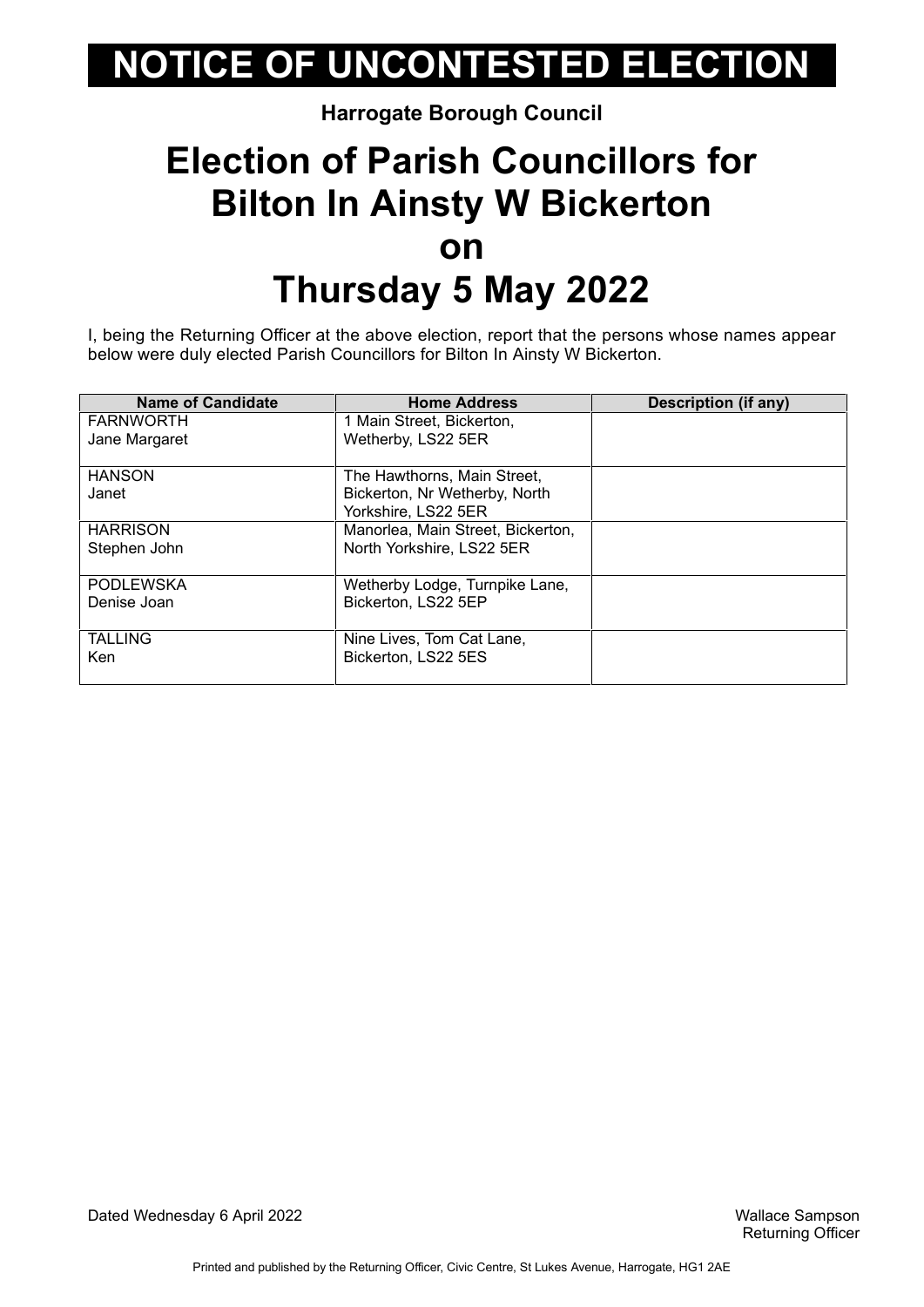**Harrogate Borough Council**

### **Election of Parish Councillors for Birstwith on Thursday 5 May 2022**

I, being the Returning Officer at the above election, report that the persons whose names appear below were duly elected Parish Councillors for Birstwith.

| <b>Name of Candidate</b> | <b>Home Address</b>                | <b>Description (if any)</b> |
|--------------------------|------------------------------------|-----------------------------|
| <b>FISHER</b>            | (address in Harrogate Borough)     |                             |
| David                    |                                    |                             |
|                          |                                    |                             |
| <b>HOUSEMAN</b>          | Hollins Farm, Crow Hill Lane, High |                             |
| Reginald William         | Birstwith, Harrogate, HG3 2LQ      |                             |
|                          |                                    |                             |
| <b>MARCH</b>             | Stone Croft, Nidd Lane, Birstwith, |                             |
| <b>Edward George</b>     | Harrogate, HG3 3AL                 |                             |
|                          |                                    |                             |
| <b>PACKER</b>            | Dairy House, West House Farm,      |                             |
| Carol Ann                | Nidd Lane, Birstwith, Harrogate,   |                             |
|                          | HG3 3AW                            |                             |
| <b>TREWHITT</b>          | Rose Farm Cottage, Darley Road,    | <b>Green Party</b>          |
| Paul Geoffrey            | Birstwith, HG3 2PN                 |                             |
|                          |                                    |                             |
| WORSNOP                  | Beristade Barn, Clapham Green,     | Retired                     |
| <b>Maurice Arthur</b>    | Birstwith, Harrogate, HG3 2JD      |                             |
|                          |                                    |                             |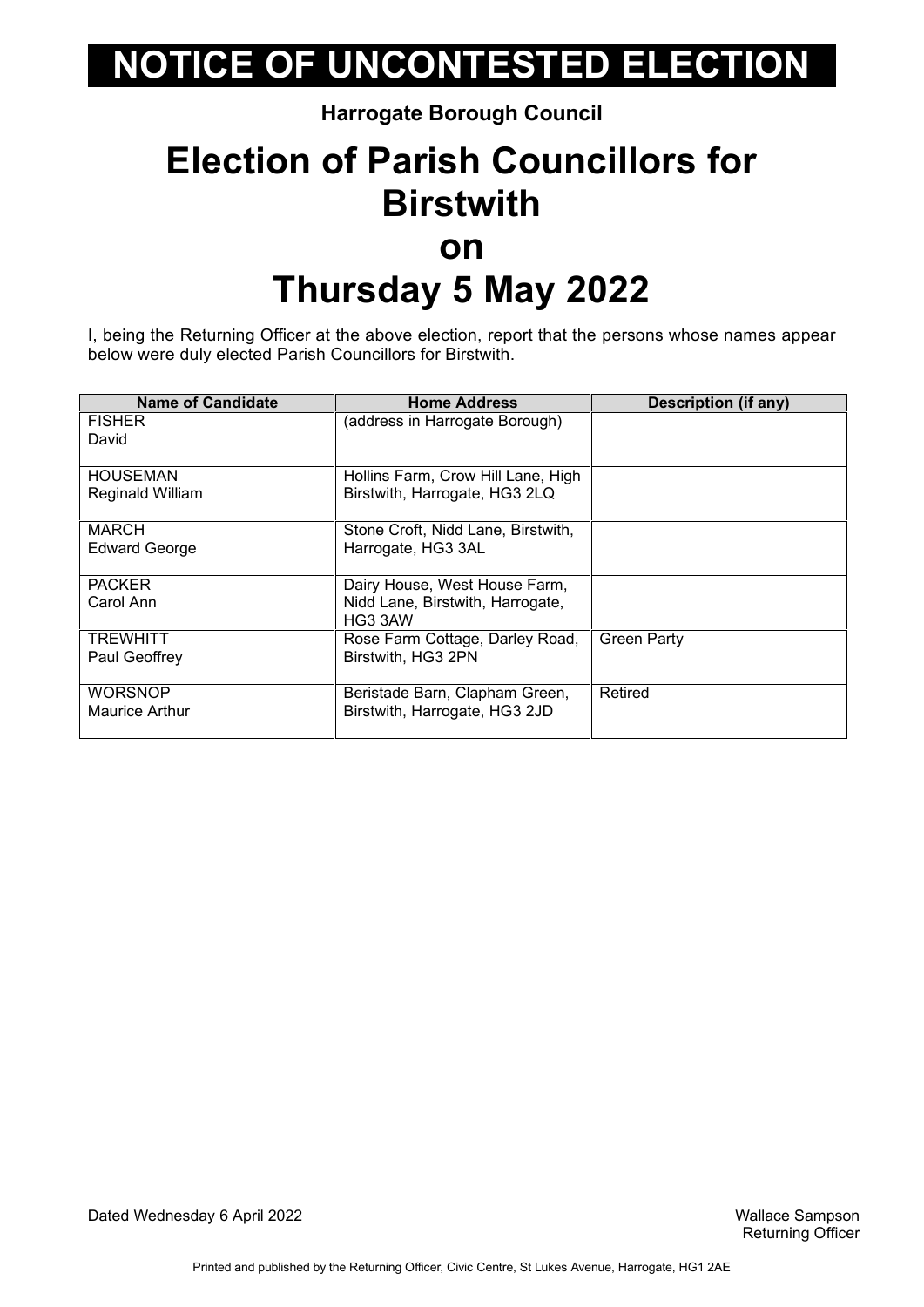#### **Harrogate Borough Council**

### **Election of Parish Councillors for Bishop Monkton on Thursday 5 May 2022**

I, being the Returning Officer at the above election, report that the persons whose names appear below were duly elected Parish Councillors for Bishop Monkton.

| <b>Name of Candidate</b> | <b>Home Address</b>             | <b>Description (if any)</b> |
|--------------------------|---------------------------------|-----------------------------|
| <b>CULSHAW</b>           | Norbridge, Boroughbridge Road,  |                             |
| Dean                     | Bishop Monkton, Harrogate, HG3  |                             |
|                          | 3QN                             |                             |
| <b>GARNETT</b>           | Fern House, Boroughbridge Road, |                             |
| Tony                     | Bishop Monkton, Harrogate, HG3  |                             |
|                          | 3QN                             |                             |
| <b>PARSONS</b>           | Hawthorn House, St Johns Road,  |                             |
| Sheila Elaine            | Bishop Monkton, Harrogate, HG3  |                             |
|                          | 3QW                             |                             |
| <b>VERRILL</b>           | Four Winds, Hungate, Bishop     |                             |
| Stephen John Milburn     | Monkton, Harrogate, HG3 3QL     |                             |
|                          |                                 |                             |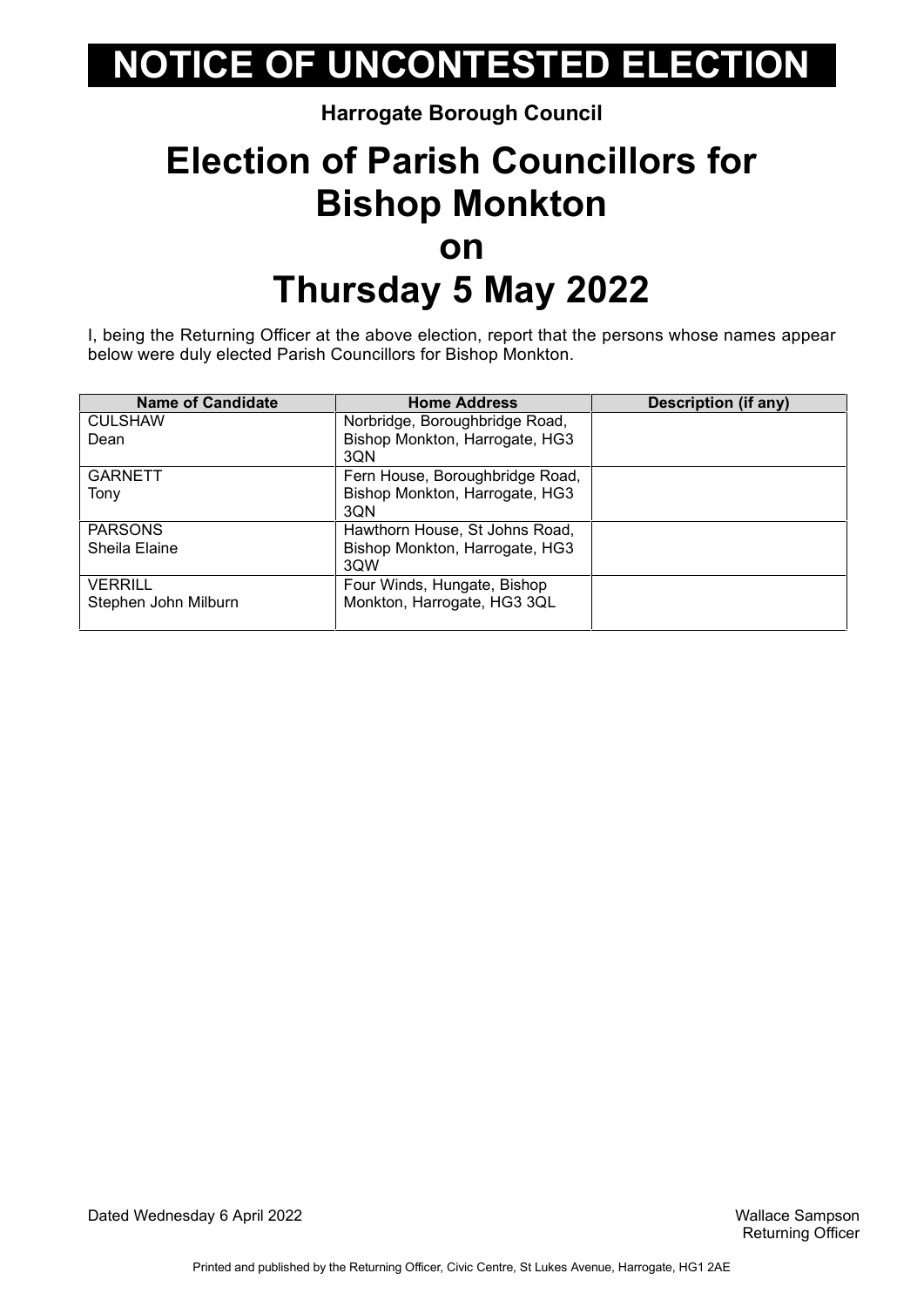#### **Harrogate Borough Council**

### **Election of Parish Councillors for Bishop Thornton on Thursday 5 May 2022**

I, being the Returning Officer at the above election, report that the persons whose names appear below were duly elected Parish Councillors for Bishop Thornton.

| <b>Name of Candidate</b> | <b>Home Address</b>                | Description (if any) |
|--------------------------|------------------------------------|----------------------|
| <b>REYNARD</b>           | Hollins Garth, Watergate Road,     |                      |
| Kevin                    | Bishop Thornton, HG3 3JZ           |                      |
|                          |                                    |                      |
| <b>ROBERTSON</b>         | Old Mill Cottage, Town Street,     |                      |
| <b>Blair</b>             | Shaw Mills, Harrogate, North       |                      |
|                          | Yorkshire, HG3 3HU                 |                      |
| <b>SANDFORD</b>          | 5 Clint Terrace, Pye Lane, Shaw    |                      |
| Carolyn Elizabeth        | Mills, Harrogate, North Yorkshire, |                      |
|                          | HG3 3HW                            |                      |
| <b>TITHER</b>            | 12 Low Mill Court, Shaw Mills,     |                      |
| Nick                     | Harrogate, HG3 3HJ                 |                      |
|                          |                                    |                      |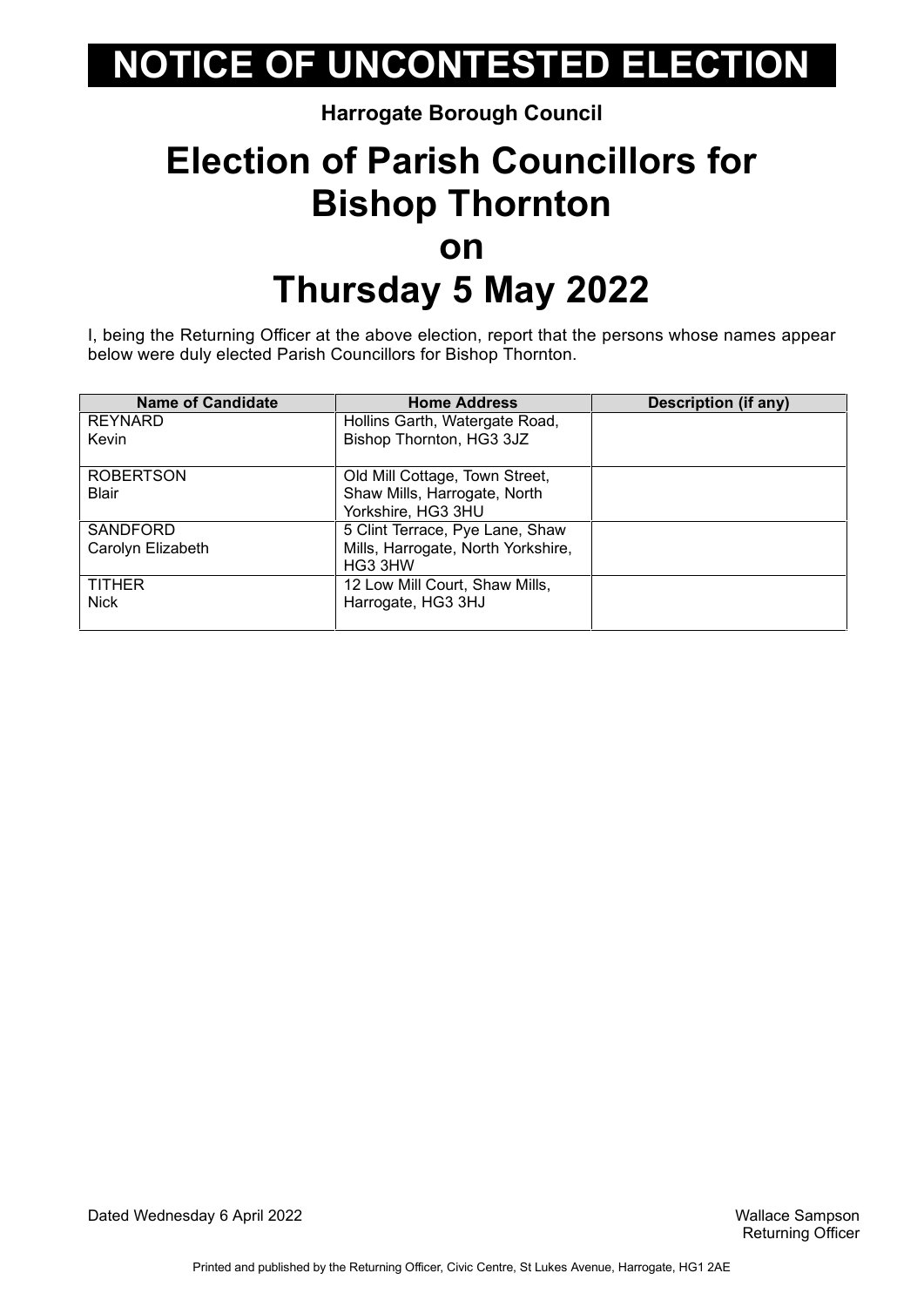#### **Harrogate Borough Council**

### **Election of a Parish Councillor for Blubberhouses on Thursday 5 May 2022**

I, being the Returning Officer at the above election, report that the person whose name appears below was duly elected Parish Councillor for Blubberhouses.

| <b>Name of Candidate</b> | <b>Home Address</b>              | Description (if any) |
|--------------------------|----------------------------------|----------------------|
| <b>WILSON</b>            | Hewness House Farm, Hardisty     |                      |
| Kevin                    | Hill, Blubberhouses, Otley, LS21 |                      |
|                          | 2PJ                              |                      |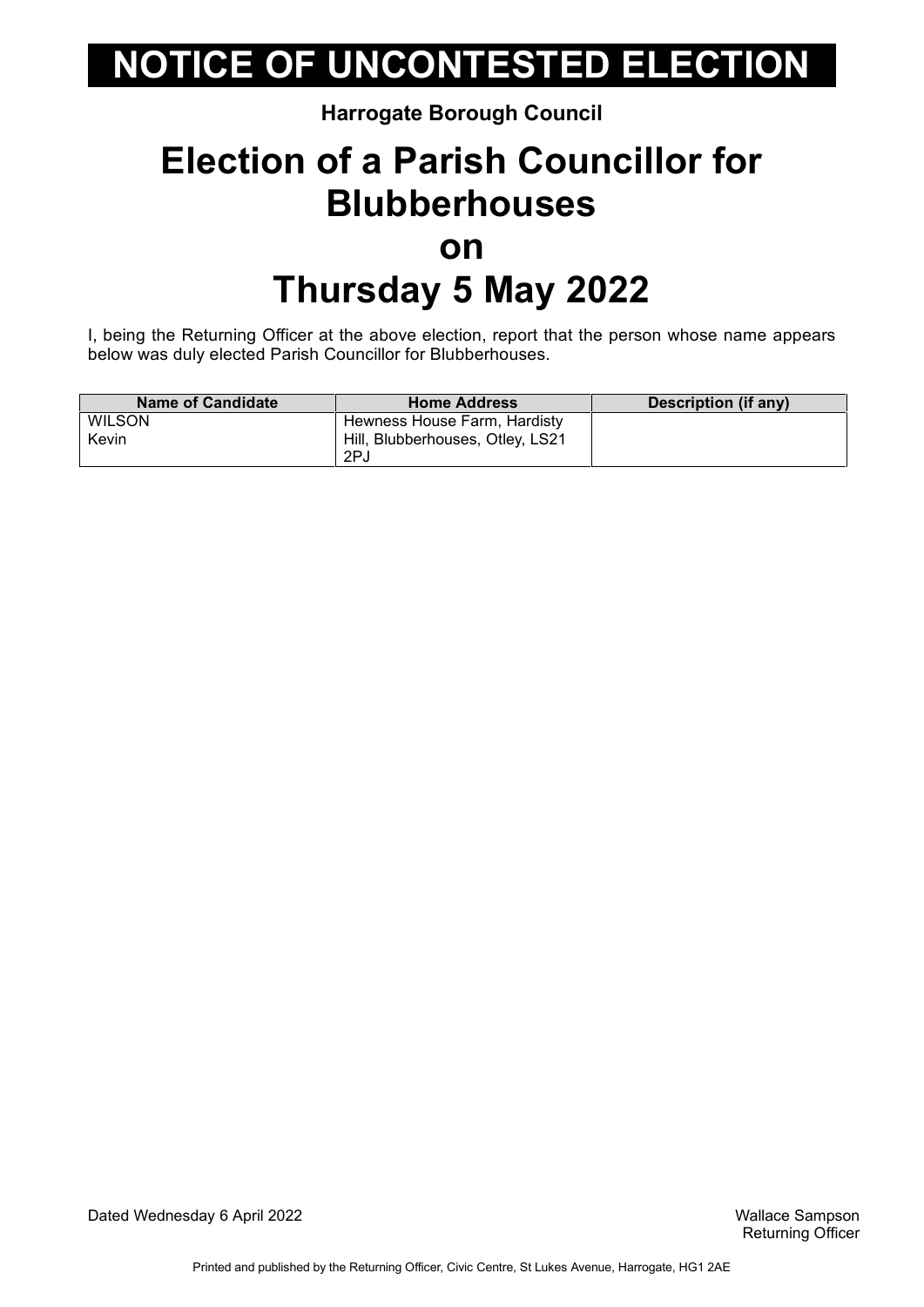#### **Harrogate Borough Council**

### **Election of a Parish Councillor for Bridge Hewick on Thursday 5 May 2022**

I, being the Returning Officer at the above election, report that the person whose name appears below was duly elected Parish Councillor for Bridge Hewick.

| <b>Name of Candidate</b> | <b>Home Address</b>            | Description (if any) |
|--------------------------|--------------------------------|----------------------|
| <b>BLAKEY</b><br>John    | (address in Harrogate Borough) |                      |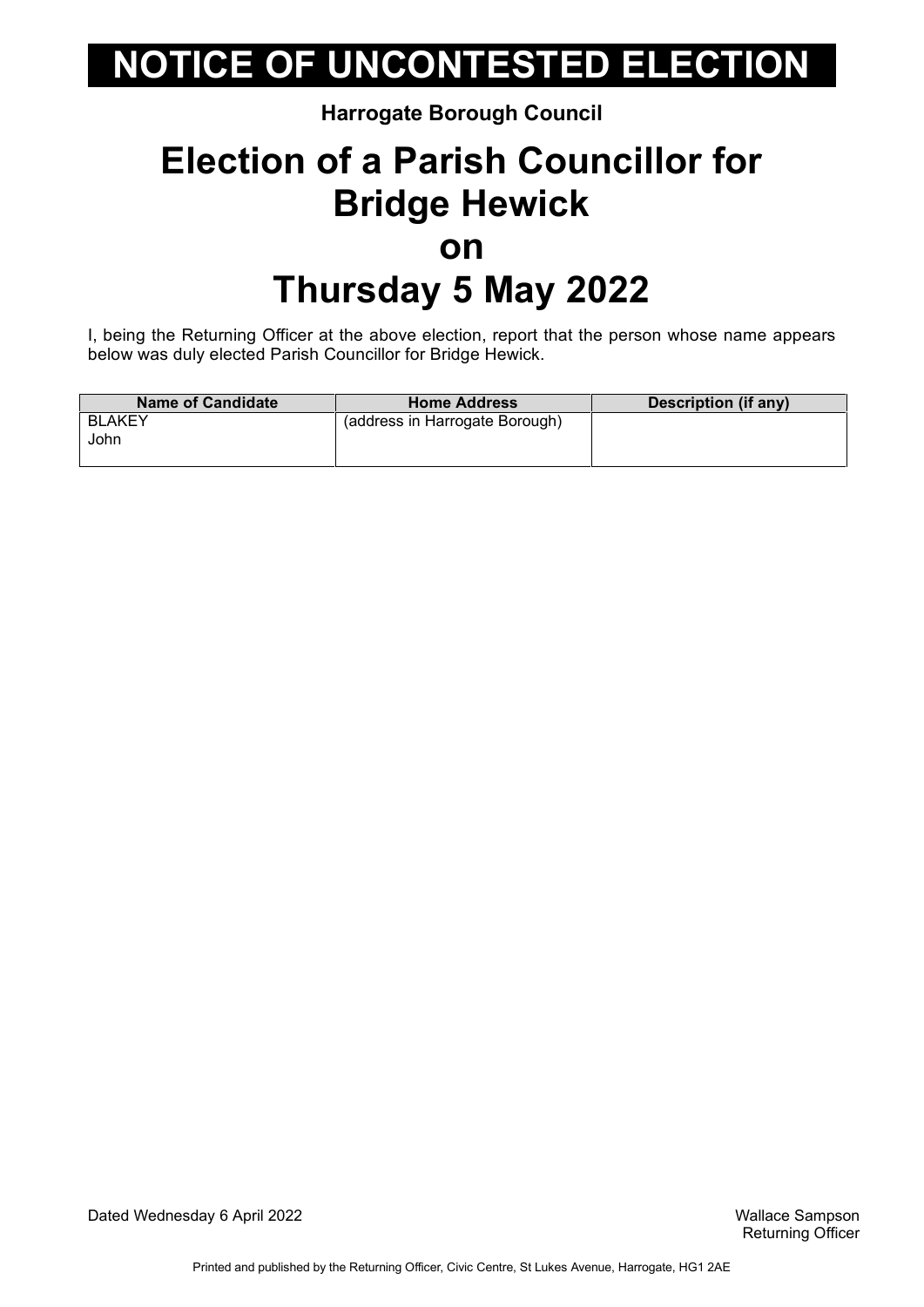#### **Harrogate Borough Council**

### **Election of Parish Councillors for Burton Leonard on Thursday 5 May 2022**

I, being the Returning Officer at the above election, report that the persons whose names appear below were duly elected Parish Councillors for Burton Leonard.

| <b>Name of Candidate</b> | <b>Home Address</b>             | Description (if any) |
|--------------------------|---------------------------------|----------------------|
| <b>BAPPOO</b>            | (address in Harrogate Borough)  |                      |
| Paul Francis             |                                 |                      |
|                          |                                 |                      |
| <b>BARWICK</b>           | The Old Vicarage, Church Lane,  |                      |
| Fiona Anne               | Burton Leonard, HG3 3SD         |                      |
|                          |                                 |                      |
| <b>KITCHINGMAN</b>       | Prospect House, Scarah Lane,    |                      |
| Cathy                    | Burton Leonard, Harrogate, HG3  |                      |
|                          | 3RS                             |                      |
| <b>TOWNSON</b>           | Callender House, Straight Lane, |                      |
| Keith                    | Burton Leonard, HG3 3SE         |                      |
|                          |                                 |                      |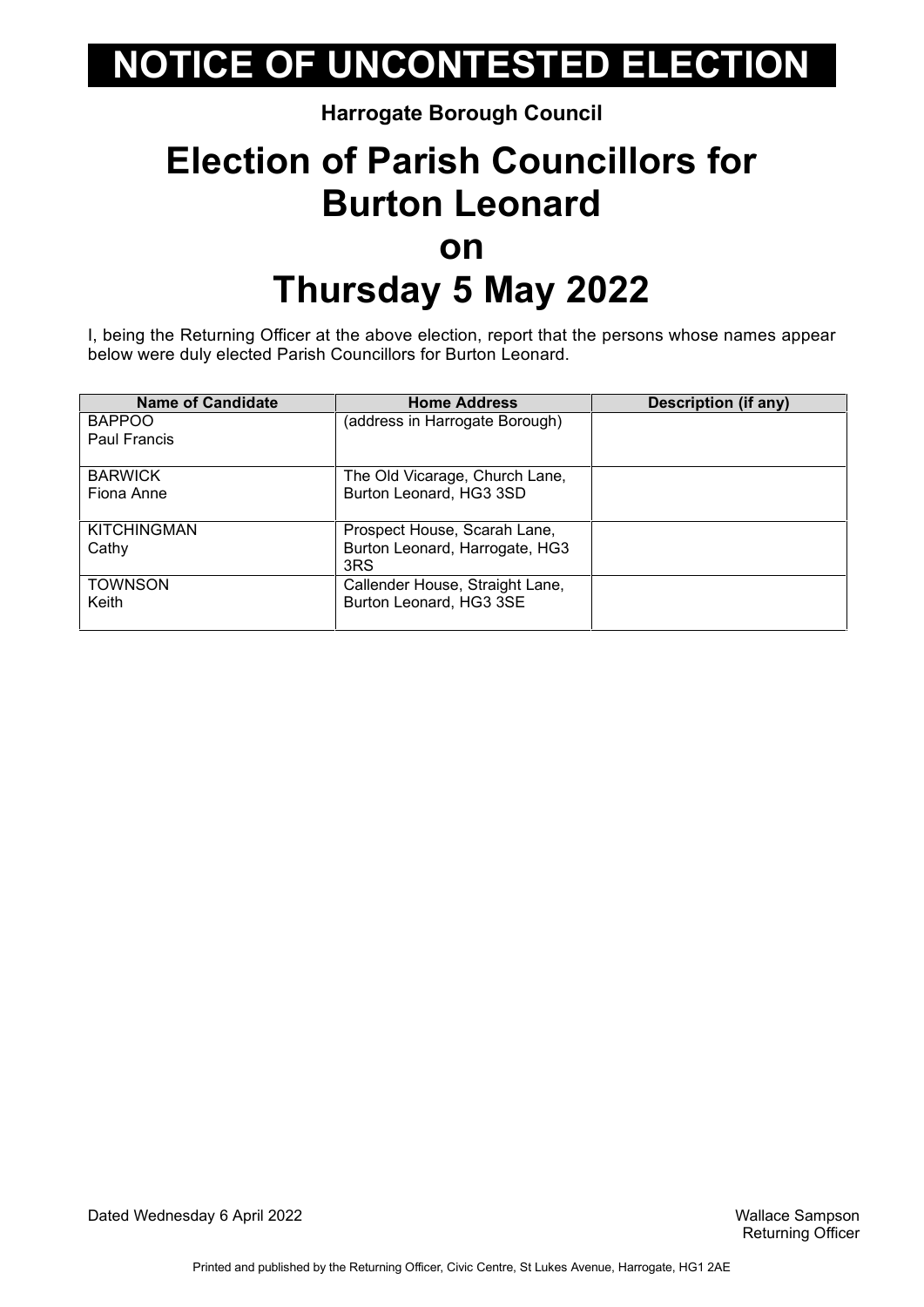**Harrogate Borough Council**

### **Election of a Parish Councillor for Castley on Thursday 5 May 2022**

I, being the Returning Officer at the above election, report that the person whose name appears below was duly elected Parish Councillor for Castley.

| <b>Name of Candidate</b> | <b>Home Address</b>           | Description (if any) |
|--------------------------|-------------------------------|----------------------|
| <b>HOLMES</b>            | Chapel Hill Farm, Chapel Hill |                      |
| David Allan              | Lane, Castley, LS21 2ST       |                      |

Dated Wednesday 6 April 2022 Wallace Sampson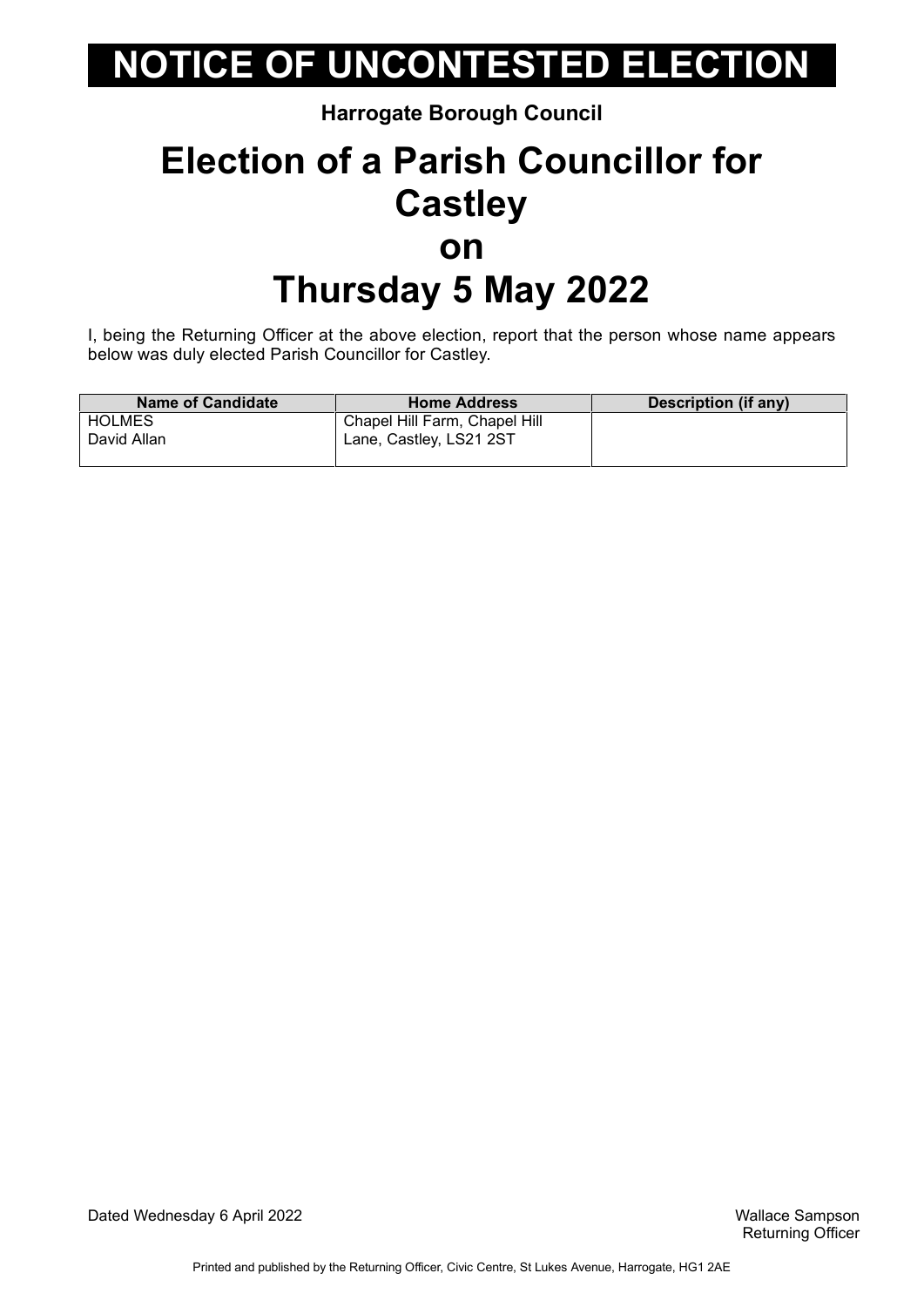**Harrogate Borough Council**

### **Election of Parish Councillors for Cattal on Thursday 5 May 2022**

I, being the Returning Officer at the above election, report that the persons whose names appear below were duly elected Parish Councillors for Cattal.

| <b>Name of Candidate</b> | <b>Home Address</b>             | <b>Description (if any)</b> |
|--------------------------|---------------------------------|-----------------------------|
| <b>BRAMLEY</b>           | The Corner House, Station Road, |                             |
| Kevin                    | Cattal, York, YO26 8DX          |                             |
|                          |                                 |                             |
| <b>POWELL</b>            | Rose Cottage, Chapel Street,    |                             |
| Paul Gregory             | Cattal, York, YO26 8DY          |                             |
|                          |                                 |                             |
| <b>UNDERWOOD</b>         | The Cottage, Chapel Street,     |                             |
| David Robert             | Cattal, York, YO26 8DY          |                             |
|                          |                                 |                             |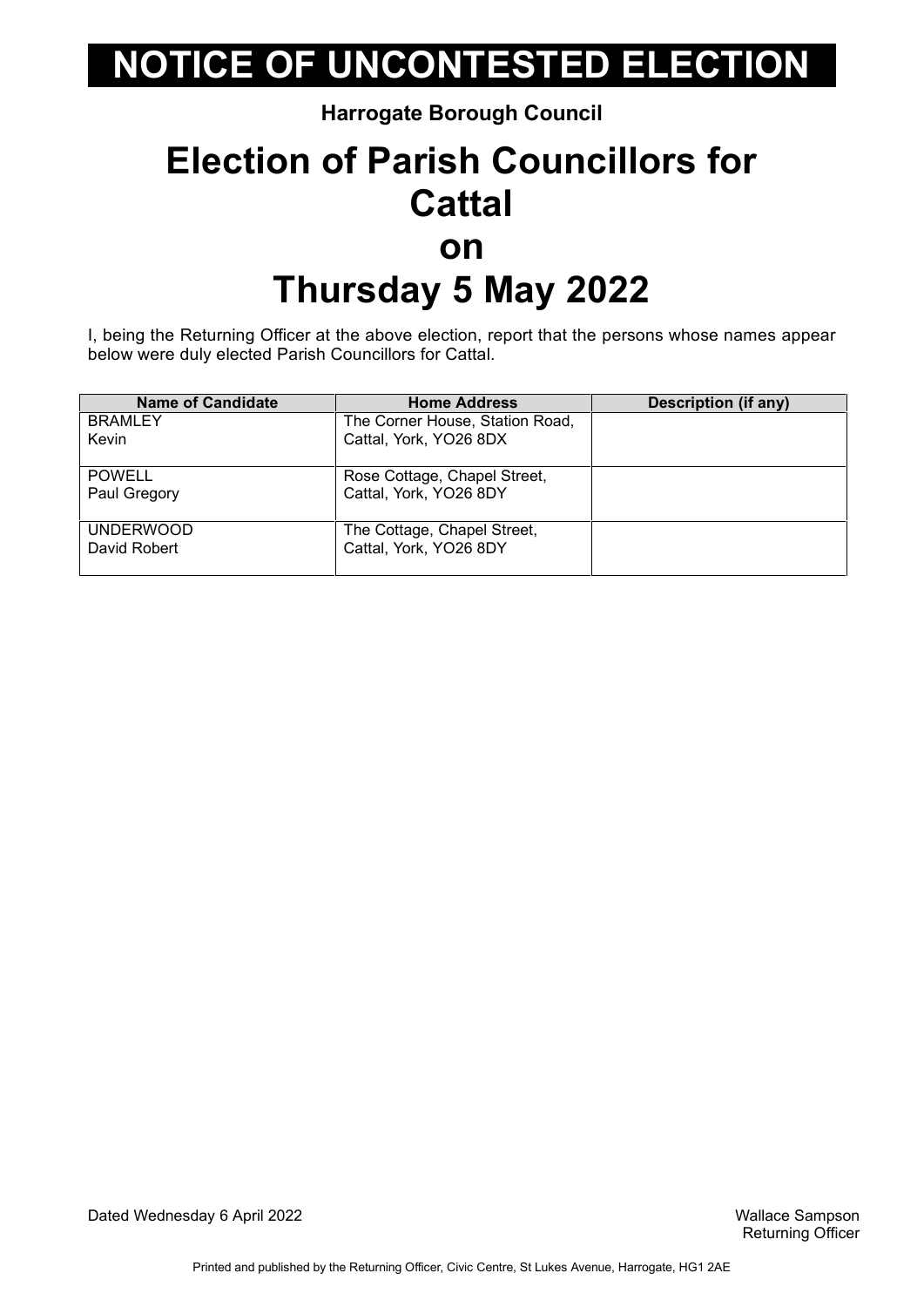#### **Harrogate Borough Council**

### **Election of Parish Councillors for Clint Cum Hamlets on Thursday 5 May 2022**

I, being the Returning Officer at the above election, report that the persons whose names appear below were duly elected Parish Councillors for Clint Cum Hamlets.

| <b>Name of Candidate</b> | <b>Home Address</b>               | Description (if any) |
|--------------------------|-----------------------------------|----------------------|
| <b>HARPER</b>            | Cawthorn House, Burnt Yates,      |                      |
| Carol Anne               | Harrogate, North Yorkshire, HG3   |                      |
|                          | 3EJ                               |                      |
| <b>HARPER</b>            | (address in Harrogate Borough)    |                      |
| Keith                    |                                   |                      |
|                          |                                   |                      |
| <b>MITCHELL</b>          | Bridge End, Pye Lane, Shaw Mills, |                      |
| Chris                    | HG3 3HP                           |                      |
|                          |                                   |                      |
| <b>PARKER</b>            | (address in Harrogate Borough)    |                      |
| John Robert              |                                   |                      |
|                          |                                   |                      |
| <b>WALKER</b>            | (address in Harrogate Borough)    |                      |
| Geoff                    |                                   |                      |
|                          |                                   |                      |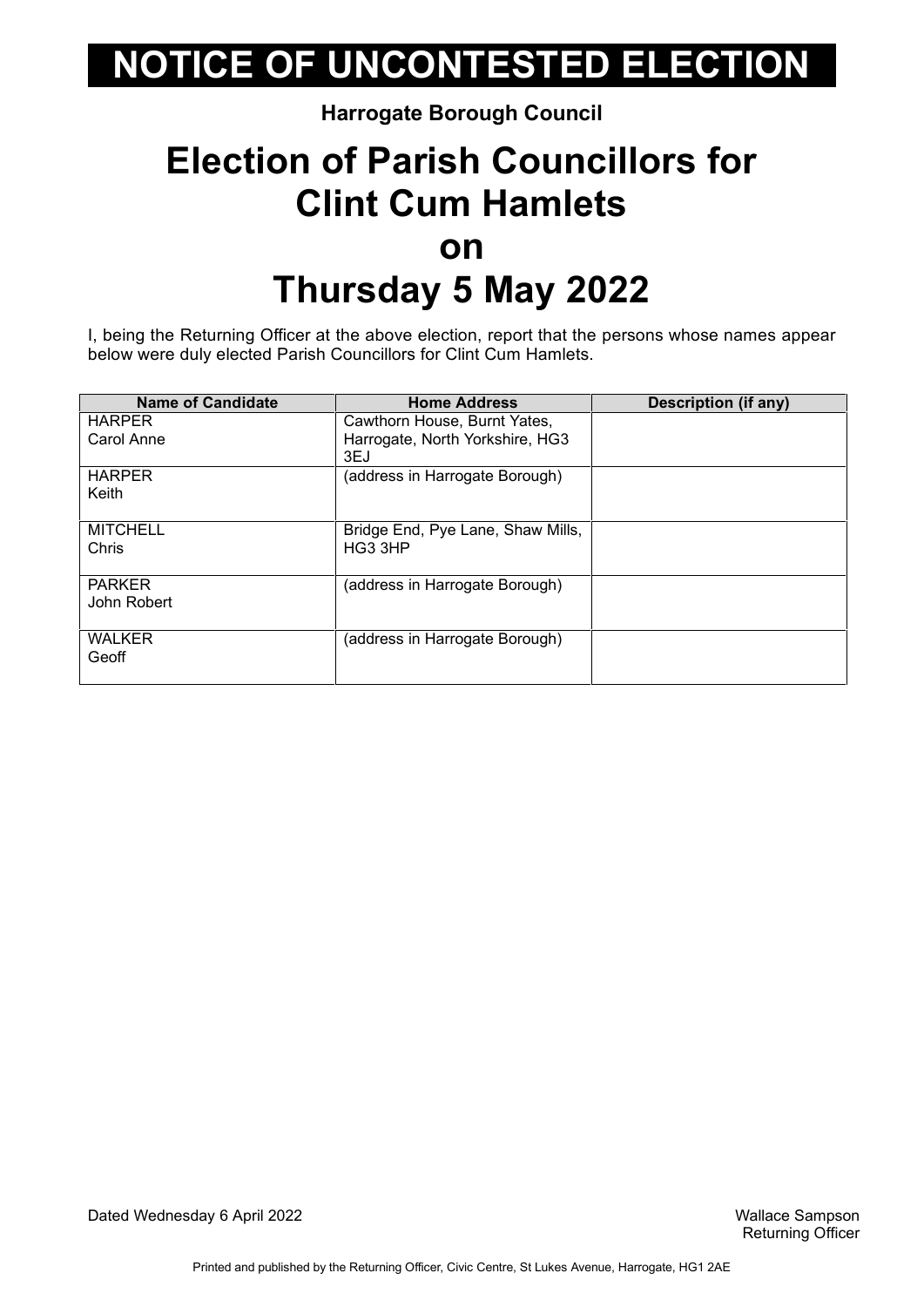#### **Harrogate Borough Council**

### **Election of a Parish Councillor for Colsterdale on Thursday 5 May 2022**

I, being the Returning Officer at the above election, report that the person whose name appears below was duly elected Parish Councillor for Colsterdale.

| <b>Name of Candidate</b> | <b>Home Address</b>                | Description (if any) |
|--------------------------|------------------------------------|----------------------|
| HAYMAN                   | 4 Gollinglith Foot, Healey, Ripon, |                      |
| Johnathan James          | HG4 4LL                            |                      |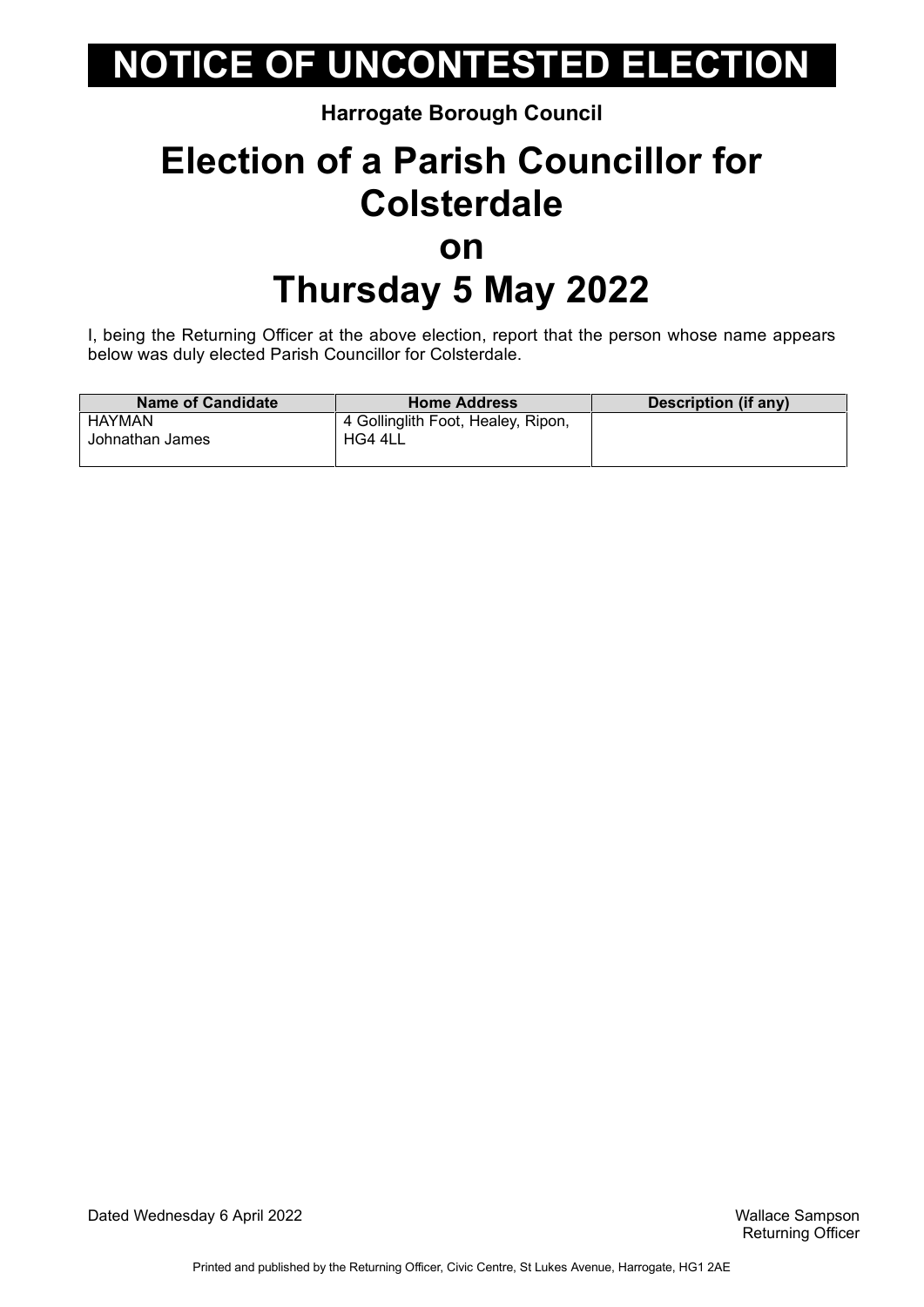#### **Harrogate Borough Council**

### **Election of a Parish Councillor for Coneythorpe and Clareton on Thursday 5 May 2022**

I, being the Returning Officer at the above election, report that the person whose name appears below was duly elected Parish Councillor for Coneythorpe and Clareton.

| <b>Name of Candidate</b> | <b>Home Address</b>               | Description (if any) |
|--------------------------|-----------------------------------|----------------------|
| WEST                     | Stoatley House, 3 Shortsill Lane, |                      |
| Jon                      | Coneythorpe, Knaresborough,       |                      |
|                          | HG5 0RL                           |                      |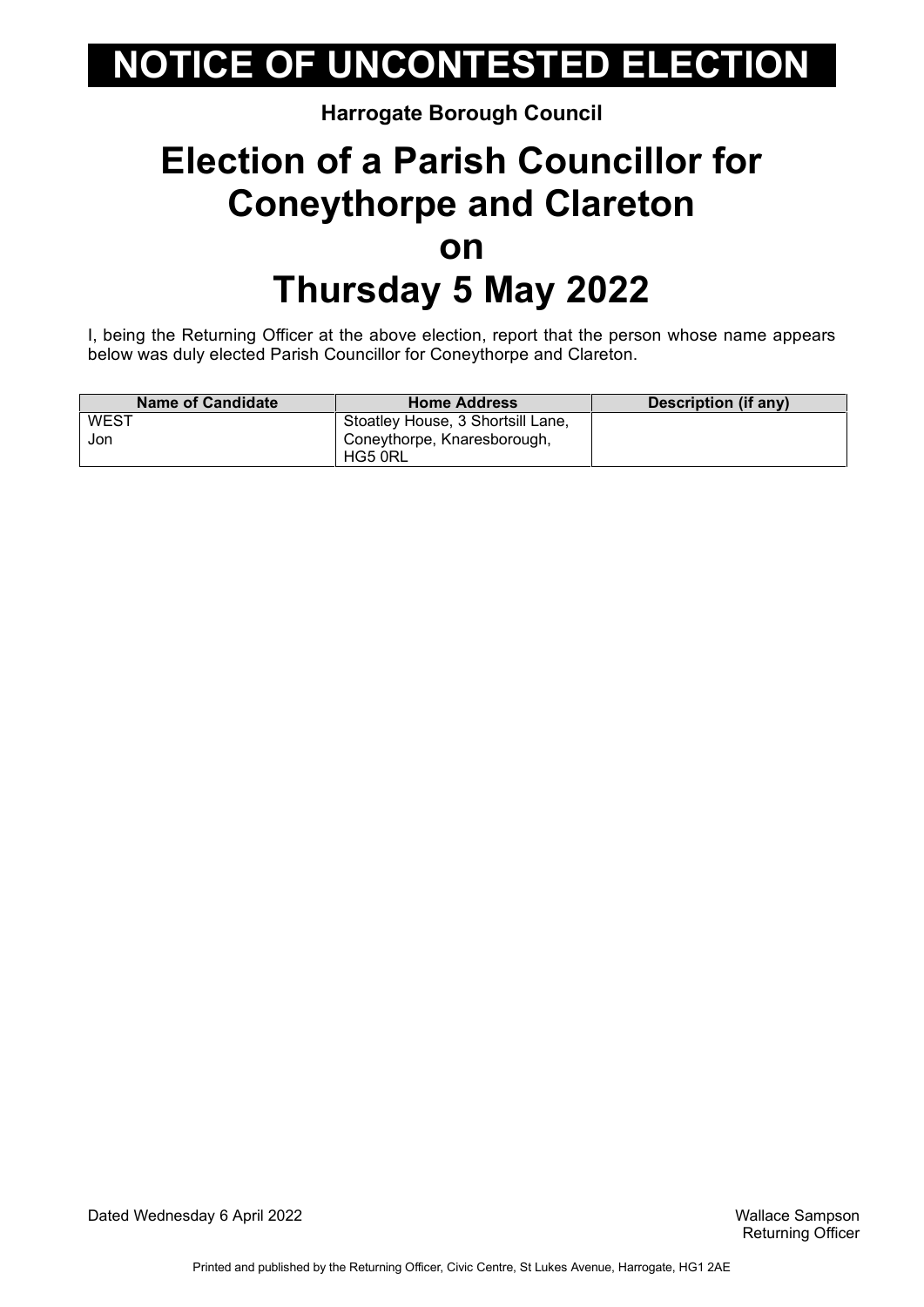#### **Harrogate Borough Council**

### **Election of a Parish Councillor for Copgrove on Thursday 5 May 2022**

I, being the Returning Officer at the above election, report that the person whose name appears below was duly elected Parish Councillor for Copgrove.

| <b>Name of Candidate</b> | <b>Home Address</b>   | Description (if any) |
|--------------------------|-----------------------|----------------------|
| EDWARDS                  | The Grange, Copgrove, |                      |
| Peter Joseph             | Harrogate, HG3 3TA    |                      |

Dated Wednesday 6 April 2022 Wallace Sampson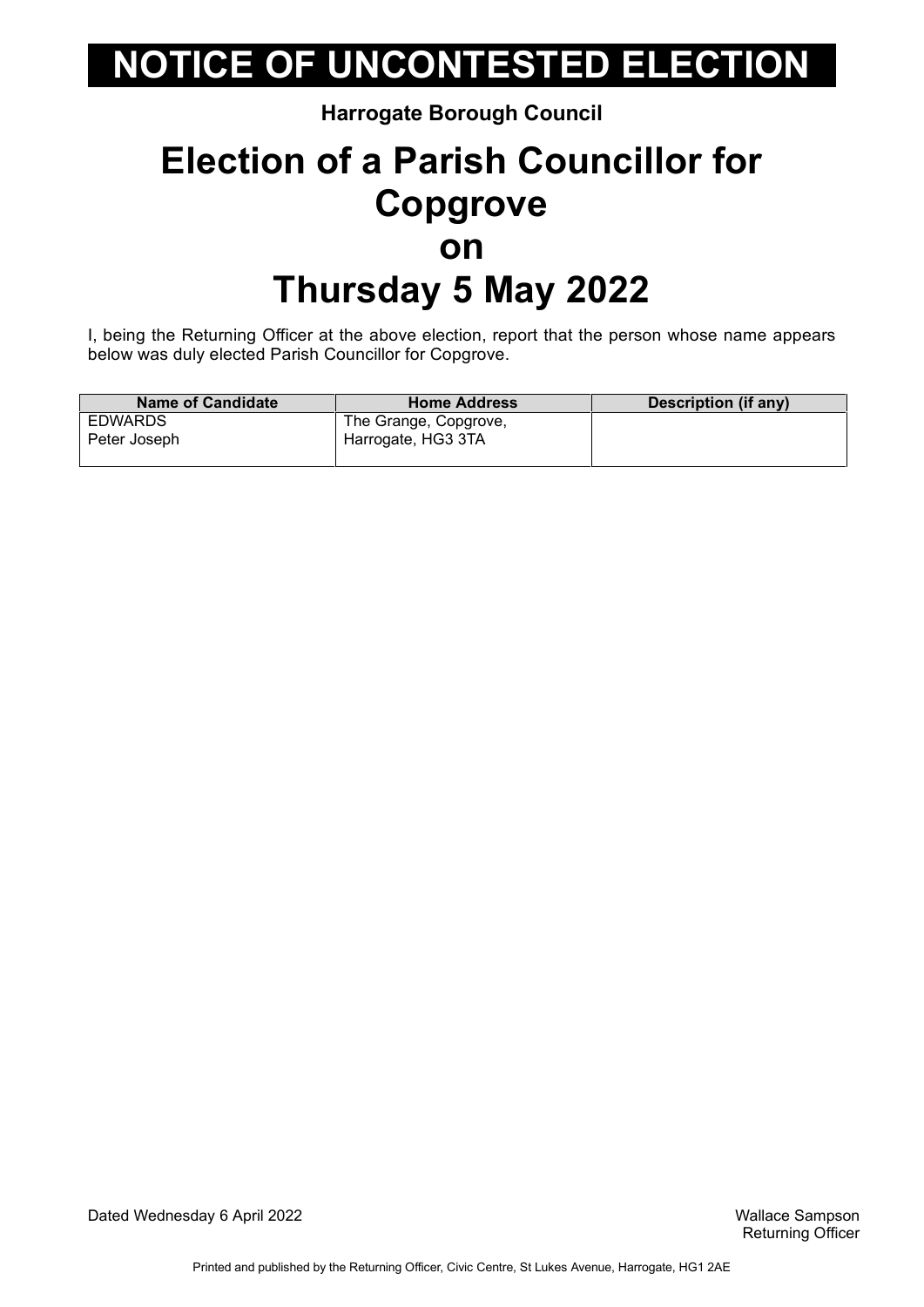#### **Harrogate Borough Council**

### **Election of Parish Councillors for Copt Hewick on Thursday 5 May 2022**

I, being the Returning Officer at the above election, report that the persons whose names appear below were duly elected Parish Councillors for Copt Hewick.

| <b>Name of Candidate</b> | <b>Home Address</b>         | <b>Description (if any)</b> |
|--------------------------|-----------------------------|-----------------------------|
| <b>CUTLER</b>            | Casa Soleada, Main St, Copt |                             |
| Neil Anthony             | Hewick, Ripon, HG4 5BY      |                             |
|                          |                             |                             |
| <b>WARDMAN</b>           | 7 Chapel Row, Copt Hewick,  |                             |
| Elisa                    | Ripon, HG4 5BZ              |                             |
|                          |                             |                             |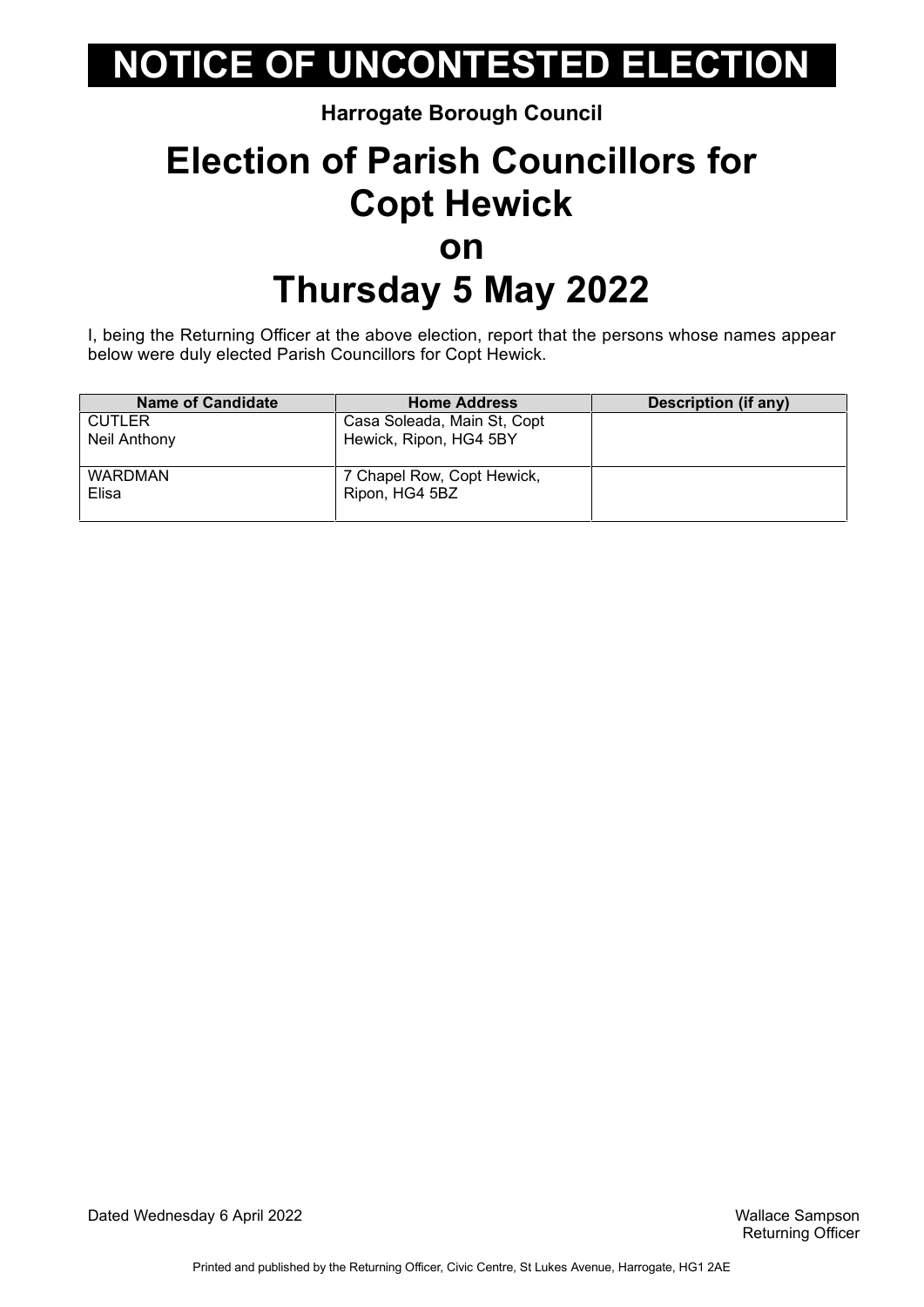#### **Harrogate Borough Council**

### **Election of Parish Councillors for Cowthorpe Ward of Tockwith Parish on Thursday 5 May 2022**

I, being the Returning Officer at the above election, report that the persons whose names appear below were duly elected Parish Councillors for Cowthorpe Ward of Tockwith Parish.

| <b>Name of Candidate</b> | <b>Home Address</b>           | <b>Description (if any)</b> |
|--------------------------|-------------------------------|-----------------------------|
| <b>MARSH</b>             | 2 Goosemoor Cottage,          | <b>Green Party</b>          |
| Alexandra Graham         | Cowthorpe, Wetherby, LS22 5EU |                             |
|                          |                               |                             |
| <b>WARNEKEN</b>          | 2 Goosemoor Cottage,          | <b>Green Party</b>          |
| Arnold                   | Cowthorpe, Wetherby, LS22 5EU |                             |
|                          |                               |                             |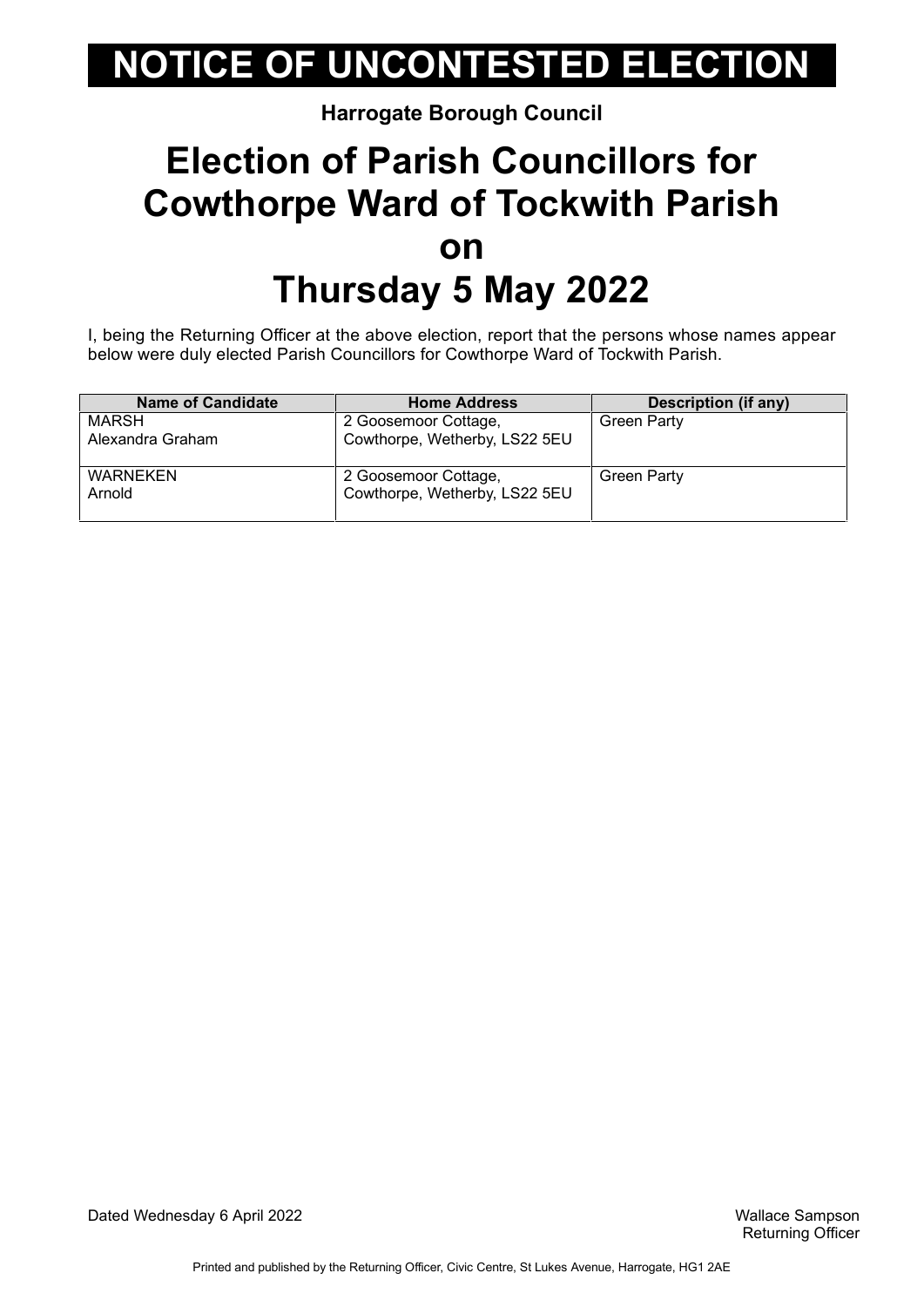#### **Harrogate Borough Council**

### **Election of Parish Councillors for Cundall with Leckby on Thursday 5 May 2022**

I, being the Returning Officer at the above election, report that the persons whose names appear below were duly elected Parish Councillors for Cundall with Leckby.

| <b>Name of Candidate</b> | <b>Home Address</b>              | Description (if any) |
|--------------------------|----------------------------------|----------------------|
| <b>BROWN</b>             | The Old Vicarage, Cundall, York, |                      |
| <b>Nick</b>              | YO61 2RN                         |                      |
|                          |                                  |                      |
| <b>SWIERS</b>            | Beck House Farm, Cundall, York,  |                      |
| Clive                    | <b>YO61 2RN</b>                  |                      |
|                          |                                  |                      |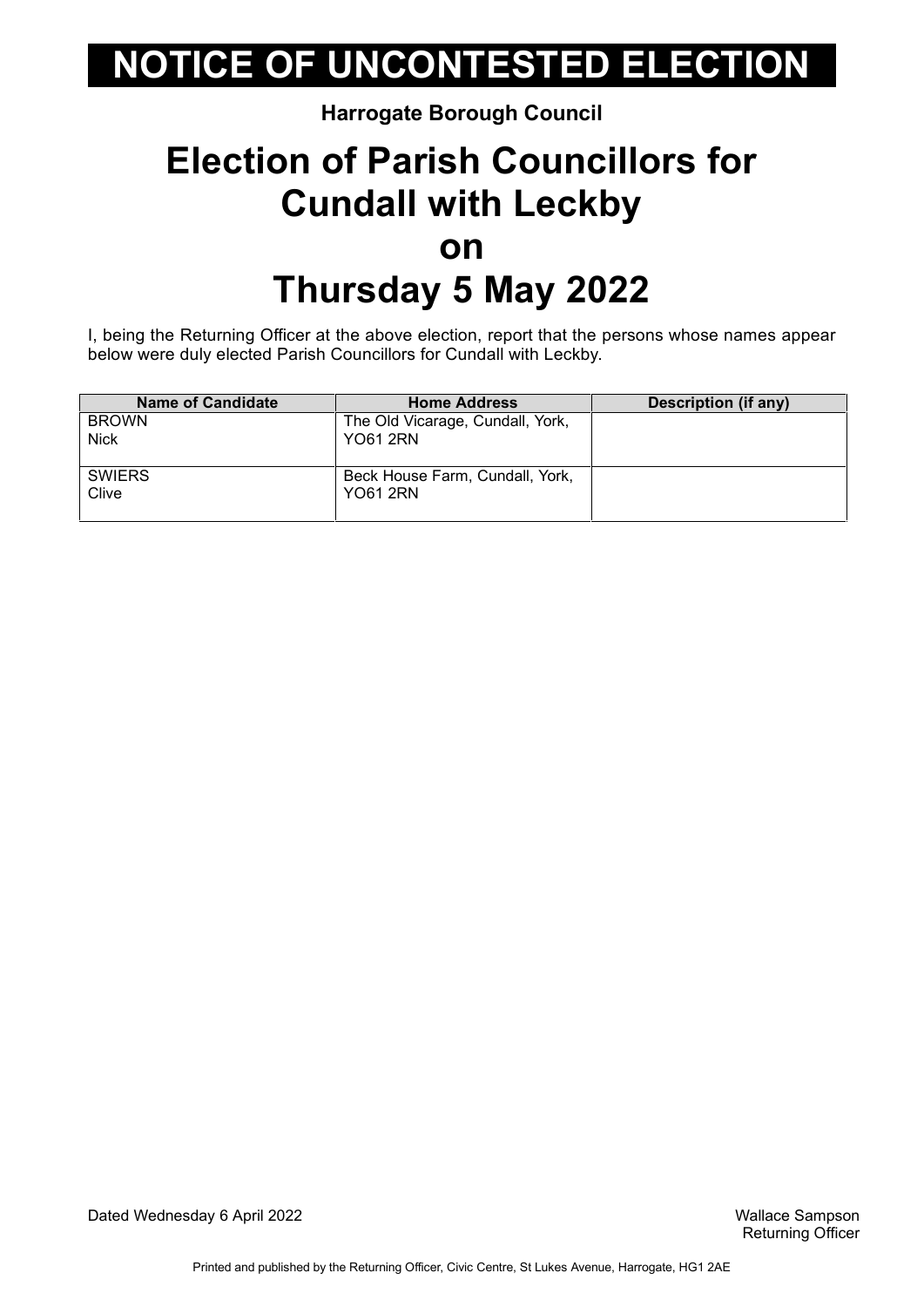**Harrogate Borough Council**

### **Election of Parish Councillors for Dacre on Thursday 5 May 2022**

I, being the Returning Officer at the above election, report that the persons whose names appear below were duly elected Parish Councillors for Dacre.

| <b>Name of Candidate</b> | <b>Home Address</b>             | <b>Description (if any)</b> |
|--------------------------|---------------------------------|-----------------------------|
| <b>BROWN</b>             | Stonehaven, Heyshaw, Harrogate, |                             |
| Alan                     | HG3 4HD                         |                             |
|                          |                                 |                             |
| <b>BROWN</b>             | Stud Farm End, Oak Lane, Dacre  |                             |
| Russell                  | Banks, Harrogate, HG3 4EN       |                             |
|                          |                                 |                             |
| <b>DARNBROOK</b>         | Sand House Farm, Dacre Lane,    | Retired                     |
| Sandra Anthea            | Dacre, Harrogate, HG3 4AF       |                             |
|                          |                                 |                             |
| <b>KERR</b>              | 7 Grange Road, Dacre Banks,     |                             |
| Jackie                   | Harrogate, HG3 4HA              |                             |
|                          |                                 |                             |
| <b>SUTTON</b>            | (address in Harrogate Borough)  |                             |
| Jessica                  |                                 |                             |
|                          |                                 |                             |
| <b>WHITE</b>             | Pyefield House Farm, Dacre,     |                             |
| Carol                    | Harrogate, HG3 4AD              |                             |
|                          |                                 |                             |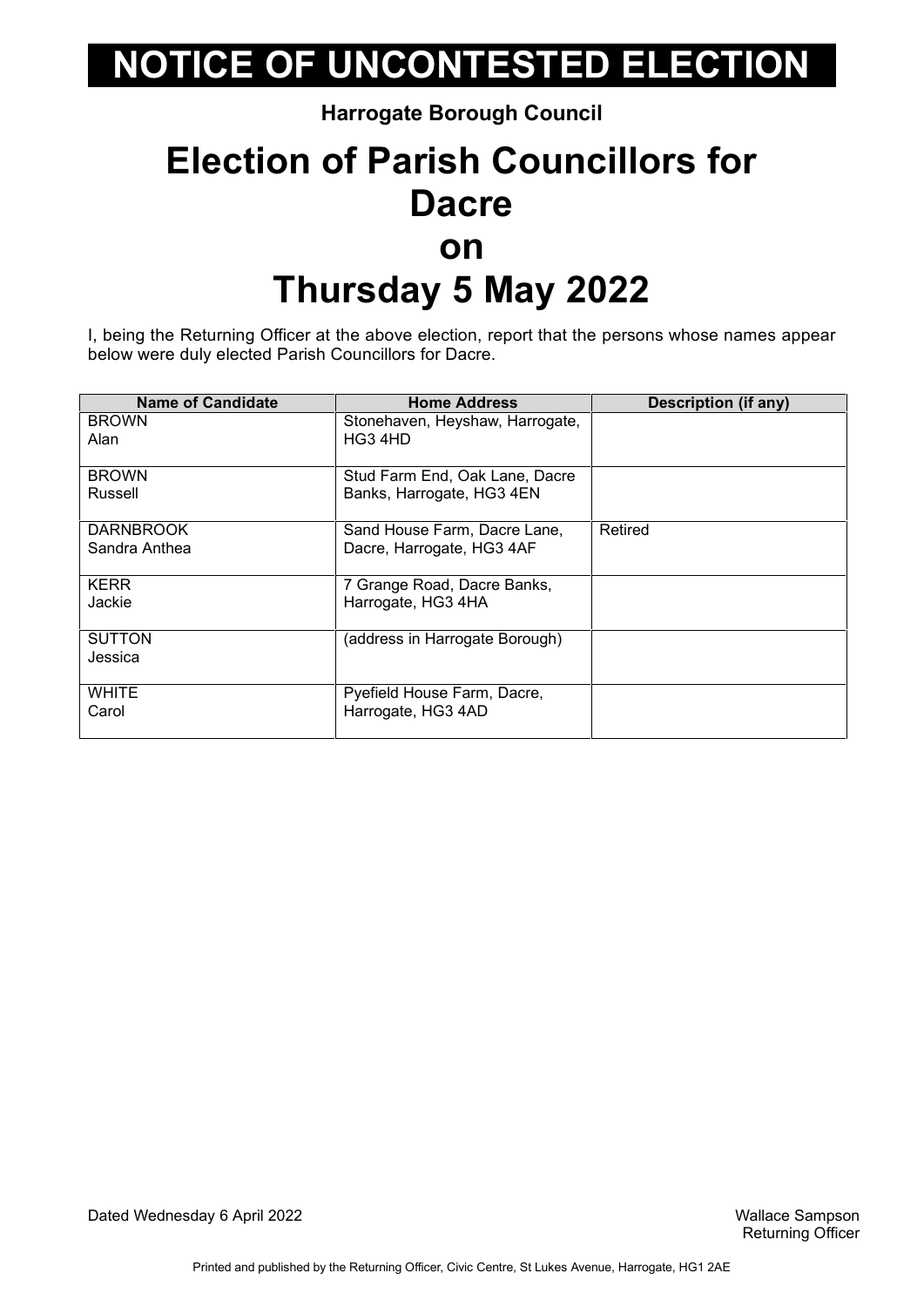**Harrogate Borough Council**

### **Election of Parish Councillors for Denton on Thursday 5 May 2022**

I, being the Returning Officer at the above election, report that the persons whose names appear below were duly elected Parish Councillors for Denton.

| <b>Name of Candidate</b> | <b>Home Address</b>              | <b>Description (if any)</b> |
|--------------------------|----------------------------------|-----------------------------|
| <b>BRODERICK</b>         | Hollingley Farm, Denton, Ilkley, |                             |
| Robert John              | LS29 0HS                         |                             |
|                          |                                  |                             |
| <b>BUSH</b>              | Moorside Farm, Denton, Ilkley,   |                             |
| James Thomas William     | LS29 0HT                         |                             |
|                          |                                  |                             |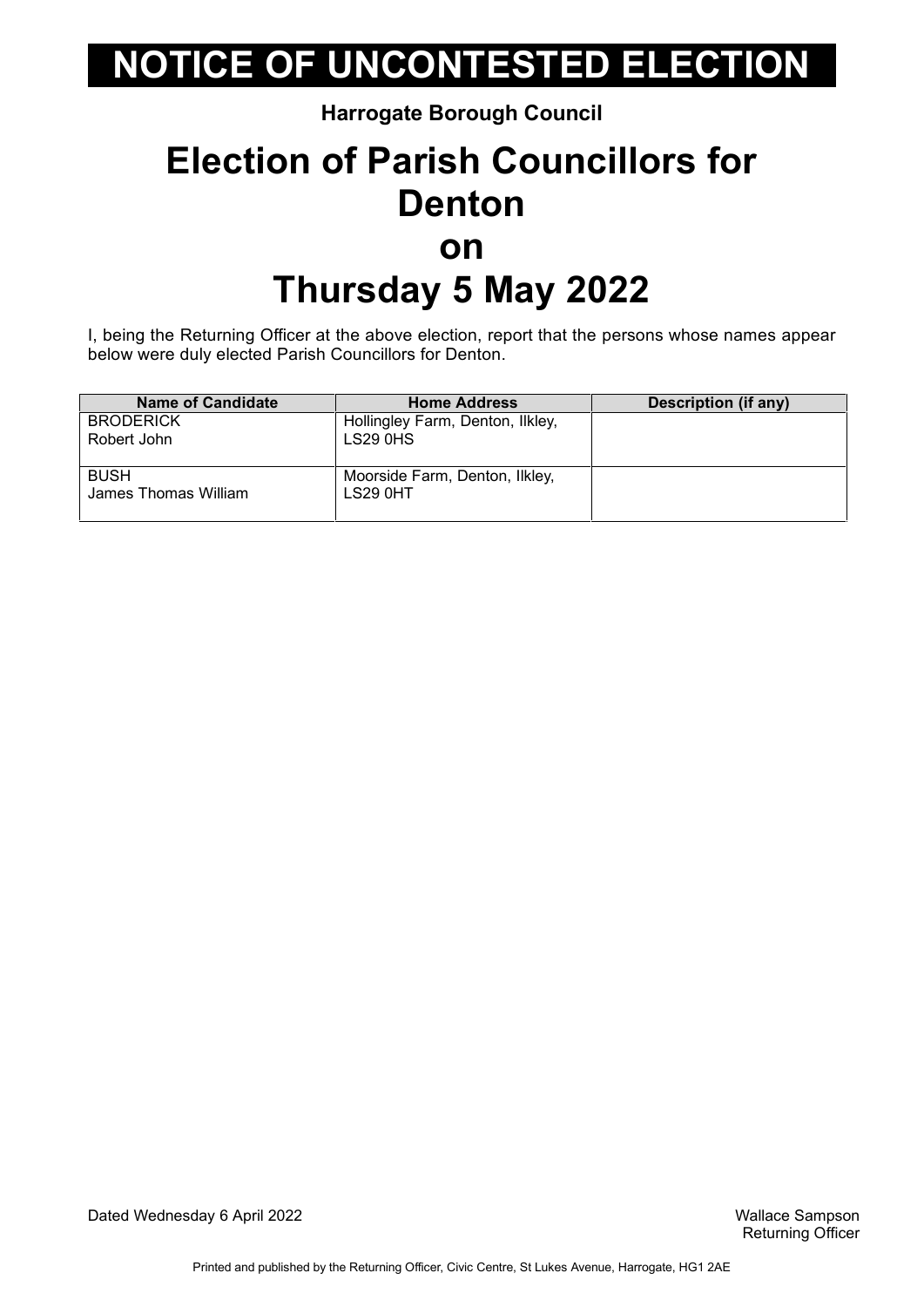**Harrogate Borough Council**

### **Election of a Parish Councillor for Dunkeswick Ward of Kirkby Overblow Parish on Thursday 5 May 2022**

I, being the Returning Officer at the above election, report that the person whose name appears below was duly elected Parish Councillor for Dunkeswick Ward of Kirkby Overblow Parish.

| <b>Name of Candidate</b> | <b>Home Address</b>         | Description (if any) |
|--------------------------|-----------------------------|----------------------|
| <b>SNOWDEN</b>           | Rose Cottage, Weeton Lane,  |                      |
| Steve                    | Dunkeswick, Leeds, LS17 9LP |                      |
|                          |                             |                      |

Dated Wednesday 6 April 2022 Wallace Sampson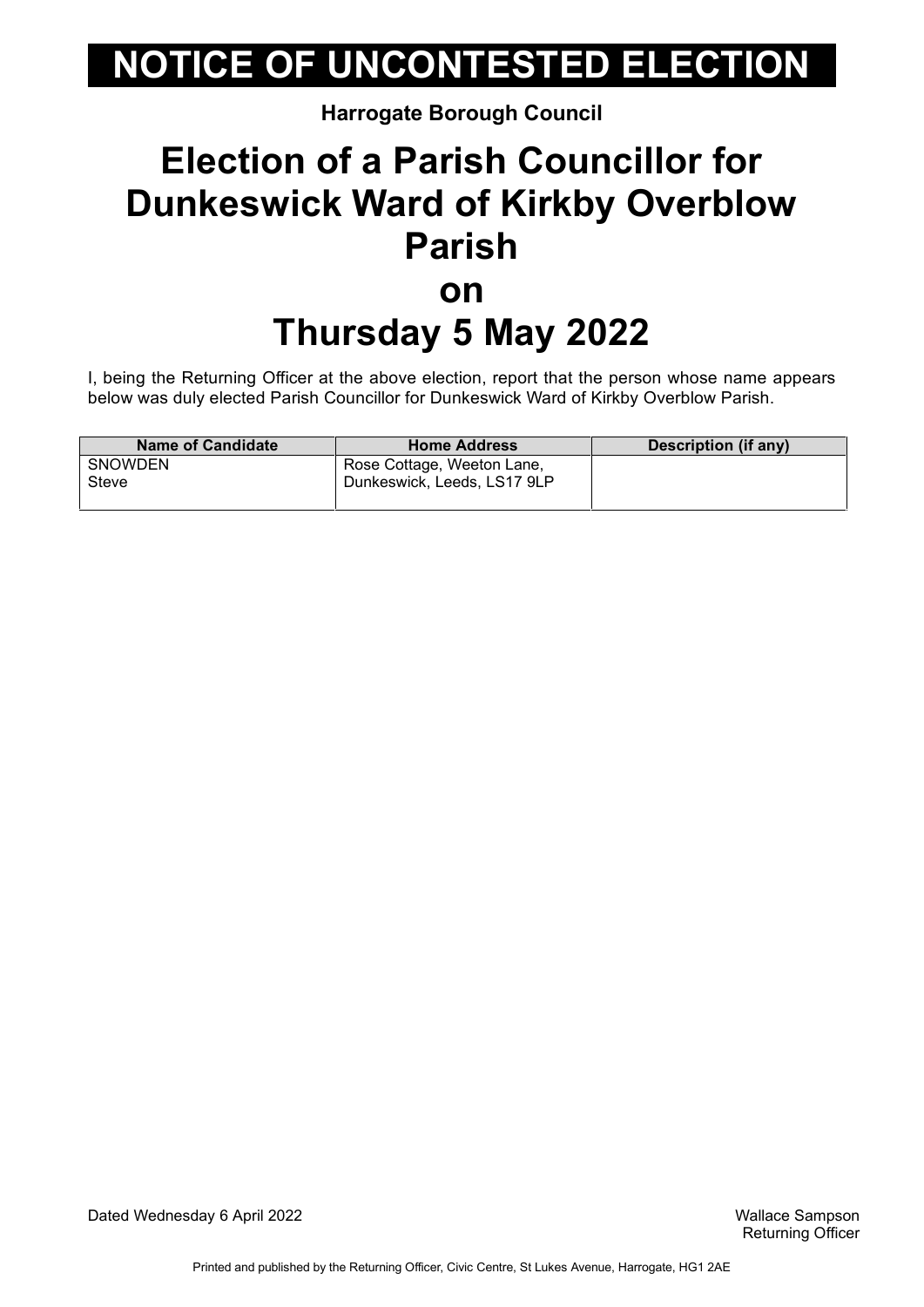#### **Harrogate Borough Council**

### **Election of a Parish Councillor for Eavestone on Thursday 5 May 2022**

I, being the Returning Officer at the above election, report that the person whose name appears below was duly elected Parish Councillor for Eavestone.

| <b>Name of Candidate</b> | <b>Home Address</b>       | <b>Description (if any)</b> |
|--------------------------|---------------------------|-----------------------------|
| LEAROYD                  | Smaden Head Farm Cottage, |                             |
| Simon Andrew             | Eavestone, Ripon, HG4 3HB |                             |

Dated Wednesday 6 April 2022 Wallace Sampson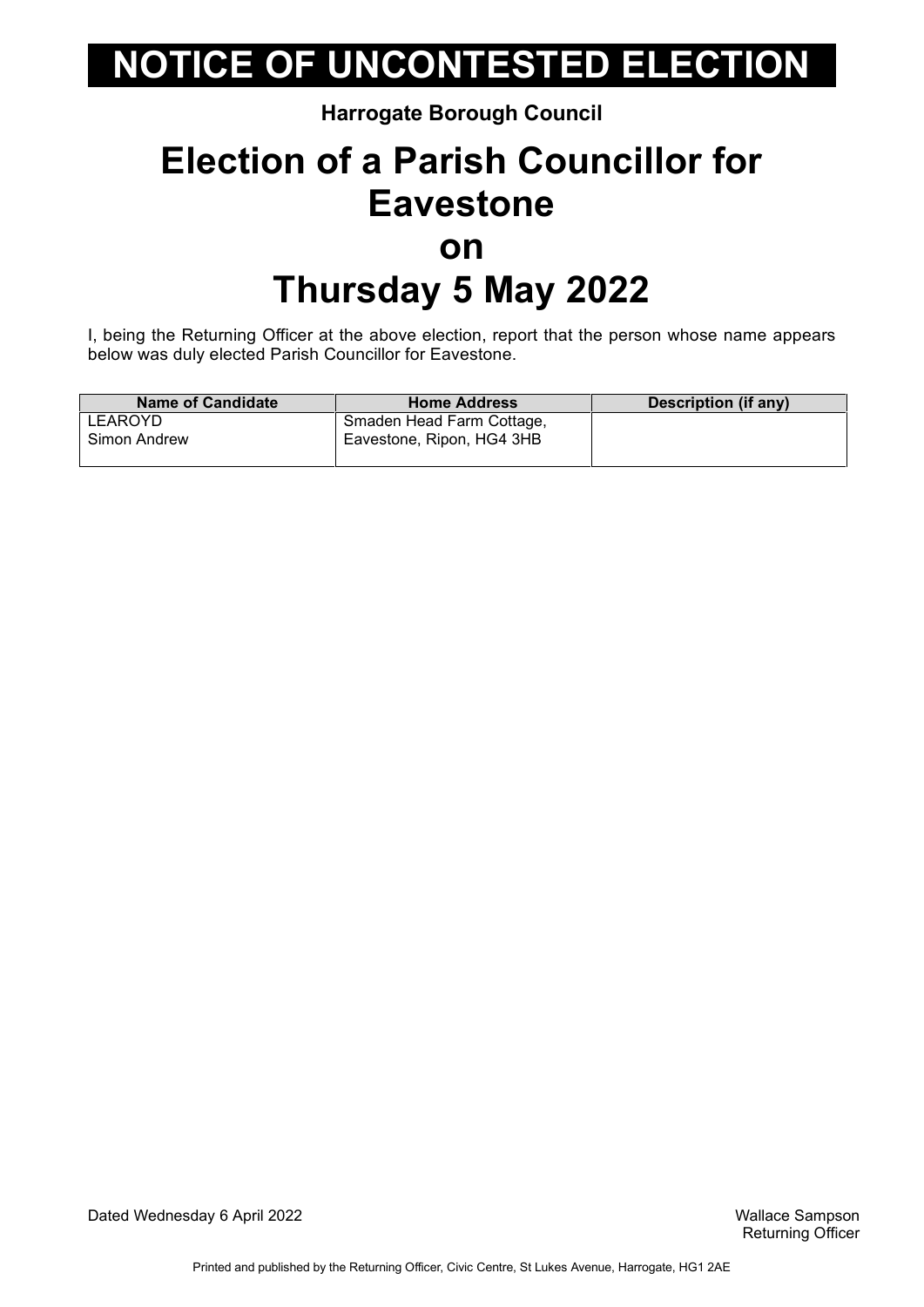#### **Harrogate Borough Council**

### **Election of a Parish Councillor for Ellenthorpe on Thursday 5 May 2022**

I, being the Returning Officer at the above election, report that the person whose name appears below was duly elected Parish Councillor for Ellenthorpe.

| <b>Name of Candidate</b> | <b>Home Address</b>              | <b>Description (if any)</b> |
|--------------------------|----------------------------------|-----------------------------|
| <b>LISTER</b>            | Ellenthorpe Lodge,               |                             |
| David John               | Boroughbridge, N Yorkshire, YO51 |                             |
|                          | 9HJ                              |                             |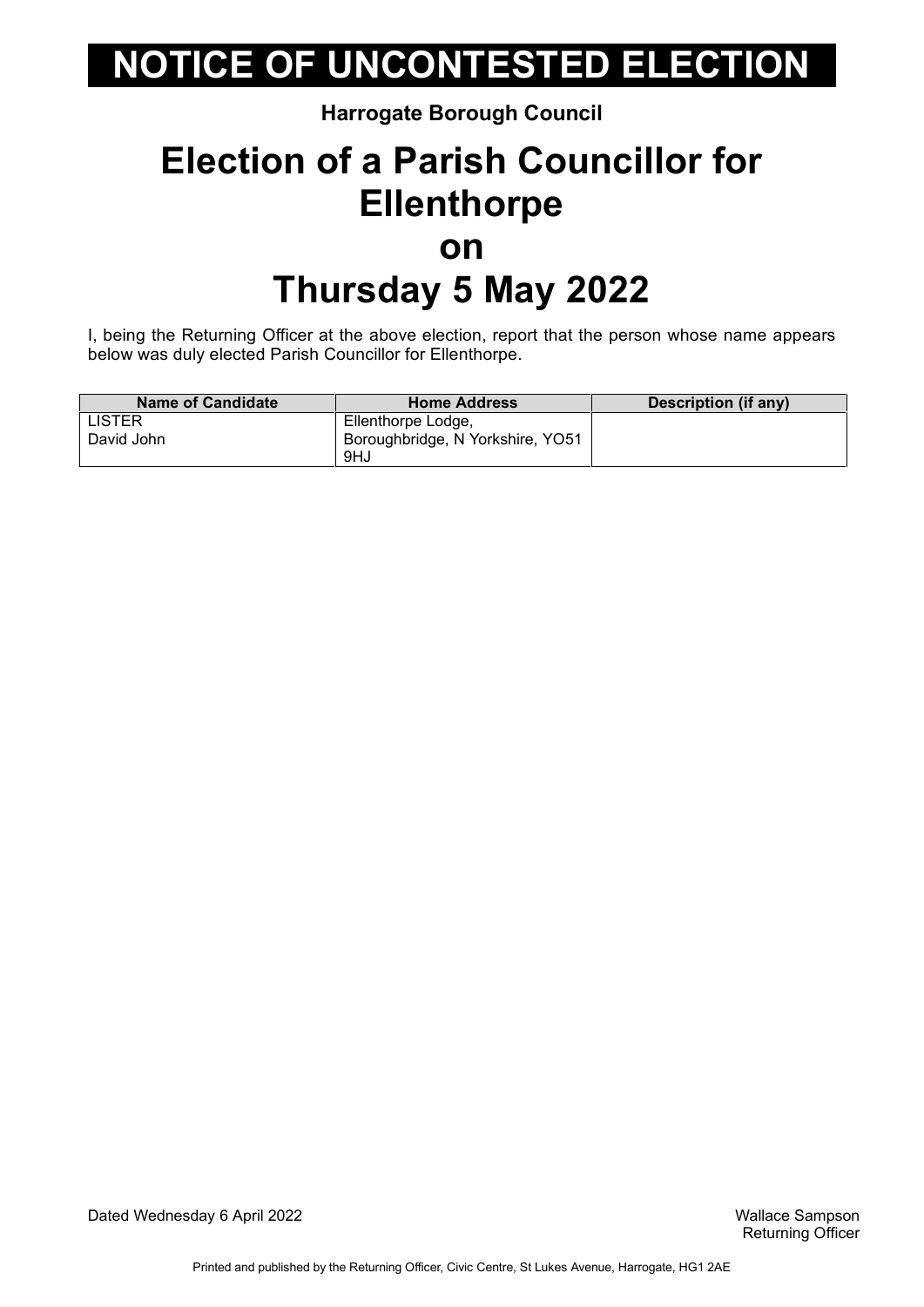#### **Harrogate Borough Council**

### **Election of Parish Councillors for Ellingstring on Thursday 5 May 2022**

I, being the Returning Officer at the above election, report that the persons whose names appear below were duly elected Parish Councillors for Ellingstring.

| <b>Name of Candidate</b> | <b>Home Address</b>             | <b>Description (if any)</b> |
|--------------------------|---------------------------------|-----------------------------|
| <b>BREARLEY</b>          | Hill Top Farm, Ellingstring,    |                             |
| John Gregg               | Masham, HG4 4PW                 |                             |
|                          |                                 |                             |
| <b>VERITY</b>            | Hammersdale Farm, Ellingstring, |                             |
| Geoffrey Allan           | Ripon, North Yorkshire, HG4 4PW |                             |
|                          |                                 |                             |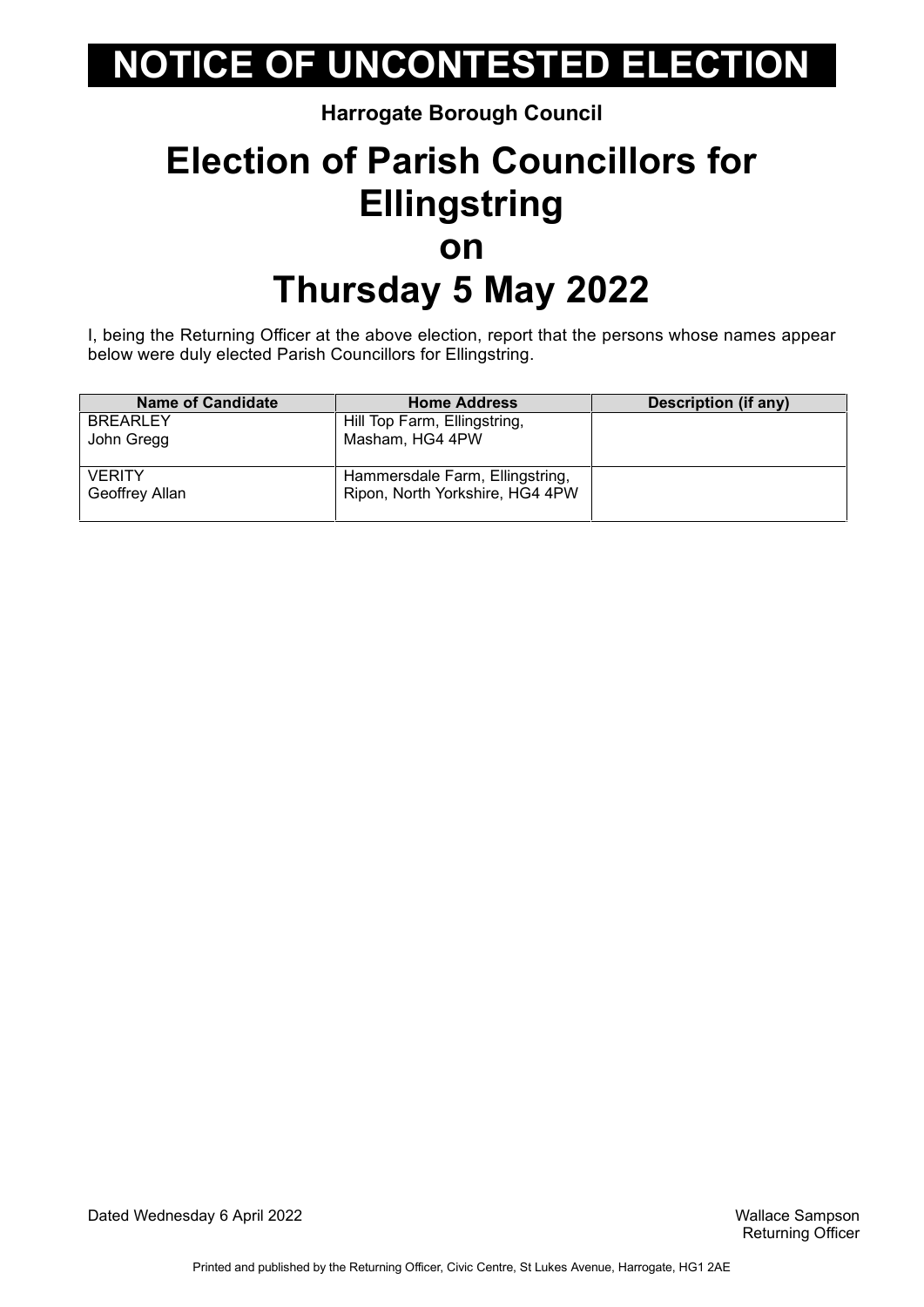#### **Harrogate Borough Council**

### **Election of Parish Councillors for Ellington High & Low on Thursday 5 May 2022**

I, being the Returning Officer at the above election, report that the persons whose names appear below were duly elected Parish Councillors for Ellington High & Low.

| <b>Name of Candidate</b> | <b>Home Address</b>              | <b>Description (if any)</b> |
|--------------------------|----------------------------------|-----------------------------|
| <b>BROADLEY</b>          | High House Farm, High Ellington, |                             |
| Valerie Mitchinson       | Ripon, HG4 4PR                   |                             |
|                          |                                  |                             |
| <b>GREENSIT</b>          | Haregill Lodge, Ellingstring,    |                             |
| Robert Eric              | Masham, Ripon, North Yorkshire,  |                             |
|                          | HG4 4PW                          |                             |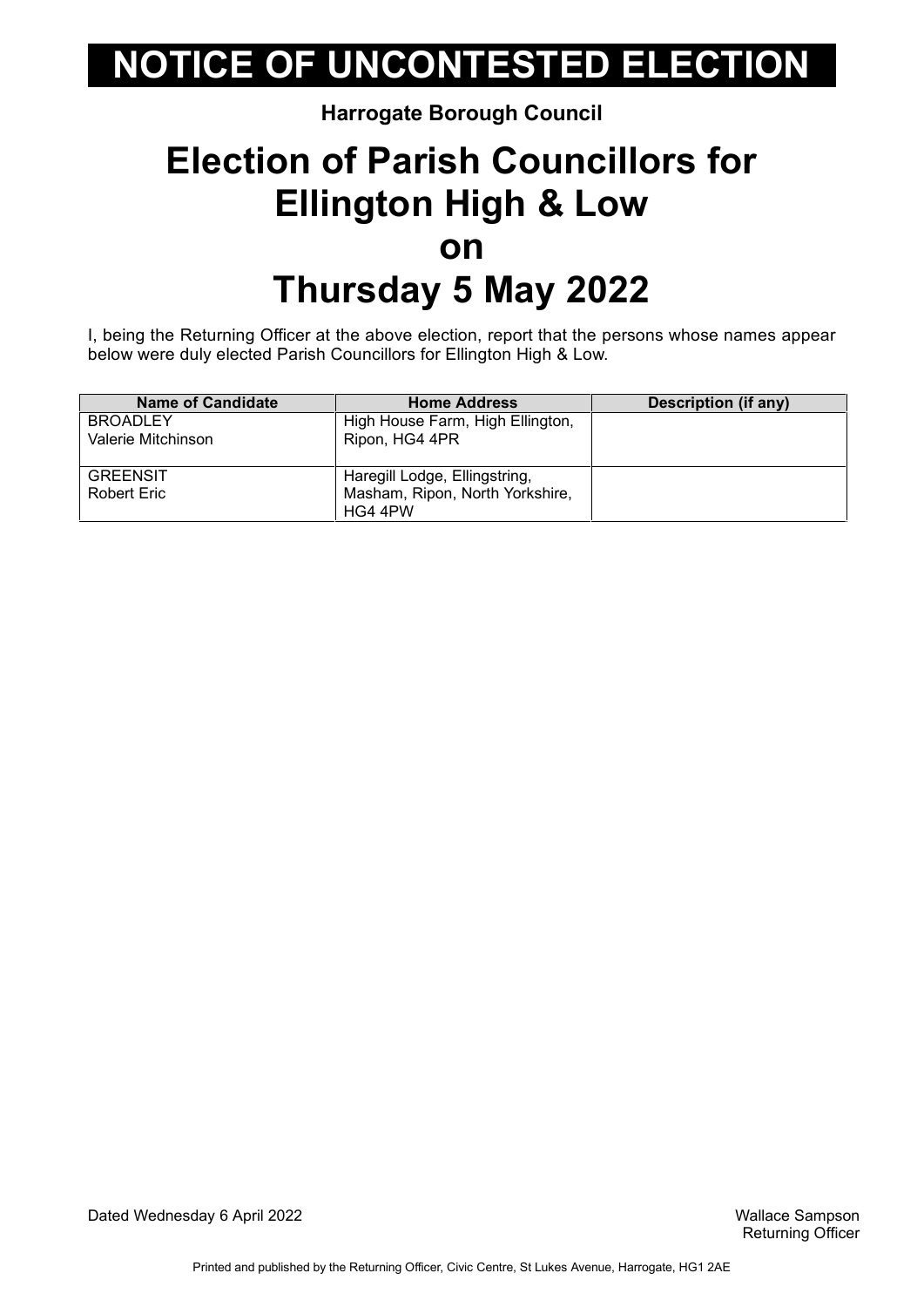**Harrogate Borough Council**

### **Election of Parish Councillors for Farnley on Thursday 5 May 2022**

I, being the Returning Officer at the above election, report that the persons whose names appear below were duly elected Parish Councillors for Farnley.

| <b>Name of Candidate</b> | <b>Home Address</b>             | <b>Description (if any)</b> |
|--------------------------|---------------------------------|-----------------------------|
| <b>ARMSTRONG</b>         | 4 Riverside Drive, Otley, LS21  |                             |
| Patricia Mary            | 2RU                             |                             |
| <b>PORTLOCK</b>          | (address in Harrogate Borough)  |                             |
| David Maurice            |                                 |                             |
| <b>TEMPLETON</b>         | Yew Tree Barns, Farnley, Otley, |                             |
| Kate                     | <b>LS21 2QH</b>                 |                             |
| <b>WOLEDGE</b>           | 59 Riverside Park, Otley, LS21  |                             |
| Lesley                   | 2RW                             |                             |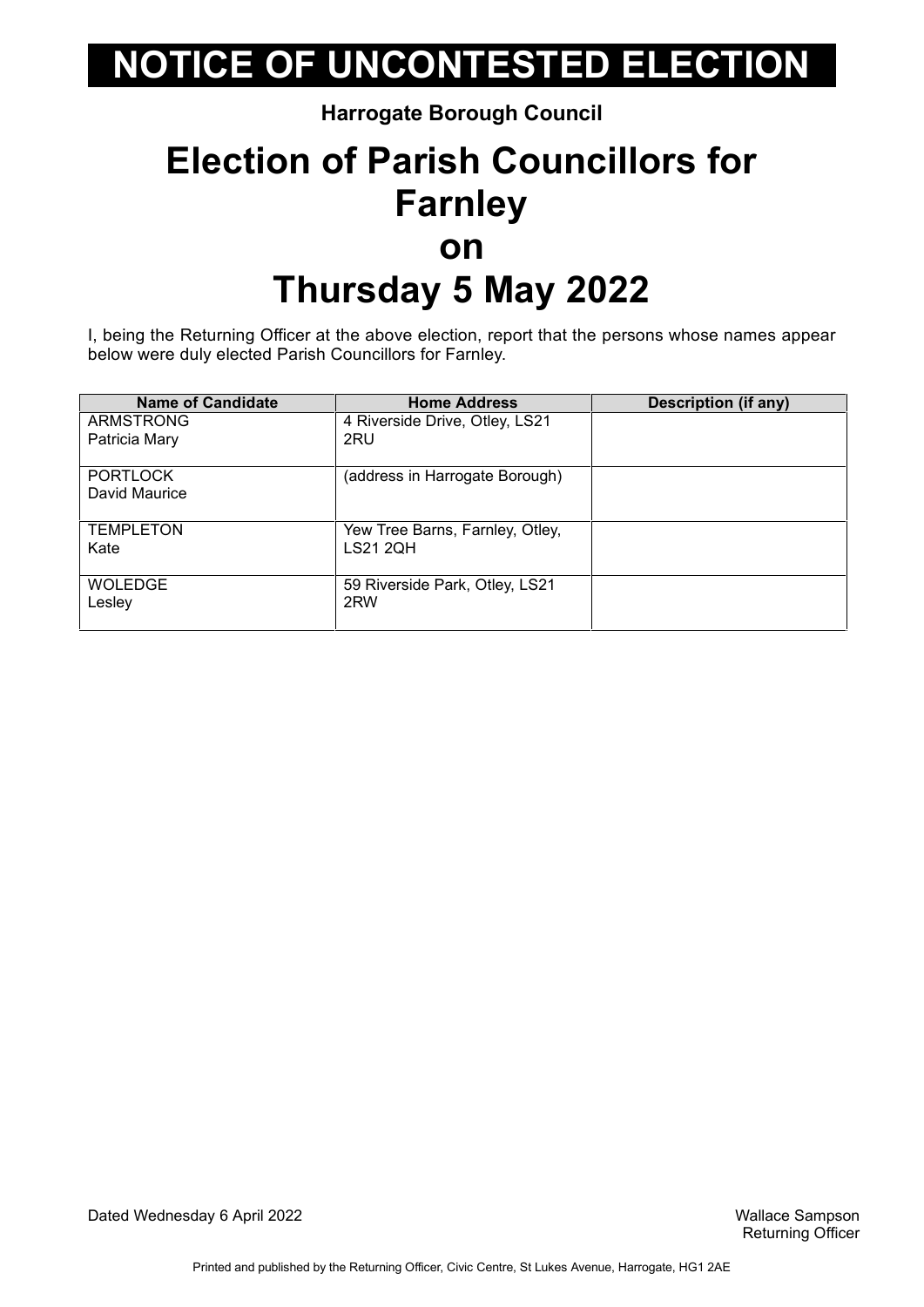**Harrogate Borough Council**

### **Election of Parish Councillors for Fearby on Thursday 5 May 2022**

I, being the Returning Officer at the above election, report that the persons whose names appear below were duly elected Parish Councillors for Fearby.

| <b>Name of Candidate</b> | <b>Home Address</b>           | <b>Description (if any)</b> |
|--------------------------|-------------------------------|-----------------------------|
| <b>GREGG</b>             | Lowther House, Fearby, Ripon, |                             |
| <b>Brian Howard</b>      | North Yorkshire, HG4 4NF      |                             |
| MARSDEN                  | Charis, Fearby, Masham, HG4   |                             |
| John Anthony             | 4NF                           |                             |
| <b>SEARLE</b>            | Springwood Farm, Healey,      |                             |
| <b>Shelley Louise</b>    | Masham, HG4 4LH               |                             |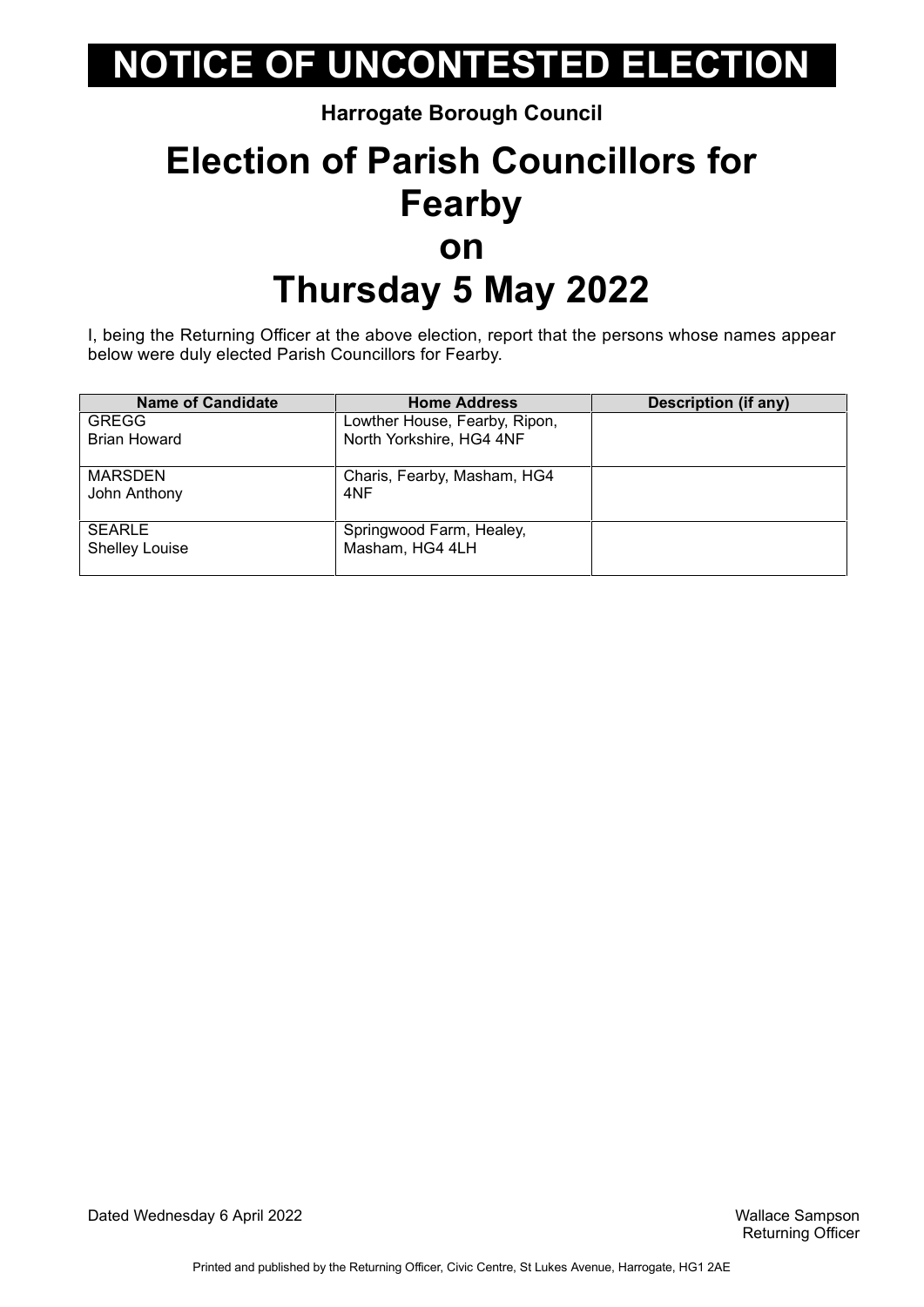#### **Harrogate Borough Council**

### **Election of Parish Councillors for Felliscliffe on Thursday 5 May 2022**

I, being the Returning Officer at the above election, report that the persons whose names appear below were duly elected Parish Councillors for Felliscliffe.

| <b>Name of Candidate</b> | <b>Home Address</b>                | <b>Description (if any)</b> |
|--------------------------|------------------------------------|-----------------------------|
| <b>BROWN</b>             | Cote Syke Farm, Swincliffe Top,    |                             |
| Joseph Andrew            | Hampsthwaite, Harrogate, HG3       |                             |
|                          | 2HU                                |                             |
| <b>LAZENBY</b>           | Hill Garth, Kettlesing, Harrogate, |                             |
| John Richard Sims        | HG3 2LR                            |                             |
|                          |                                    |                             |
| <b>SWINDELLS</b>         | (address in Harrogate Borough)     |                             |
| Jeffrey Arthur           |                                    |                             |
|                          |                                    |                             |
| <b>THOMPSON</b>          | Grange Farm, Sleights Lane,        |                             |
| lan                      | Kettlesing, Harrogate, HG3 2LE     |                             |
|                          |                                    |                             |
| VAUGHAN                  | Summer House Farm, Kettlesing,     |                             |
| Stephen Holgate          | Harrogate, HG3 2LB                 |                             |
|                          |                                    |                             |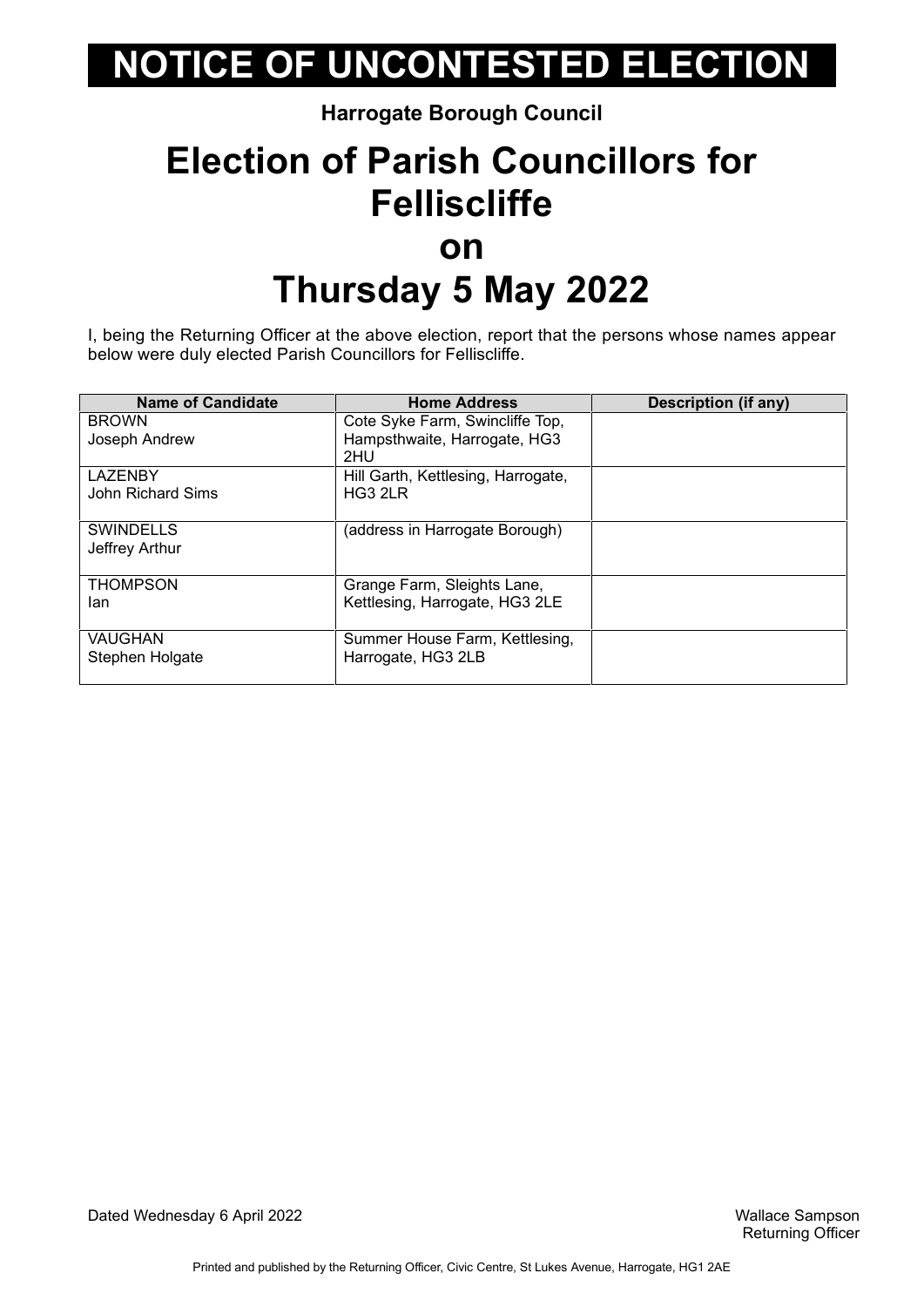**Harrogate Borough Council**

### **Election of Parish Councillors for Fewston on Thursday 5 May 2022**

I, being the Returning Officer at the above election, report that the persons whose names appear below were duly elected Parish Councillors for Fewston.

| <b>Name of Candidate</b> | <b>Home Address</b>             | <b>Description (if any)</b> |
|--------------------------|---------------------------------|-----------------------------|
| <b>BARKER</b>            | Watling Street Barn, Moorlands  |                             |
| <b>Howard Stephen</b>    | Farm, Fewston, Harrogate, HG3   |                             |
|                          | 1SP                             |                             |
| <b>HEBBLETHWAITE</b>     | Wydra House Farm, Fewston,      |                             |
| Graham William           | Harrogate, HG3 1SY              |                             |
|                          |                                 |                             |
| <b>KNOX</b>              | The Grange, Fewston, Harrogate, |                             |
| Gillian Marie            | HG3 1SU                         |                             |
|                          |                                 |                             |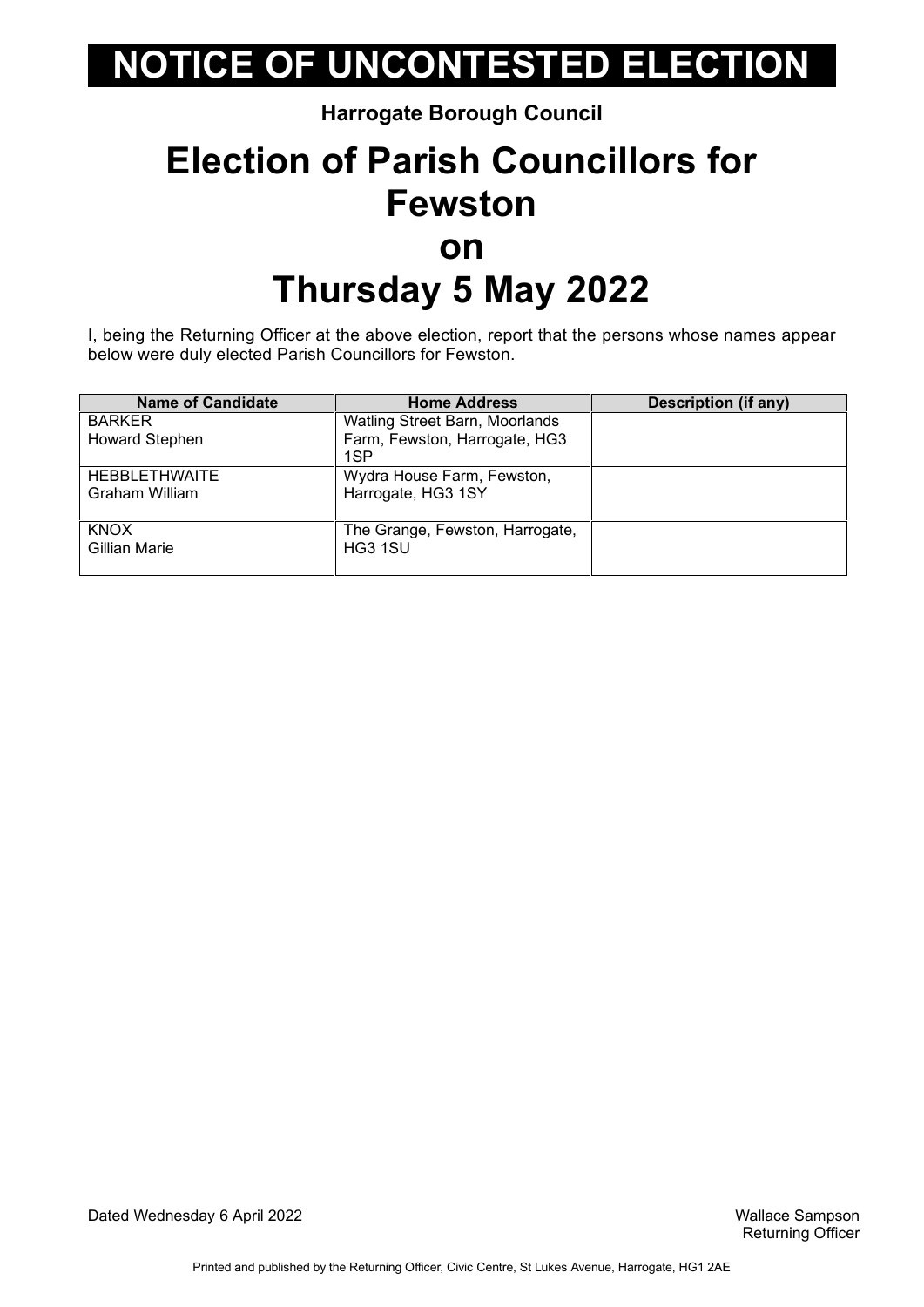**Harrogate Borough Council**

### **Election of a Parish Councillor for Flaxby on Thursday 5 May 2022**

I, being the Returning Officer at the above election, report that the person whose name appears below was duly elected Parish Councillor for Flaxby.

| <b>Name of Candidate</b>   | <b>Home Address</b>            | Description (if any) |
|----------------------------|--------------------------------|----------------------|
| GREENHALGH<br>Caroline Joy | (address in Harrogate Borough) |                      |

Dated Wednesday 6 April 2022 Wallace Sampson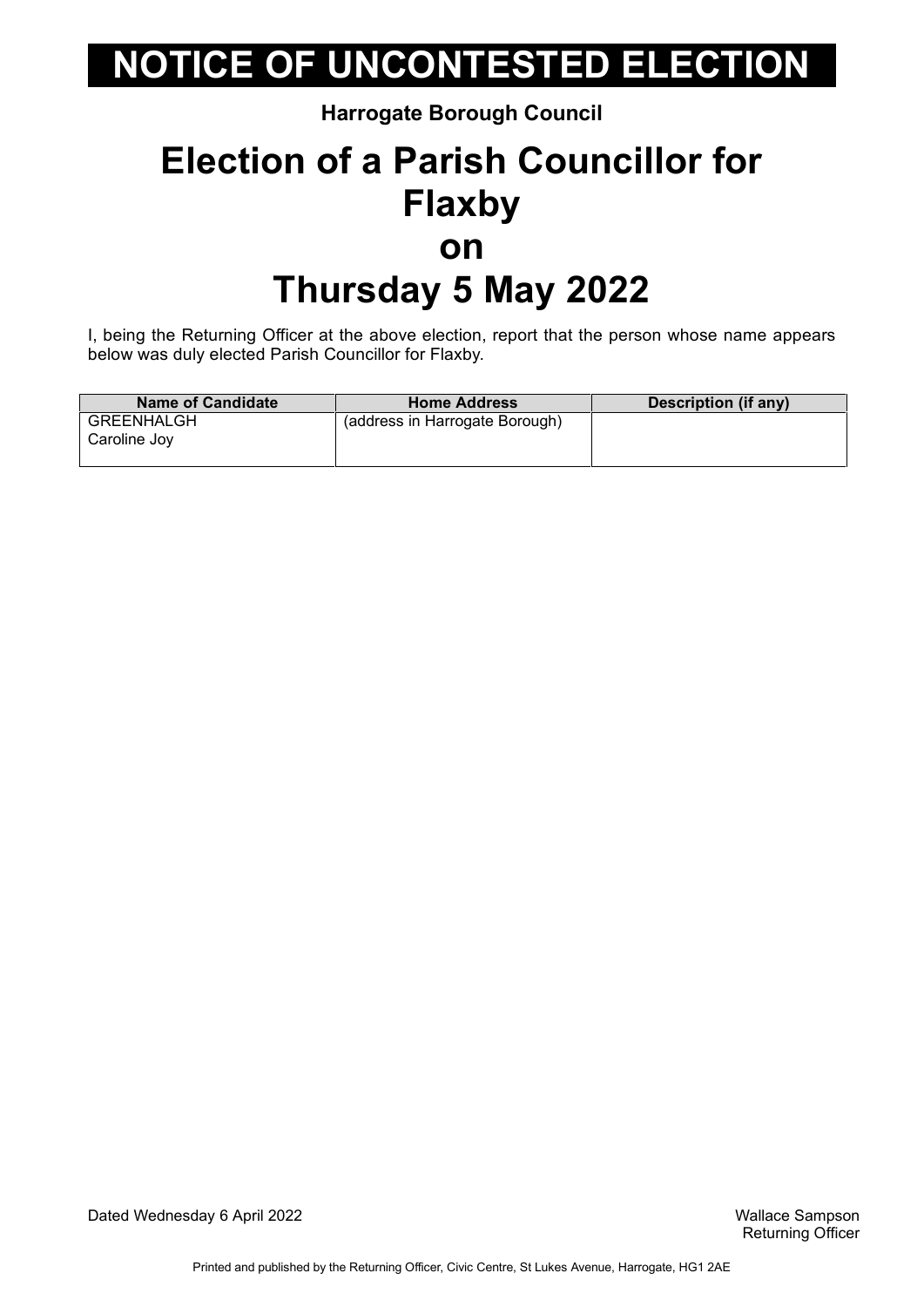**Harrogate Borough Council**

### **Election of Parish Councillors for Follifoot on Thursday 5 May 2022**

I, being the Returning Officer at the above election, report that the persons whose names appear below were duly elected Parish Councillors for Follifoot.

| <b>Name of Candidate</b> | <b>Home Address</b>                  | <b>Description (if any)</b> |
|--------------------------|--------------------------------------|-----------------------------|
| <b>DEWSNIP</b>           | Post Office, Main Street, Follifoot, |                             |
| Anne                     | Harrogate, HG3 1DU                   |                             |
| <b>DICKINSON</b>         | 12 Pellentine Road, Follifoot, HG3   |                             |
| <b>Charles Richard</b>   | 1EB                                  |                             |
| <b>GALLIMORE</b>         | (address in Harrogate Borough)       |                             |
| Samantha Jane            |                                      |                             |
| <b>LOCKE</b>             | (address in Harrogate Borough)       |                             |
| Justin                   |                                      |                             |
| <b>MACDERMID</b>         | (address in Harrogate Borough)       |                             |
| Nigel Martin             |                                      |                             |
| <b>THARBY</b>            | Killibeg, 6 Pellentine Road,         |                             |
| Keith Stephen            | Follifoot, HG3 1EB                   |                             |
|                          |                                      |                             |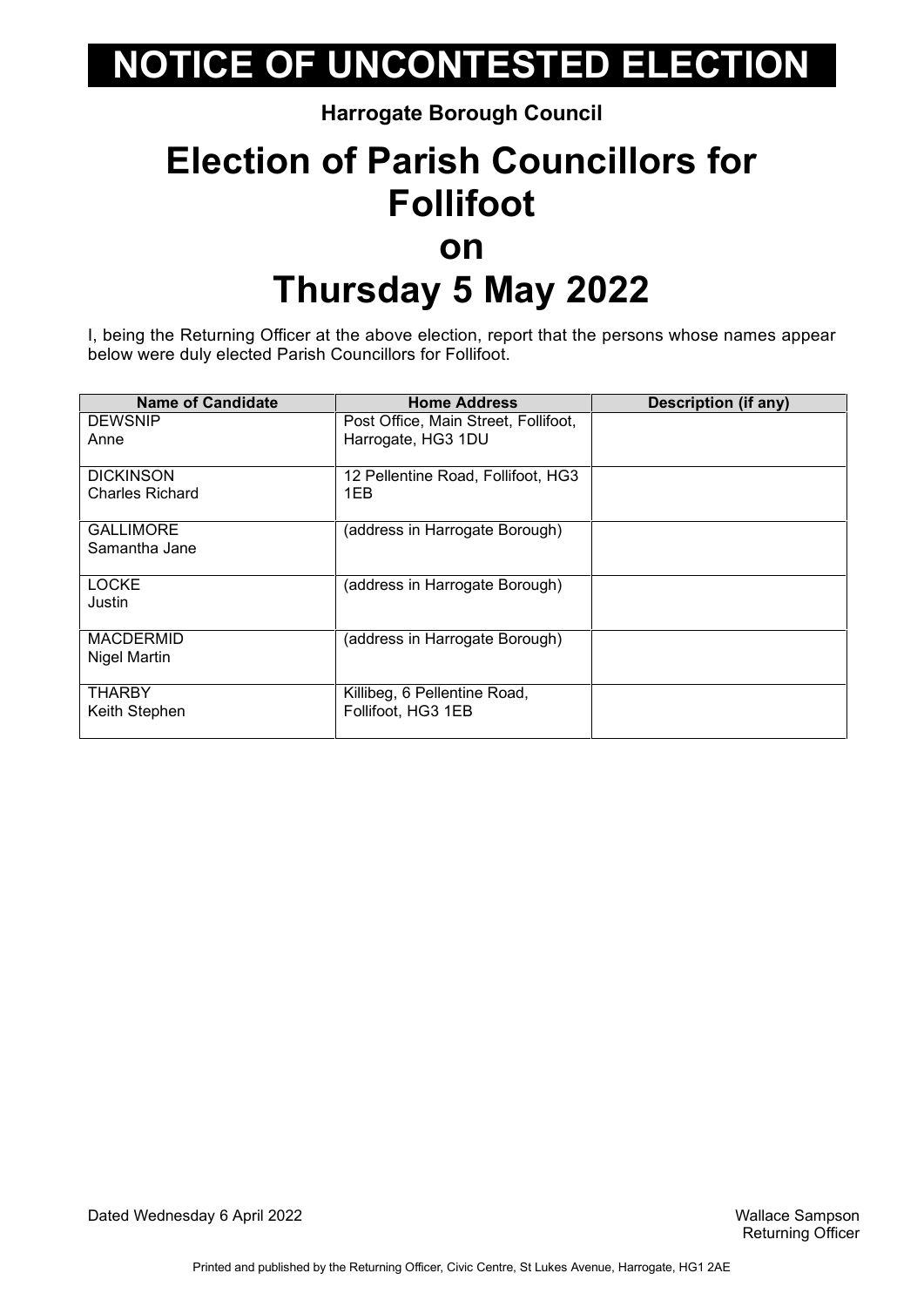#### **Harrogate Borough Council**

### **Election of Parish Councillors for Fountains Earth on Thursday 5 May 2022**

I, being the Returning Officer at the above election, report that the persons whose names appear below were duly elected Parish Councillors for Fountains Earth.

| <b>Name of Candidate</b> | <b>Home Address</b>            | Description (if any) |
|--------------------------|--------------------------------|----------------------|
| <b>FOTHERGILL</b>        | (address in Harrogate Borough) |                      |
| David Grove              |                                |                      |
|                          |                                |                      |
| <b>WATSON</b>            | (address in Harrogate Borough) |                      |
| Robin                    |                                |                      |
|                          |                                |                      |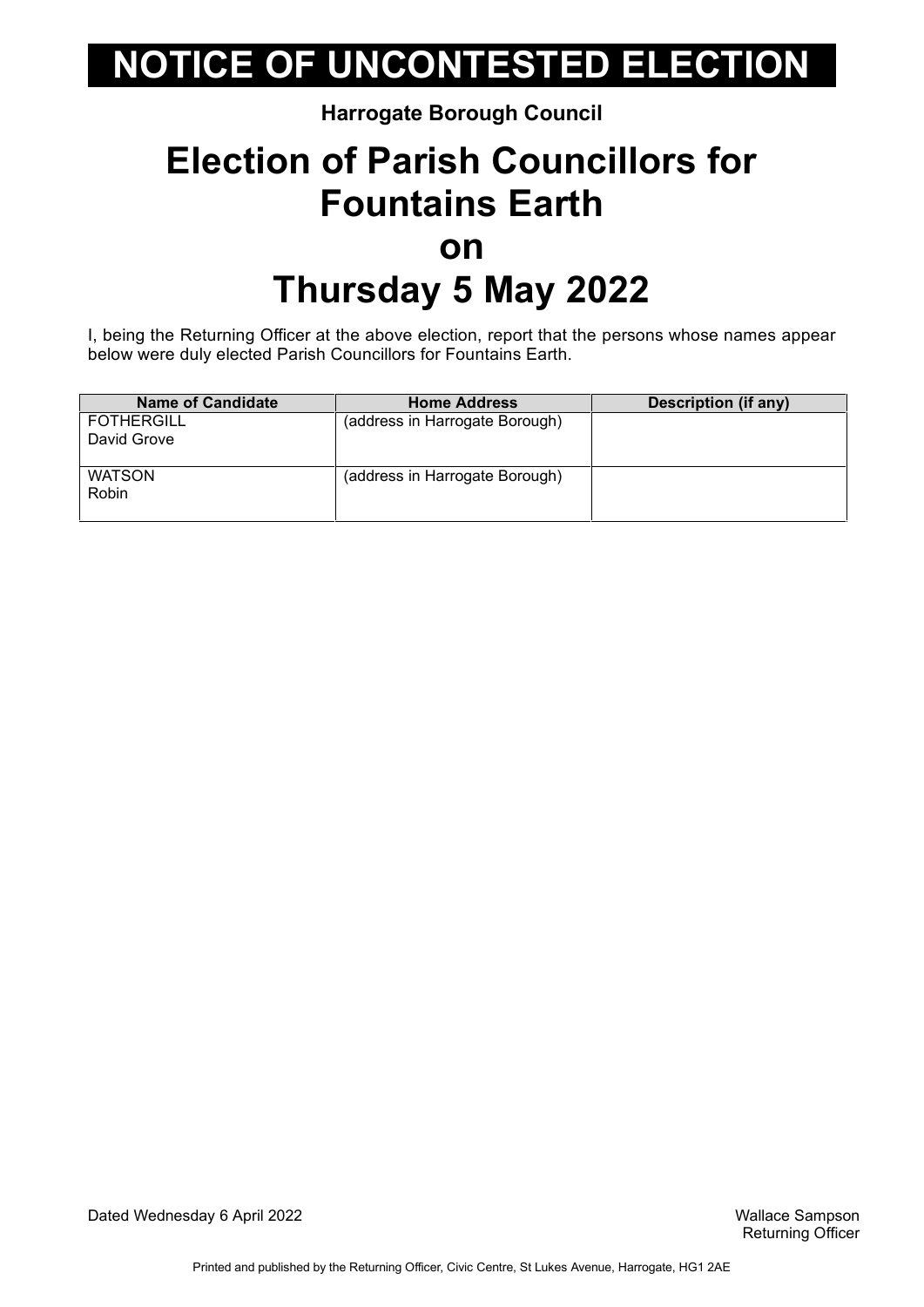#### **Harrogate Borough Council**

### **Election of Parish Councillors for Galphay Ward of Azerley Parish on Thursday 5 May 2022**

I, being the Returning Officer at the above election, report that the persons whose names appear below were duly elected Parish Councillors for Galphay Ward of Azerley Parish.

| <b>Name of Candidate</b> | <b>Home Address</b>             | Description (if any) |
|--------------------------|---------------------------------|----------------------|
| WEATHERHEAD              | Gold Coin Farm, Galphay, Ripon, |                      |
| Robert Joseph            | HG4 3NJ                         |                      |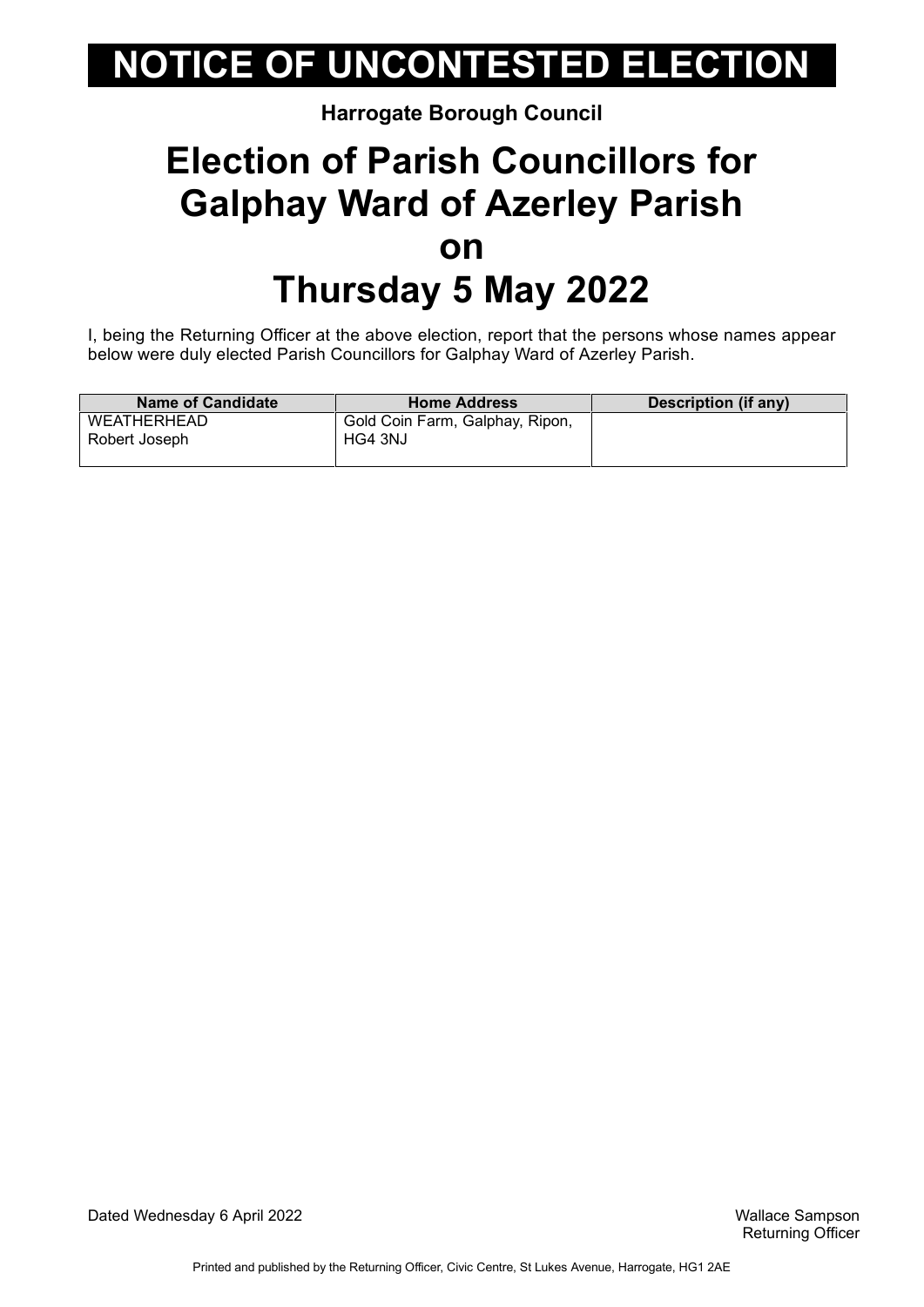#### **Harrogate Borough Council**

### **Election of Parish Councillors for Goldsborough on Thursday 5 May 2022**

I, being the Returning Officer at the above election, report that the persons whose names appear below were duly elected Parish Councillors for Goldsborough.

| <b>Name of Candidate</b> | <b>Home Address</b>            | <b>Description (if any)</b> |
|--------------------------|--------------------------------|-----------------------------|
| <b>BEATHAM</b>           | (address in Harrogate Borough) |                             |
| Alan                     |                                |                             |
| <b>JAMES</b>             | (address in Harrogate Borough) |                             |
| Dennis Bertram           |                                |                             |
| <b>ROWE</b>              | (address in Harrogate Borough) |                             |
| Stephen Henry            |                                |                             |
| <b>TAYLOR</b>            | (address in Harrogate Borough) |                             |
| Neil Robert              |                                |                             |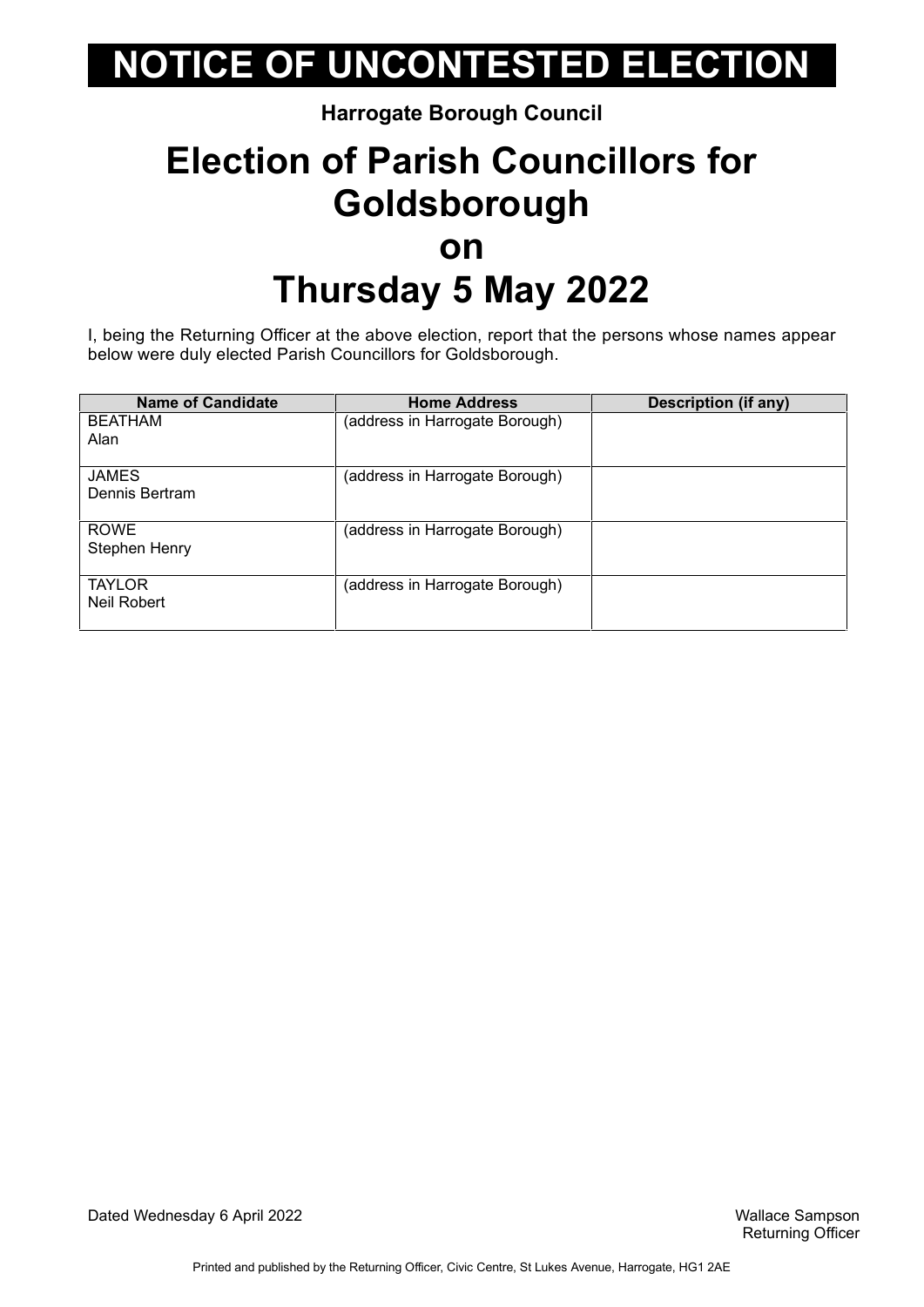**Harrogate Borough Council**

### **Election of Parish Councillors for Grantley on Thursday 5 May 2022**

I, being the Returning Officer at the above election, report that the persons whose names appear below were duly elected Parish Councillors for Grantley.

| <b>Name of Candidate</b> | <b>Home Address</b>               | Description (if any) |
|--------------------------|-----------------------------------|----------------------|
| <b>LENNON</b>            | Hill Top Barn, Grantley, Ripon,   |                      |
| John Adam                | HG4 3PJ                           |                      |
|                          |                                   |                      |
| SMEEDEN                  | Hencliffe Fold, Low Grantley, HG4 |                      |
| Mark John                | 3PH                               |                      |
|                          |                                   |                      |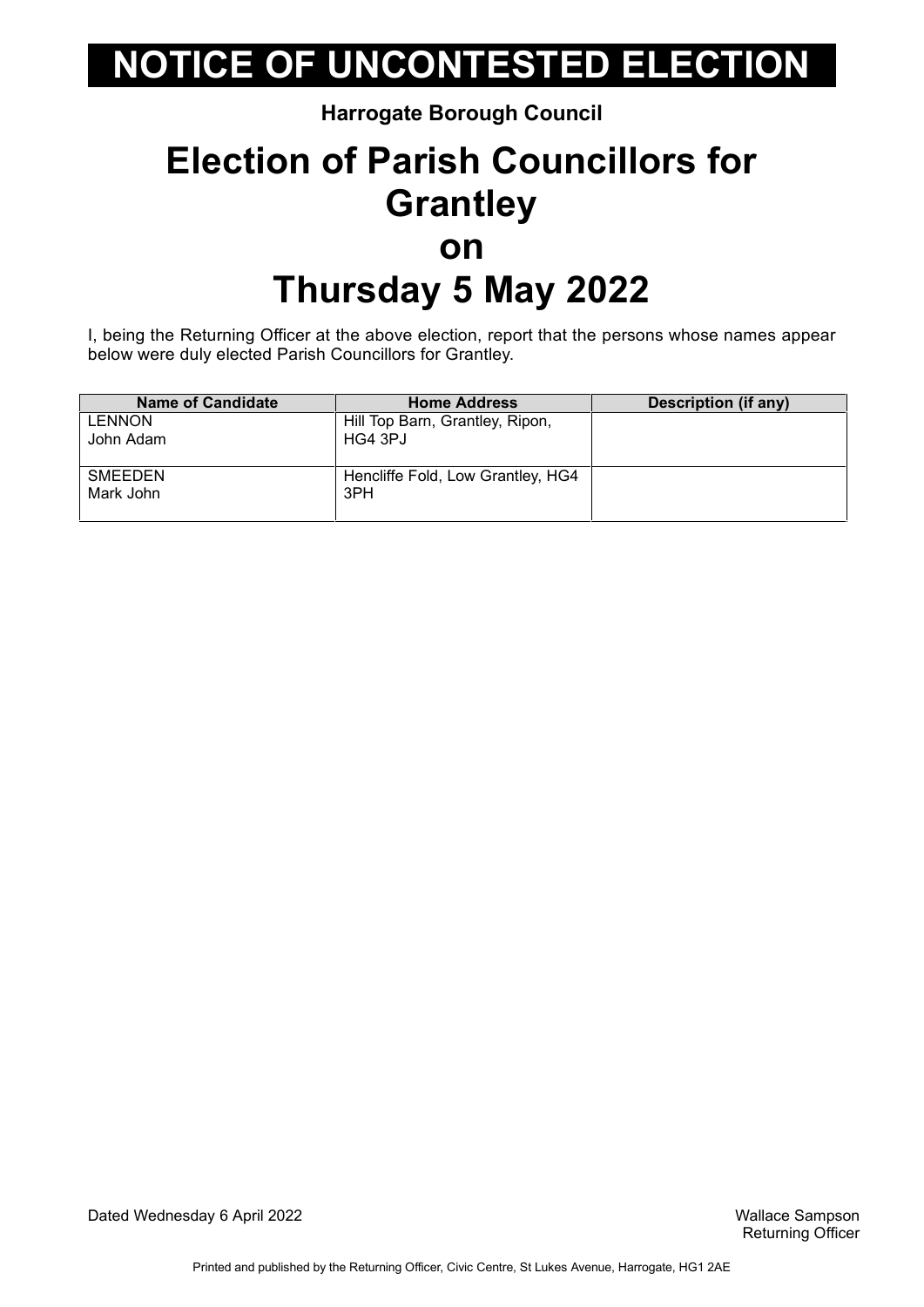#### **Harrogate Borough Council**

### **Election of Parish Councillors for Great Ouseburn on Thursday 5 May 2022**

I, being the Returning Officer at the above election, report that the persons whose names appear below were duly elected Parish Councillors for Great Ouseburn.

| <b>Name of Candidate</b> | <b>Home Address</b>             | Description (if any) |
|--------------------------|---------------------------------|----------------------|
| <b>JACKSON</b>           | Sandlands, Main Street, Great   |                      |
| Graeme Frederick         | Ouseburn, York, YO26 9RQ        |                      |
| <b>JONES</b>             | Cedar Cottage, Branton Green,   |                      |
| <b>Robert Stewart</b>    | Great Ouseburn, YO26 9RT        |                      |
| <b>JORGENSON</b>         | Kropston, Branton Green, Great  |                      |
| Debbi                    | Ouseburn, YO26 9RT              |                      |
| <b>KAY</b>               | (address in Harrogate Borough)  |                      |
| Rachel                   |                                 |                      |
| <b>SCOTT</b>             | The Bungalow, Springfield Rise, |                      |
| Keith                    | Great Ouseburn, York, YO26 9SE  |                      |
| <b>WILKINSON</b>         | 11 Church Field Lane, Great     |                      |
| <b>Stephen Richard</b>   | Ouseburn, York, YO26 9SG        |                      |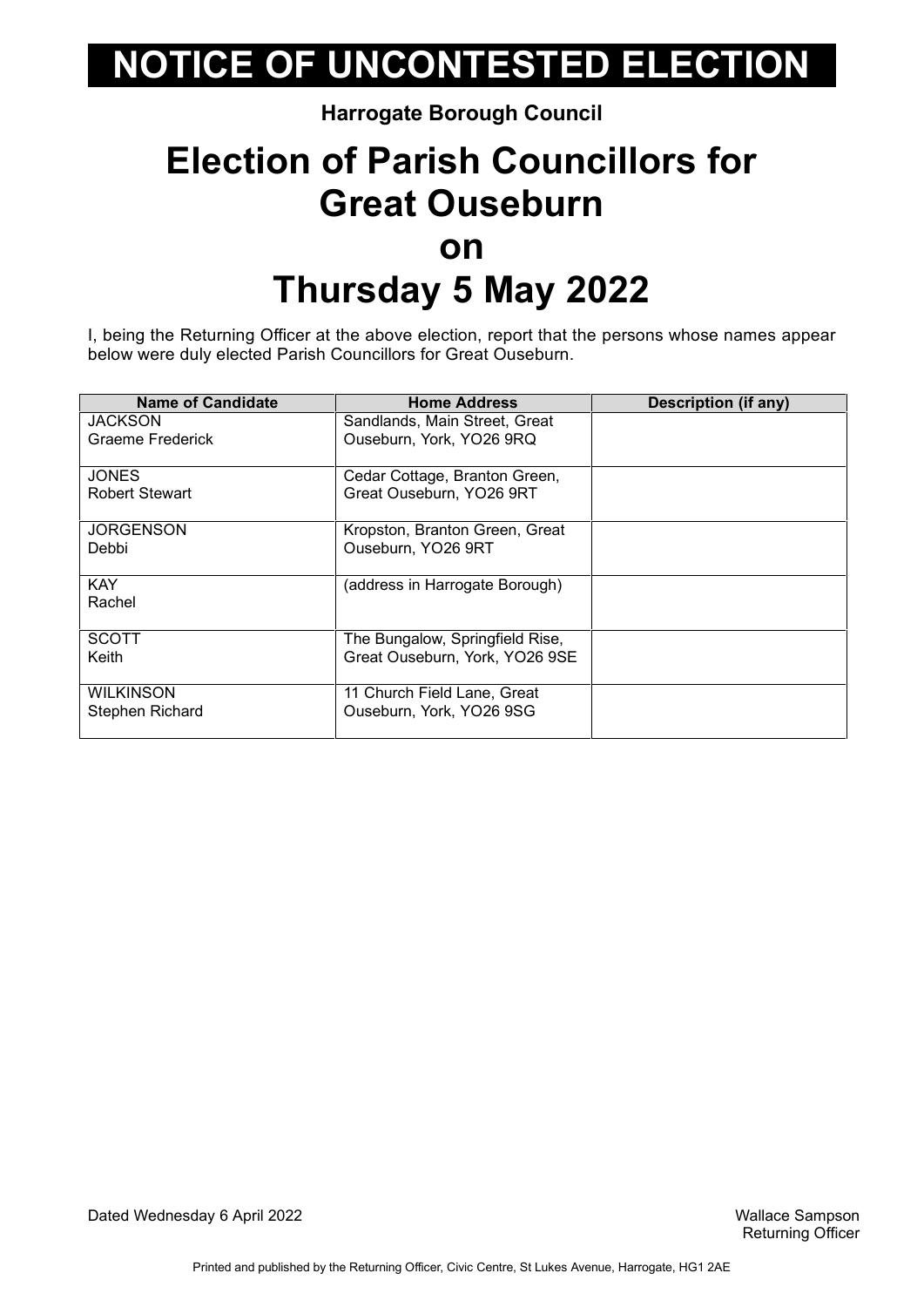#### **Harrogate Borough Council**

### **Election of Parish Councillors for Green Hammerton on Thursday 5 May 2022**

I, being the Returning Officer at the above election, report that the persons whose names appear below were duly elected Parish Councillors for Green Hammerton.

| <b>Name of Candidate</b> | <b>Home Address</b>             | Description (if any) |
|--------------------------|---------------------------------|----------------------|
| <b>HARTLEY</b>           | Village Green Farm House, The   |                      |
| Sophie                   | Green, Green Hammerton, YO26    |                      |
|                          | 8BQ                             |                      |
| <b>JEFFREY</b>           | (address in Harrogate Borough)  |                      |
| Claire Louise            |                                 |                      |
|                          |                                 |                      |
| <b>SIMPSON</b>           | Yardley House, York Road, Green |                      |
| Martin John              | Hammerton, YO26 8BN             |                      |
|                          |                                 |                      |
| <b>TAYLOR</b>            | Croft Cottage, Green Hammerton, |                      |
| Angela Margaret          | York, YO26 8AE                  |                      |
|                          |                                 |                      |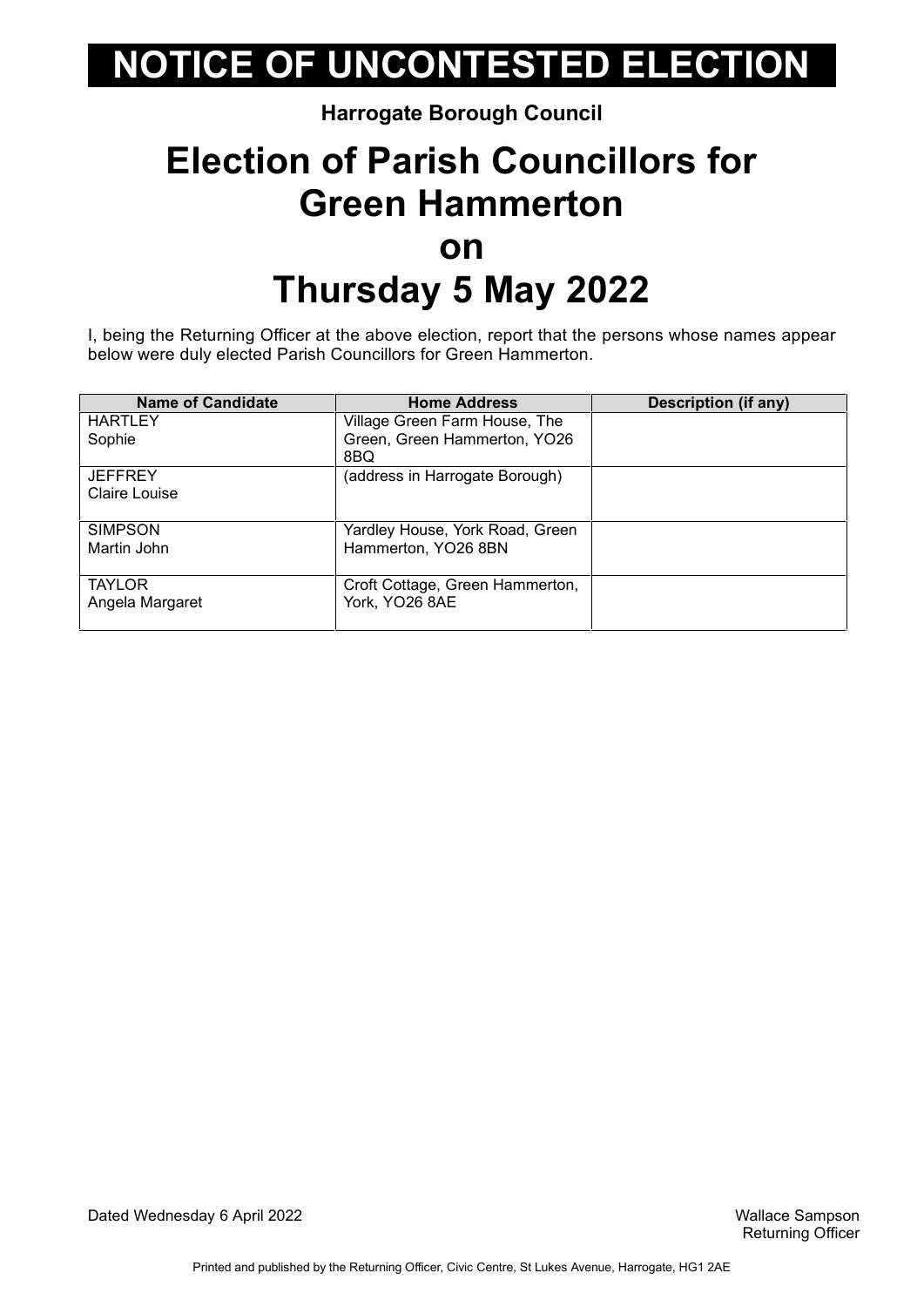#### **Harrogate Borough Council**

### **Election of Parish Councillors for Grewelthorpe on Thursday 5 May 2022**

I, being the Returning Officer at the above election, report that the persons whose names appear below were duly elected Parish Councillors for Grewelthorpe.

| <b>Name of Candidate</b> | <b>Home Address</b>              | <b>Description (if any)</b> |
|--------------------------|----------------------------------|-----------------------------|
| <b>DAWSON</b>            | Hackfall Farm, Grewelthorpe, HG4 |                             |
| Sarah Jessica            | 3DE                              |                             |
| <b>HODGES</b>            | Aislaby, Grewelthorpe, Ripon,    |                             |
| Alan Maurice             | HG4 3DD                          |                             |
| LAING                    | The Reddings, Hutts Lane,        | Independent                 |
| Peter Anderson           | Grewelthorpe, Ripon, HG4 3BZ     |                             |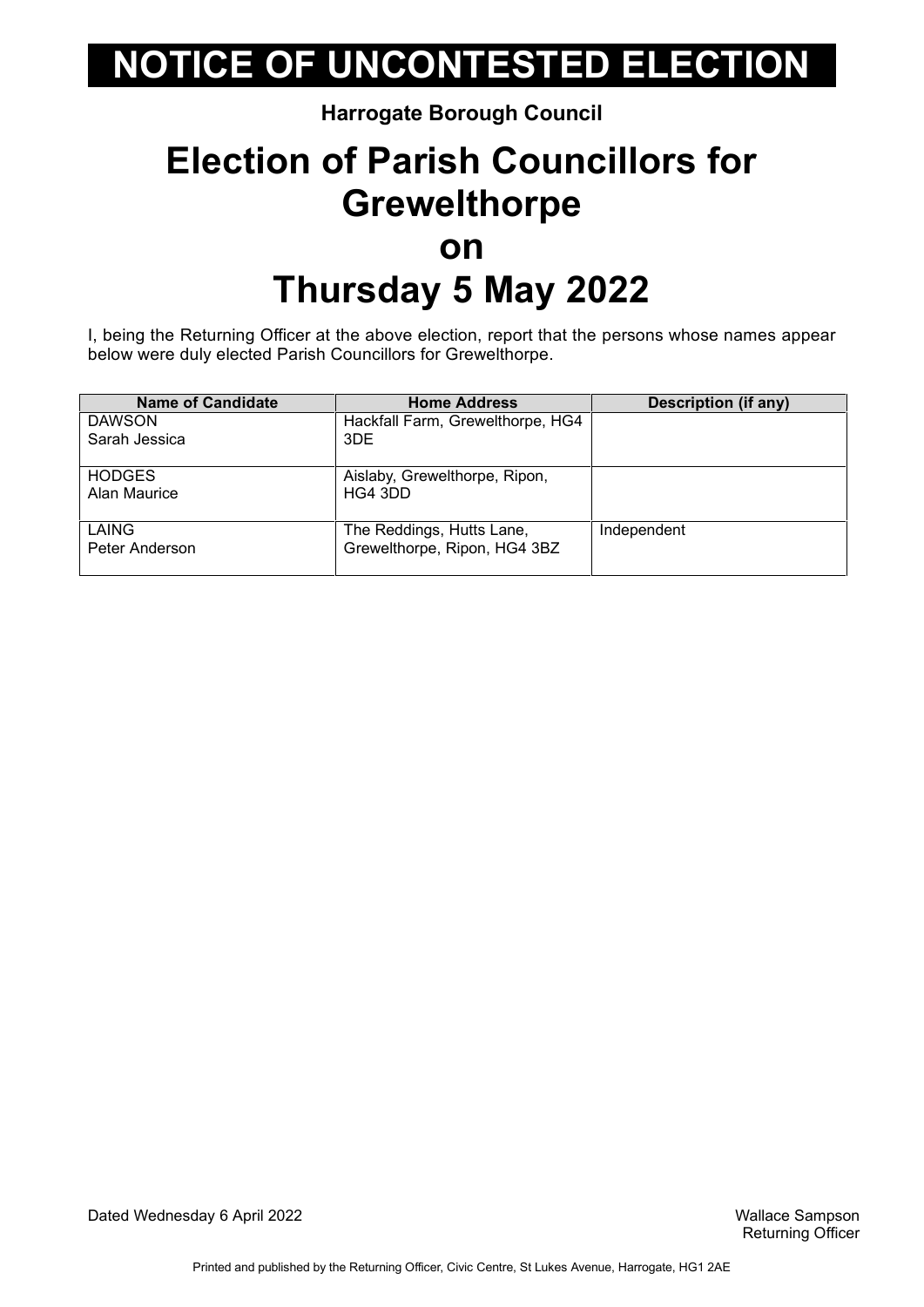#### **Harrogate Borough Council**

### **Election of Parish Councillors for Hampsthwaite on Thursday 5 May 2022**

I, being the Returning Officer at the above election, report that the persons whose names appear below were duly elected Parish Councillors for Hampsthwaite.

| <b>Name of Candidate</b>        | <b>Home Address</b>                 | Description (if any)      |
|---------------------------------|-------------------------------------|---------------------------|
| <b>BOLLANDS</b>                 | 8 Brookfield Garth, Hampsthwaite,   |                           |
| Paul                            | HG3 2EB                             |                           |
| <b>CARNEY</b>                   | Vale Cottage, 11 High Street,       |                           |
| John Stephen                    | Hampsthwaite, HG3 2EP               |                           |
| <b>COLLETT</b>                  | Manor Farm House, High St,          |                           |
| David John                      | Hampsthwaite, Harrogate, HG3<br>2HA |                           |
| <b>HOWARD</b><br>Geoffrey       | (address in Harrogate Borough)      | Retired education advisor |
|                                 |                                     |                           |
| <b>JENNINGS</b><br>Janine Wendy | (address in Harrogate Borough)      |                           |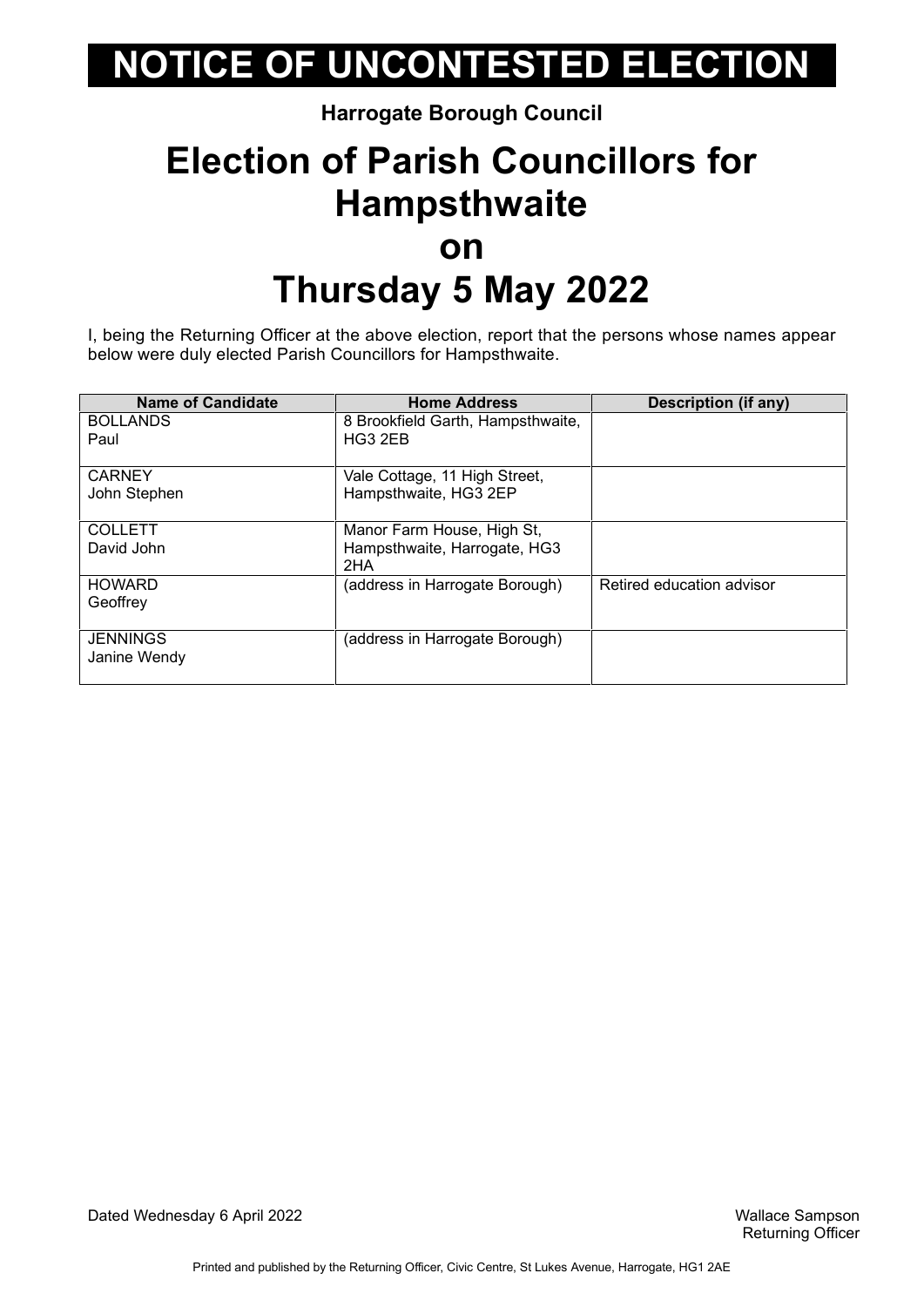#### **Harrogate Borough Council**

### **Election of Parish Councillors for Hartwith Cum Winsley on Thursday 5 May 2022**

I, being the Returning Officer at the above election, report that the persons whose names appear below were duly elected Parish Councillors for Hartwith Cum Winsley.

| <b>Name of Candidate</b> | <b>Home Address</b>            | <b>Description (if any)</b> |
|--------------------------|--------------------------------|-----------------------------|
| <b>BENN</b>              | Hillside, Hartwith Bank,       |                             |
| <b>Howard Steven</b>     | Summerbridge, Harrogate, HG3   |                             |
|                          | 4HY                            |                             |
| <b>CLARK</b>             | (address in Harrogate Borough) |                             |
| Alfonsa                  |                                |                             |
|                          |                                |                             |
| <b>DERRY</b>             | 7 Hartwith Avenue,             |                             |
| Jenny                    | Summerbridge, HG3 4HT          |                             |
|                          |                                |                             |
| <b>MILNES</b>            | Daleside, Summerbridge,        |                             |
| <b>Nick</b>              | Harrogate, HG3 4HS             |                             |
|                          |                                |                             |
| <b>THORNTON</b>          | The Old Corn House, Hartwith   |                             |
| <b>Barry Anthony</b>     | Bank, Summerbridge, Harrogate, |                             |
|                          | HG3 4HP                        |                             |
| <b>WATSON</b>            | Ashley House, Dacre Banks,     |                             |
| Tom                      | Harrogate, HG3 4EN             |                             |
|                          |                                |                             |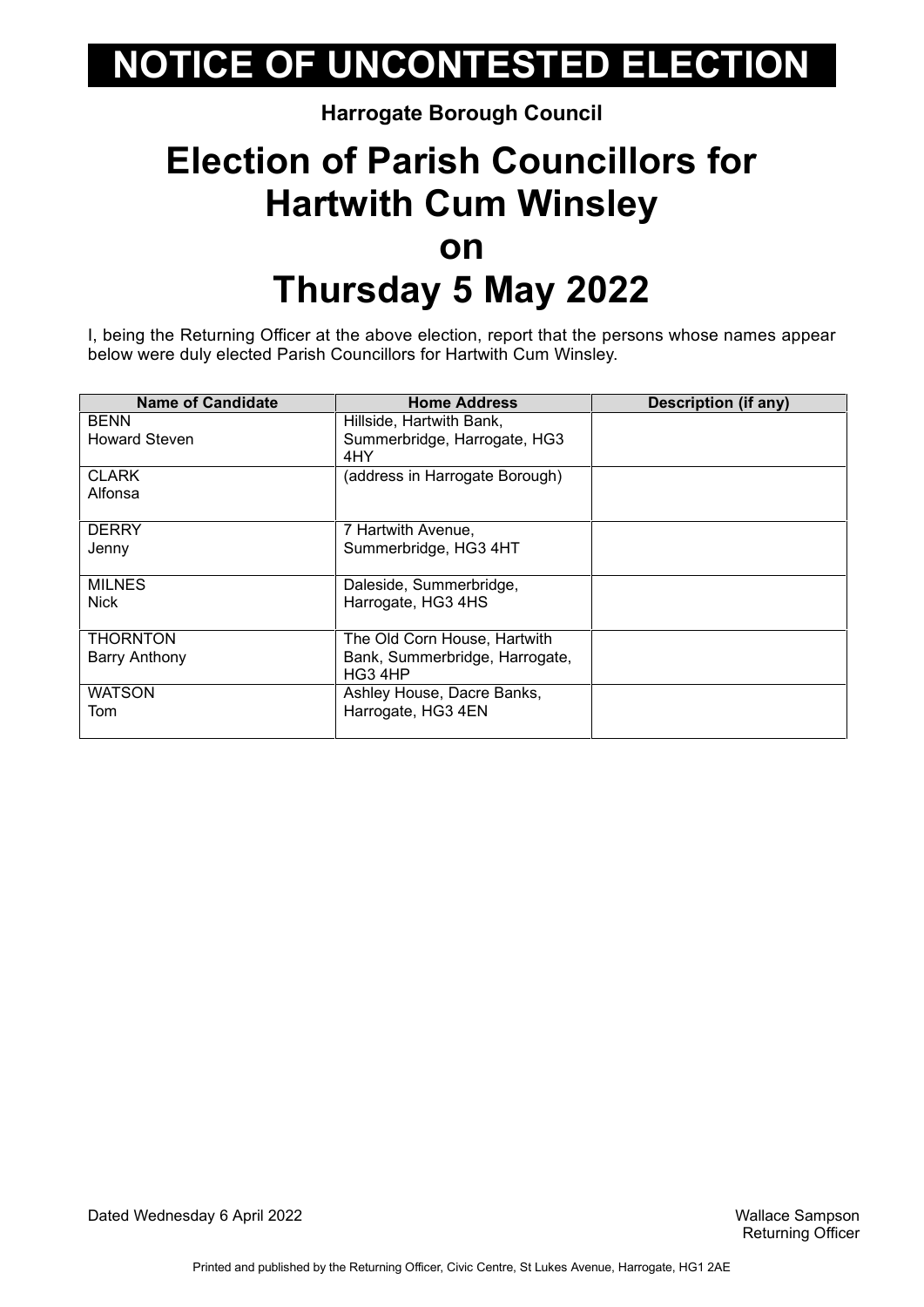#### **Harrogate Borough Council**

### **Election of a Parish Councillor for Haverah Park on Thursday 5 May 2022**

I, being the Returning Officer at the above election, report that the person whose name appears below was duly elected Parish Councillor for Haverah Park.

| <b>Name of Candidate</b> | <b>Home Address</b>           | Description (if any) |
|--------------------------|-------------------------------|----------------------|
| <b>SWIRES</b>            | Whin Hill Farm, Haverah Park, |                      |
| <b>Isobel Sally</b>      | Beckwithshaw, Harrogate, HG3  |                      |
|                          | 1SQ                           |                      |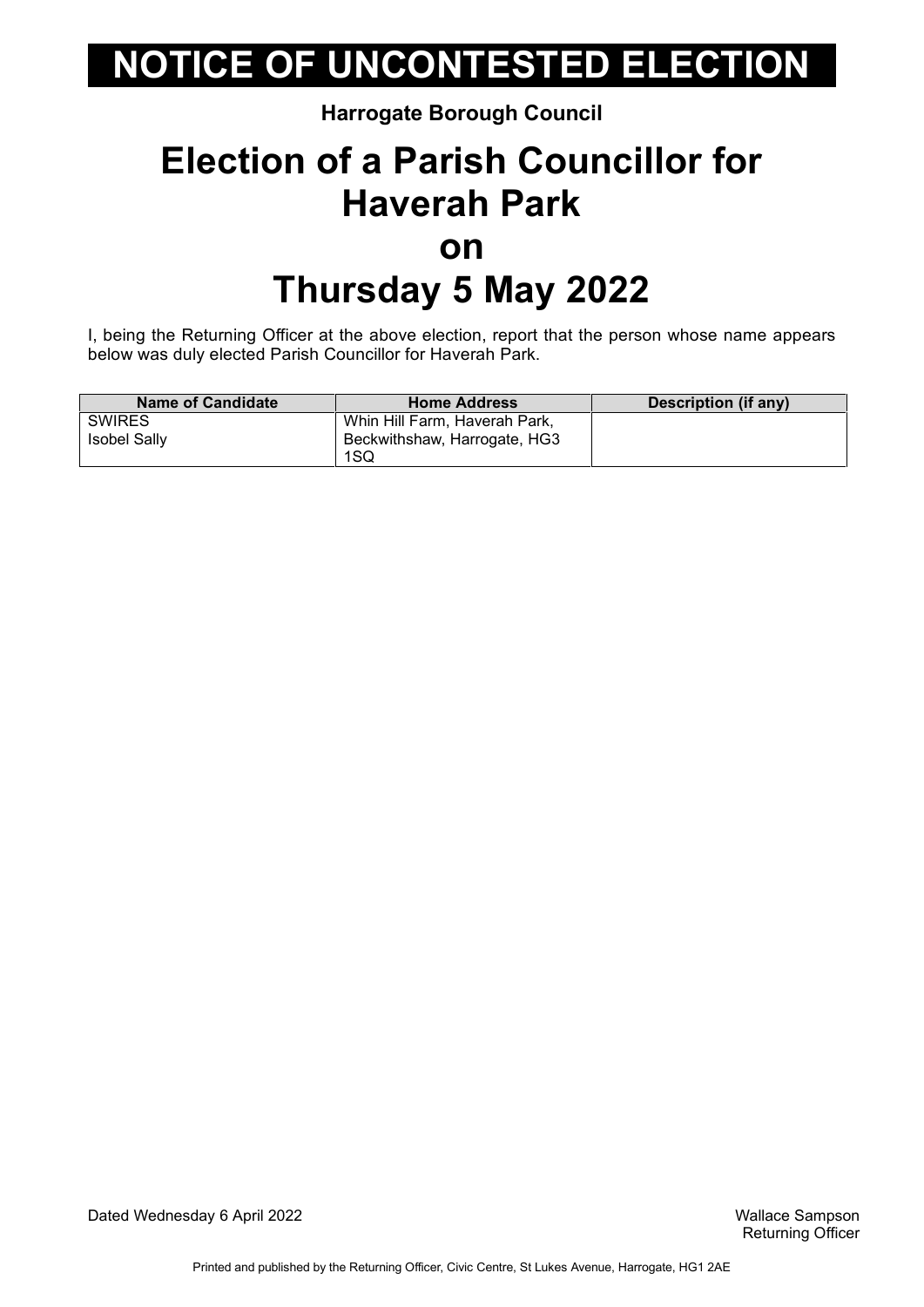**Harrogate Borough Council**

### **Election of Parish Councillors for Healey on Thursday 5 May 2022**

I, being the Returning Officer at the above election, report that the persons whose names appear below were duly elected Parish Councillors for Healey.

| <b>Name of Candidate</b> | <b>Home Address</b>           | <b>Description (if any)</b> |
|--------------------------|-------------------------------|-----------------------------|
| MARSHALL                 | Black Horse House, Healey,    |                             |
| Keith                    | Masham, HG4 4LH               |                             |
|                          |                               |                             |
| <b>THOMPSON</b>          | Low Healey Cote Farm, Healey, |                             |
| James Leslie             | Masham, Ripon, N Yorks, HG4   |                             |
|                          | 4NQ                           |                             |

Dated Wednesday 6 April 2022 Wallace Sampson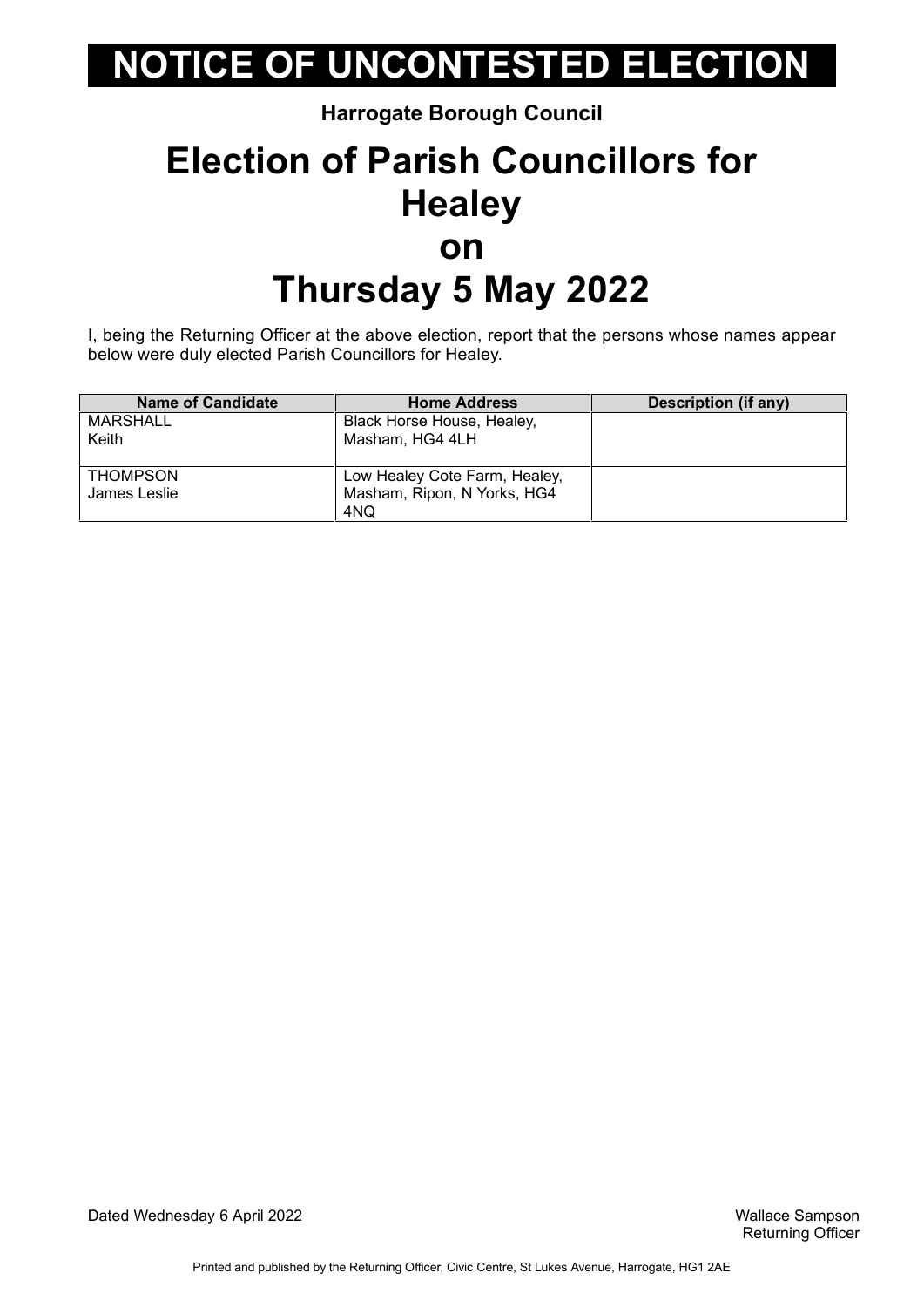#### **Harrogate Borough Council**

### **Election of Parish Councillors for High & Low Bishopside on Thursday 5 May 2022**

I, being the Returning Officer at the above election, report that the persons whose names appear below were duly elected Parish Councillors for High & Low Bishopside.

| <b>Name of Candidate</b> | <b>Home Address</b>                  | <b>Description (if any)</b> |
|--------------------------|--------------------------------------|-----------------------------|
| ANSON                    | (address in Harrogate Borough)       |                             |
| Paul Christopher         |                                      |                             |
|                          |                                      |                             |
| <b>BRACKLEY</b>          | 21 Harewell Close, Glasshouses,      |                             |
| David Lionel             | North Yorkshire, HG3 5DY             |                             |
|                          |                                      |                             |
| <b>HOLT</b>              | 2 Albert Terrace, Glasshouses,       |                             |
| Mike                     | Harrogate, HG3 5QN                   |                             |
|                          |                                      |                             |
| <b>JEFFERSON</b>         | Waterside, Station Square, King      |                             |
| Hilary                   | Street, Pateley Bridge, Nr           |                             |
|                          | Harrogate, HG3 5AR                   |                             |
| <b>LEGGETT</b>           | Spring Hill Farm, Heathfield,        |                             |
| John Anthony             | Pateley Bridge, Harrogate, HG3       |                             |
|                          | 5PU                                  |                             |
| <b>LUMLEY</b>            | Lyndene, Bewerley, Harrogate,        |                             |
| Stanley                  | HG3 5HS                              |                             |
|                          |                                      |                             |
| <b>MARSHALL</b>          | Ye Olde Oak Inn, Low Laithe, HG3     |                             |
| Deborah                  | 4BU                                  |                             |
|                          |                                      |                             |
| <b>SKAIFE</b>            | 32 Millfield Street, Pateley Bridge, |                             |
| Ian Christopher          | Harrogate, HG3 5AY                   |                             |
|                          |                                      |                             |
| <b>THOMPSON</b>          | 7 Albert Terrace, Glasshouses,       | Independent                 |
| Chris                    | Harrogate, HG3 5QN                   |                             |
|                          |                                      |                             |
| <b>THOMPSON</b>          | 10 Millfield Street, Pateley Bridge, |                             |
| Neil Anthony             | HG3 5AY                              |                             |
|                          |                                      |                             |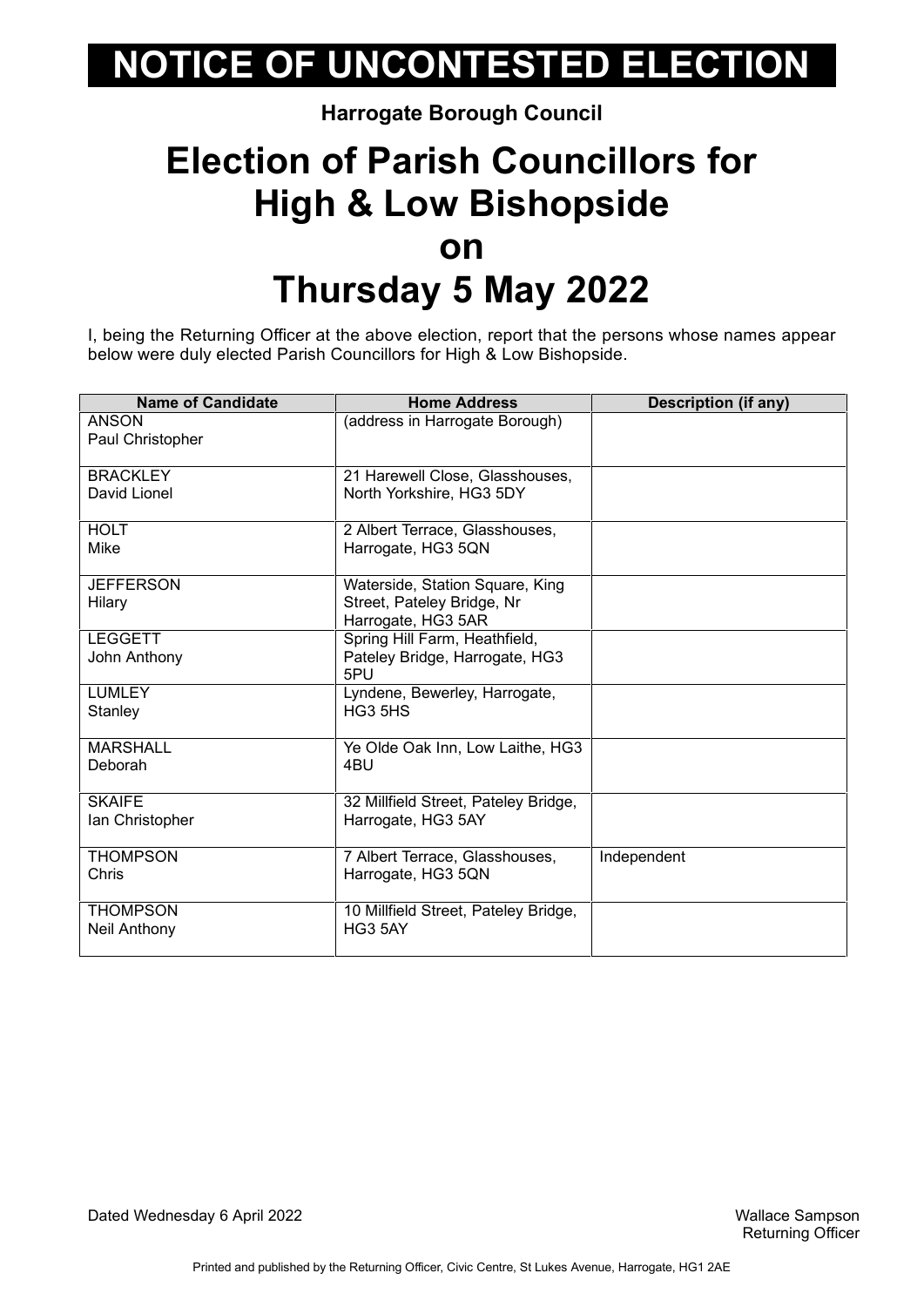#### **Harrogate Borough Council**

### **Election of a Parish Councillor for Humberton on Thursday 5 May 2022**

I, being the Returning Officer at the above election, report that the person whose name appears below was duly elected Parish Councillor for Humberton.

| <b>Name of Candidate</b> | <b>Home Address</b>          | Description (if any) |
|--------------------------|------------------------------|----------------------|
| LAWSON                   | Homewood, Church Lane, Kirby |                      |
| Kenneth Gordon           | Hill                         |                      |
|                          |                              |                      |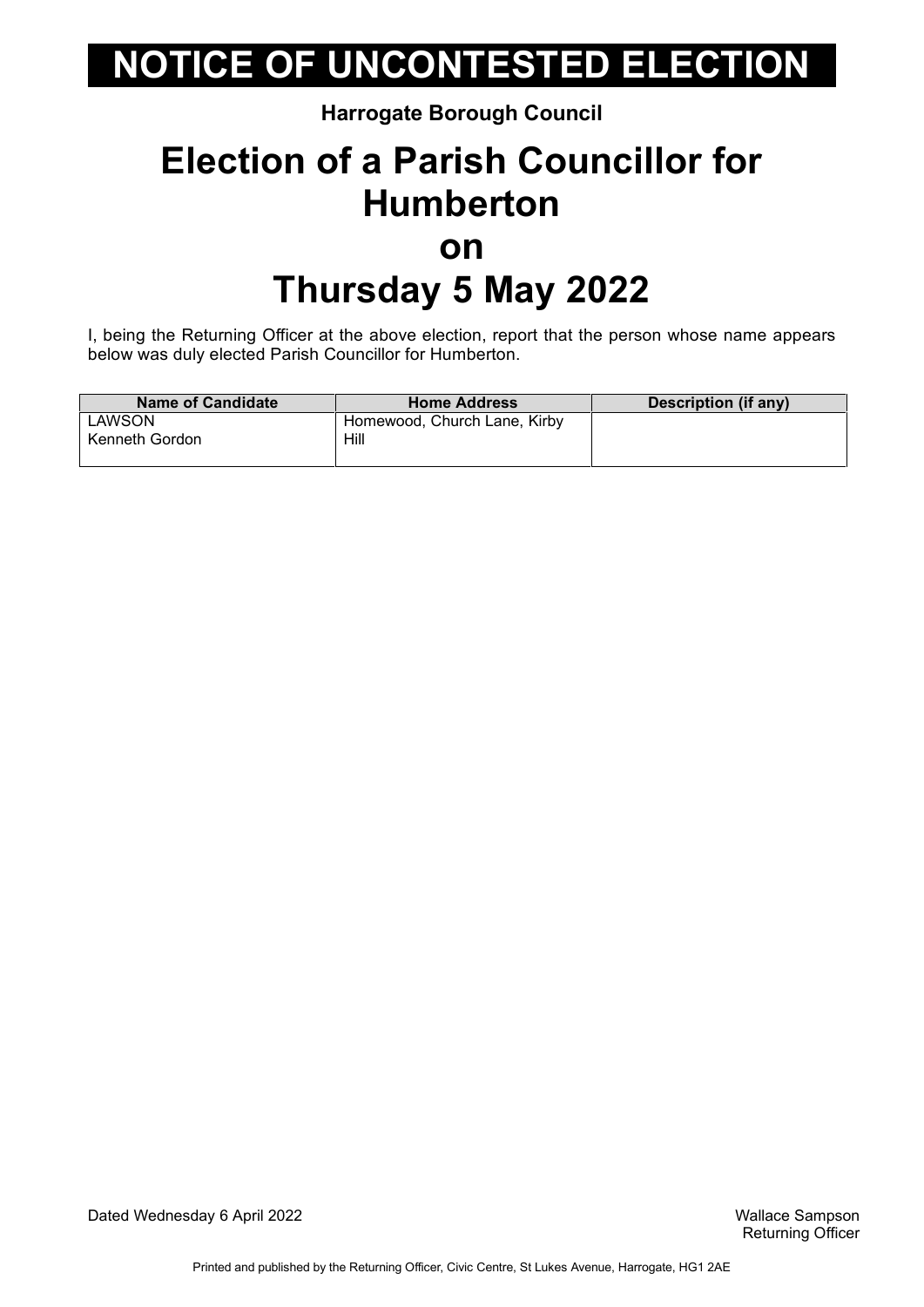#### **Harrogate Borough Council**

### **Election of Parish Councillors for Hunsingore on Thursday 5 May 2022**

I, being the Returning Officer at the above election, report that the persons whose names appear below were duly elected Parish Councillors for Hunsingore.

| <b>Name of Candidate</b> | <b>Home Address</b>            | <b>Description (if any)</b> |
|--------------------------|--------------------------------|-----------------------------|
| LYNDALL                  | Chancel Cottage, Church Hill,  |                             |
| John Edward              | Hunsingore, Wetherby, LS22 5HY |                             |
| <b>TWAITES</b>           | (address in Harrogate Borough) |                             |
| Nigel Henry Waller       |                                |                             |
| <b>URWIN</b>             | (address in Harrogate Borough) |                             |
| AJ                       |                                |                             |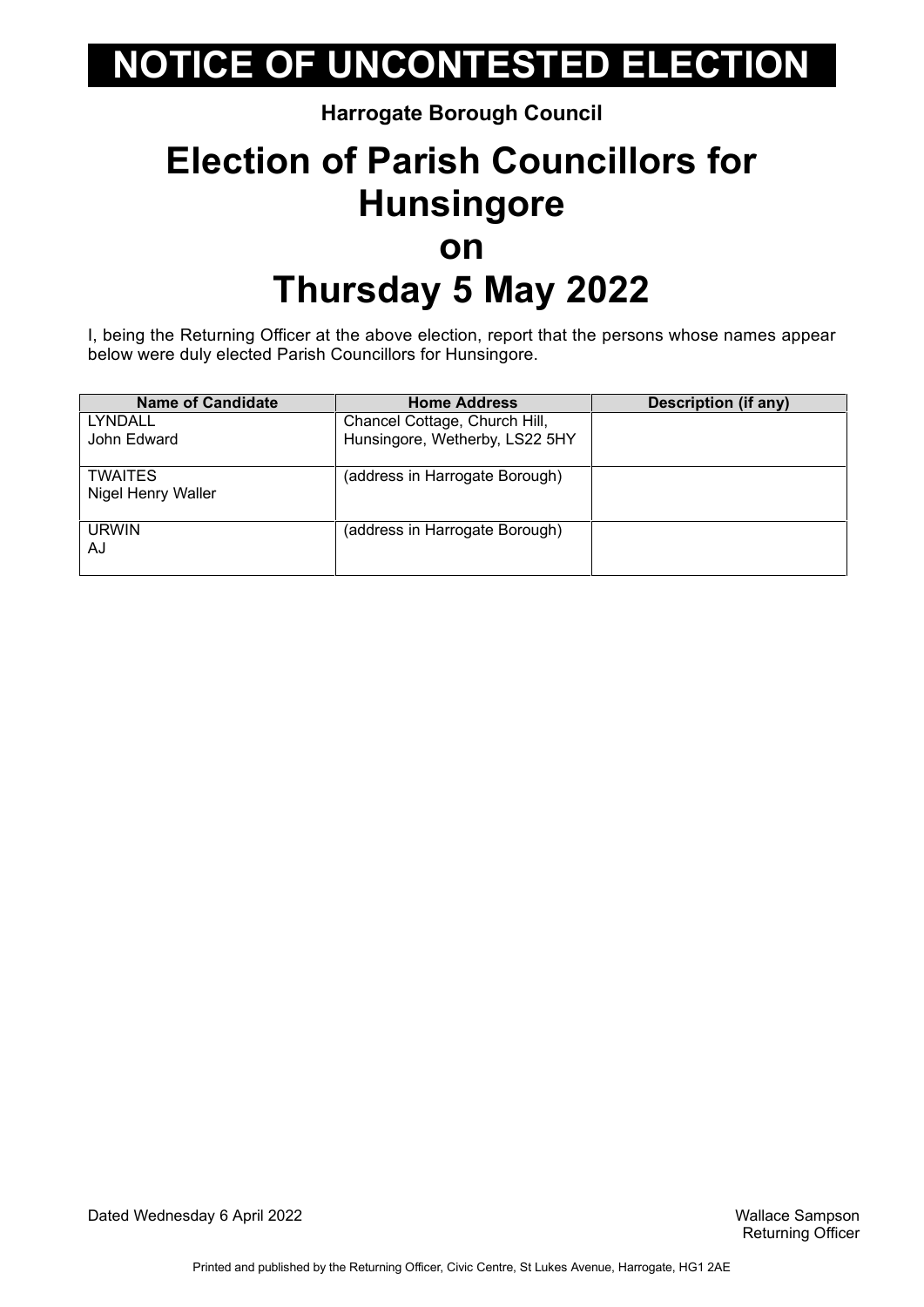#### **Harrogate Borough Council**

### **Election of Parish Councillors for Hutton Conyers on Thursday 5 May 2022**

I, being the Returning Officer at the above election, report that the persons whose names appear below were duly elected Parish Councillors for Hutton Conyers.

| Name of Candidate | <b>Home Address</b>              | Description (if any) |
|-------------------|----------------------------------|----------------------|
| <b>HARRISON</b>   | (address in Harrogate Borough)   |                      |
| Sarah Joan        |                                  |                      |
|                   |                                  |                      |
| <b>WOOLFENDEN</b> | Hallgarth House, Hutton Conyers, |                      |
| Nicola Jane       | Ripon, HG4 5EB                   |                      |
|                   |                                  |                      |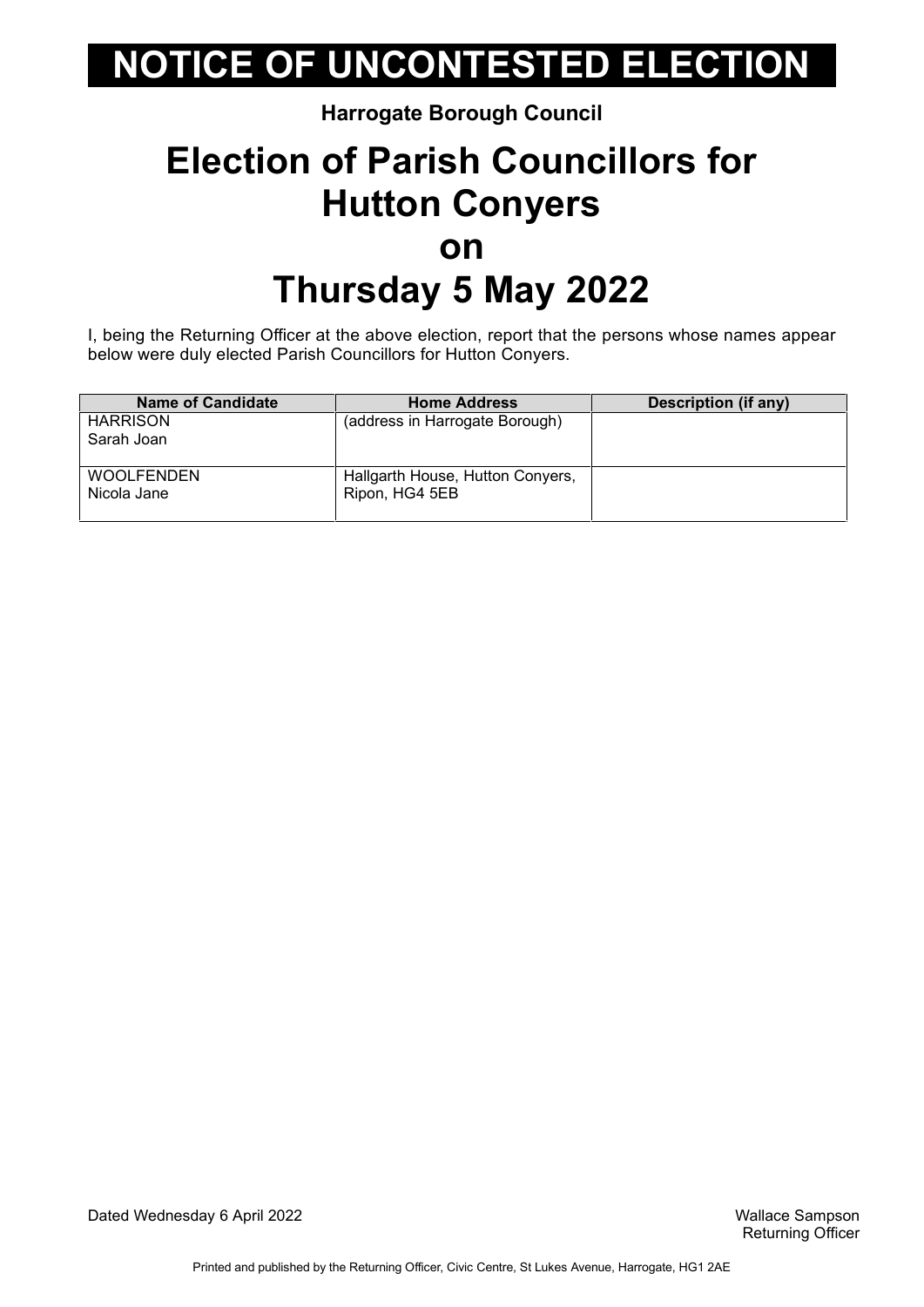#### **Harrogate Borough Council**

### **Election of Parish Councillors for Ilton Cum Pott on Thursday 5 May 2022**

I, being the Returning Officer at the above election, report that the persons whose names appear below were duly elected Parish Councillors for Ilton Cum Pott.

| <b>Name of Candidate</b> | <b>Home Address</b>            | Description (if any) |
|--------------------------|--------------------------------|----------------------|
| <b>IVESON</b><br>Claire  | (address in Harrogate Borough) |                      |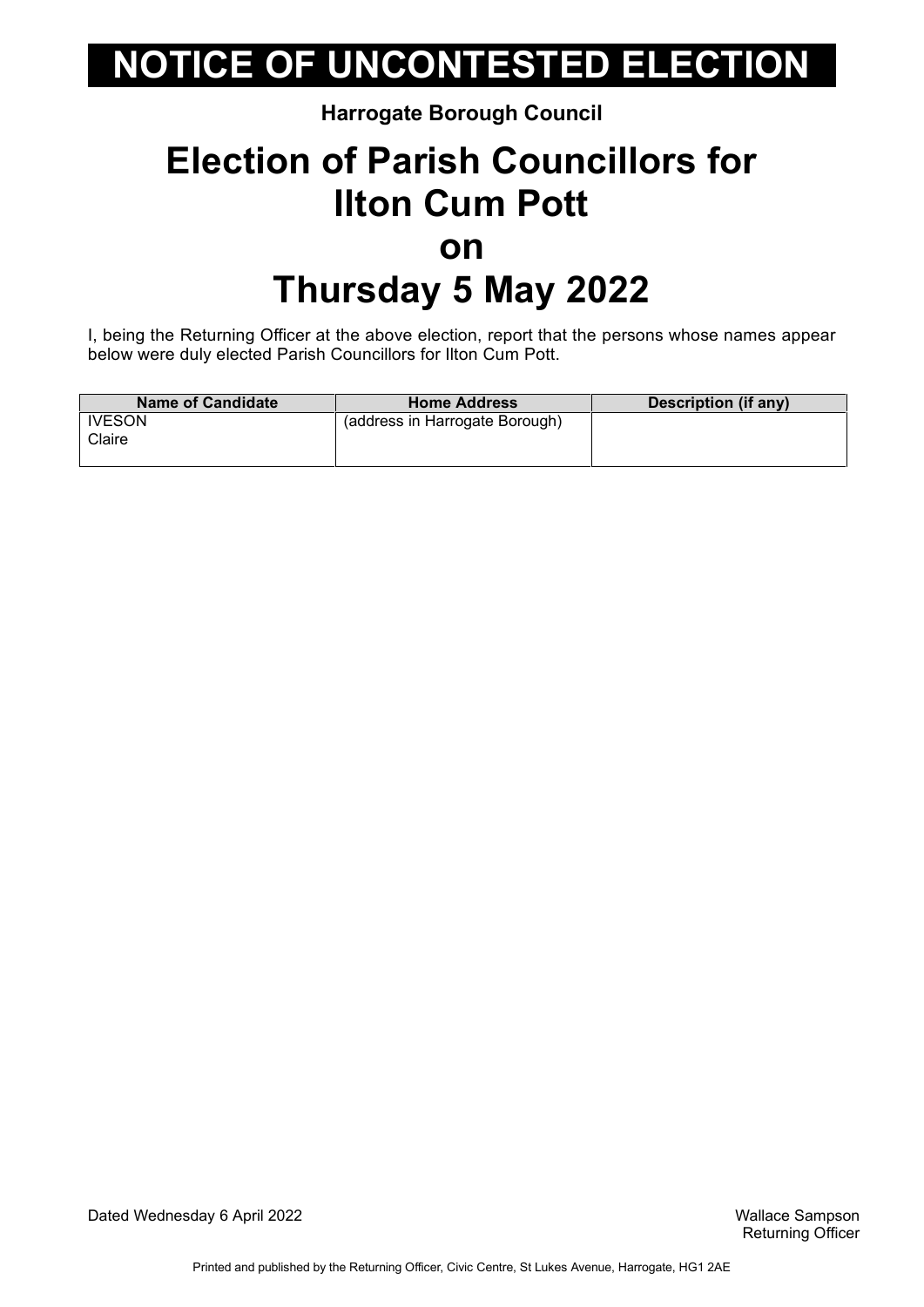#### **Harrogate Borough Council**

### **Election of Parish Councillors for Kearby with Netherby on Thursday 5 May 2022**

I, being the Returning Officer at the above election, report that the persons whose names appear below were duly elected Parish Councillors for Kearby with Netherby.

| <b>Name of Candidate</b> | <b>Home Address</b>               | <b>Description (if any)</b> |
|--------------------------|-----------------------------------|-----------------------------|
| <b>IRWIN</b>             | (address in Harrogate Borough)    |                             |
| Robin William            |                                   |                             |
| <b>RICKARDS</b>          | Springbank Cottage, Chapel Hill,  |                             |
| Angela Frances           | Kearby, LS22 4BU                  |                             |
| <b>SWIRES</b>            | Swindon Grange Farm, Spring       |                             |
| Graham Jeffrey           | Lane, Kirkby Overblow, Harrogate, |                             |
|                          | HG3 1HS                           |                             |
| <b>TOWNSEND</b>          | Morcar Hill House, Barrowby       |                             |
| <b>Guy Anthony</b>       | Lane, Kirkby Overblow, Harrogate, |                             |
|                          | HG3 1HX                           |                             |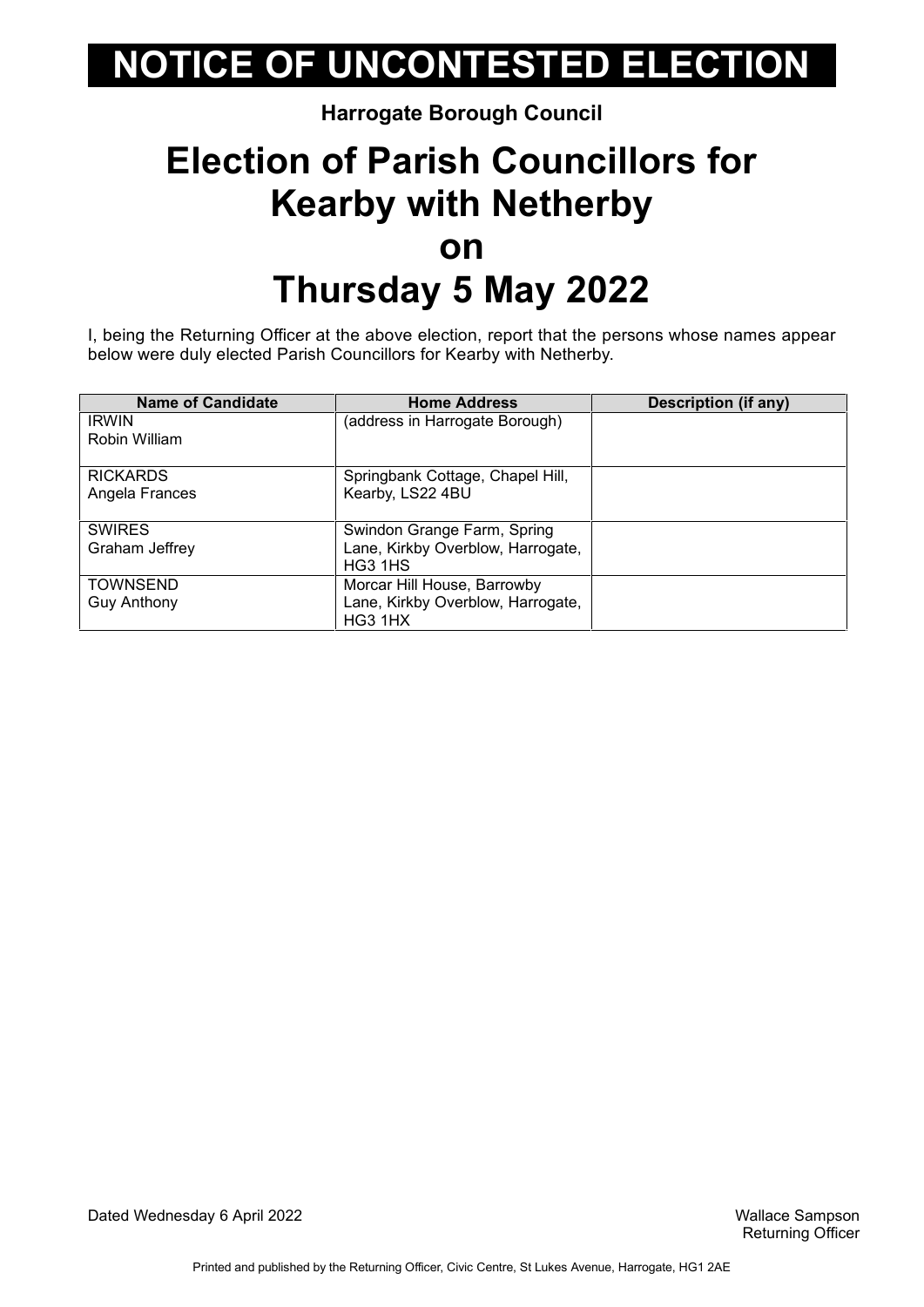**Harrogate Borough Council**

### **Election of Parish Councillors for Killinghall Rural Ward of Killinghall Parish on Thursday 5 May 2022**

I, being the Returning Officer at the above election, report that the persons whose names appear below were duly elected Parish Councillors for Killinghall Rural Ward of Killinghall Parish.

| <b>Name of Candidate</b> | <b>Home Address</b>                | Description (if any) |
|--------------------------|------------------------------------|----------------------|
| <b>BEAL</b>              | (address in Harrogate Borough)     |                      |
| Andrea                   |                                    |                      |
|                          |                                    |                      |
| <b>DIXON</b>             | 46 Otley Road, Killinghall,        |                      |
| John Trevor              | Harrogate, HG3 2DW                 |                      |
|                          |                                    |                      |
| <b>DUNN</b>              | 8 Hill Top Mount, Harrogate, HG1   | Democrat             |
| Chris                    | 3BL                                |                      |
|                          |                                    |                      |
| <b>HOLDSWORTH</b>        | The Gables, Ripon Rd, Killinghall, |                      |
| Anne                     | Harrogate, HG3 2DG                 |                      |
|                          |                                    |                      |
| <b>WILKINSON</b>         | 80 Cautley Drive, Killinghall, HG3 |                      |
| Mike                     | 2DJ                                |                      |
|                          |                                    |                      |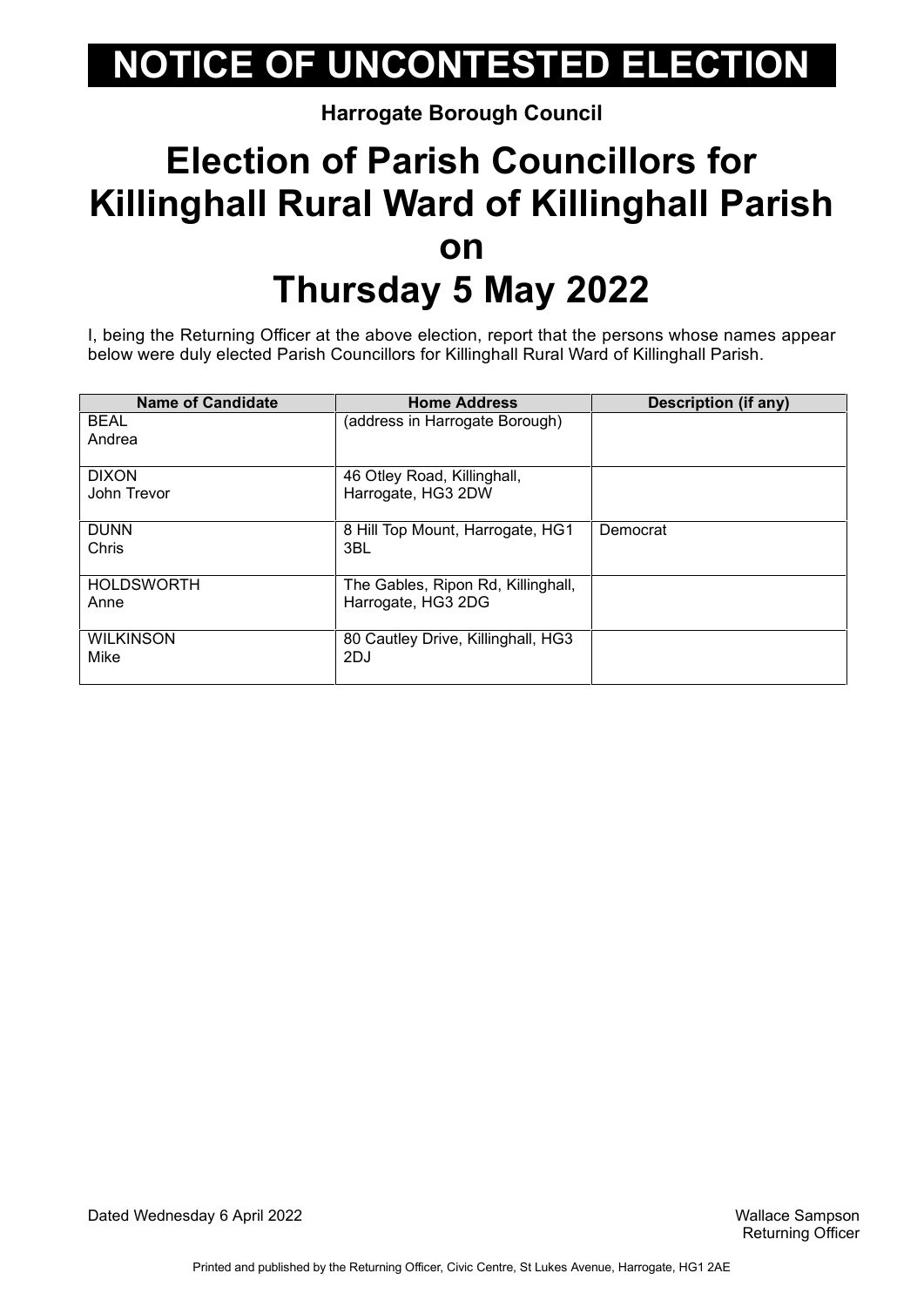**Harrogate Borough Council**

### **Election of Parish Councillors for Killinghall Saltergate Ward of Killinghall Parish on Thursday 5 May 2022**

I, being the Returning Officer at the above election, report that the persons whose names appear below were duly elected Parish Councillors for Killinghall Saltergate Ward of Killinghall Parish.

| <b>Name of Candidate</b> | <b>Home Address</b>        | Description (if any) |
|--------------------------|----------------------------|----------------------|
| <b>DONNELLY</b>          | Lealholme, 15A Otley Road, |                      |
| Maggie                   | Killinghall, HG3 2DN       |                      |
|                          |                            |                      |
| <b>MORETTA</b>           | 3 Ripon Road, Killinghall, |                      |
| John Julian              | Harrogate, HG3 2DG         |                      |
|                          |                            |                      |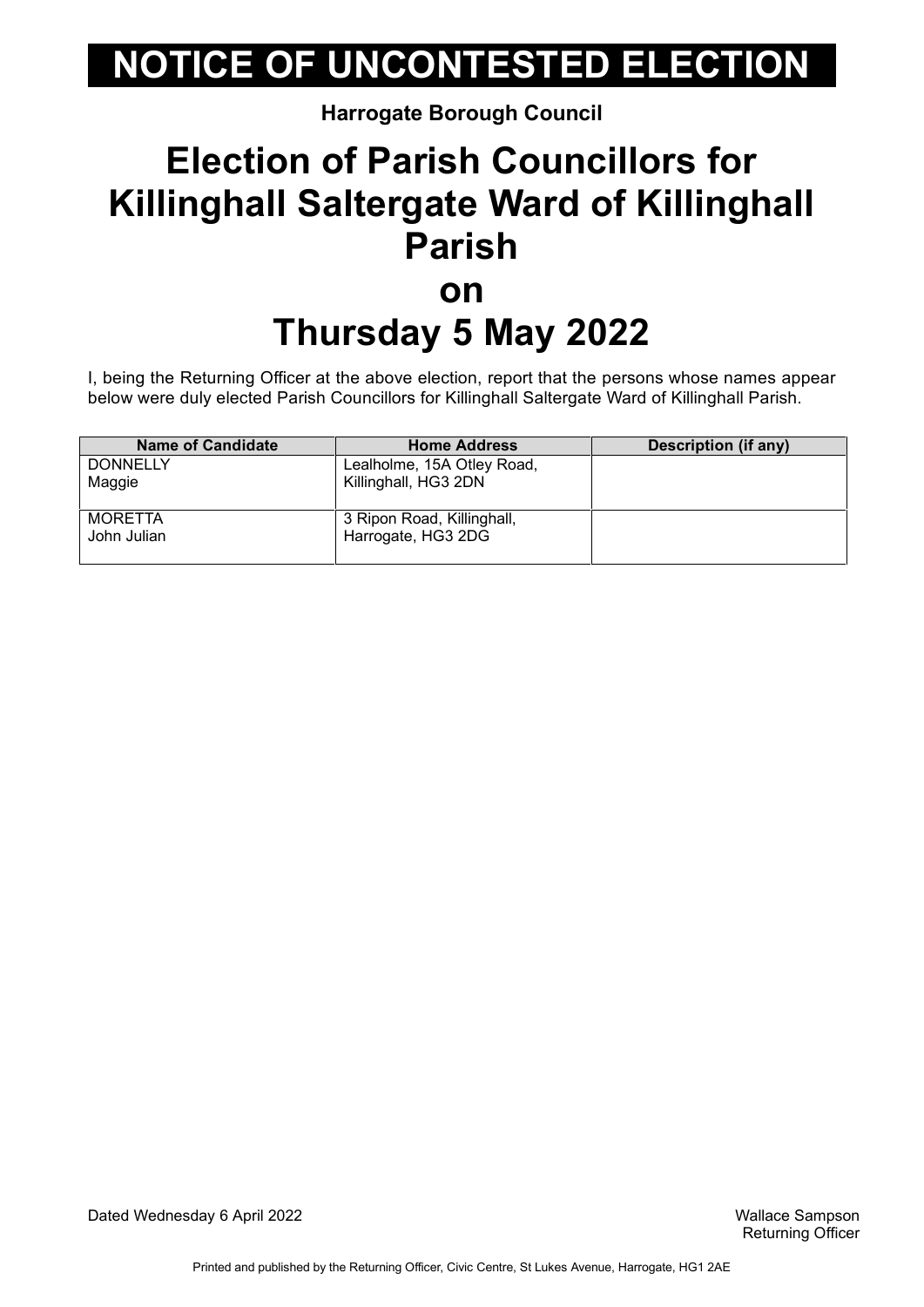**Harrogate Borough Council**

### **Election of Parish Councillors for Kirby Hill on Thursday 5 May 2022**

I, being the Returning Officer at the above election, report that the persons whose names appear below were duly elected Parish Councillors for Kirby Hill.

| <b>Name of Candidate</b> | <b>Home Address</b>           | <b>Description (if any)</b> |
|--------------------------|-------------------------------|-----------------------------|
| <b>DUNDERDALE</b>        | 23 St Johns Walk, Kirby Hill, |                             |
| Jill                     | <b>YO51 9DJ</b>               |                             |
|                          |                               |                             |
| <b>WIDDOWS</b>           | 5 Church Close, Kirby Hill,   |                             |
| Rob                      | Boroughbridge, YO51 9DT       |                             |
|                          |                               |                             |
| <b>WILKINSON</b>         | Manor Farm, Kirby Hill,       |                             |
| <b>Richard Morphet</b>   | Boroughbridge, York, YO51 9DS |                             |
|                          |                               |                             |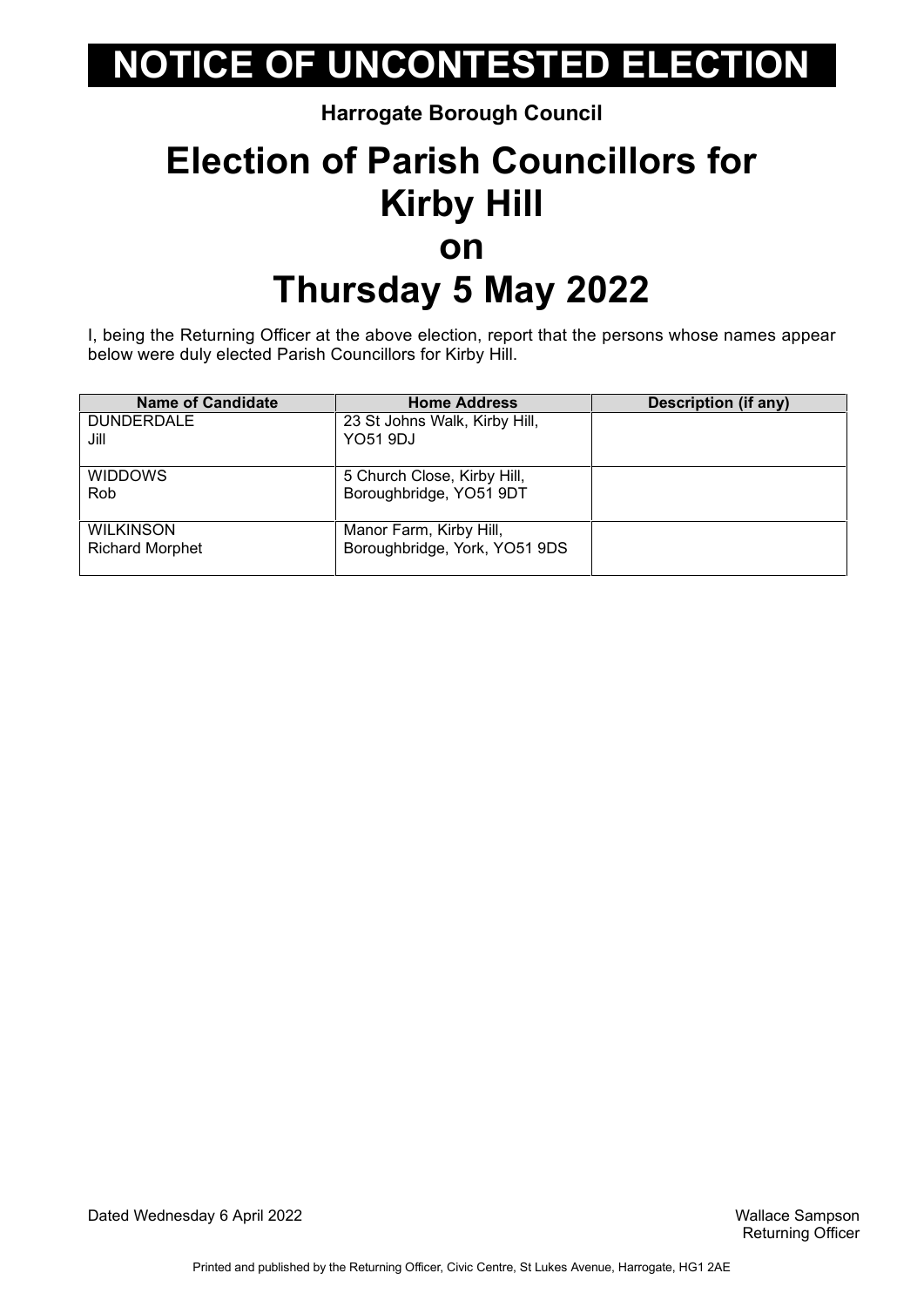#### **Harrogate Borough Council**

### **Election of Parish Councillors for Kirk Deighton on Thursday 5 May 2022**

I, being the Returning Officer at the above election, report that the persons whose names appear below were duly elected Parish Councillors for Kirk Deighton.

| <b>Name of Candidate</b> | <b>Home Address</b>              | Description (if any) |
|--------------------------|----------------------------------|----------------------|
| <b>HALPIN</b>            | Church Farmhouse, Main Street,   |                      |
| David Charles            | Kirk Deighton, Wetherby, LS22    |                      |
|                          | 4EB                              |                      |
| <b>MARRIOTT</b>          | Amberville, Lime Kiln Lane, Kirk |                      |
| Debbie                   | Deighton, Wetherby, LS22 4EA     |                      |
|                          |                                  |                      |
| <b>RICHARDSON</b>        | Larchwood, Ashdale View, Kirk    |                      |
| David Scarr              | Deighton, Wetherby, LS22 4DS     |                      |
|                          |                                  |                      |
| <b>WARNEKEN</b>          | (address in Harrogate Borough)   |                      |
| Penelope Elizabeth       |                                  |                      |
|                          |                                  |                      |
| <b>WILSON</b>            | 9 Ingmanthorpe Fold, York Road,  |                      |
| Rosie                    | Wetherby, LS22 5QA               |                      |
|                          |                                  |                      |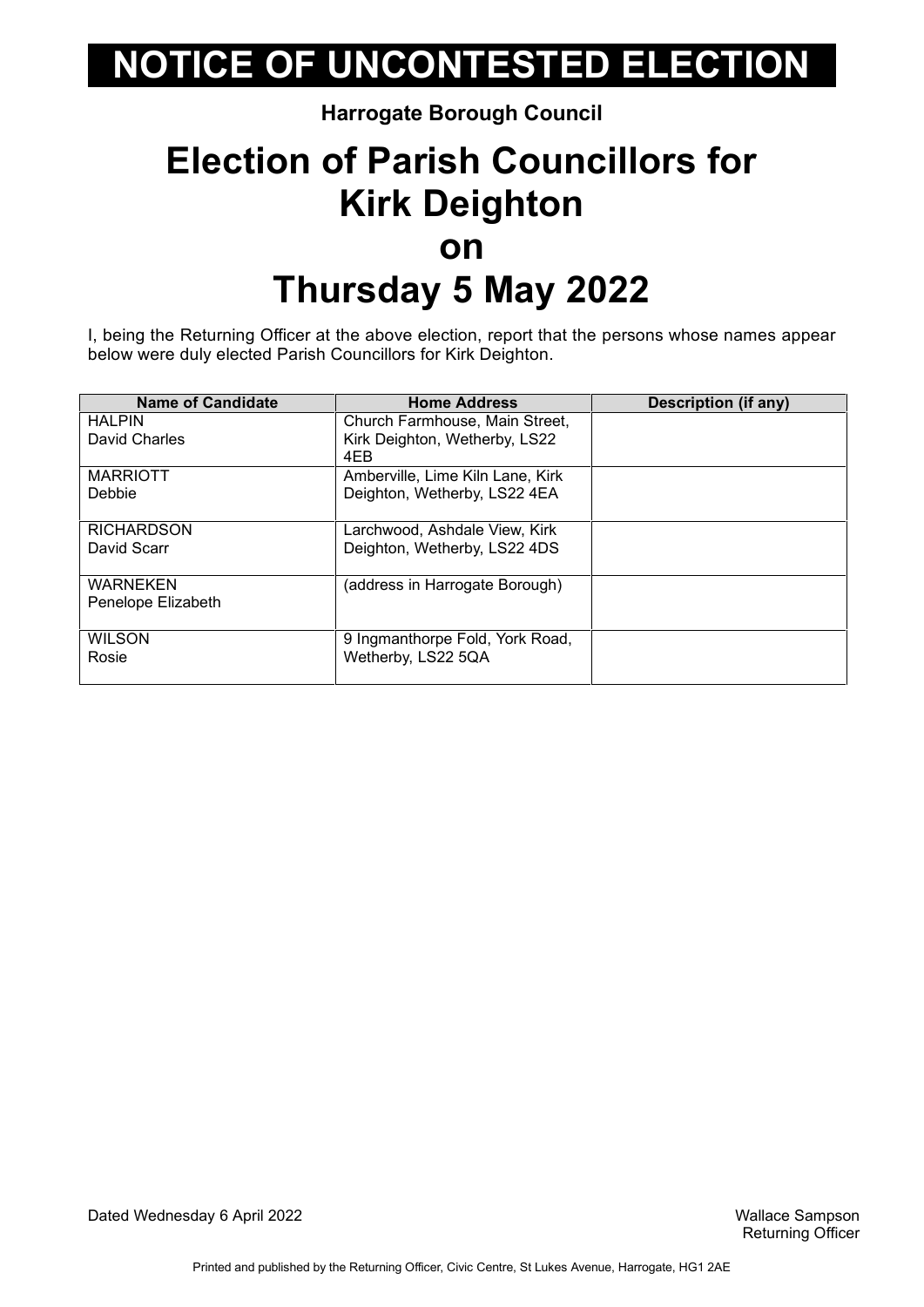#### **Harrogate Borough Council**

### **Election of Parish Councillors for Kirk Hammerton on Thursday 5 May 2022**

I, being the Returning Officer at the above election, report that the persons whose names appear below were duly elected Parish Councillors for Kirk Hammerton.

| <b>Name of Candidate</b> | <b>Home Address</b>              | <b>Description (if any)</b> |
|--------------------------|----------------------------------|-----------------------------|
| <b>DALGITY</b>           | 2a Old Church Green, Kirk        |                             |
| <b>Charles Curran</b>    | Hammerton, York, YO26 8DL        |                             |
|                          |                                  |                             |
| <b>EATON</b>             | West Oaks, Kirk Hammerton,       |                             |
| Christian                | York, YO26 8BY                   |                             |
|                          |                                  |                             |
| <b>JENKINS</b>           | Fold Yard Barns, Parker Lane,    |                             |
| Jane Mary                | Kirk Hammerton, York, YO26 8BT   |                             |
|                          |                                  |                             |
| LEE.                     | (address in Harrogate Borough)   |                             |
| Colin David              |                                  |                             |
|                          |                                  |                             |
| <b>MAIN</b>              | Mill Farm, Kirk Hammerton, York, |                             |
| Karan Michelle           | YO26 8DB                         |                             |
|                          |                                  |                             |
| <b>SMITH</b>             | (address in Harrogate Borough)   | Independent                 |
| Alex                     |                                  |                             |
|                          |                                  |                             |
| <b>TOWNSEND</b>          | Beck House, Chapel Street, Kirk  |                             |
| Michael Paul             | Hammerton, York, YO26 8BX        |                             |
|                          |                                  |                             |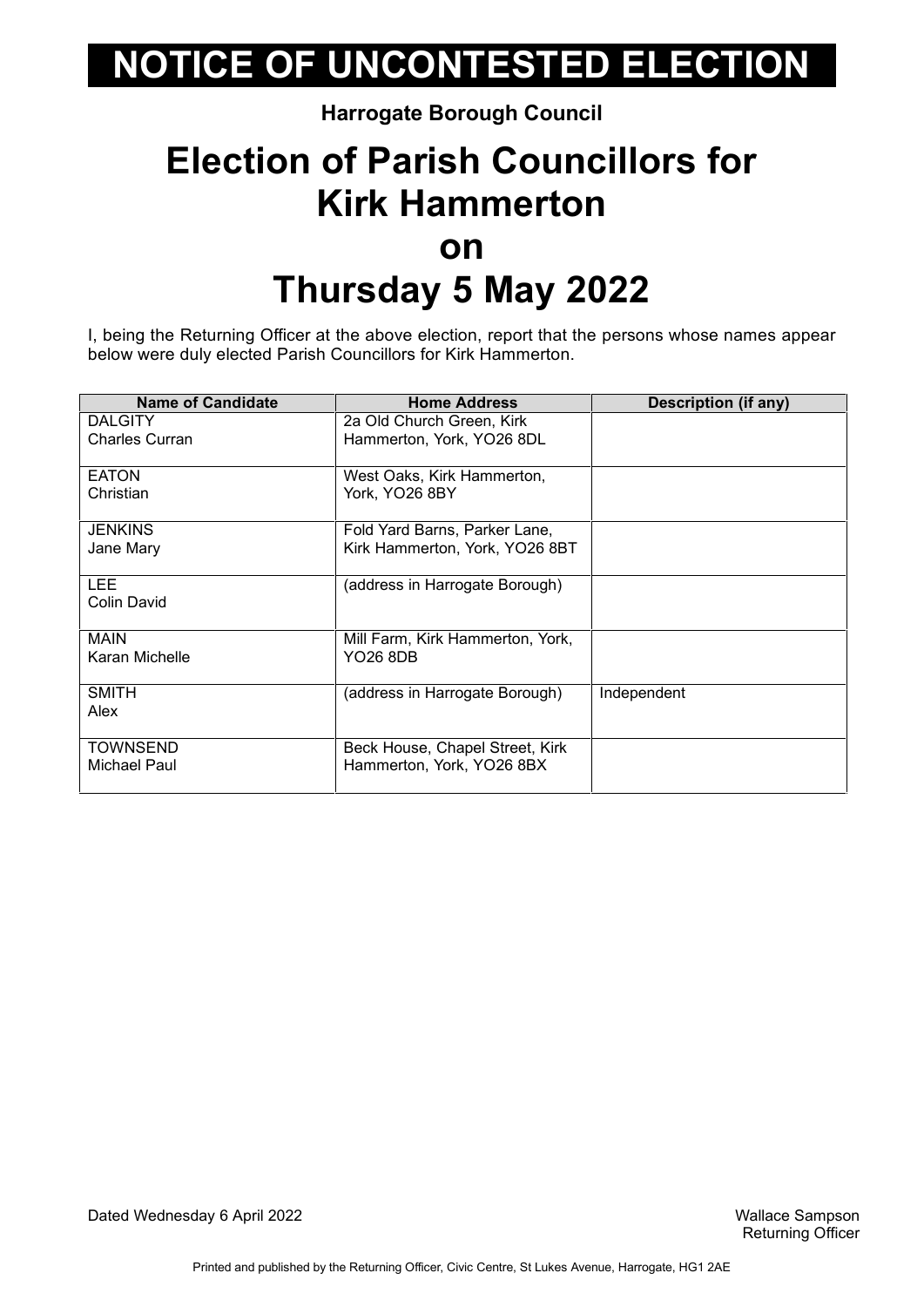#### **Harrogate Borough Council**

#### **Election of Parish Councillors for Kirkby Overblow Ward of Kirkby Overblow parish on Thursday 5 May 2022**

I, being the Returning Officer at the above election, report that the persons whose names appear below were duly elected Parish Councillors for Kirkby Overblow Ward of Kirkby Overblow parish.

| <b>Name of Candidate</b> | <b>Home Address</b>             | <b>Description (if any)</b> |
|--------------------------|---------------------------------|-----------------------------|
| <b>CROSS</b>             | Cleveland House, Barrowby Lane, |                             |
| Jeremy David             | Kirkby Overblow, HG3 1HQ        |                             |
|                          |                                 |                             |
| <b>JACOBS</b>            | Barn End House, Walton Head     | Independent                 |
| Simon                    | Lane, Kirkby Overblow, HG3 1HG  |                             |
|                          |                                 |                             |
| <b>PERRY</b>             | Punchbowl, 3 Barrowby Lane,     |                             |
| Pat                      | Kirkby Overblow, Harrogate, HG3 |                             |
|                          | 1HQ                             |                             |
| <b>WHITELEY</b>          | Forge Cottage, 3 Park View,     |                             |
| Anthea Julie             | Kirkby Overblow, HG3 1HF        |                             |
|                          |                                 |                             |
| <b>YEADON</b>            | Low Hall, Kirkby Overblow,      |                             |
| David Nield              | Harrogate                       |                             |
|                          |                                 |                             |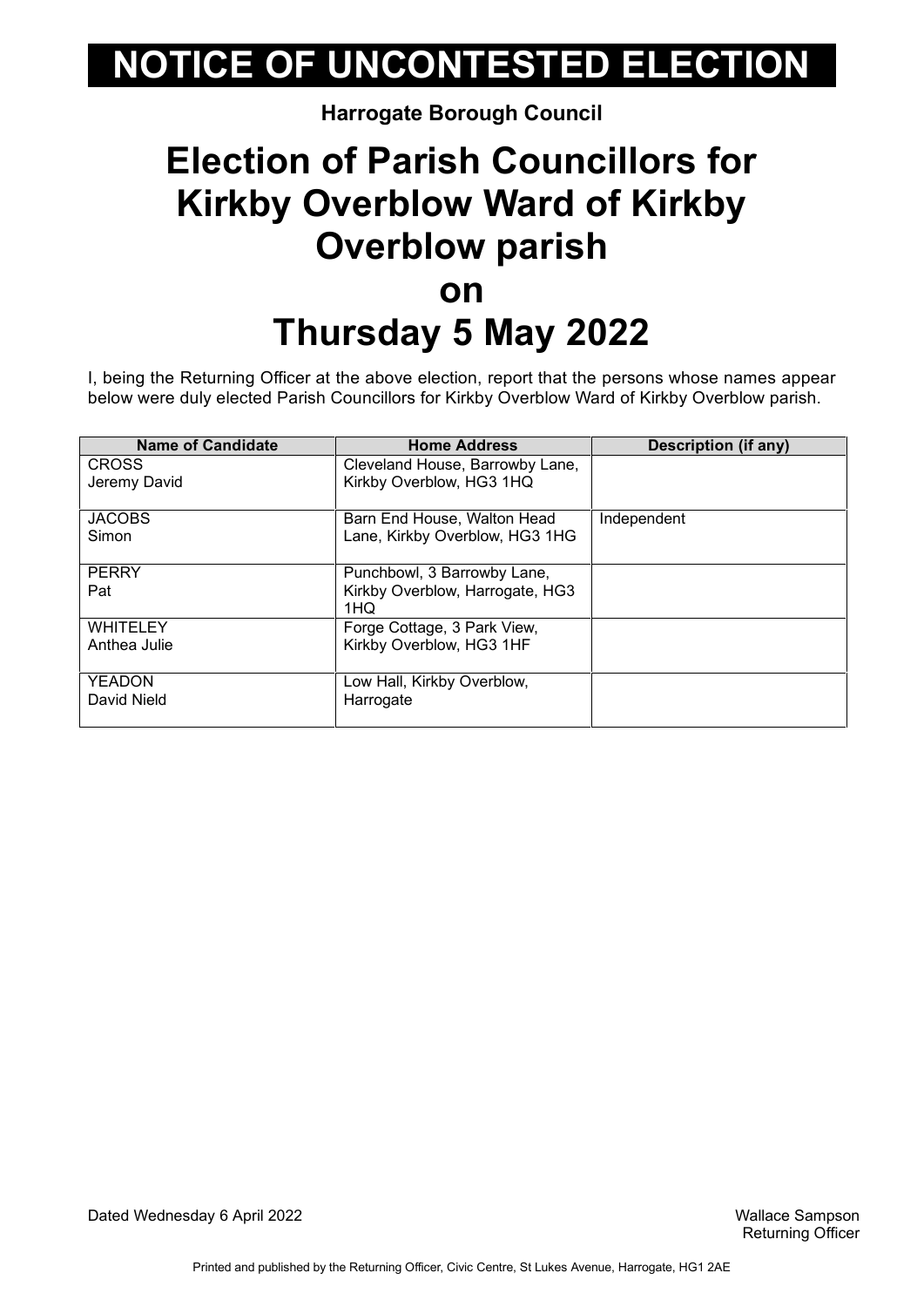**Harrogate Borough Council**

### **Election of Parish Councillors for Langthorpe on Thursday 5 May 2022**

I, being the Returning Officer at the above election, report that the persons whose names appear below were duly elected Parish Councillors for Langthorpe.

| <b>Name of Candidate</b> | <b>Home Address</b>              | <b>Description (if any)</b> |
|--------------------------|----------------------------------|-----------------------------|
| <b>COLLINS</b>           | The Old Paddocks, Back Lane,     |                             |
| Mike                     | Langthorpe, Boroughbridge, North |                             |
|                          | Yorks, YO51 9BZ                  |                             |
| <b>GILL</b>              | Charnock, Skelton Road,          |                             |
| Les                      | Langthorpe, Boroughbridge, York, |                             |
|                          | YO51 9BZ                         |                             |
| <b>GILL</b>              | (address in Harrogate Borough)   |                             |
| Paul                     |                                  |                             |
|                          |                                  |                             |
| <b>HORNER</b>            | 6 Waterside, The Moorings,       |                             |
| <b>Brian Charles</b>     | Langthopre, York, YO51 9GE       |                             |
|                          |                                  |                             |
| <b>JAGGER</b>            | 35 Skelton Road, Langthorpe,     |                             |
| Susan Jaqueline          | Boroughbridge, YO51 9GD          |                             |
|                          |                                  |                             |
| <b>KACZMARCZYK</b>       | 16 The Terrace, Kirby Hill,      |                             |
| Monika                   | Boroughbridge, YO51 9DQ          |                             |
|                          |                                  |                             |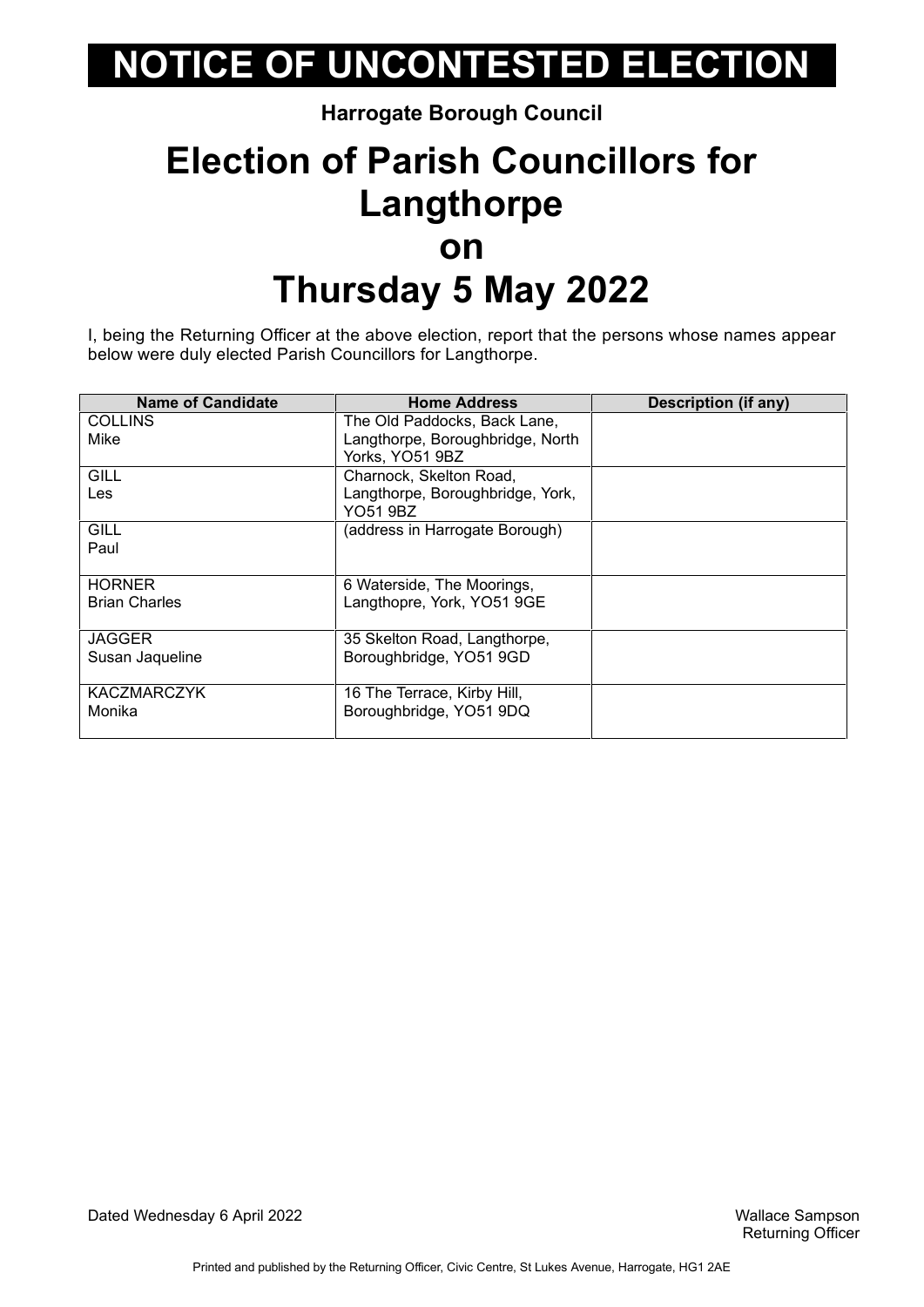**Harrogate Borough Council**

### **Election of Parish Councillors for Laverton on Thursday 5 May 2022**

I, being the Returning Officer at the above election, report that the persons whose names appear below were duly elected Parish Councillors for Laverton.

| <b>Name of Candidate</b>  | <b>Home Address</b>             | Description (if any) |
|---------------------------|---------------------------------|----------------------|
| <b>FLOYD</b>              | The Old Vicarage, Dallowgill,   | Independent          |
| <b>Christopher Gordon</b> | Kirkby Malzeard, Ripon, HG4 3RB |                      |
|                           |                                 |                      |
| <b>LOBLEY</b>             | Carlesmoor Farm, Kirkby         |                      |
| Geoff                     | Malzeard, Ripon, HG4 3QS        |                      |
|                           |                                 |                      |

Dated Wednesday 6 April 2022 Wallace Sampson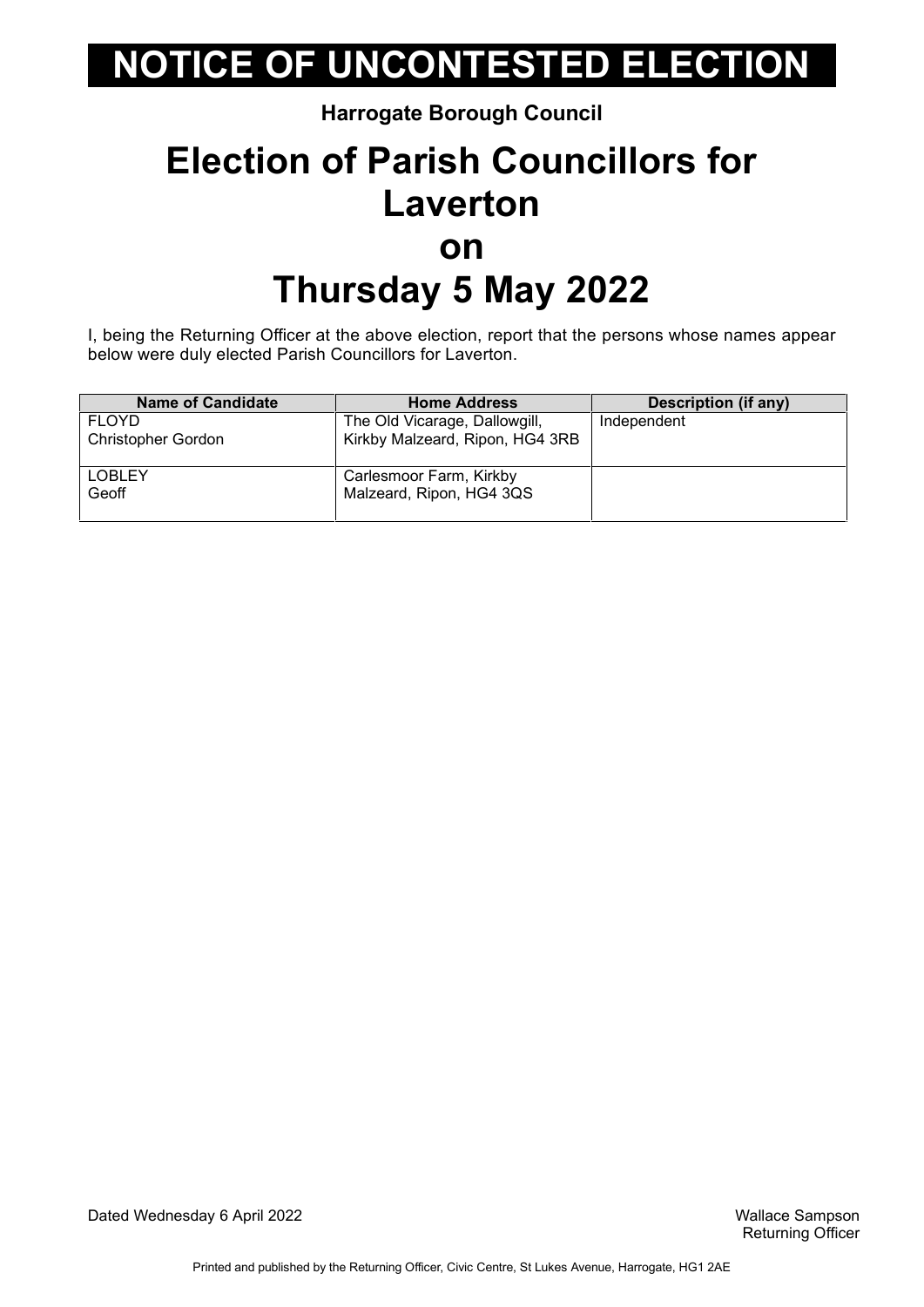**Harrogate Borough Council**

### **Election of Parish Councillors for Leathley on Thursday 5 May 2022**

I, being the Returning Officer at the above election, report that the persons whose names appear below were duly elected Parish Councillors for Leathley.

| <b>Name of Candidate</b> | <b>Home Address</b>           | <b>Description (if any)</b> |
|--------------------------|-------------------------------|-----------------------------|
| <b>KEIGHLEY</b>          | Manderlea Farm, Castley Lane, | Farmer                      |
| <b>William Henry</b>     | Leathley, Otley, LS21 2QA     |                             |
|                          |                               |                             |
| <b>SMITH</b>             | Washburn Cottage, Leathley,   |                             |
| William John Akeroyd     | Otley, LS21 2JY               |                             |
|                          |                               |                             |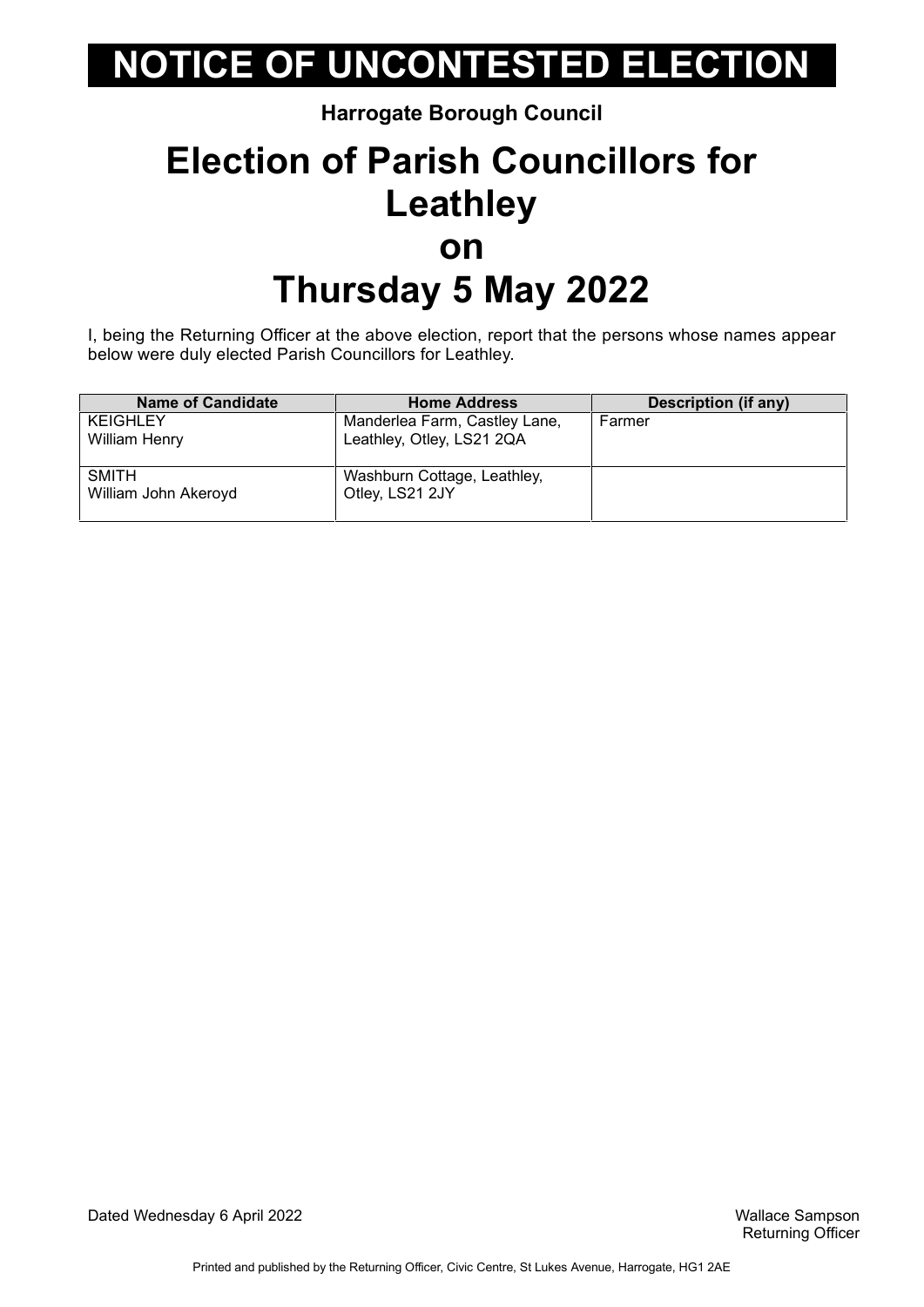**Harrogate Borough Council**

### **Election of a Parish Councillor for Lindley on Thursday 5 May 2022**

I, being the Returning Officer at the above election, report that the person whose name appears below was duly elected Parish Councillor for Lindley.

| <b>Name of Candidate</b> | <b>Home Address</b>             | Description (if any) |
|--------------------------|---------------------------------|----------------------|
| HOUSEMAN                 | Prospect House Farm, Lindley,   |                      |
| John Nicholas            | Otley, West Yorkshire, LS21 2QT |                      |
|                          |                                 |                      |

Dated Wednesday 6 April 2022 Wallace Sampson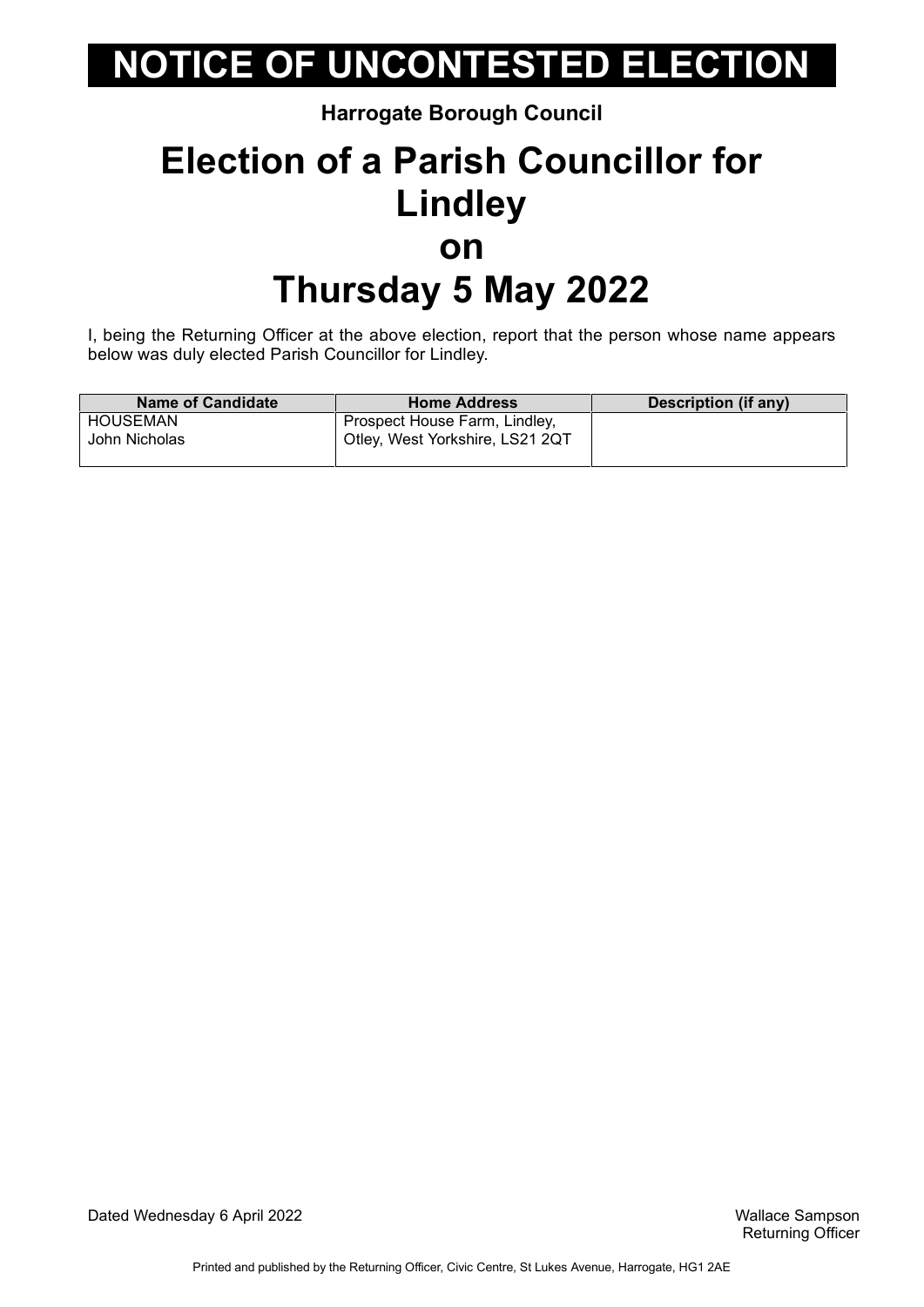**Harrogate Borough Council**

### **Election of a Parish Councillor for Lindrick with Studley Royal & Fountains on Thursday 5 May 2022**

I, being the Returning Officer at the above election, report that the person whose name appears below was duly elected Parish Councillor for Lindrick with Studley Royal & Fountains.

| <b>Home Address</b>           | Description (if any) |
|-------------------------------|----------------------|
| 6 Studley Roger, Ripon, North |                      |
| Yorkshire, HG4 3AY            |                      |
|                               |                      |

Dated Wednesday 6 April 2022 Wallace Sampson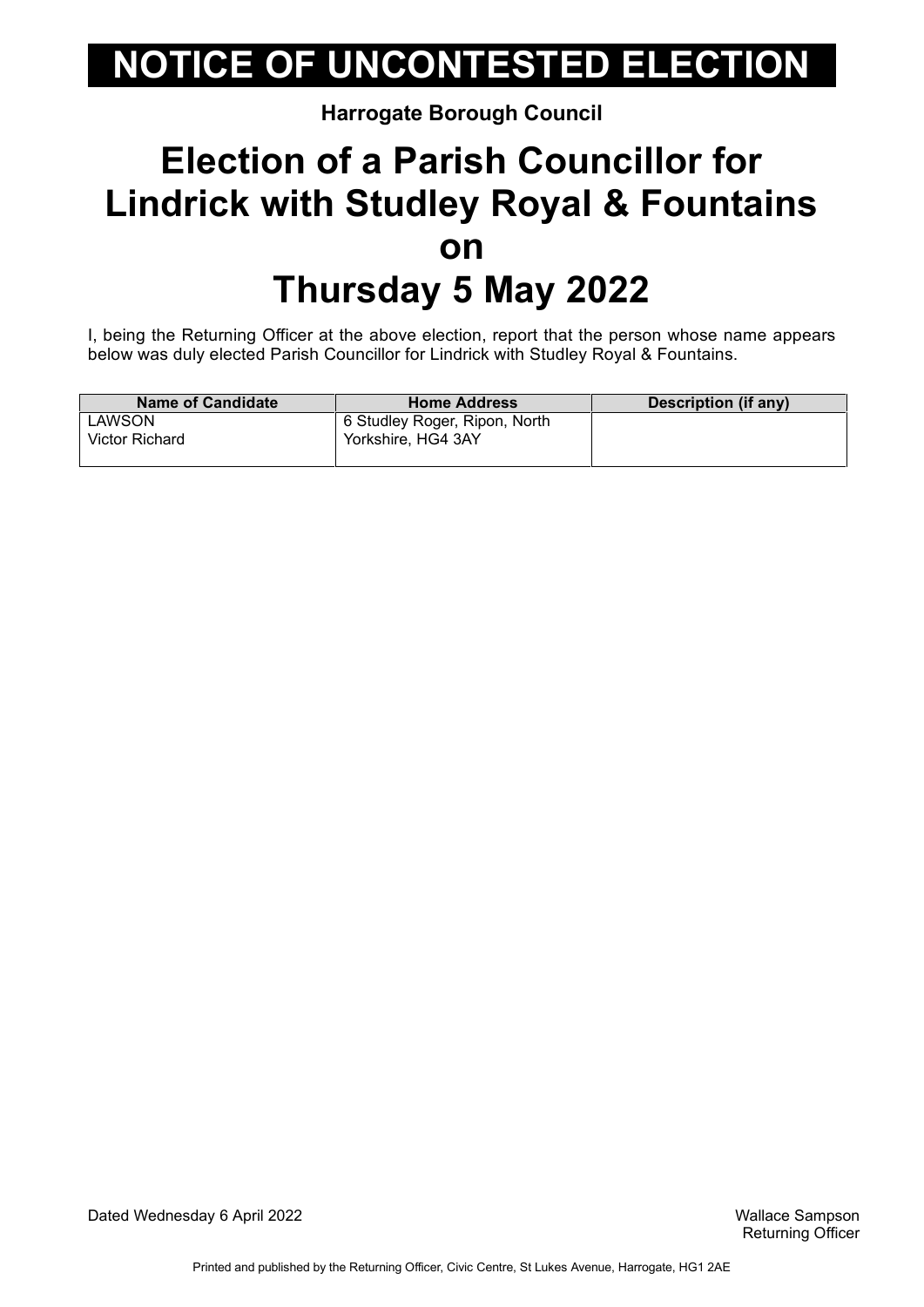#### **Harrogate Borough Council**

### **Election of Parish Councillors for Little Ouseburn on Thursday 5 May 2022**

I, being the Returning Officer at the above election, report that the persons whose names appear below were duly elected Parish Councillors for Little Ouseburn.

| <b>Name of Candidate</b> | <b>Home Address</b>              | <b>Description (if any)</b> |
|--------------------------|----------------------------------|-----------------------------|
| <b>BLIGH</b>             | (address in Harrogate Borough)   |                             |
| Caroline Anne Farbridge  |                                  |                             |
|                          |                                  |                             |
| <b>NELLIST</b>           | Treetops, Main Street, Little    |                             |
| James George             | Ouseburn, York, YO26 9TD         |                             |
|                          |                                  |                             |
| <b>SMITH</b>             | 98 Main Street, Little Ouseburn, |                             |
| Douglas                  | York, YO26 9TG                   |                             |
|                          |                                  |                             |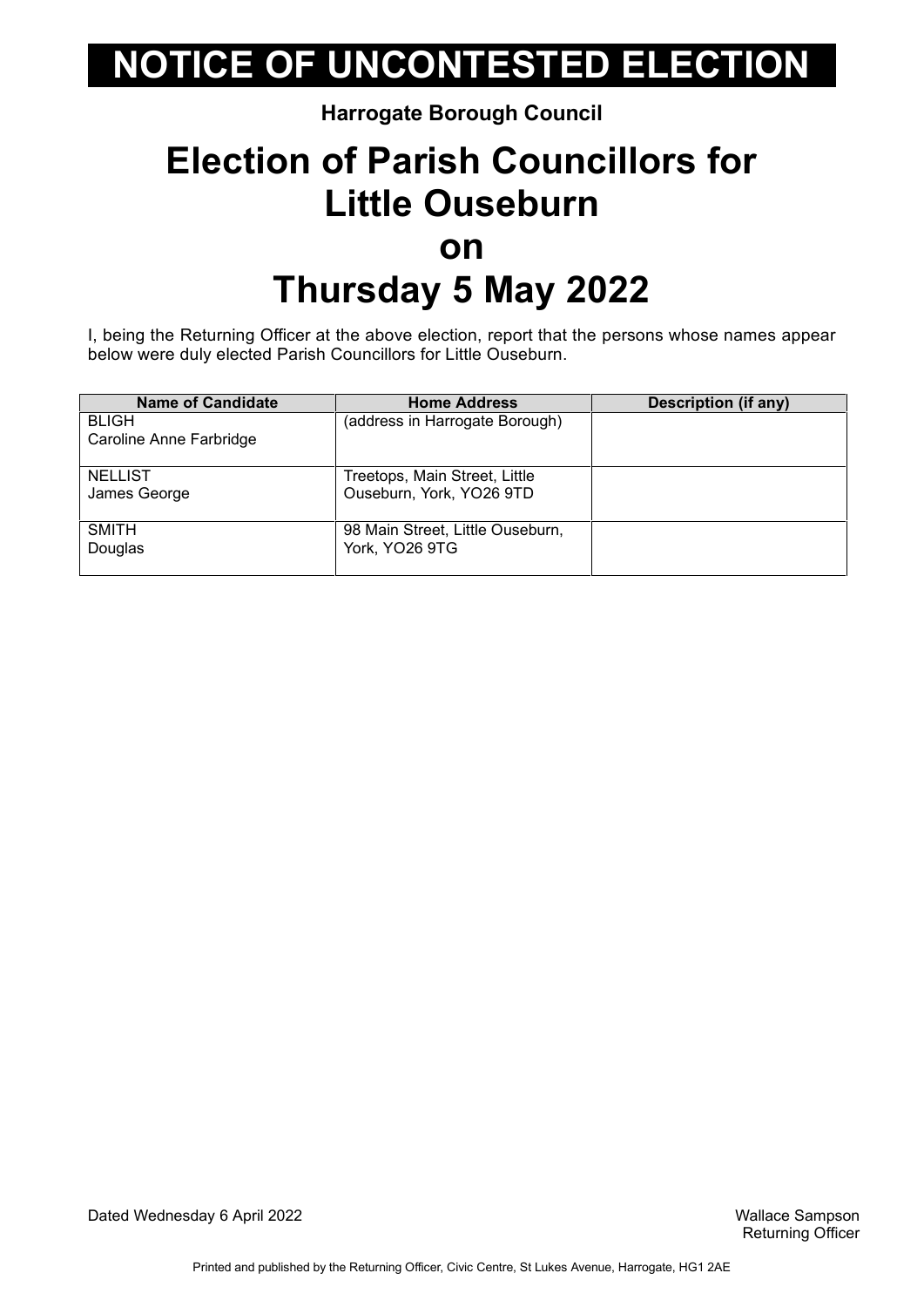#### **Harrogate Borough Council**

### **Election of Parish Councillors for Little Ribston on Thursday 5 May 2022**

I, being the Returning Officer at the above election, report that the persons whose names appear below were duly elected Parish Councillors for Little Ribston.

| <b>Name of Candidate</b> | <b>Home Address</b>            | <b>Description (if any)</b> |
|--------------------------|--------------------------------|-----------------------------|
| <b>DENT</b>              | Crib Cottage, Ribston Park,    |                             |
| James Geoffrey           | Wetherby, LS22 4EZ             |                             |
|                          |                                |                             |
| <b>SULLIVAN</b>          | The Garth, Knaresborough Road, |                             |
| Rachel Emma              | Little Ribston, LS22 4ET       |                             |
|                          |                                |                             |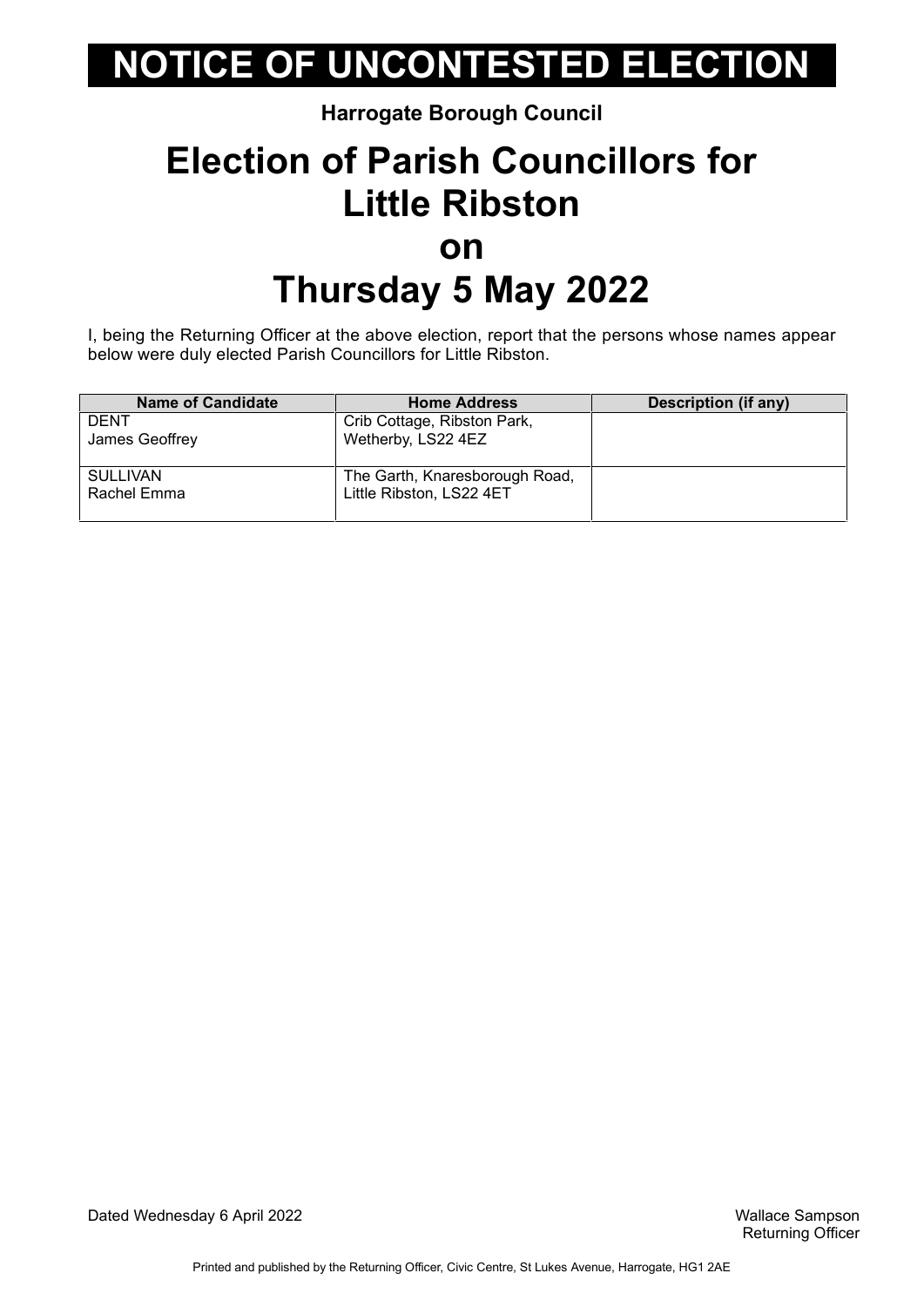#### **Harrogate Borough Council**

### **Election of Parish Councillors for Littlethorpe on Thursday 5 May 2022**

I, being the Returning Officer at the above election, report that the persons whose names appear below were duly elected Parish Councillors for Littlethorpe.

| <b>Name of Candidate</b> | <b>Home Address</b>               | <b>Description (if any)</b> |
|--------------------------|-----------------------------------|-----------------------------|
| <b>LAUGHER</b>           | Holly House, Pottery Lane,        |                             |
| Jackie                   | Littlethorpe, Ripon, HG4 3LW      |                             |
| <b>ORME</b>              | The Beeches, Littlethorpe, Ripon, |                             |
| Christopher K            | HG4 3LW                           |                             |
| <b>SPOORS</b>            | 5 Little Crossing, Littlethorpe,  |                             |
| Gerry                    | Ripon, HG4 3LG                    |                             |
| <b>WINTERBURN</b>        | Holly Bank, Pottery Lane,         |                             |
| Christine                | Littlethorpe, Ripon, HG4 3LW      |                             |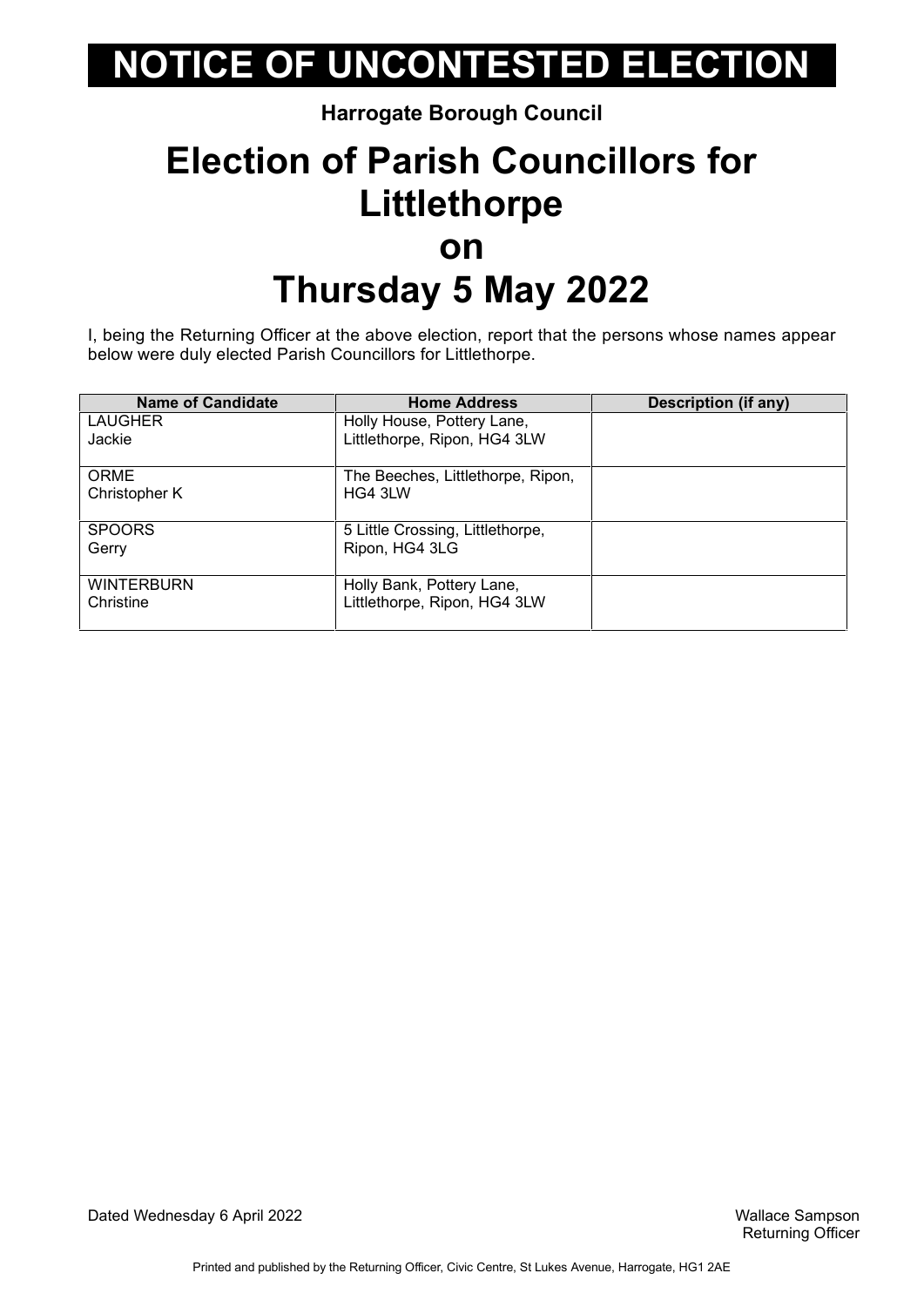#### **Harrogate Borough Council**

### **Election of Parish Councillors for Long Marston on Thursday 5 May 2022**

I, being the Returning Officer at the above election, report that the persons whose names appear below were duly elected Parish Councillors for Long Marston.

| <b>Name of Candidate</b>     | <b>Home Address</b>            | <b>Description (if any)</b> |
|------------------------------|--------------------------------|-----------------------------|
| <b>ABBEY</b>                 | Oak Tree Farm, Long Marston,   |                             |
| Lois                         | York, YO26 7PZ                 |                             |
|                              |                                |                             |
| <b>ANSELME</b>               | (address in Harrogate Borough) |                             |
| Paul                         |                                |                             |
|                              |                                |                             |
| <b>BURNISTON</b>             | North End Farm, Long Marston,  |                             |
| <b>Richard George Arthur</b> | York, YO26 7PJ                 |                             |
| <b>EMMOTT</b>                | The Forge, Tockwith Road, Long |                             |
| Lucy Frances                 | Marston, YO26 7PQ              |                             |
|                              |                                |                             |
| <b>HARRISON</b>              | 1 Manor Cottages, Hutton       |                             |
| Philippa Rebecca             | Wandesley, York, YO26 7LU      |                             |
|                              |                                |                             |
| <b>JOHNSTON</b>              | Ivy Cottage, Angram Road, Long |                             |
| Peter Michael                | Marston, York, YO26 7LR        |                             |
| <b>LAMBORN</b>               | Pond Cottage, Angram, York,    |                             |
| <b>Heather</b>               | <b>YO23 3PA</b>                |                             |
|                              |                                |                             |
| <b>YORK</b>                  | South Park, York, YO26 7LL     |                             |
| Christopher                  |                                |                             |
|                              |                                |                             |

Dated Wednesday 6 April 2022 Wallace Sampson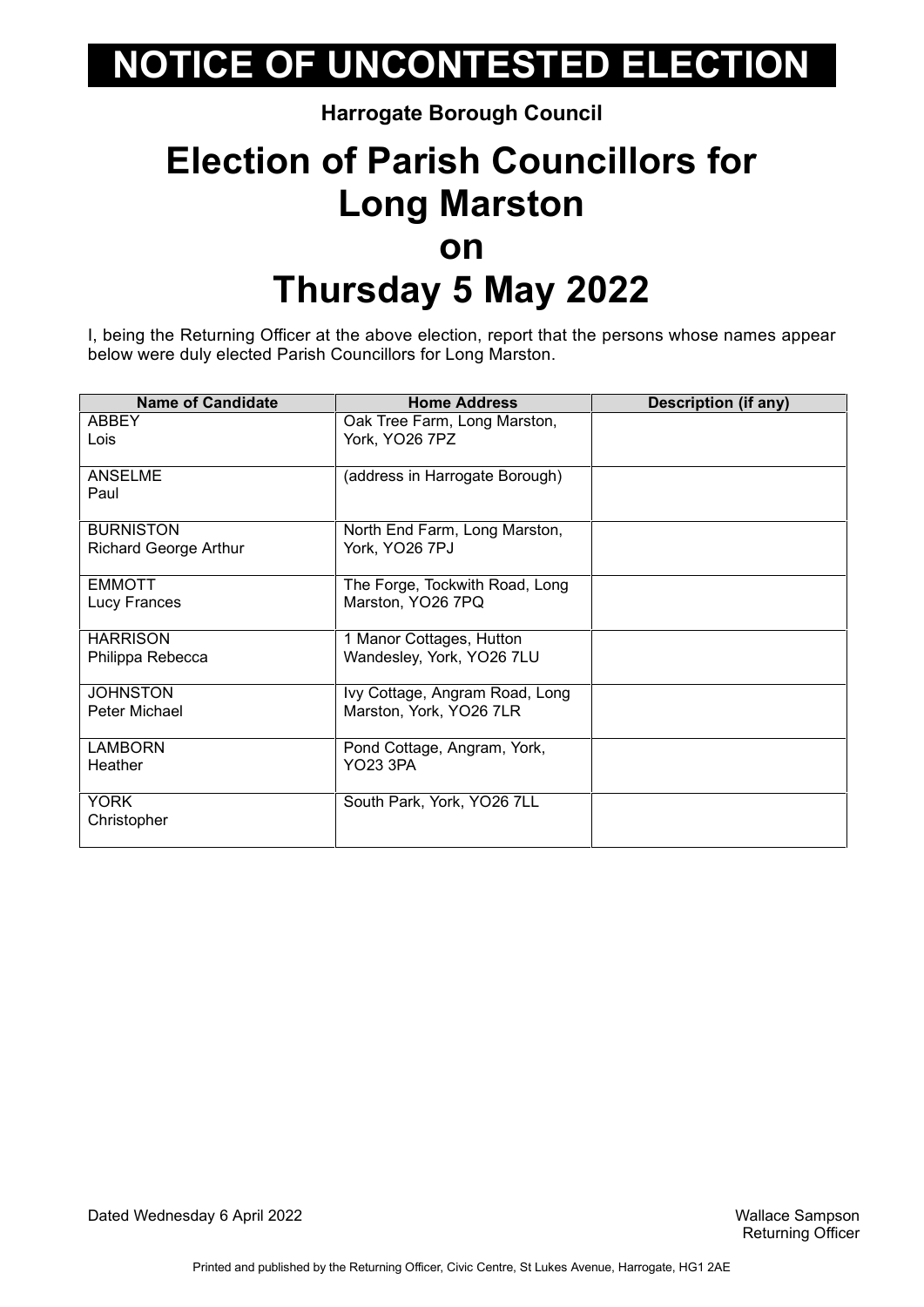#### **Harrogate Borough Council**

### **Election of Parish Councillors for Markington with Wallerthwaite on Thursday 5 May 2022**

I, being the Returning Officer at the above election, report that the persons whose names appear below were duly elected Parish Councillors for Markington with Wallerthwaite.

| <b>Name of Candidate</b>      | <b>Home Address</b>            | Description (if any) |
|-------------------------------|--------------------------------|----------------------|
| <b>DENNIS</b>                 | Chimerique, High Street,       |                      |
| Robin                         | Markington, Nr Harrogate, HG3  |                      |
|                               | 3NR                            |                      |
| <b>DENNIS</b>                 | The Chalet, High Street,       |                      |
| Wayne                         | Markington, Harrogate, HG3 3NR |                      |
|                               |                                |                      |
| <b>HOUSEMAN</b>               | Field House, Ingerthorpe Moor  |                      |
| Richard John                  | Farm, Markington, Harrogate,   |                      |
|                               | HG3 3PQ                        |                      |
| <b>HUTCHINSON</b>             | Gardeners Cottage, Hob Green,  |                      |
| <b>Charles Dominic Hanley</b> | Markington, HG3 3PJ            |                      |
|                               |                                |                      |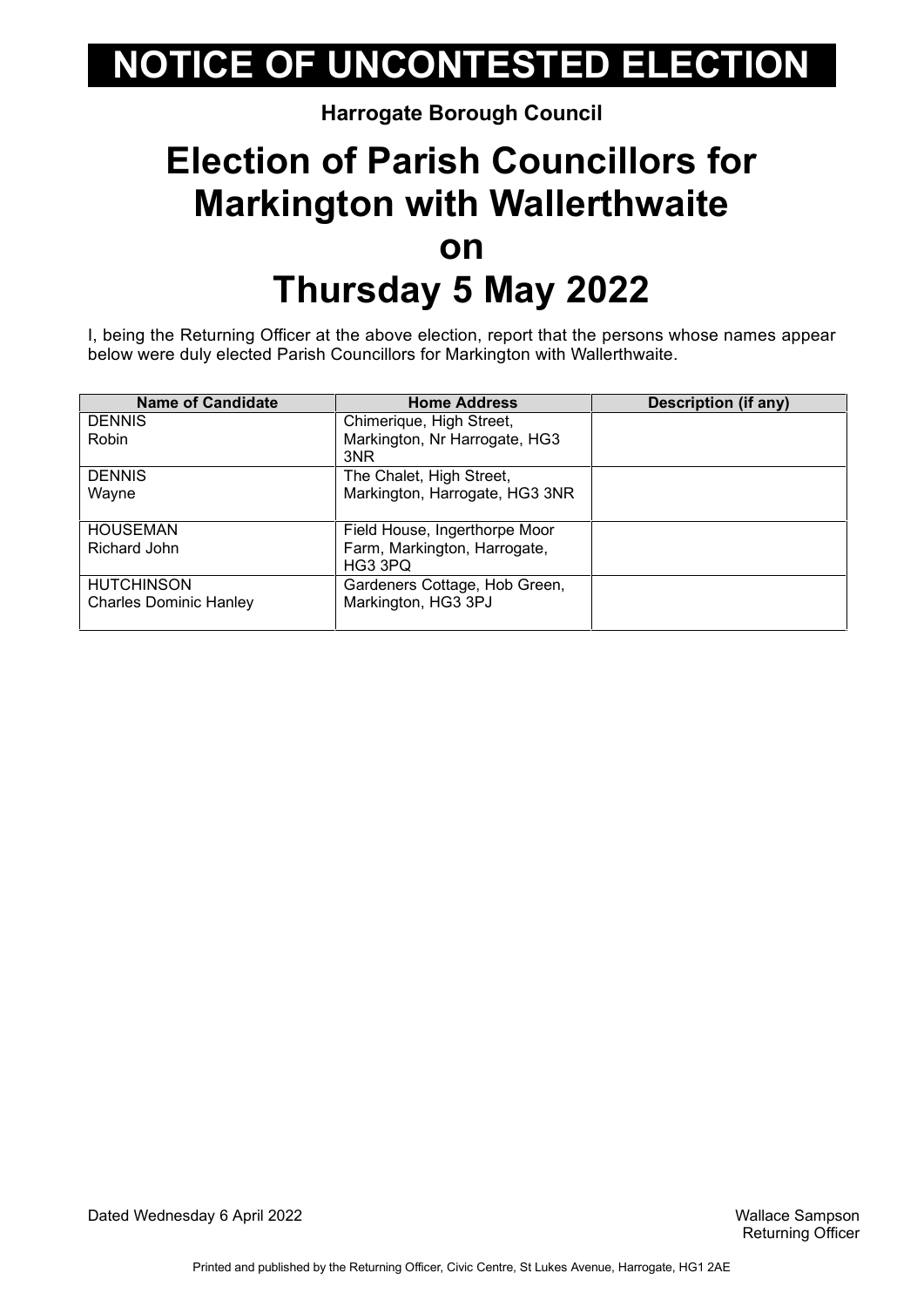#### **Harrogate Borough Council**

### **Election of Parish Councillors for Marton Cum Grafton on Thursday 5 May 2022**

I, being the Returning Officer at the above election, report that the persons whose names appear below were duly elected Parish Councillors for Marton Cum Grafton.

| <b>Name of Candidate</b> | <b>Home Address</b>               | Description (if any) |
|--------------------------|-----------------------------------|----------------------|
| COLE                     | Ashdale, Thorny Hill Lane, Marton |                      |
| Patrick Anthony Edward   | Cum Grafton, York, YO51 9QJ       |                      |
| GILL                     | Croft Farm, Marton Cum Grafton,   |                      |
| Paul Leslie              | York, YO51 9QJ                    |                      |
| <b>ROBINSON</b>          | Saxton House, Marton Cum          |                      |
| Alex                     | Grafton, York, YO51 9QY           |                      |
| SANDERSON-LEWIS          | Low Garth, Marton, Marton Cum     |                      |
| Charlotte Elizabeth      | Grafton, York, YO51 9QY           |                      |
| <b>SHEPHERD</b>          | Orchard House, Marton Cum         |                      |
| Robin William            | Grafton, York, YO51 9QY           |                      |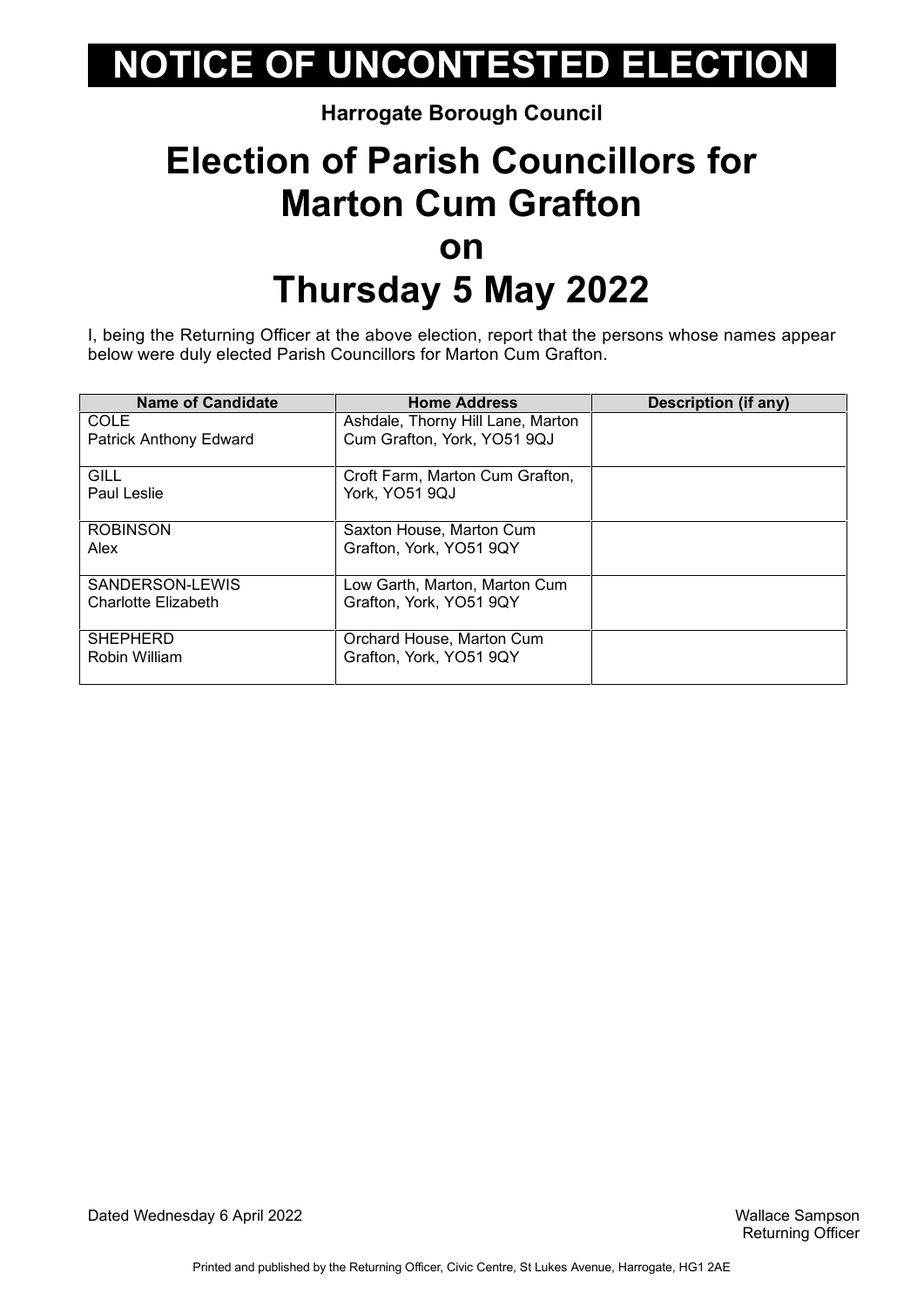#### **Harrogate Borough Council**

### **Election of Parish Councillors for Marton Le Moor on Thursday 5 May 2022**

I, being the Returning Officer at the above election, report that the persons whose names appear below were duly elected Parish Councillors for Marton Le Moor.

| <b>Name of Candidate</b> | <b>Home Address</b>             | Description (if any) |
|--------------------------|---------------------------------|----------------------|
| <b>DOWGILL</b>           | Horseshoe Cottage, 18 Whitegate |                      |
| Samuel Shaun             | Lane, Marton Le Moor, HG4 5AT   |                      |
|                          |                                 |                      |
| <b>HAWKRIDGE</b>         | 15 Devonshire Green, Marton Le  |                      |
| Oliver Lindsay           | Moor, Ripon, North Yorkshire,   |                      |
|                          | HG4 5DL                         |                      |
| <b>SANDERSON</b>         | Redcroft, Cana Lane, Marton Le  |                      |
| Patrick James            | Moor. HG4 5BT                   |                      |
|                          |                                 |                      |
| <b>SHAW</b>              | 1 Cana Avenue, Marton Le Moor,  |                      |
| Adrian John              | Ripon, HG4 5AU                  |                      |
|                          |                                 |                      |
| <b>WILKINSON</b>         | Whimbrel Cottage, Tithe Way,    |                      |
| <b>Barrie</b>            | Marton Le Moor, HG4 5AN         |                      |
|                          |                                 |                      |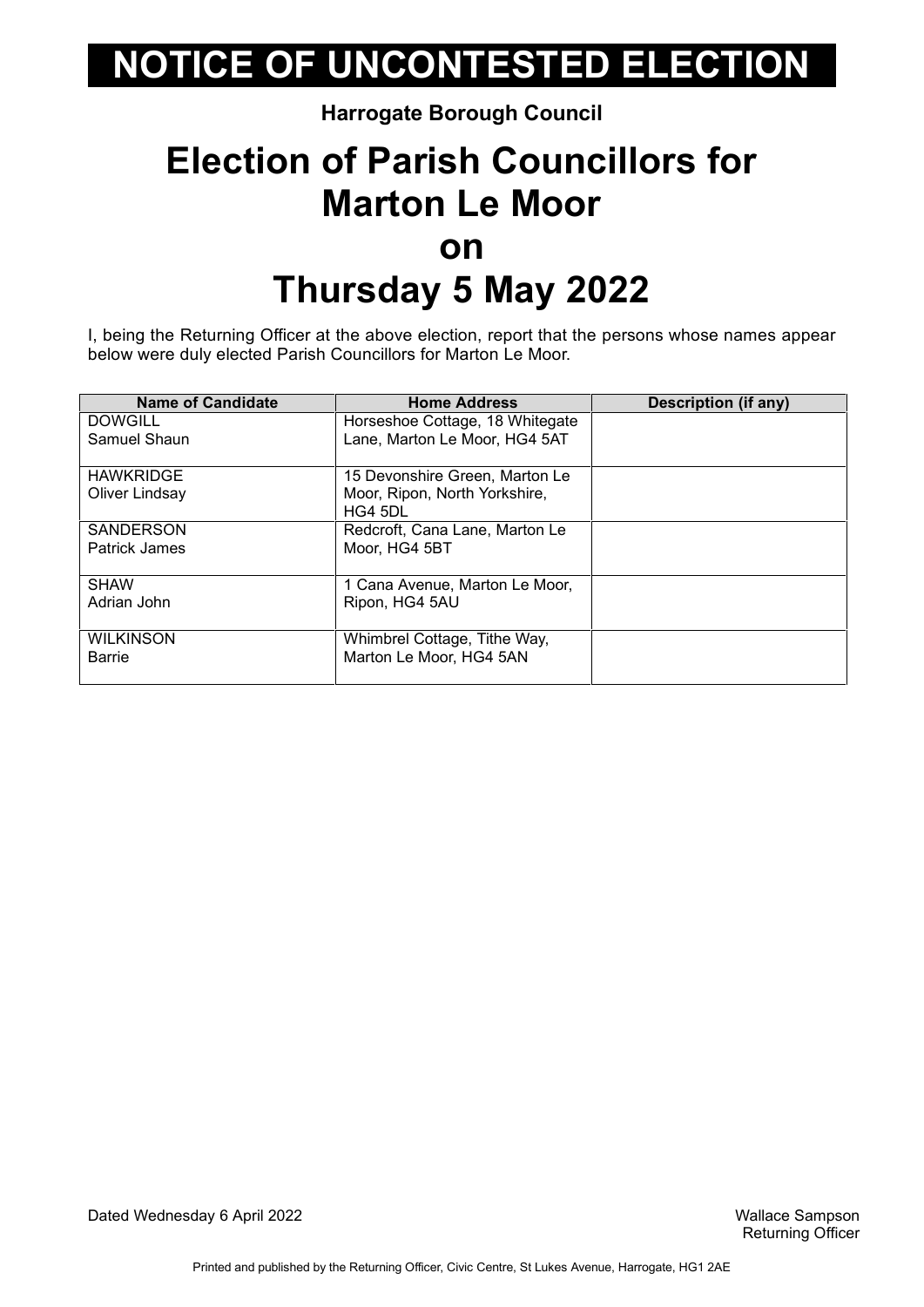**Harrogate Borough Council**

### **Election of Parish Councillors for Masham on Thursday 5 May 2022**

I, being the Returning Officer at the above election, report that the persons whose names appear below were duly elected Parish Councillors for Masham.

| <b>Name of Candidate</b> | <b>Home Address</b>              | Description (if any) |
|--------------------------|----------------------------------|----------------------|
| <b>BLADES</b>            | 1 Little Market Place, Masham, N |                      |
| <b>Rosemary Dianne</b>   | Yorkshire, HG4 4DY               |                      |
| <b>GREGG</b>             | Lowther House, Fearby, Masham,   |                      |
| James Daniel             | Ripon, North Yorkshire, HG4 4NF  |                      |
| <b>MOUNTAIN</b>          | Park Manor Farm, Fearby, Ripon,  |                      |
| Stephen Howard           | HG4 4NF                          |                      |
| <b>VICKERY</b>           | Lavender Cottage, 9 Red Lane,    |                      |
| Jane Della               | Masham, N Yorks, HG4 4HH         |                      |
| <b>WEATHERILL</b>        | 7 Westholme Court, Masham,       |                      |
| Peter                    | Ripon, N Yorks, HG4 4HA          |                      |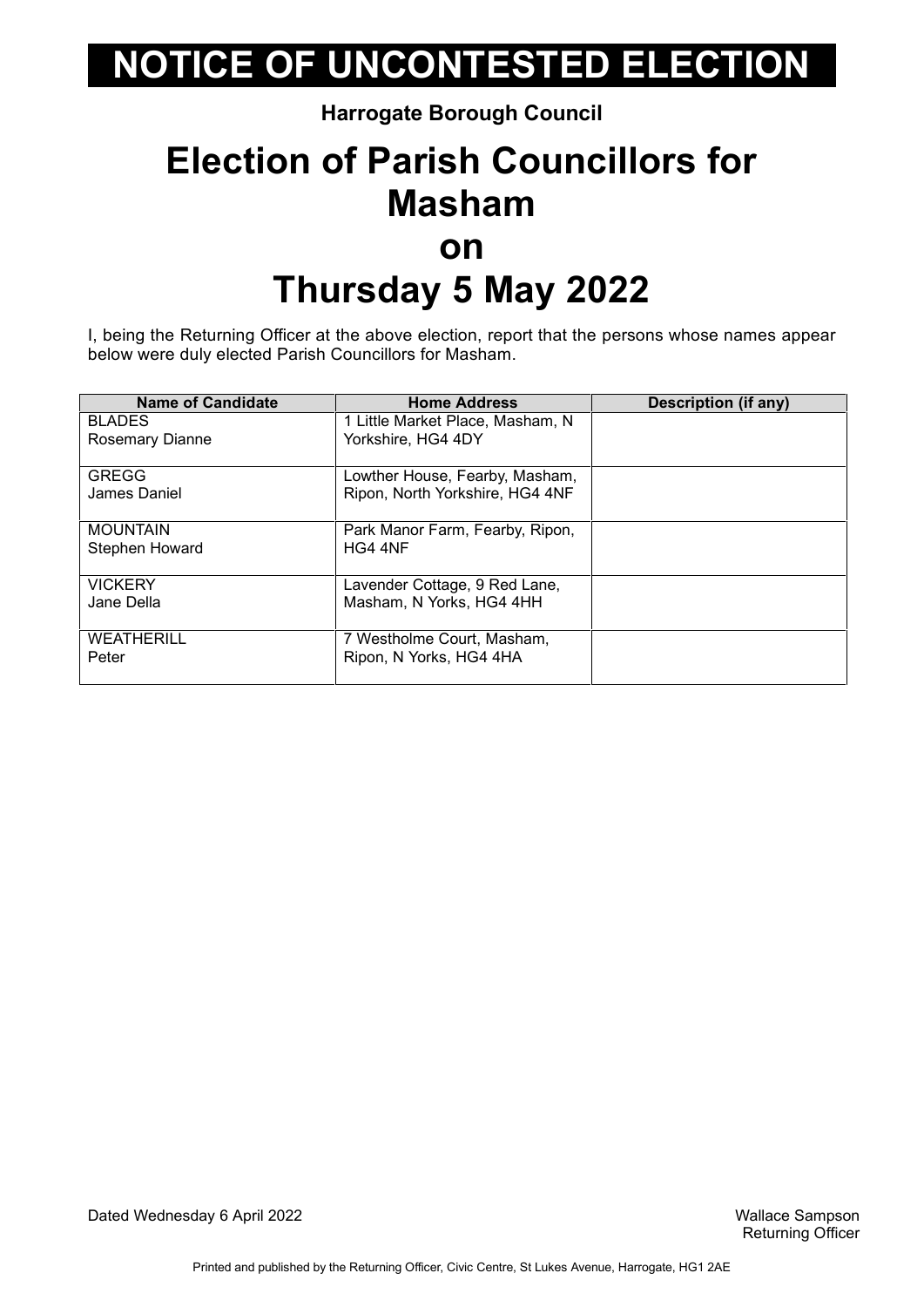**Harrogate Borough Council**

### **Election of Parish Councillors for Melmerby on Thursday 5 May 2022**

I, being the Returning Officer at the above election, report that the persons whose names appear below were duly elected Parish Councillors for Melmerby.

| <b>Name of Candidate</b> | <b>Home Address</b>             | <b>Description (if any)</b> |
|--------------------------|---------------------------------|-----------------------------|
| <b>BLYTHE</b>            | 1 Bay Horse Cottage, Melmerby,  |                             |
| Keith                    | HG4 5HL                         |                             |
|                          |                                 |                             |
| <b>KETTLEWELL</b>        | Station View, Melmerby, Ripon,  |                             |
| Paul Robert              | HG4 5EX                         |                             |
|                          |                                 |                             |
| <b>RICHARDSON</b>        | Headlands Lane Bungalow, Sutton |                             |
| Tony                     | Howgrave, DL8 2NX               |                             |
|                          |                                 |                             |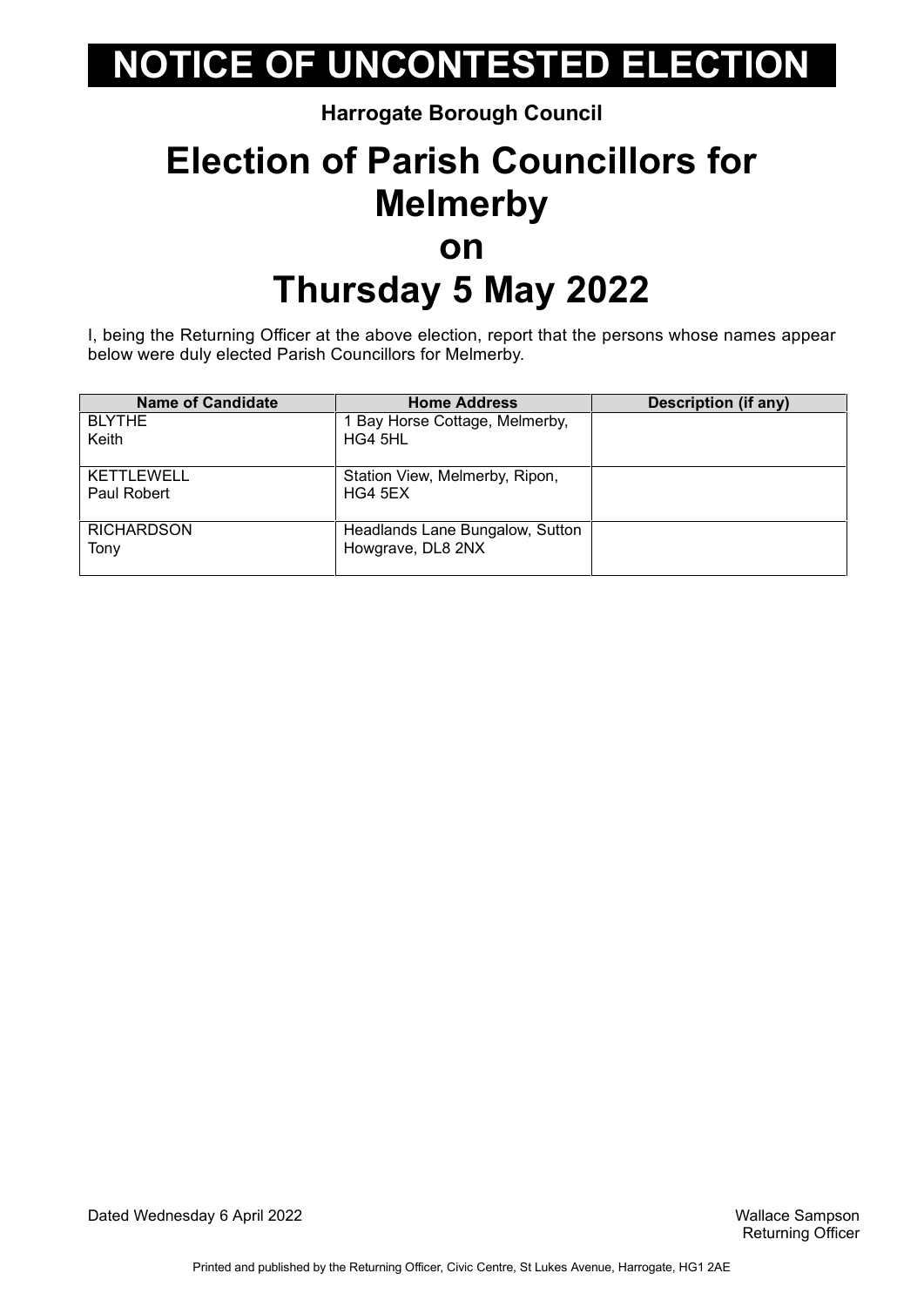#### **Harrogate Borough Council**

## **Election of Parish Councillors for Mickley Ward of Azerley on Thursday 5 May 2022**

I, being the Returning Officer at the above election, report that the persons whose names appear below were duly elected Parish Councillors for Mickley Ward of Azerley.

| <b>Name of Candidate</b> | <b>Home Address</b>            | <b>Description (if any)</b> |
|--------------------------|--------------------------------|-----------------------------|
| <b>HARLING</b>           | (address in Harrogate Borough) |                             |
| Patricia Frances         |                                |                             |
|                          |                                |                             |
| <b>THACKRAY</b>          | (address in Harrogate Borough) |                             |
| <b>Brian</b>             |                                |                             |
|                          |                                |                             |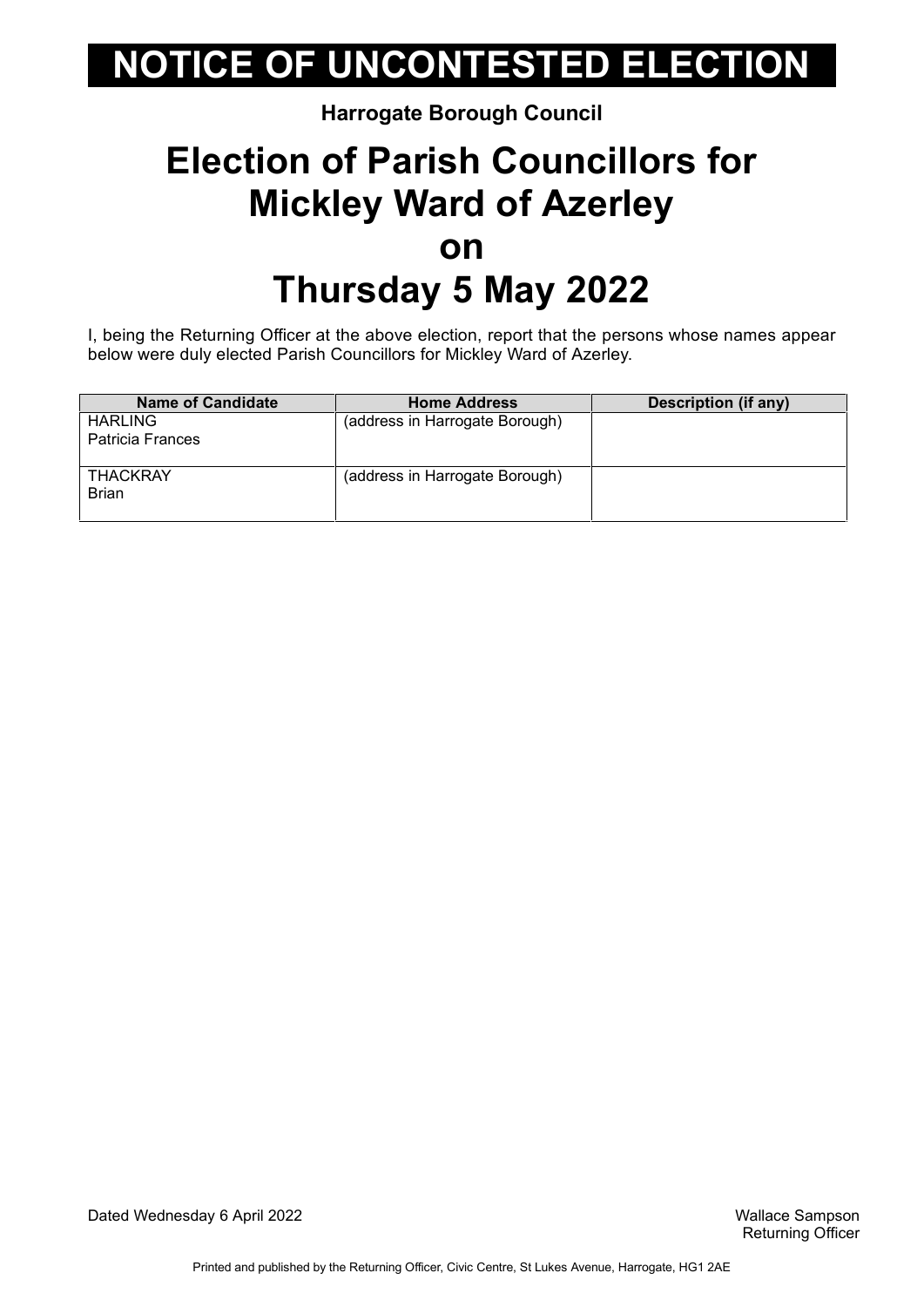#### **Harrogate Borough Council**

### **Election of a Parish Councillor for Middleton on Thursday 5 May 2022**

I, being the Returning Officer at the above election, report that the person whose name appears below was duly elected Parish Councillor for Middleton.

| <b>Name of Candidate</b> | <b>Home Address</b>          | Description (if any)       |
|--------------------------|------------------------------|----------------------------|
| POWELL                   | Middleton Barn, Hunger Hill, | Health & Safety Consultant |
| David Hamer              | Middleton, LS29 0DP          |                            |
|                          |                              |                            |

Dated Wednesday 6 April 2022 Wallace Sampson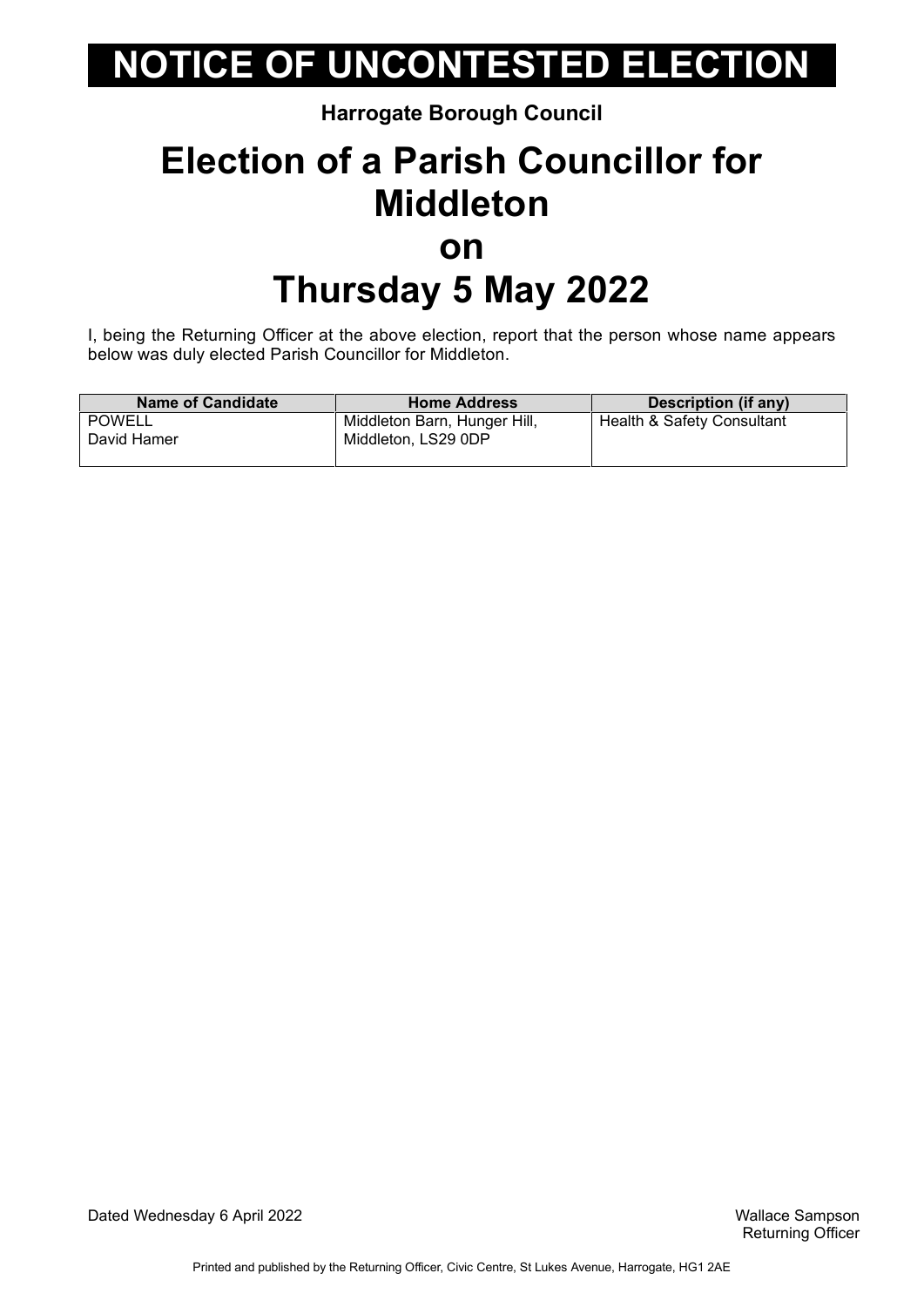#### **Harrogate Borough Council**

### **Election of a Parish Councillor for Middleton Quernhow on Thursday 5 May 2022**

I, being the Returning Officer at the above election, report that the person whose name appears below was duly elected Parish Councillor for Middleton Quernhow.

| <b>Name of Candidate</b> | <b>Home Address</b>            | Description (if any) |
|--------------------------|--------------------------------|----------------------|
| l FOSTER                 | The Manor, Middleton Quernhow, |                      |
| John                     | Ripon, HG4 5HX                 |                      |
|                          |                                |                      |

Dated Wednesday 6 April 2022 Wallace Sampson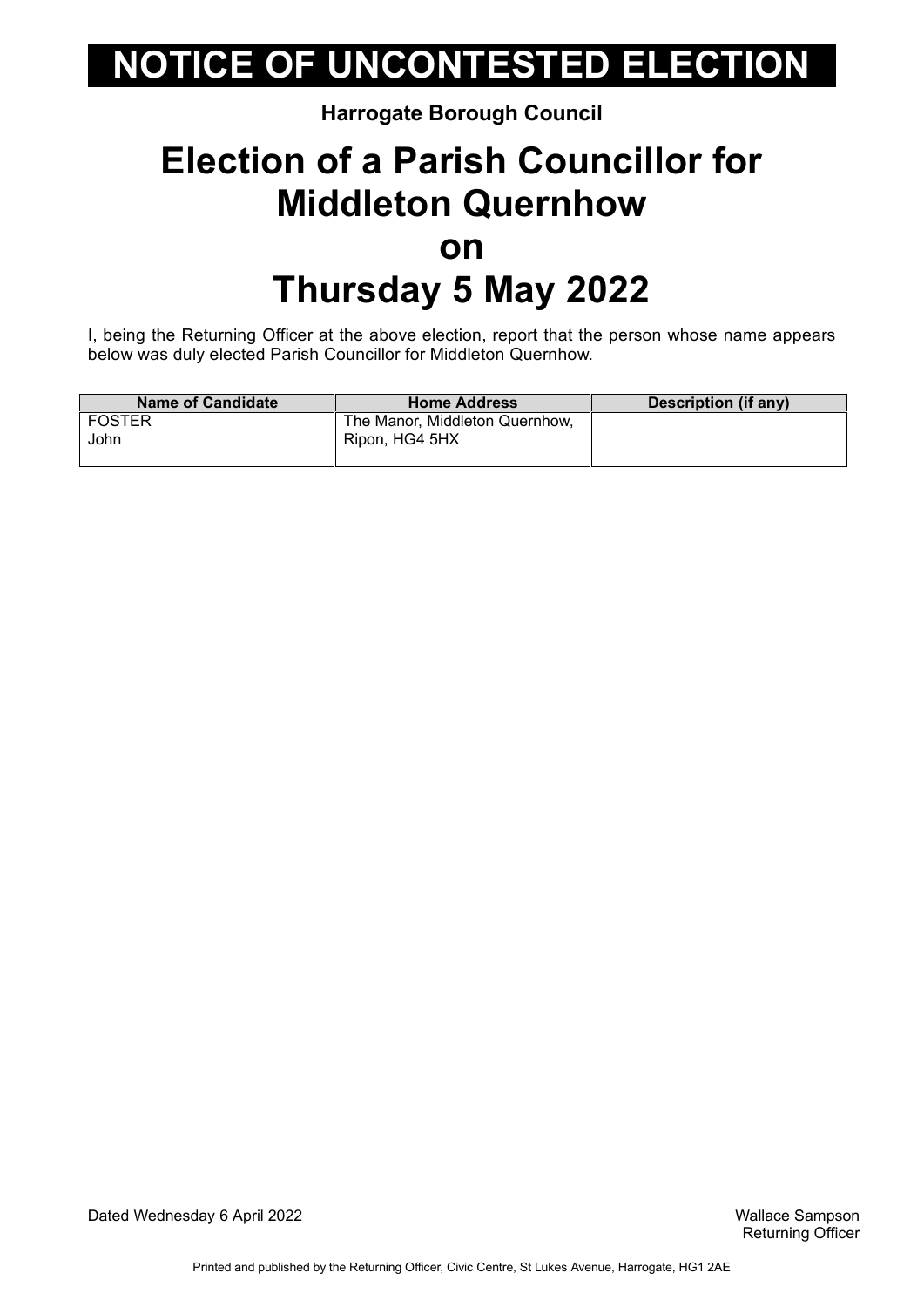**Harrogate Borough Council**

## **Election of Parish Councillors for Milby on Thursday 5 May 2022**

I, being the Returning Officer at the above election, report that the persons whose names appear below were duly elected Parish Councillors for Milby.

| <b>Name of Candidate</b> | <b>Home Address</b>               | Description (if any) |
|--------------------------|-----------------------------------|----------------------|
| HELLIWELL                | 9 Market Hill, Milby, North       |                      |
| John                     | Yorkshire, YO51 9JU               |                      |
|                          |                                   |                      |
| <b>MERSON</b>            | Martlets, Milby, Boroughbridge, N |                      |
| Charlie                  | Yorks, YO51 9HQ                   |                      |
|                          |                                   |                      |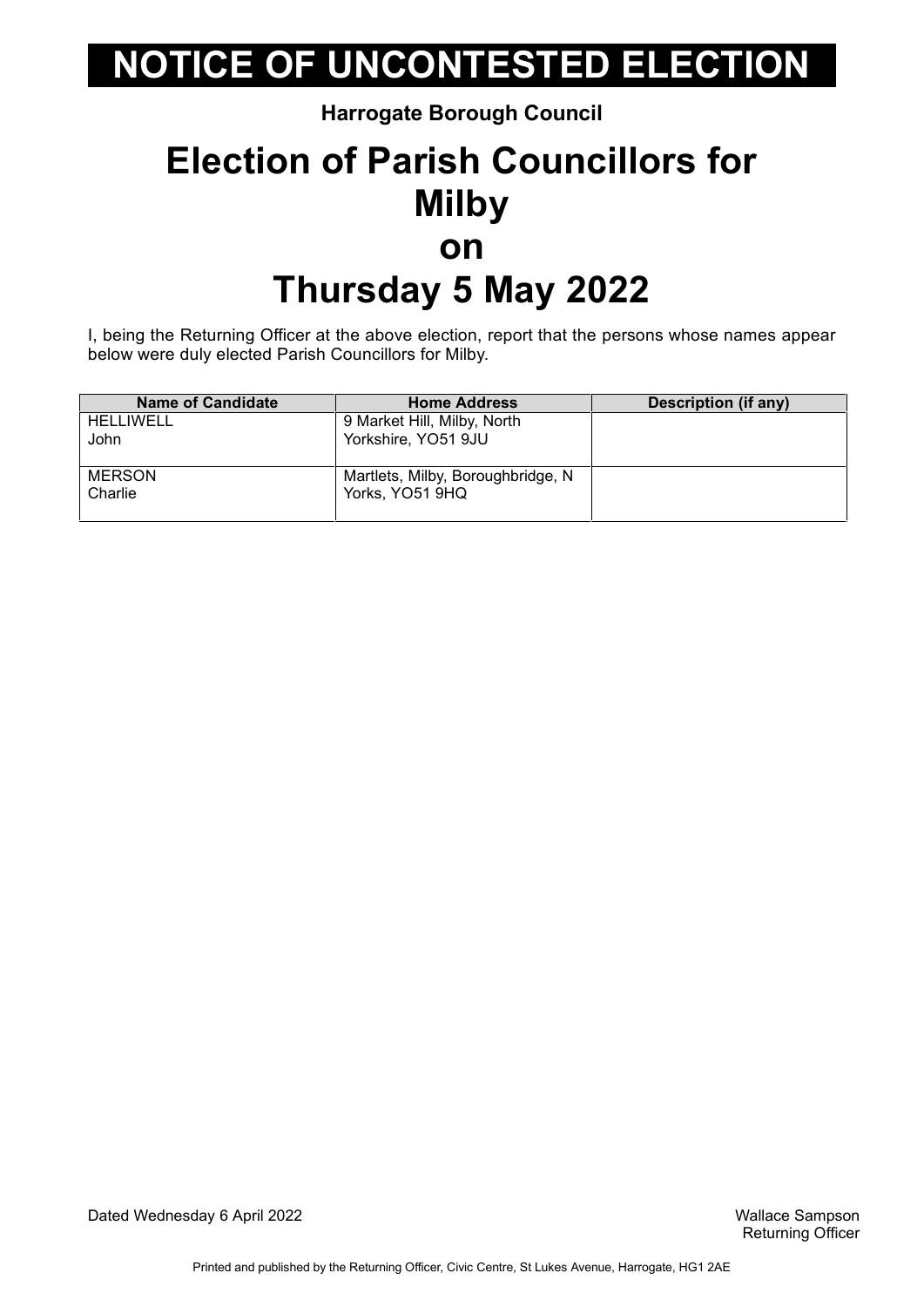**Harrogate Borough Council**

## **Election of a Parish Councillor for Minskip Ward of Boroughbridge Parish on Thursday 5 May 2022**

I, being the Returning Officer at the above election, report that the person whose name appears below was duly elected Parish Councillor for Minskip Ward of Boroughbridge Parish.

| <b>Name of Candidate</b> | <b>Home Address</b>         | Description (if any) |
|--------------------------|-----------------------------|----------------------|
| KACZMARCZYK              | 16 The Terrace, Kirby Hill, |                      |
| Monika                   | Boroughbridge, YO51 9DQ     |                      |
|                          |                             |                      |

Dated Wednesday 6 April 2022 Wallace Sampson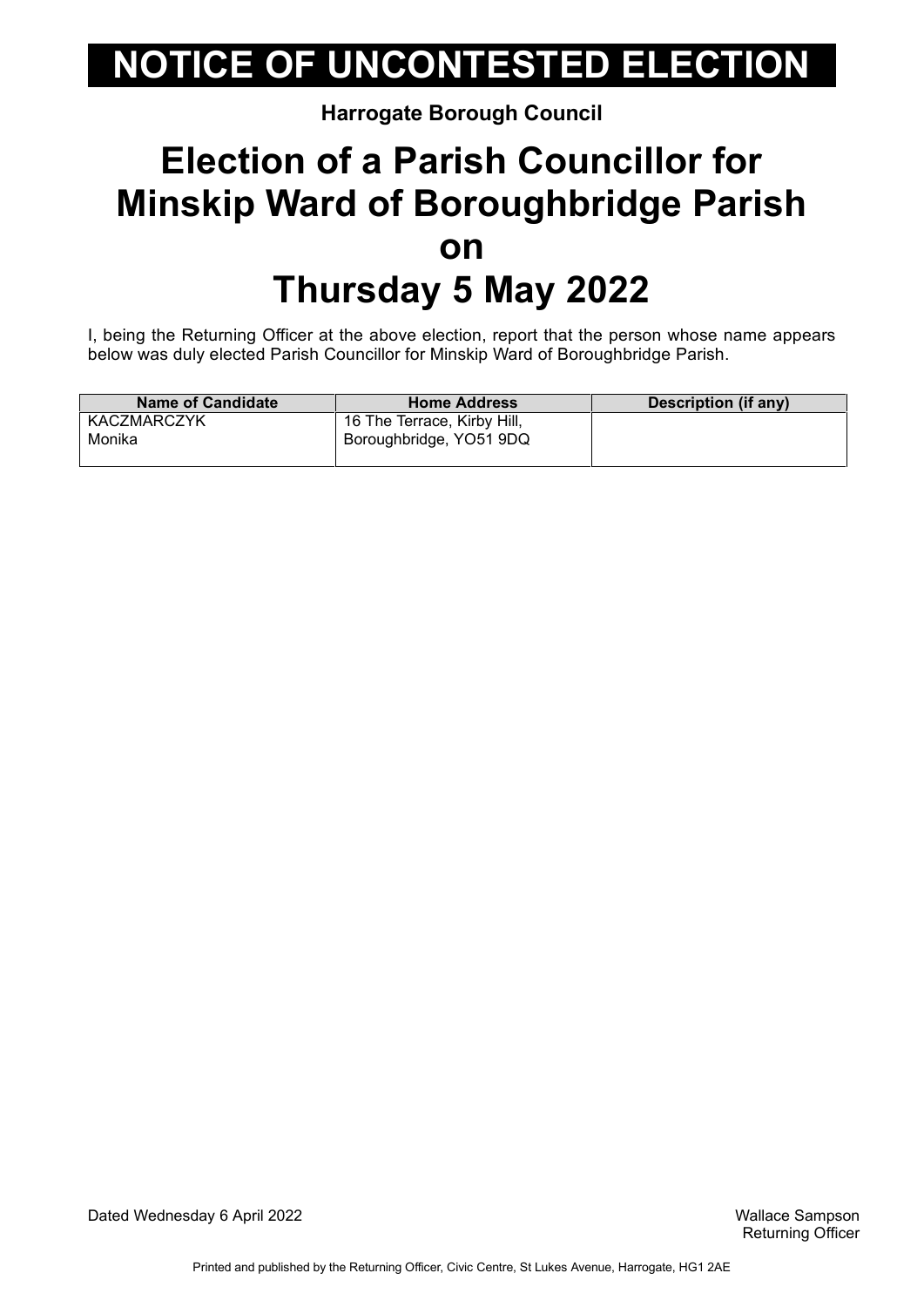**Harrogate Borough Council**

## **Election of Parish Councillors for Minster Ward of Ripon Parish on Thursday 5 May 2022**

I, being the Returning Officer at the above election, report that the persons whose names appear below were duly elected Parish Councillors for Minster Ward of Ripon Parish.

| <b>Name of Candidate</b> | <b>Home Address</b>              | <b>Description (if any)</b>      |
|--------------------------|----------------------------------|----------------------------------|
| <b>DUNCAN</b>            | 40 Grosvenor Park,               | Independent Putting Ripon Before |
| Tony                     | Boroughbridge Road, Ripon, North | <b>Party Politics</b>            |
|                          | Yorkshire, HG4 1UF               |                                  |
| <b>HARDISTY</b>          | 28 Victoria Avenue, Ripon, North | Independent Putting Ripon Before |
| Chris                    | Yorkshire, HG4 1LU               | <b>Party Politics</b>            |
|                          |                                  |                                  |
| <b>MCHARDY</b>           | 1 Lark Hill Close, Ripon, North  | Independent Putting Ripon Before |
| Pauline                  | Yorkshire, HG4 2HT               | <b>Party Politics</b>            |
|                          |                                  |                                  |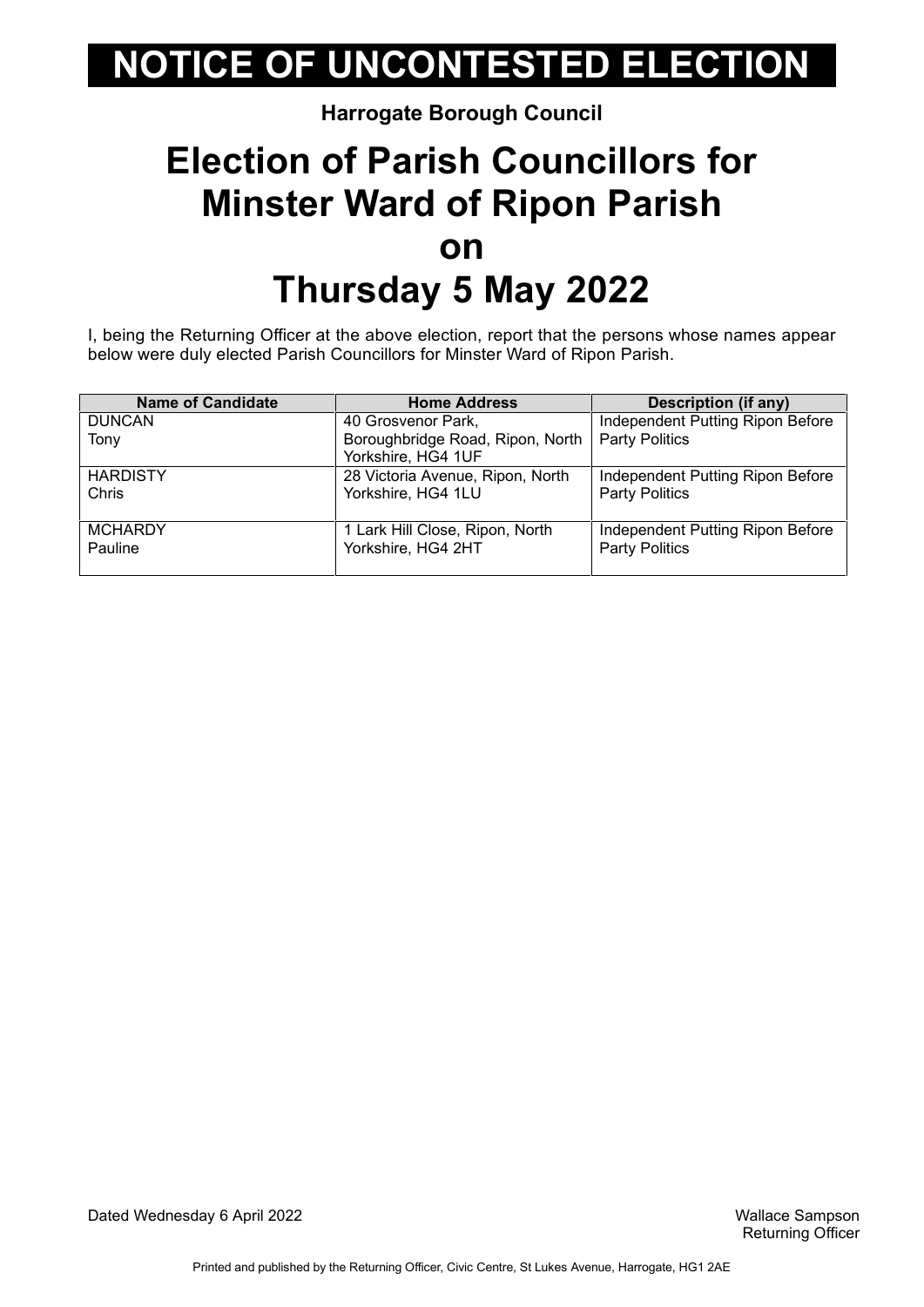#### **Harrogate Borough Council**

## **Election of Parish Councillors for Moor Monkton on Thursday 5 May 2022**

I, being the Returning Officer at the above election, report that the persons whose names appear below were duly elected Parish Councillors for Moor Monkton.

| <b>Name of Candidate</b>        | <b>Home Address</b>                | Description (if any)          |
|---------------------------------|------------------------------------|-------------------------------|
| <b>GIBBS</b>                    | Hains, East Lane, Moor Monkton,    |                               |
| Peter Norman                    | York, YO26 8JA                     |                               |
| <b>JOHNSON</b><br>Ann Christine | (address in Harrogate Borough)     |                               |
| <b>PHILLISKIRK</b>              | Meadowcroft Farm, York Road,       |                               |
| Warren                          | Green Hammerton, York, YO26<br>8EZ |                               |
| <b>TOMLINSON</b>                | Woodsong, York Road, Moor          | <b>Retired Office Manager</b> |
| Lynne Rosemary                  | Monkton, YO26 8JJ                  |                               |
| <b>TOMLINSON</b>                | Woodsong, York Road, Moor          | <b>Retired Civil Servant</b>  |
| Robert Leo                      | Monkton, YO26 8JJ                  |                               |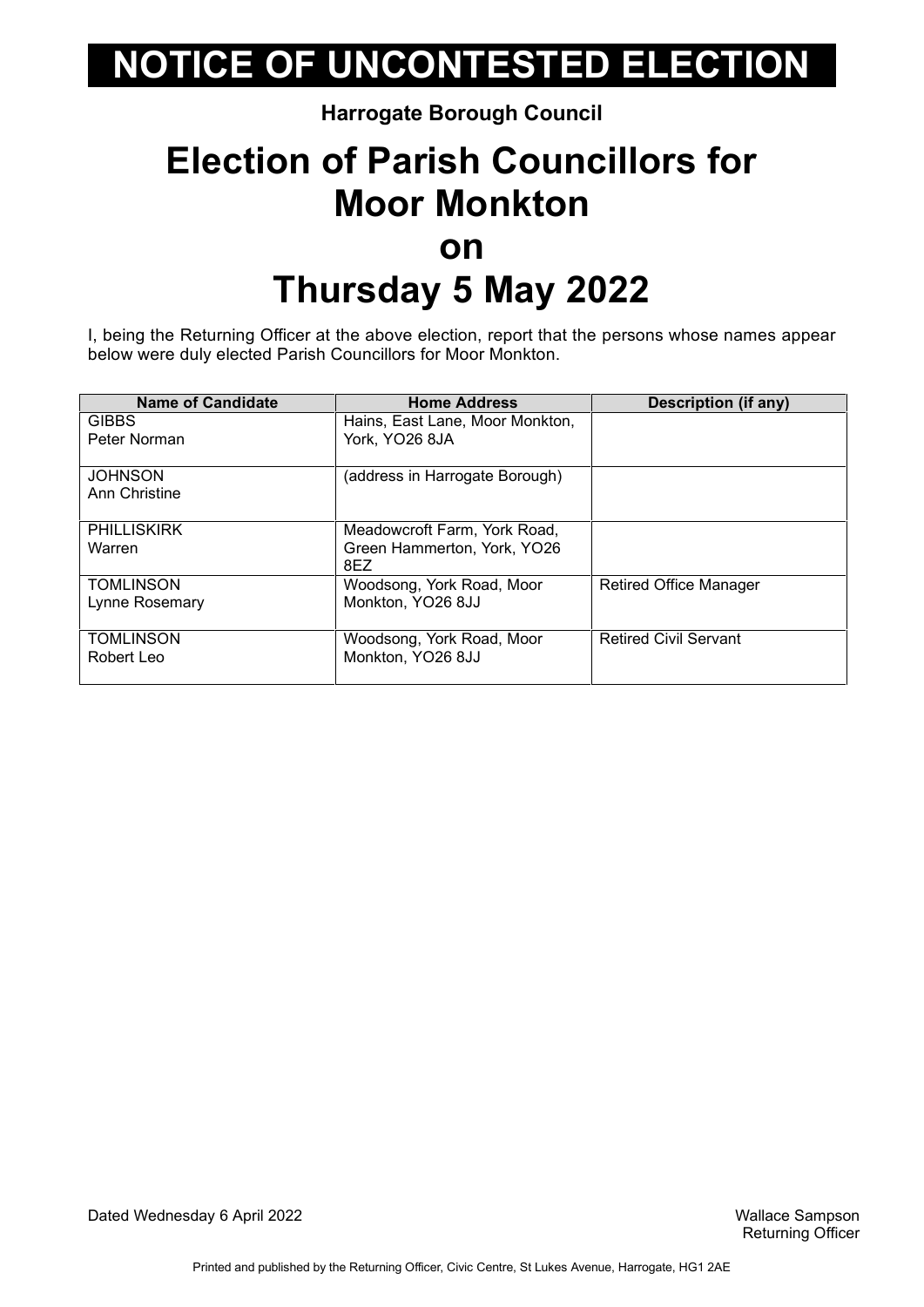#### **Harrogate Borough Council**

## **Election of Parish Councillors for Nesfield with Langbar on Thursday 5 May 2022**

I, being the Returning Officer at the above election, report that the persons whose names appear below were duly elected Parish Councillors for Nesfield with Langbar.

| <b>Name of Candidate</b> | <b>Home Address</b>               | <b>Description (if any)</b> |
|--------------------------|-----------------------------------|-----------------------------|
| <b>ELLIS</b>             | Lower Dene Farm, Nesfield, Ilkley |                             |
| Susan Elizabeth          |                                   |                             |
| <b>HINDLE</b>            | The Green, Nesfield, Ilkley, N    |                             |
| Kathryn                  | Yorkshire, LS29 0BN               |                             |
| <b>OLBY</b>              | Beaconstones, Langbar, Ilkley,    |                             |
| Edwina Judith Simpson    | <b>LS29 0ES</b>                   |                             |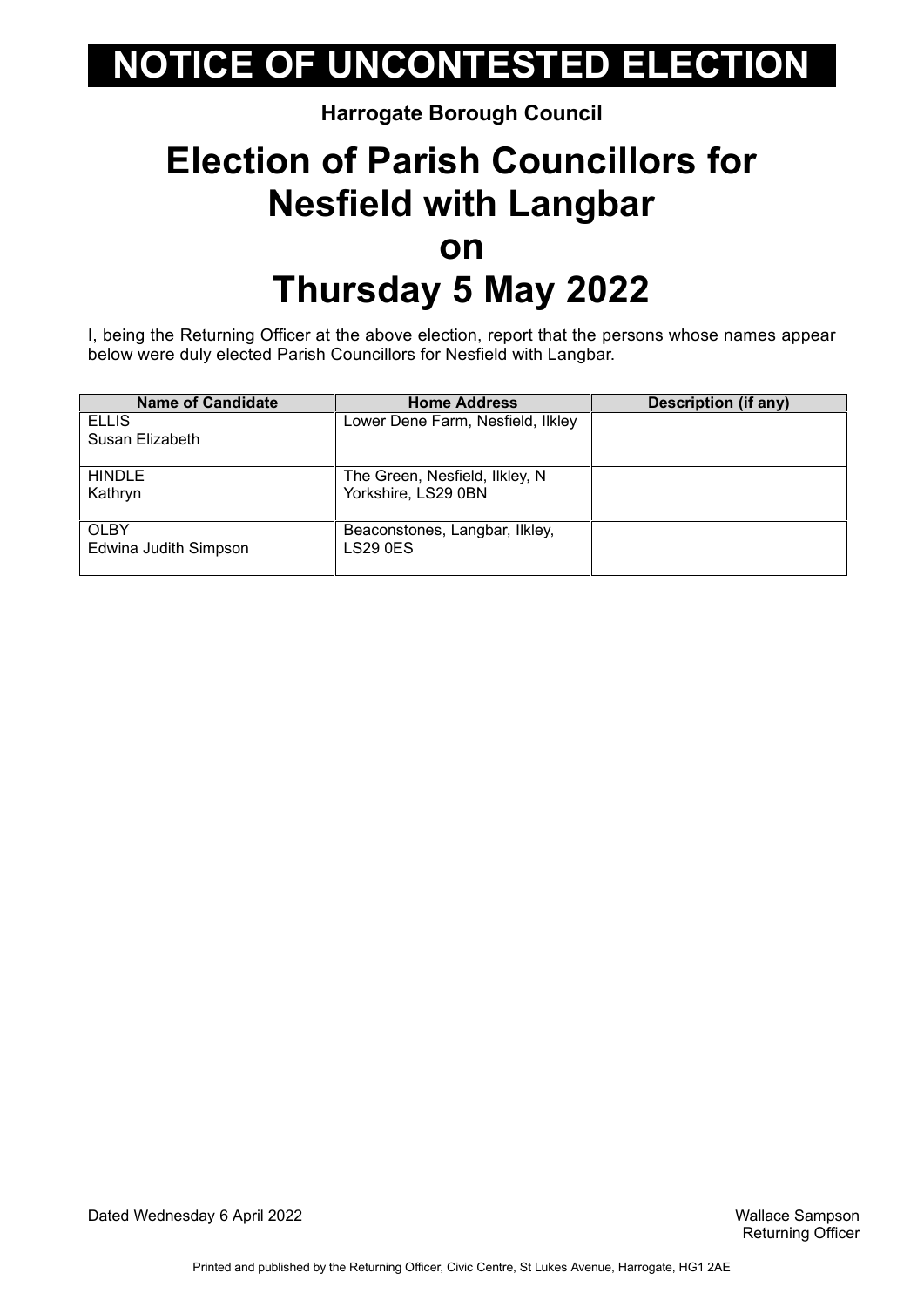**Harrogate Borough Council**

## **Election of Parish Councillors for Nidd on Thursday 5 May 2022**

I, being the Returning Officer at the above election, report that the persons whose names appear below were duly elected Parish Councillors for Nidd.

| <b>Name of Candidate</b> | <b>Home Address</b>              | <b>Description (if any)</b> |
|--------------------------|----------------------------------|-----------------------------|
| <b>CLAPHAM</b>           | Nidd Moor Farm, Nidd, Harrogate, |                             |
| lan Stuart               | HG3 3BS                          |                             |
|                          |                                  |                             |
| <b>COCKSHOTT</b>         | 2 Ripley Road, Nidd, Harrogate,  |                             |
| Janet Maria              | HG3 3BE                          |                             |
|                          |                                  |                             |

Dated Wednesday 6 April 2022 Wallace Sampson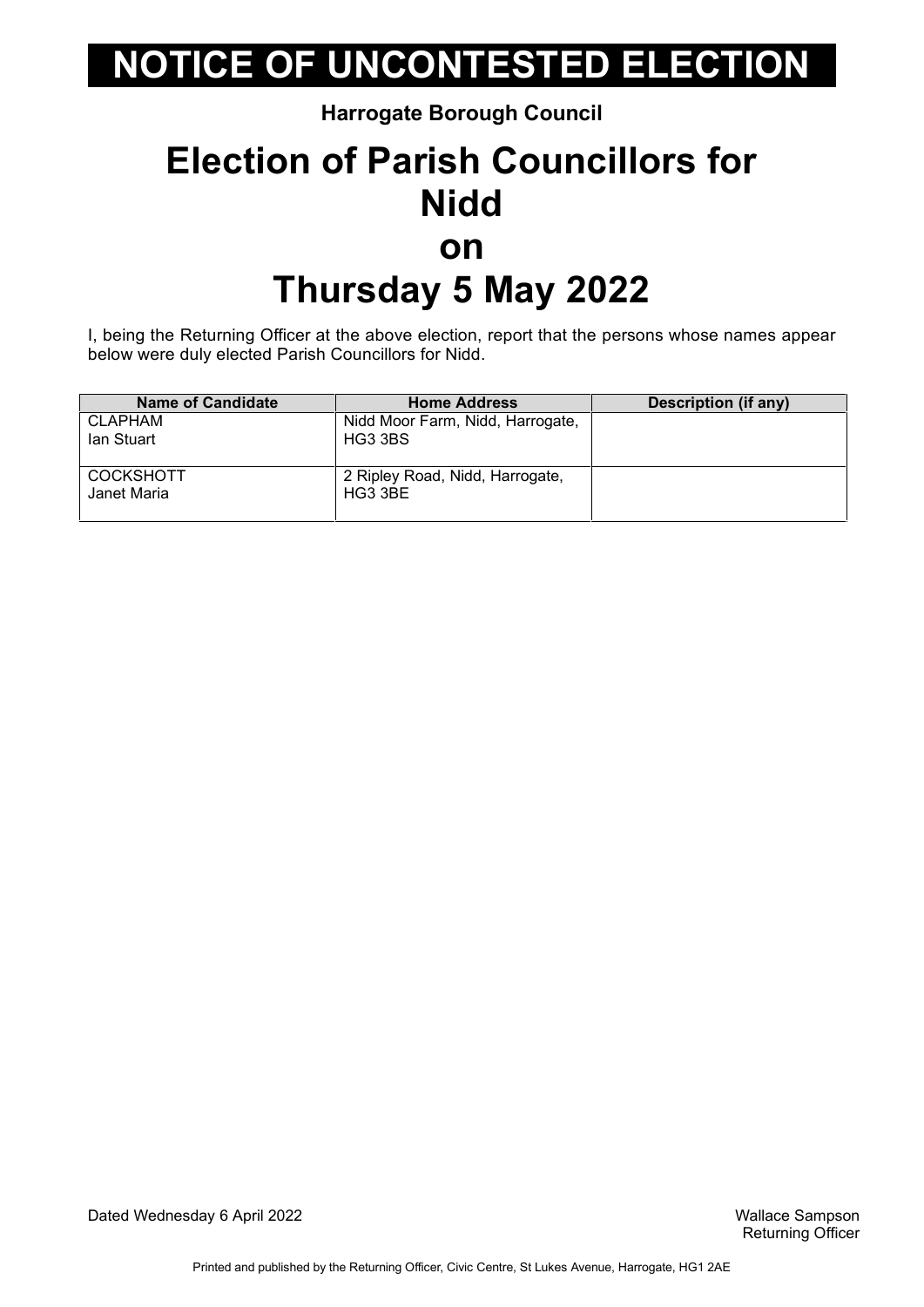#### **Harrogate Borough Council**

## **Election of Parish Councillors for North Rigton on Thursday 5 May 2022**

I, being the Returning Officer at the above election, report that the persons whose names appear below were duly elected Parish Councillors for North Rigton.

| <b>Name of Candidate</b>         | <b>Home Address</b>                                             | <b>Description (if any)</b> |
|----------------------------------|-----------------------------------------------------------------|-----------------------------|
| <b>BENNETT</b><br>Tim            | (address in Harrogate Borough)                                  |                             |
| <b>COBBALD</b><br>Janet          | 19 Brackenwell Lane, North<br>Rigton, Leeds, LS17 0DG           | Independent                 |
| <b>EDWARDS</b><br>Lisa           | (address in Harrogate Borough)                                  | Independent                 |
| <b>ELLACOTT</b><br>John Lambert  | The Old Vicarage, Church Hill,<br>North Rigton, Leeds, LS17 0DF | Independent                 |
| <b>HOPKINS</b><br>Mary Elizabeth | Hill Top Farm, Rigton Hill, North<br>Rigton, LS17 0DJ           | Independent                 |
| <b>MASSEY</b><br>Barbara Jane    | 7 Saint Johns Drive, North Rigton,<br>Leeds, LS17 0HD           |                             |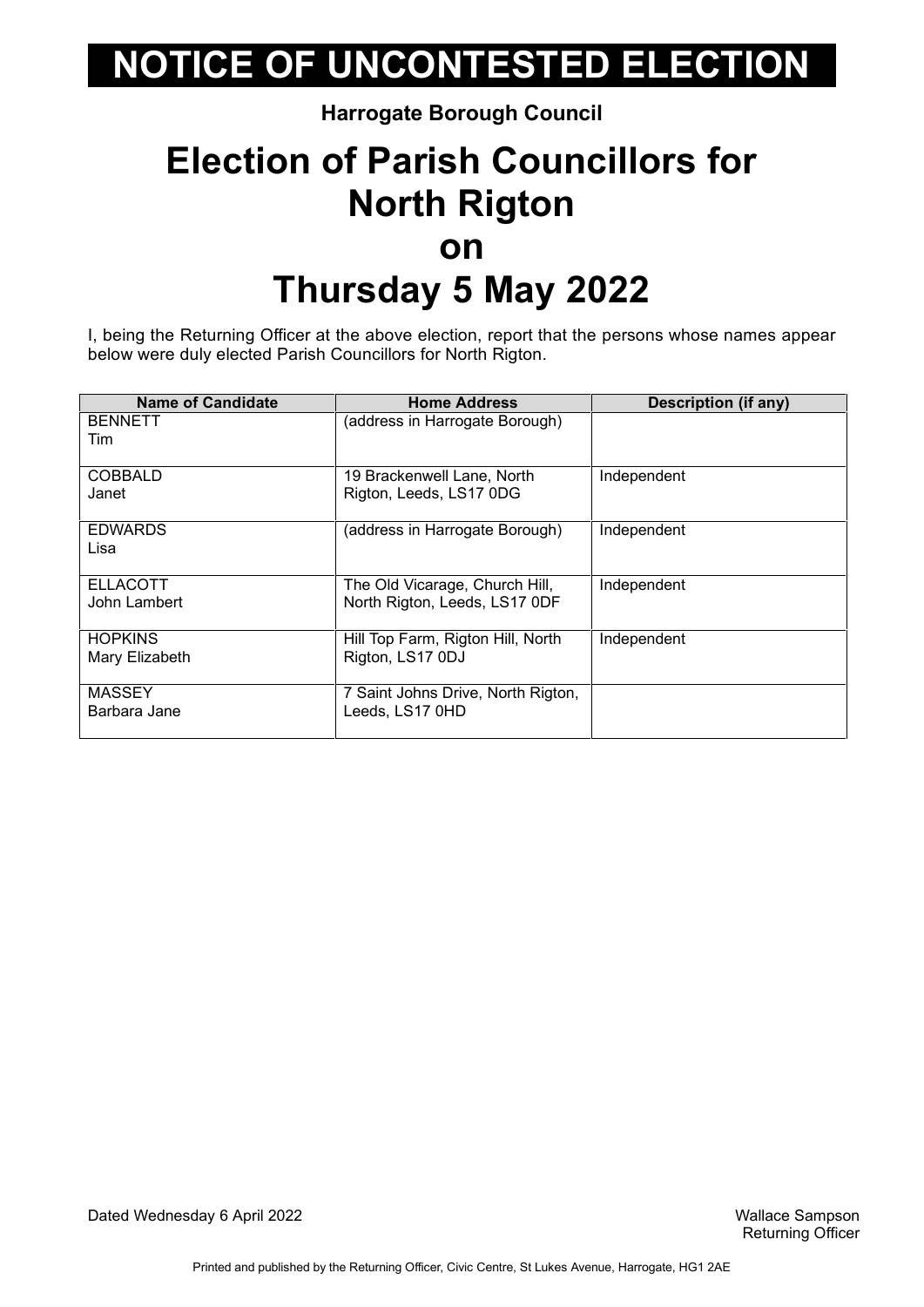#### **Harrogate Borough Council**

## **Election of Parish Councillors for North Stainley W Sleningford on Thursday 5 May 2022**

I, being the Returning Officer at the above election, report that the persons whose names appear below were duly elected Parish Councillors for North Stainley W Sleningford.

| <b>Name of Candidate</b>    | <b>Home Address</b>                | Description (if any) |
|-----------------------------|------------------------------------|----------------------|
| <b>ALSTON</b>               | 31 Watermill Lane, North Stainley, |                      |
| lan Alasdair                | Ripon, HG4 3LA                     |                      |
|                             |                                    |                      |
| <b>BAILEY</b>               | Stonehaven, North Stainley,        |                      |
| Glenys                      | Ripon, North Yorkshire, HG4 3HT    |                      |
|                             |                                    |                      |
| <b>BRYANT</b>               | Sleningford Park, North Stainley,  |                      |
| <b>Edward Denis Charles</b> | Ripon, North Yorkshire, HG4 3JA    |                      |
|                             |                                    |                      |
| <b>GODDARD</b>              | (address in Harrogate Borough)     |                      |
| Margaret Rose               |                                    |                      |
|                             |                                    |                      |
| <b>PORTER</b>               | The Old Vicarage, North Stainley,  |                      |
| Michael Anthony             | Ripon, HG4 3HT                     |                      |
|                             |                                    |                      |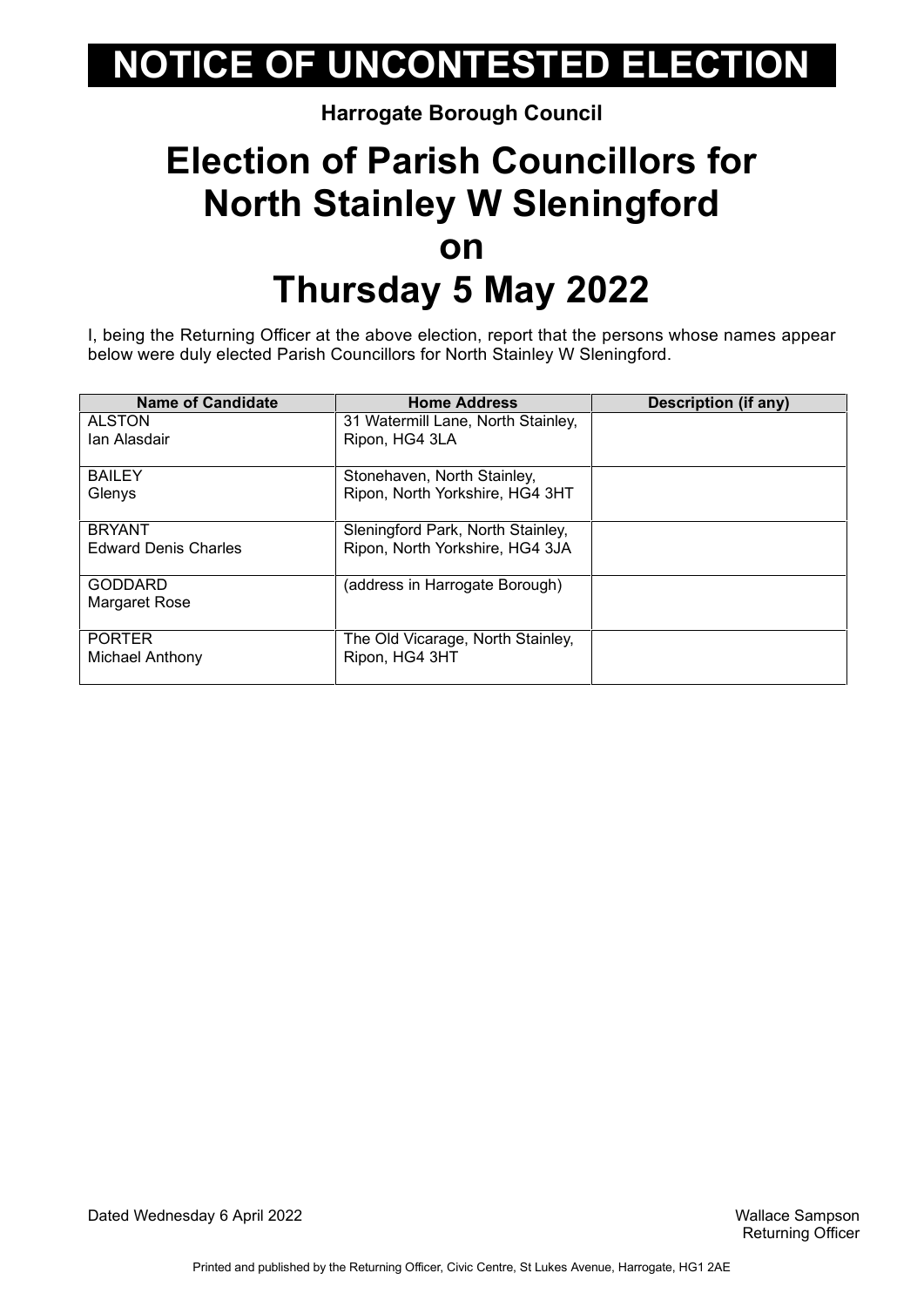#### **Harrogate Borough Council**

### **Election of a Parish Councillor for Norton Conyers on Thursday 5 May 2022**

I, being the Returning Officer at the above election, report that the person whose name appears below was duly elected Parish Councillor for Norton Conyers.

| <b>Name of Candidate</b> | <b>Home Address</b>                       | Description (if any) |
|--------------------------|-------------------------------------------|----------------------|
| <b>GRAHAM</b>            | <sup>1</sup> Badger Bank, Norton Conyers, |                      |
| Judith                   | Ripon, HG4 5LT                            |                      |
|                          |                                           |                      |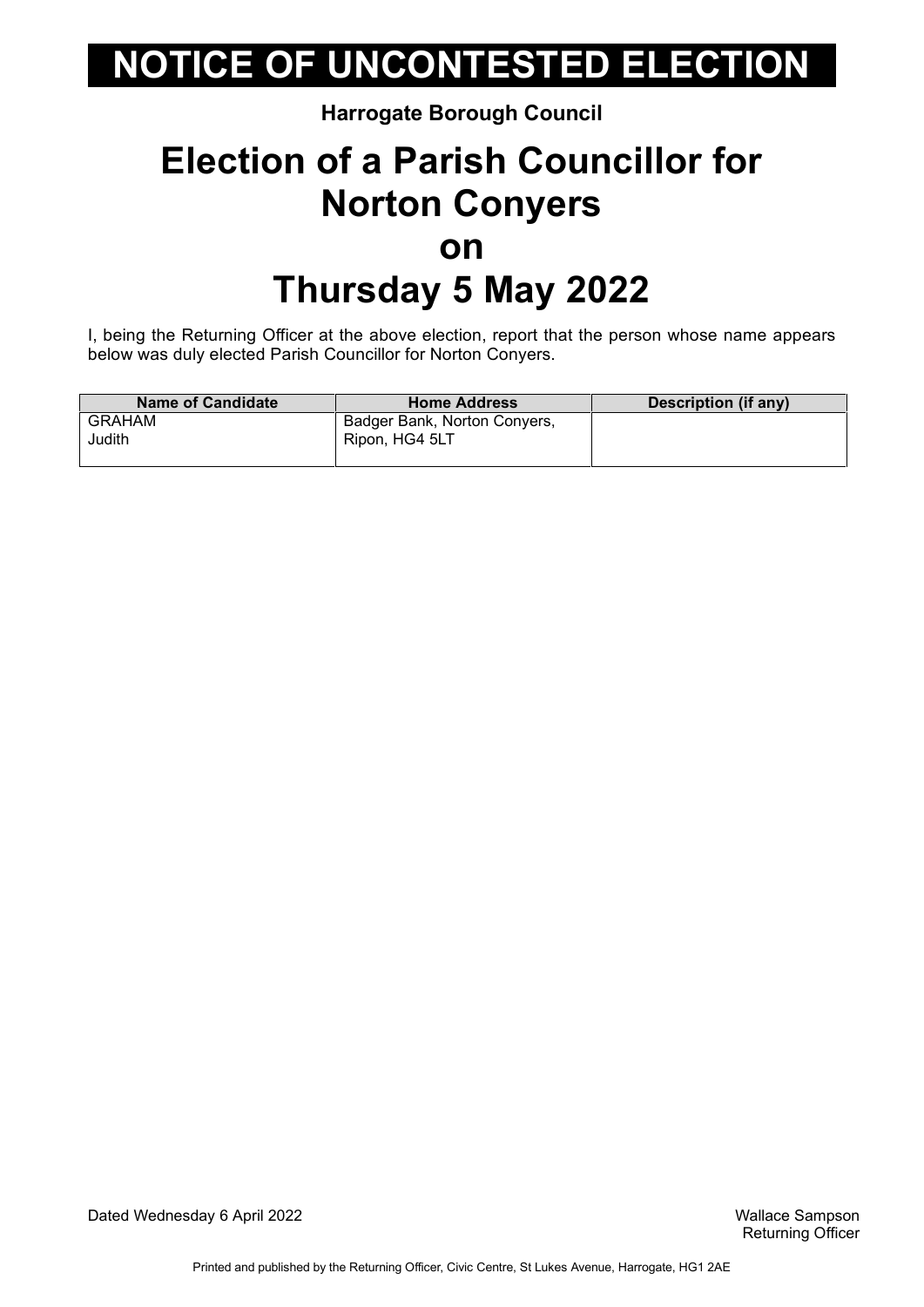#### **Harrogate Borough Council**

### **Election of Parish Councillors for Norton Le Clay on Thursday 5 May 2022**

I, being the Returning Officer at the above election, report that the persons whose names appear below were duly elected Parish Councillors for Norton Le Clay.

| <b>Name of Candidate</b>       | <b>Home Address</b>                                    | <b>Description (if any)</b> |
|--------------------------------|--------------------------------------------------------|-----------------------------|
| <b>SWIERS</b>                  | Norton House, Norton Le Clay,                          |                             |
| Jade                           | <b>YO61 2RS</b>                                        |                             |
| <b>SWIERS</b><br>Tim           | Norton Villa, Norton Le Clay, York,<br><b>YO61 2RS</b> |                             |
| <b>TURNER</b><br>James Richard | Moor View, Norton Le Clay, York,<br><b>YO61 2RR</b>    |                             |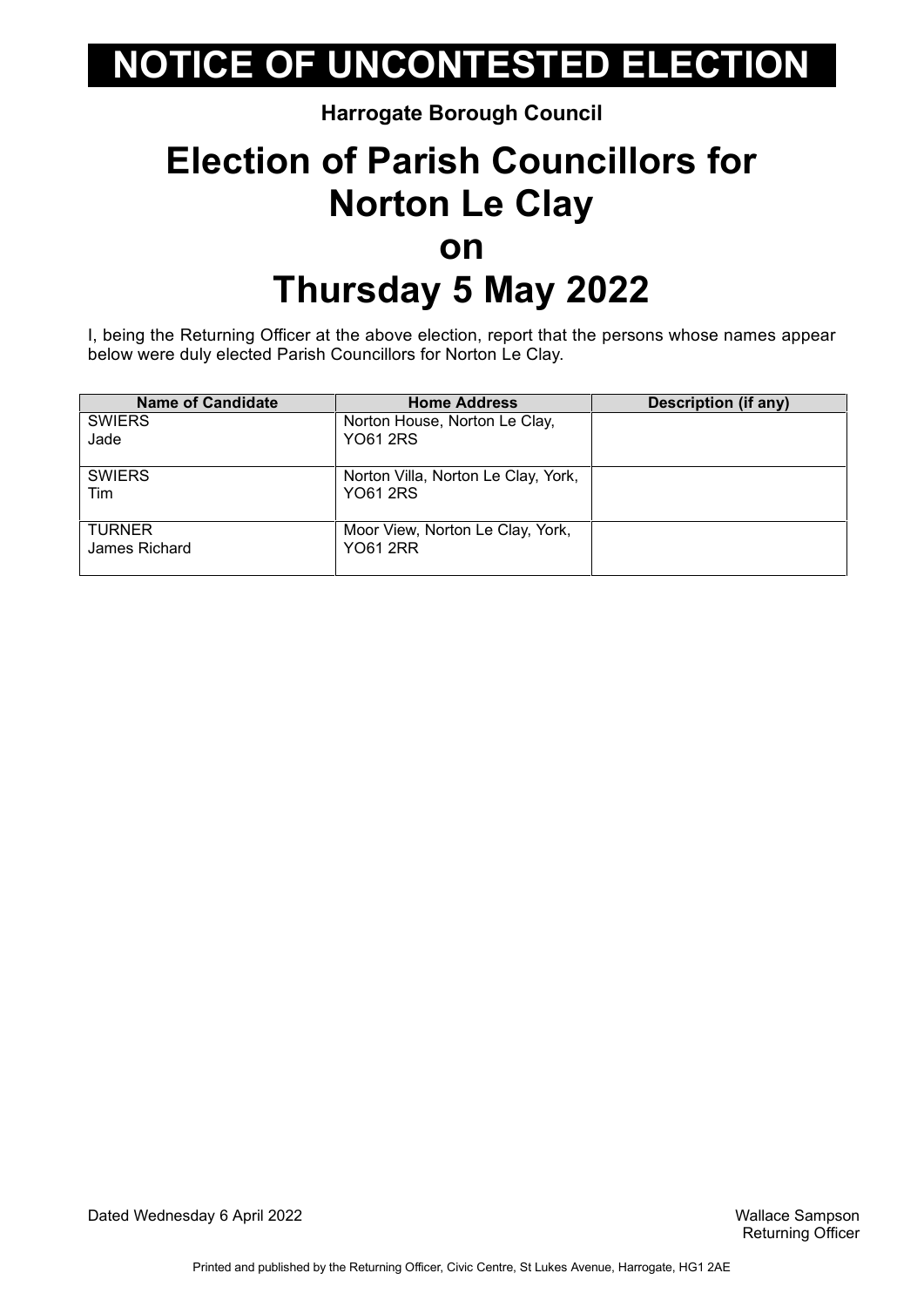**Harrogate Borough Council**

### **Election of Parish Councillors for Norwood on Thursday 5 May 2022**

I, being the Returning Officer at the above election, report that the persons whose names appear below were duly elected Parish Councillors for Norwood.

| <b>Name of Candidate</b> | <b>Home Address</b>         | <b>Description (if any)</b> |
|--------------------------|-----------------------------|-----------------------------|
| <b>JOHNSON</b>           | Cooper House Farm, Norwood, |                             |
| Ann                      | Harrogate, HG3 1TE          |                             |
| <b>RYDER</b>             | Trees House Farm, Norwood,  |                             |
| Stephen William          | Harrogate, HG3 1SJ          |                             |
| <b>WALKINSHAW</b>        | The Sun Inn, Brame Lane,    |                             |
| Fiona Jayne              | Norwood, Harrogate, HG3 1SZ |                             |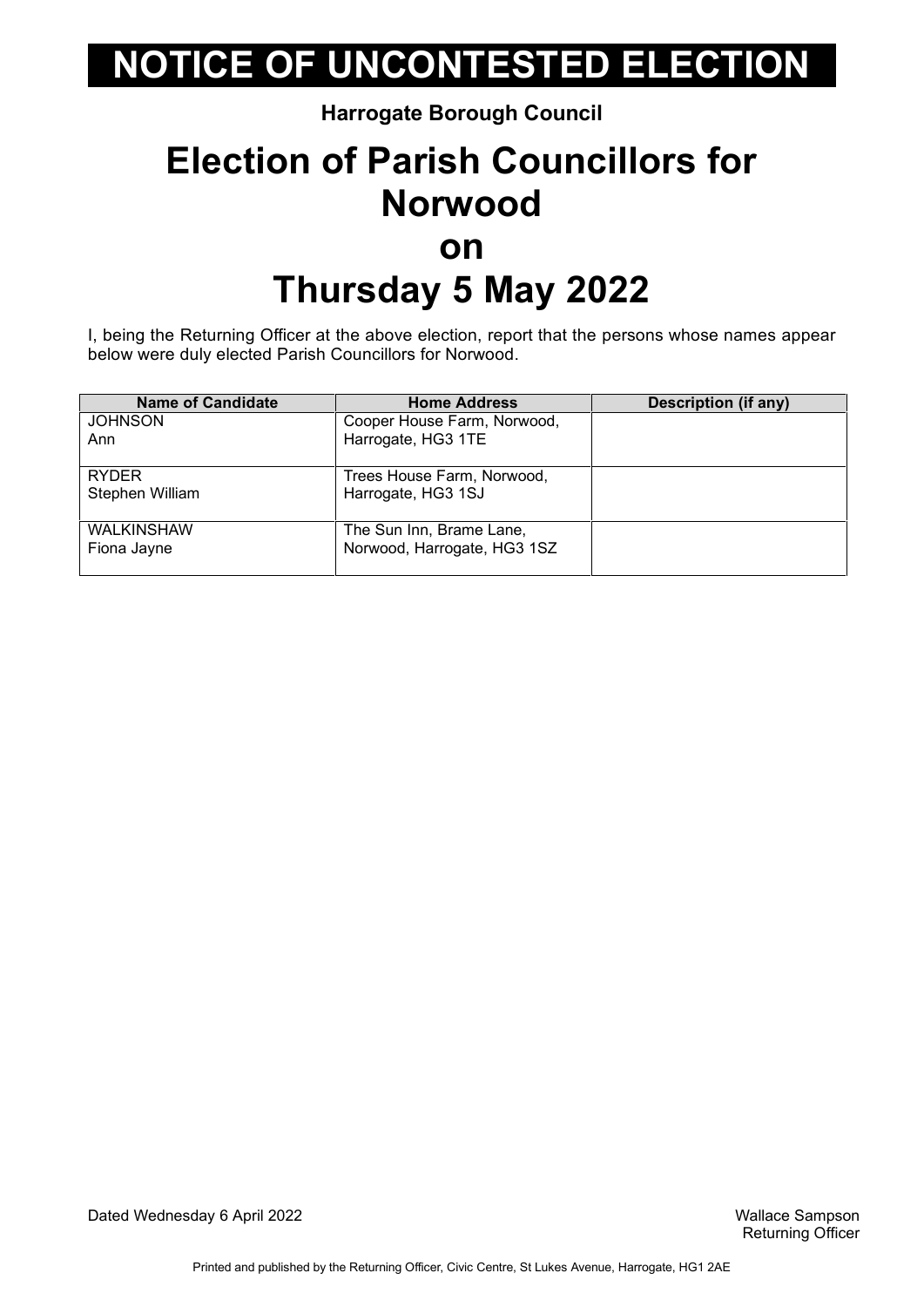#### **Harrogate Borough Council**

## **Election of Parish Councillors for Nun Monkton on Thursday 5 May 2022**

I, being the Returning Officer at the above election, report that the persons whose names appear below were duly elected Parish Councillors for Nun Monkton.

| <b>Name of Candidate</b>            | <b>Home Address</b>                               | Description (if any) |
|-------------------------------------|---------------------------------------------------|----------------------|
| <b>WOOD</b><br>David Robert Charles | 1 New Lane, Nun Monkton, York,<br><b>YO26 8EP</b> |                      |
|                                     |                                                   |                      |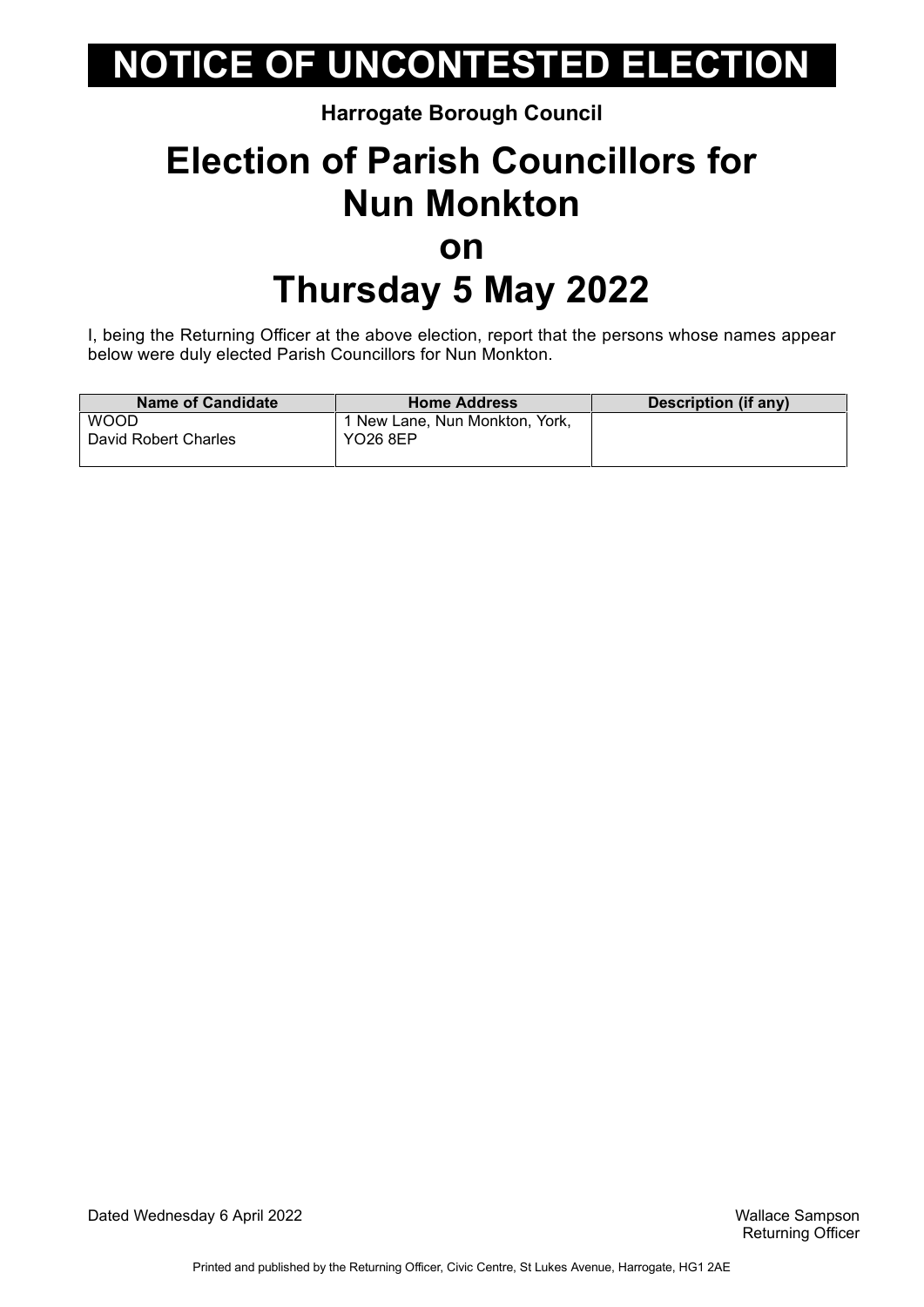#### **Harrogate Borough Council**

### **Election of Parish Councillors for Pannal and Burn Bridge on Thursday 5 May 2022**

I, being the Returning Officer at the above election, report that the persons whose names appear below were duly elected Parish Councillors for Pannal and Burn Bridge.

| <b>Name of Candidate</b> | <b>Home Address</b>               | Description (if any) |
|--------------------------|-----------------------------------|----------------------|
| <b>BURRELL</b>           | Clarebria, 24 Church Lane,        |                      |
| Cathy                    | Pannal, Harrogate, N Yorkshire,   |                      |
|                          | HG3 1NQ                           |                      |
| <b>COBB</b>              | 4 Milton Rd, Pannal, Harrogate, N |                      |
| Steve                    | Yorkshire, HG3 1JW                |                      |
|                          |                                   |                      |
| <b>FARRAR</b>            | 108 Walton Park, Pannal,          |                      |
| Andrew                   | Harrogate, HG3 1RJ                |                      |
|                          |                                   |                      |
| <b>OSWIN</b>             | (address in Harrogate Borough)    |                      |
| David Frederick          |                                   |                      |
|                          |                                   |                      |
| <b>TROTTER</b>           | 17 Fulwith Road, Harrogate, HG2   |                      |
| <b>Clifford Wilfred</b>  | 8HL                               |                      |
|                          |                                   |                      |
| <b>WEST</b>              | 38 Crimple Meadows, Pannal,       |                      |
| Howard James Roy         | Harrogate, HG3 1EN                |                      |
|                          |                                   |                      |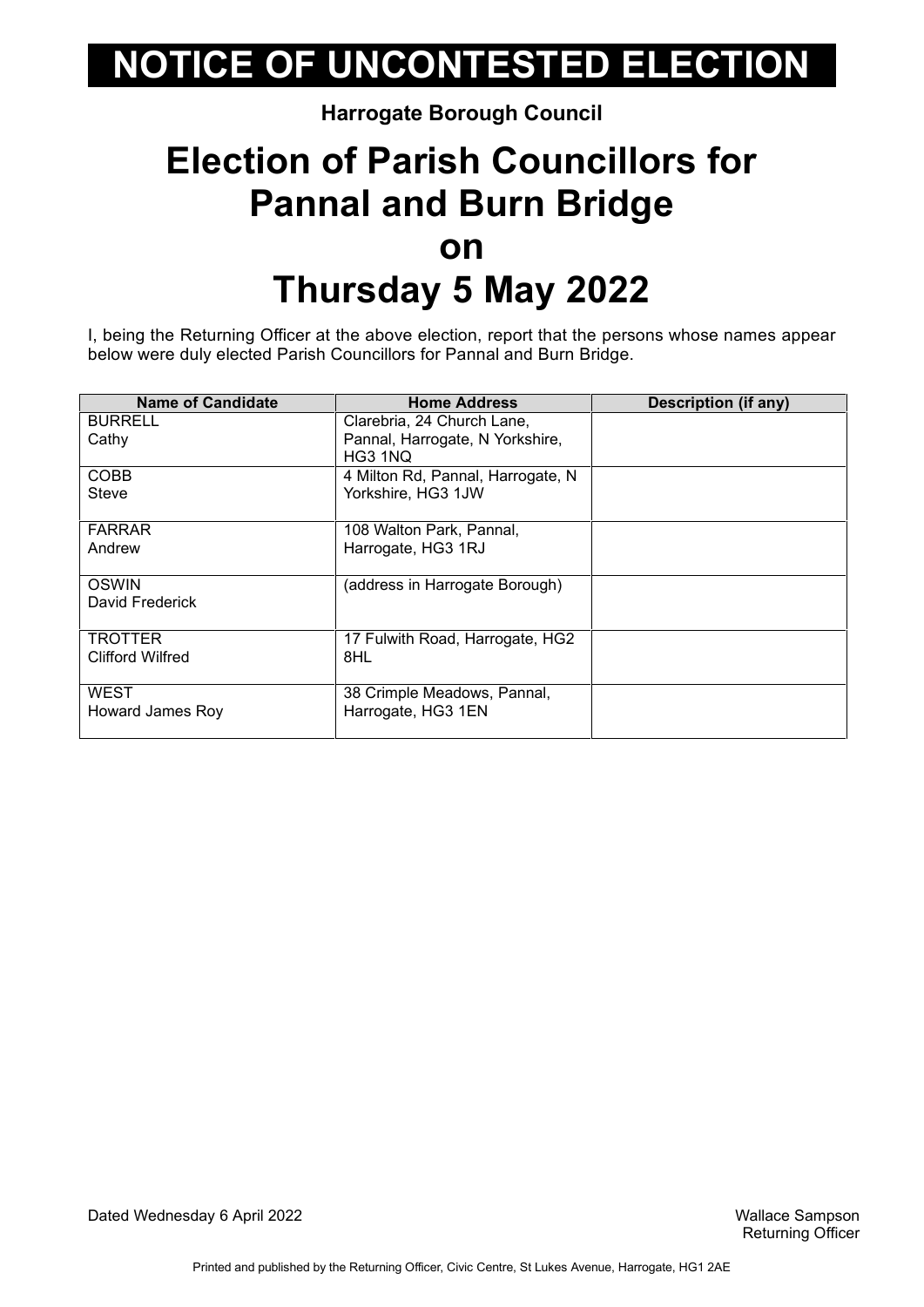#### **Harrogate Borough Council**

### **Election of a Parish Councillor for Plompton on Thursday 5 May 2022**

I, being the Returning Officer at the above election, report that the person whose name appears below was duly elected Parish Councillor for Plompton.

| <b>Name of Candidate</b> | <b>Home Address</b>             | Description (if any) |
|--------------------------|---------------------------------|----------------------|
| HALL                     | East Lodge, Plompton,           |                      |
| Terry                    | Knaresborough, North Yorkshire, |                      |
|                          | HG5 8NA                         |                      |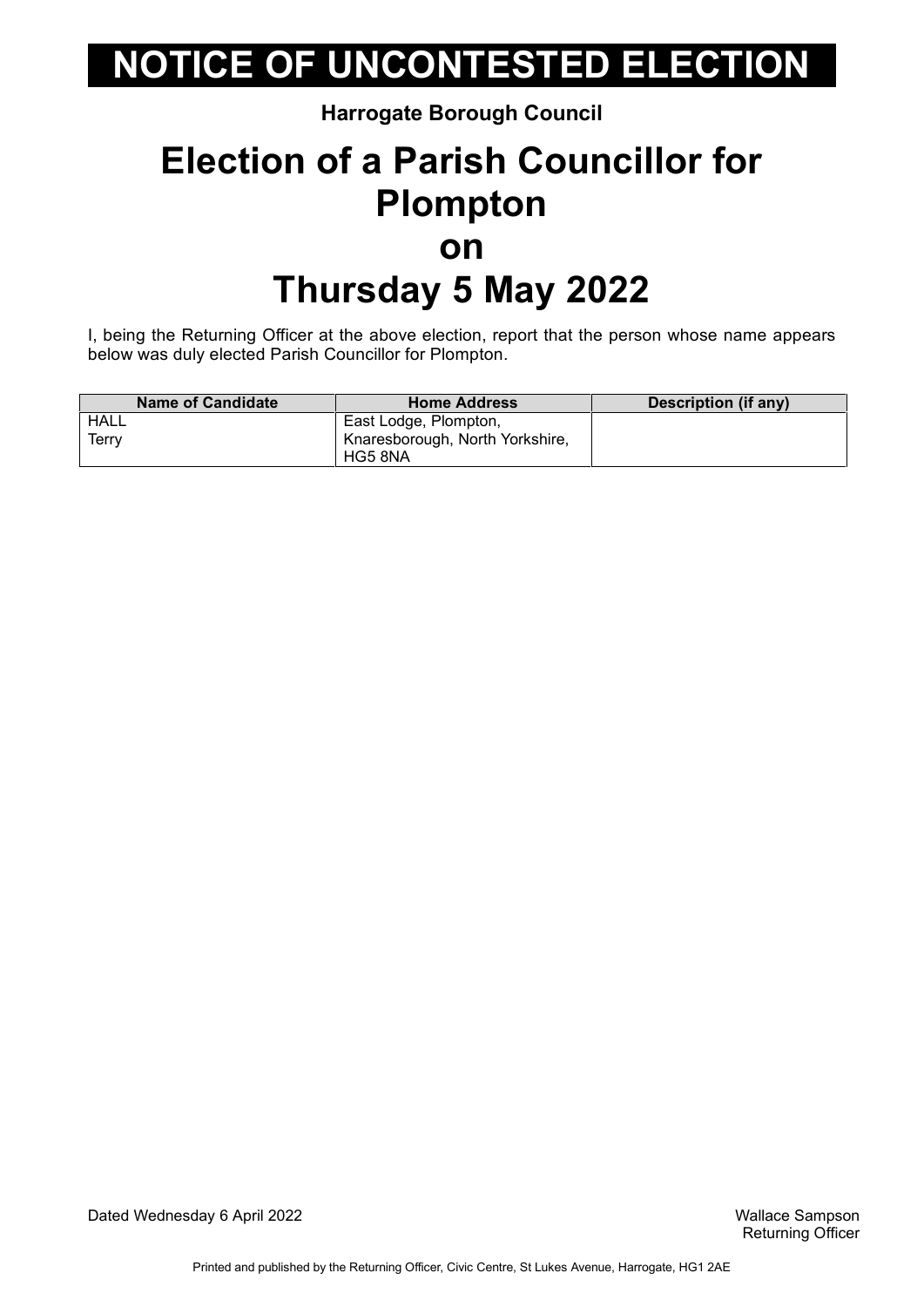#### **Harrogate Borough Council**

## **Election of Parish Councillors for Rainton with Newby on Thursday 5 May 2022**

I, being the Returning Officer at the above election, report that the persons whose names appear below were duly elected Parish Councillors for Rainton with Newby.

| <b>Name of Candidate</b>                | <b>Home Address</b>            | Description (if any) |
|-----------------------------------------|--------------------------------|----------------------|
| <b>EGERTON</b><br><b>Christine Anne</b> | (address in Harrogate Borough) |                      |
| <b>HARWOOD</b><br>Jenny                 | (address in Harrogate Borough) |                      |
| <b>JONES</b><br><b>Oliver Russell</b>   | 2 Vyners Yard, Rainton         |                      |
| <b>SPEED</b><br>Peter William           | (address in Harrogate Borough) |                      |
| <b>WILLIAMS</b><br>Jo                   | (address in Harrogate Borough) |                      |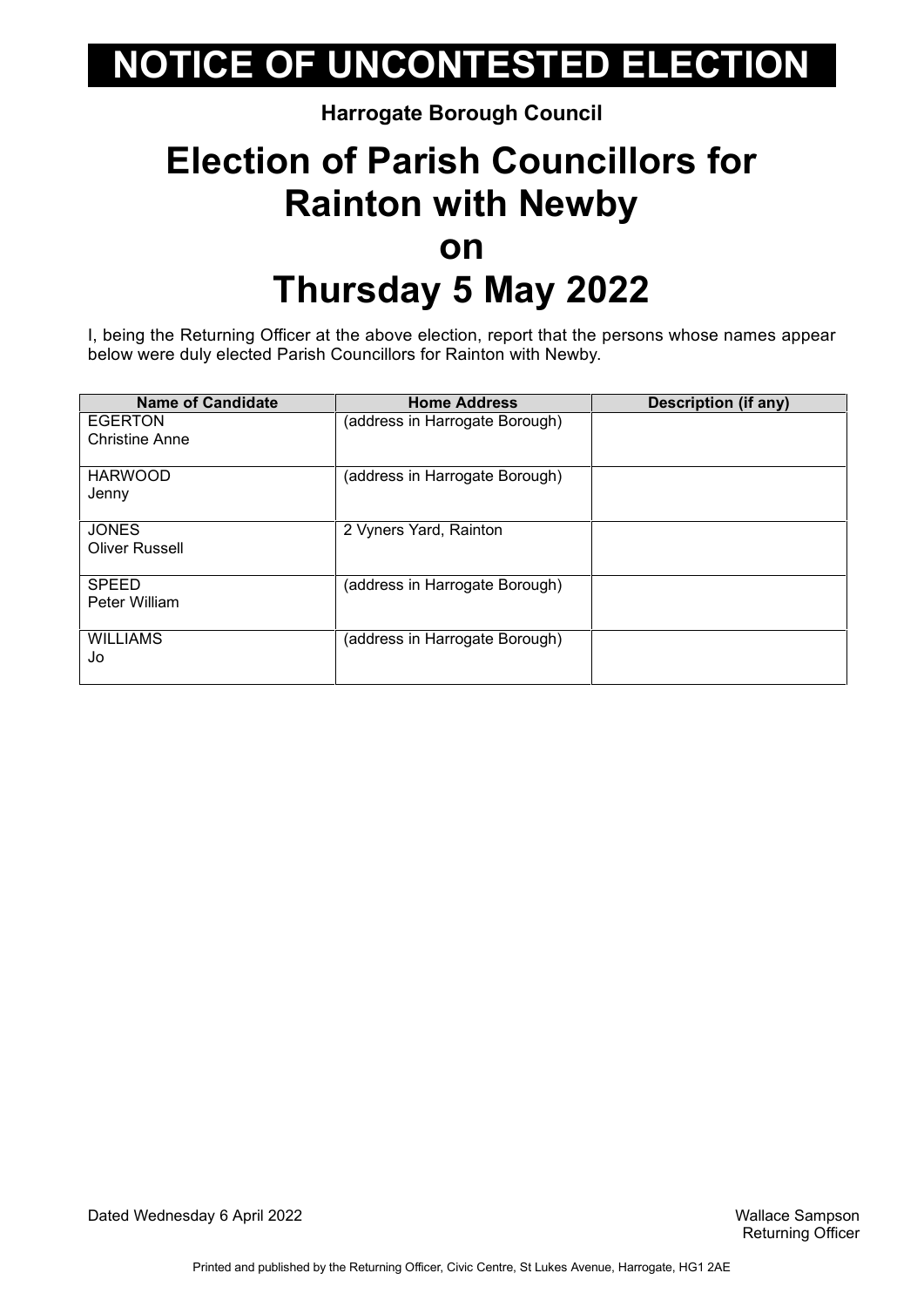#### **Harrogate Borough Council**

### **Election of Parish Councillors for Ribston Great with Walshford on Thursday 5 May 2022**

I, being the Returning Officer at the above election, report that the persons whose names appear below were duly elected Parish Councillors for Ribston Great with Walshford.

| <b>Name of Candidate</b>         | <b>Home Address</b>            | Description (if any) |
|----------------------------------|--------------------------------|----------------------|
| DENT                             | Ribston Hall, Little Ribston,  |                      |
| Anne Elizabeth                   | Wetherby, LS22 4EZ             |                      |
| <b>MARGIOTTA</b><br>Suzanne Joan | (address in Harrogate Borough) |                      |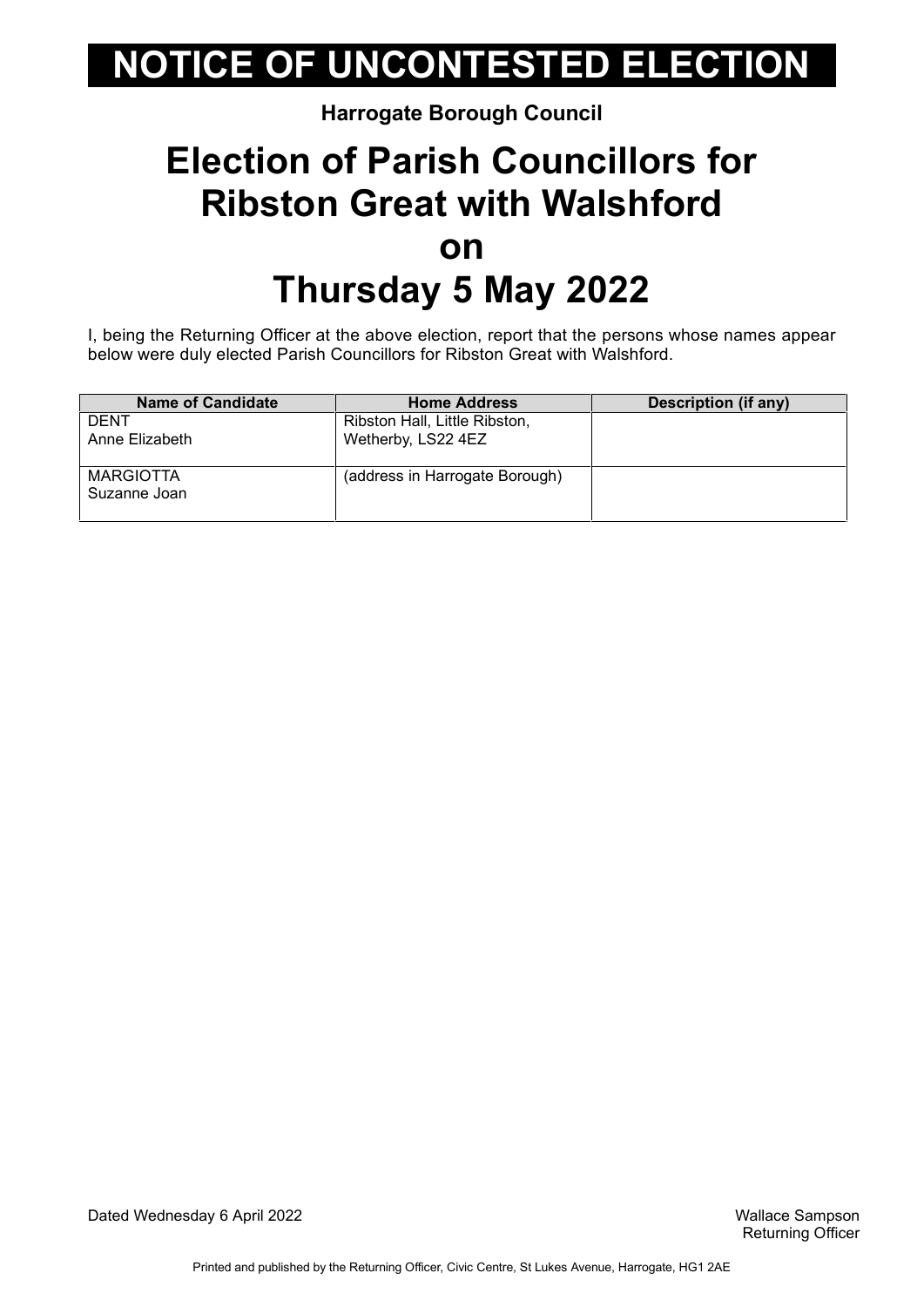**Harrogate Borough Council**

## **Election of Parish Councillors for Ripley on Thursday 5 May 2022**

I, being the Returning Officer at the above election, report that the persons whose names appear below were duly elected Parish Councillors for Ripley.

| <b>Name of Candidate</b> | <b>Home Address</b>            | <b>Description (if any)</b> |
|--------------------------|--------------------------------|-----------------------------|
| <b>BOWES</b>             | Slate Rigg Farm, Ripley,       |                             |
| Dawn Elizabeth           | Harrogate, HG3 3JQ             |                             |
| <b>HOUSE</b>             | Brooklands, Ripley, Harrogate, |                             |
| Peter                    | HG3 3AY                        |                             |
| <b>INGILBY</b>           | Garden Cottage, Ripley, N.     |                             |
| Elizabeth                | Yorkshire, HG3 3AY             |                             |
| <b>PRITCHARD</b>         | York House, Ripley, Harrogate, |                             |
| Simon Charles            | HG3 3AY                        |                             |
| <b>SMITH</b>             | The Old Farm Yard, Ripley,     |                             |
| Helen Louise             | Harrogate, HG3 3AX             |                             |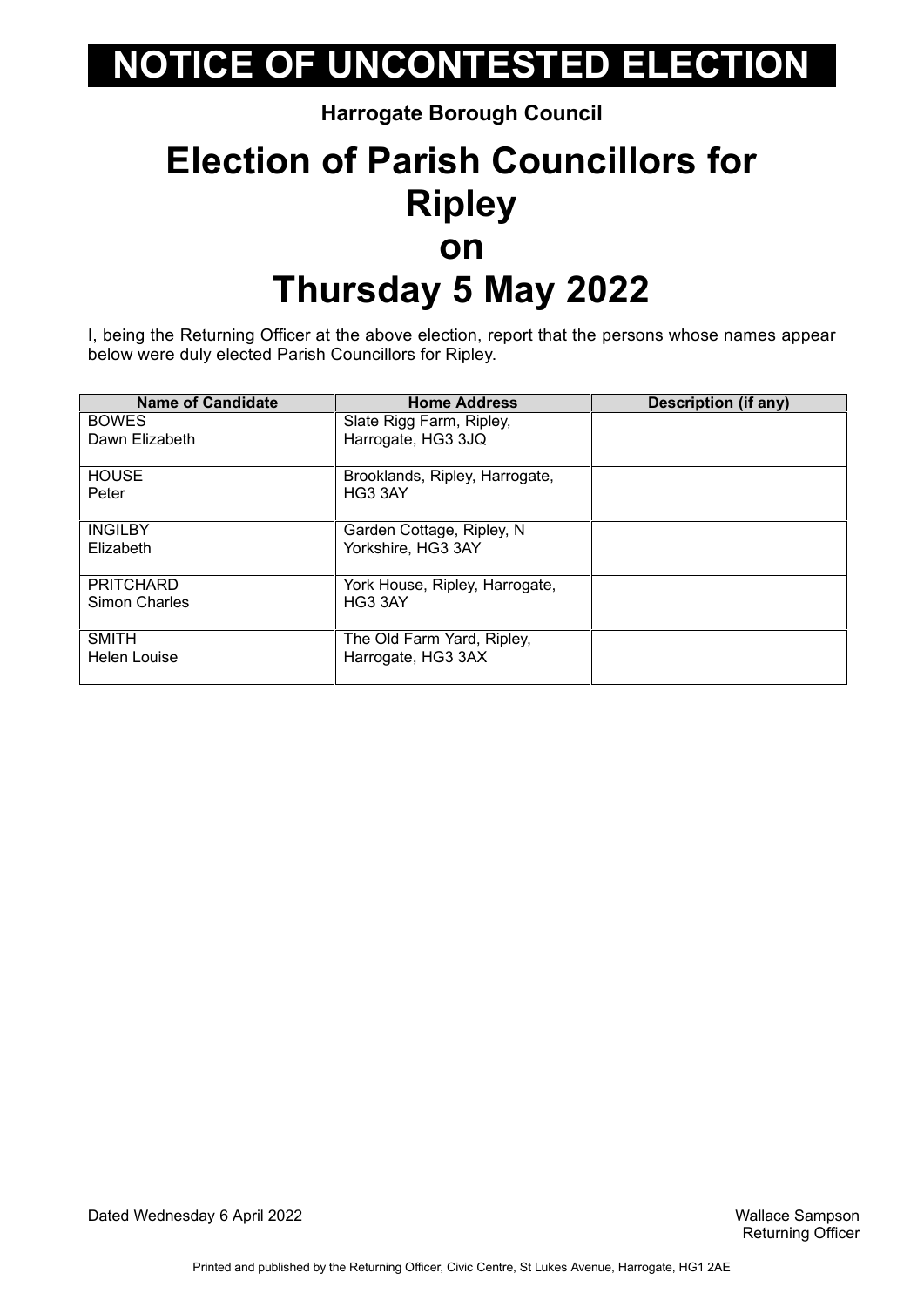**Harrogate Borough Council**

## **Election of Parish Councillors for Roecliffe on Thursday 5 May 2022**

I, being the Returning Officer at the above election, report that the persons whose names appear below were duly elected Parish Councillors for Roecliffe.

| <b>Name of Candidate</b> | <b>Home Address</b>                 | Description (if any) |
|--------------------------|-------------------------------------|----------------------|
| <b>BISHOP</b>            | Southdene, Bar Lane, Roecliffe,     |                      |
| Diana Cristina           | <b>YO51 9LS</b>                     |                      |
| <b>FIELDHOUSE</b>        | 9 Roecliffe Park, Roecliffe, York,  |                      |
| Susan Mary               | North Yorkshire, YO51 9LY           |                      |
| <b>PILLAR</b>            | 1 Willow Close, Bar Lane,           |                      |
| Constance Eugenie        | Roecliffe, YO51 9LS                 |                      |
| <b>REEVE</b>             | 16 Roecliffe Park, Roecliffe, YO51  |                      |
| Joyce Mary               | 9LY                                 |                      |
| <b>VARLEY</b>            | 14 Roecliffe Park, Roecliffe, York, |                      |
| Stuart                   | <b>YO51 9LY</b>                     |                      |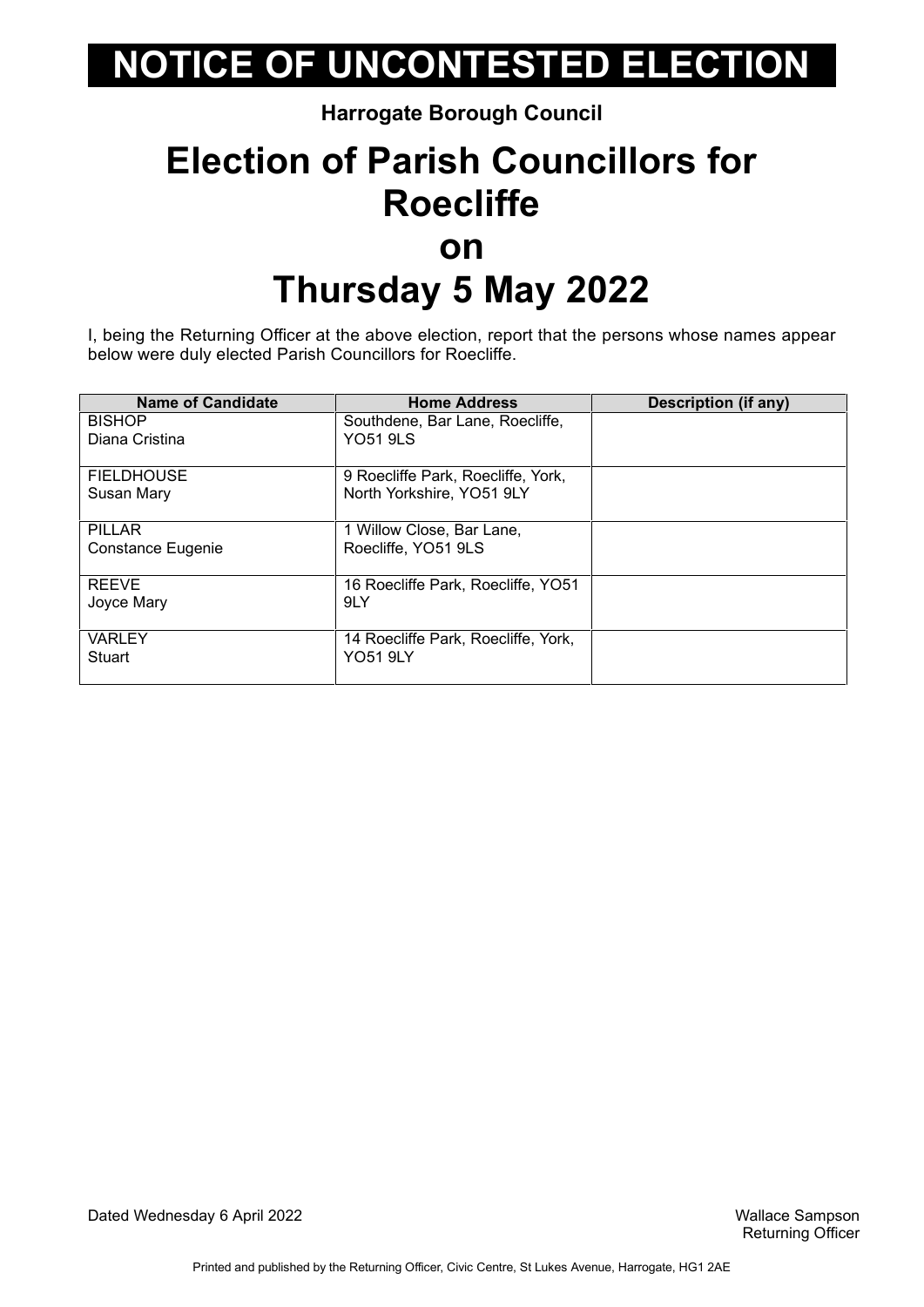**Harrogate Borough Council**

## **Election of Parish Councillors for Sawley on Thursday 5 May 2022**

I, being the Returning Officer at the above election, report that the persons whose names appear below were duly elected Parish Councillors for Sawley.

| <b>Name of Candidate</b> | <b>Home Address</b>          | <b>Description (if any)</b> |
|--------------------------|------------------------------|-----------------------------|
| <b>KIRBITSON</b>         | Westfield House, Sawley Moor |                             |
| Martin Paul              | Lane, Sawley, HG4 3EF        |                             |
| <b>PARRY</b>             | 1 The Cottage, Lowgate Lane, |                             |
| William                  | Sawley, Ripon, HG4 3EL       |                             |
| <b>WIGGINTON</b>         | Hawthorns, Low Gate Lane,    |                             |
| Dominic Peter james      | Sawley, Ripon, HG4 3EL       |                             |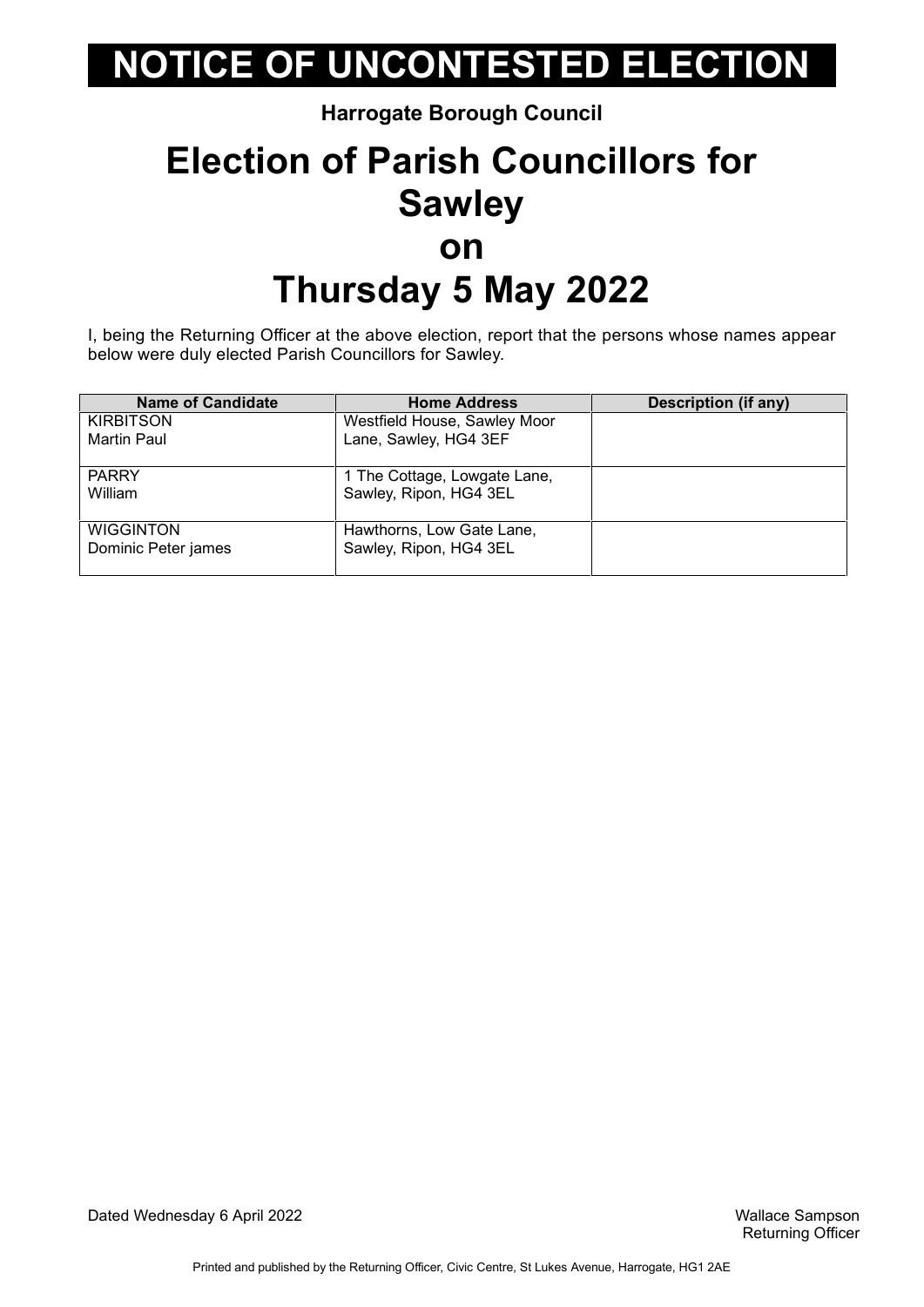**Harrogate Borough Council**

### **Election of Parish Councillors for Sharow on Thursday 5 May 2022**

I, being the Returning Officer at the above election, report that the persons whose names appear below were duly elected Parish Councillors for Sharow.

| <b>Name of Candidate</b> | <b>Home Address</b>               | Description (if any)           |
|--------------------------|-----------------------------------|--------------------------------|
| DA COSTA                 | 1 Fairlawns, Sharow, Ripon, HG4   |                                |
| Alison                   | 5BU                               |                                |
|                          |                                   |                                |
| <b>FORBER</b>            | Sharow Cross, Dishforth Road,     | Current Chairman Sharow Parish |
| Robert Kenneth Jonathan  | Sharow, Ripon, HG4 5BQ            | Council                        |
|                          |                                   |                                |
| <b>GILBERT</b>           | 2 Keldale Terrace, Sharow, Ripon, |                                |
| <b>Christopher David</b> | HG4 5BW                           |                                |
|                          |                                   |                                |
| <b>HUMBERSTONE</b>       | (address in Harrogate Borough)    |                                |
| Paul                     |                                   |                                |
|                          |                                   |                                |
| <b>THOMSON</b>           | High Sharow, Dishforth Road,      |                                |
| Christopher Norman       | Sharow, North Yorkshire, HG4      |                                |
|                          | 5BQ                               |                                |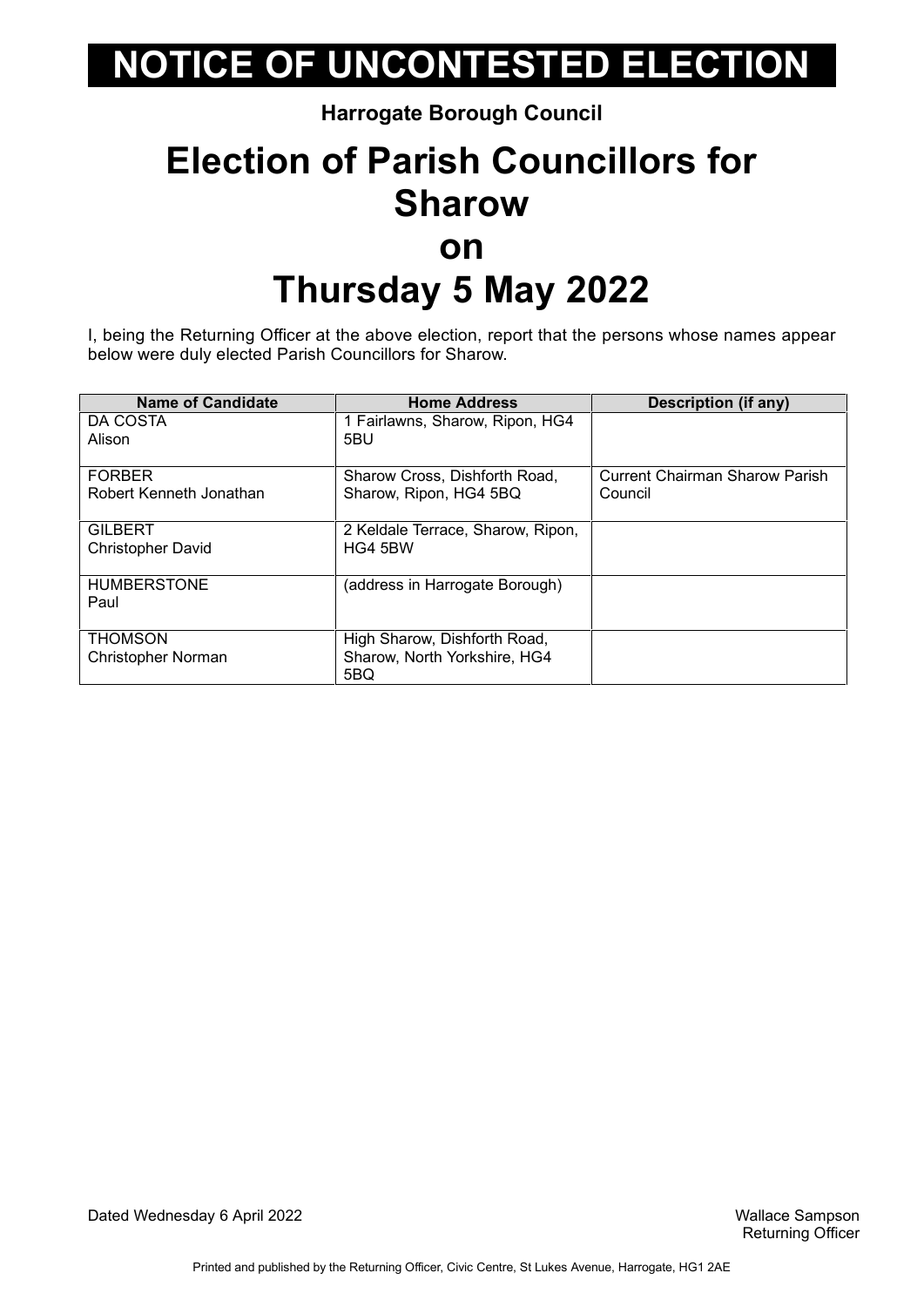#### **Harrogate Borough Council**

### **Election of Parish Councillors for Sicklinghall on Thursday 5 May 2022**

I, being the Returning Officer at the above election, report that the persons whose names appear below were duly elected Parish Councillors for Sicklinghall.

| <b>Name of Candidate</b> | <b>Home Address</b>                 | Description (if any) |
|--------------------------|-------------------------------------|----------------------|
| <b>BRADY</b>             | Little Orchard, Back Lane,          |                      |
| <b>Patrick</b>           | Sicklinghall, Wetherby, LS22 4BQ    |                      |
|                          |                                     |                      |
| <b>DENT</b>              | The Gables, Back Lane,              |                      |
| Adrian Ronald            | Sicklinghall, Wetherby, LS22 4BQ    |                      |
|                          |                                     |                      |
| <b>LEAHY</b>             | Rosedene, Main Street,              |                      |
| John Anthony             | Sicklinghall, Wetherby, LS22 4BD    |                      |
|                          |                                     |                      |
| <b>REEVES</b>            | Bank House, Main Street,            |                      |
| John Maxwell             | Sicklinghall, North Yorkshire, LS22 |                      |
|                          | 4BD                                 |                      |
| <b>WARRINGTON</b>        | Mistletoe Cottage, 5 The            |                      |
| Carol Elizabeth          | Crescent, Sicklinghall, LS22 4AX    |                      |
|                          |                                     |                      |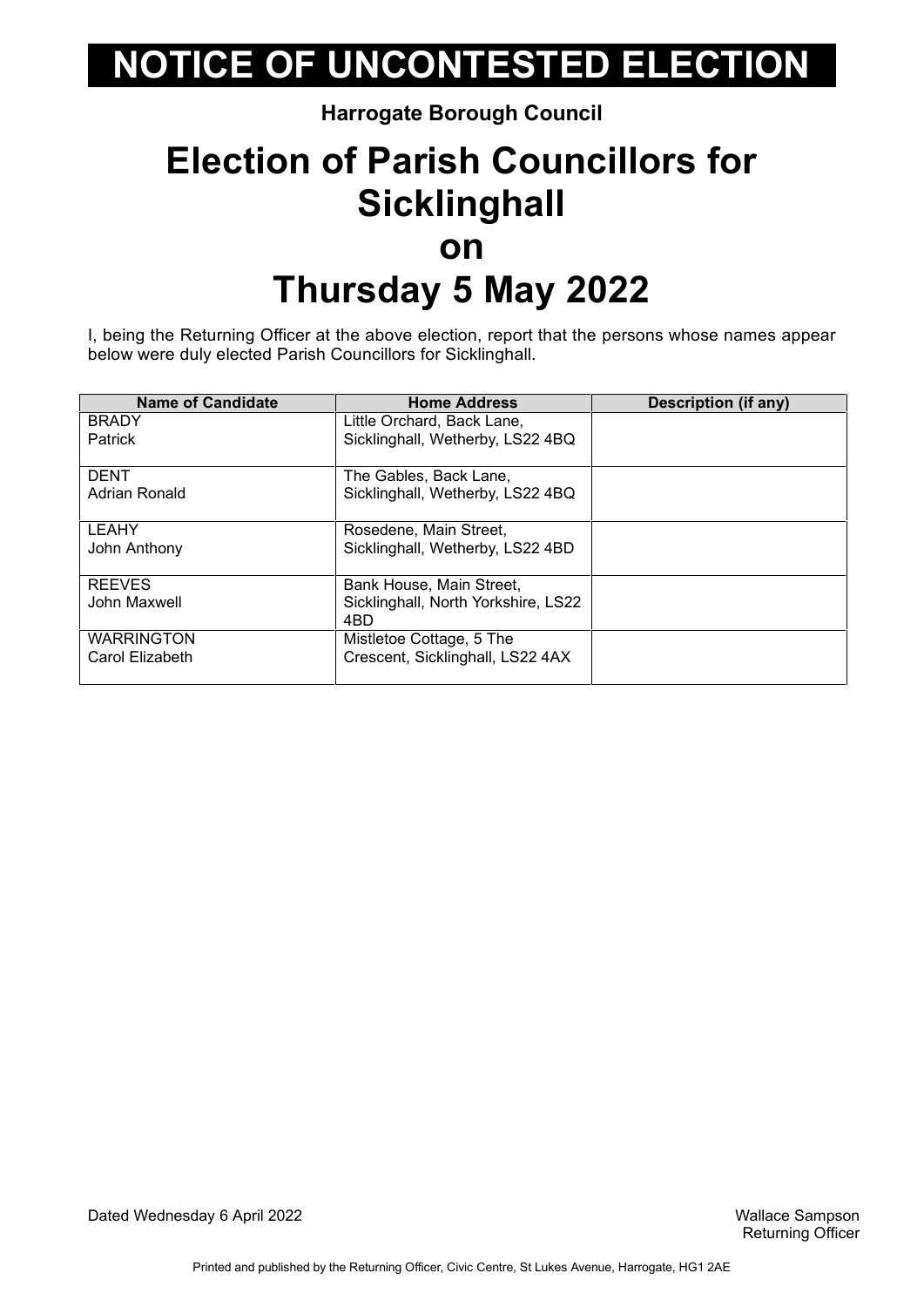#### **Harrogate Borough Council**

### **Election of Parish Councillors for Skelton on Ure on Thursday 5 May 2022**

I, being the Returning Officer at the above election, report that the persons whose names appear below were duly elected Parish Councillors for Skelton on Ure.

| <b>Name of Candidate</b> | <b>Home Address</b>               | <b>Description (if any)</b> |
|--------------------------|-----------------------------------|-----------------------------|
| <b>CRITCHLOW</b>         | West View, Skelton on Ure, Ripon, |                             |
| <b>Guy Charles</b>       | North Yorkshire, HG4 5AG          |                             |
| <b>MOSLEY</b>            | Talbot House, Skelton on Ure,     |                             |
| Jane Elizabeth           | Ripon, HG4 5AJ                    |                             |
| <b>PATERSON</b>          | (address in Harrogate Borough)    |                             |
| Lawrence Andrew          |                                   |                             |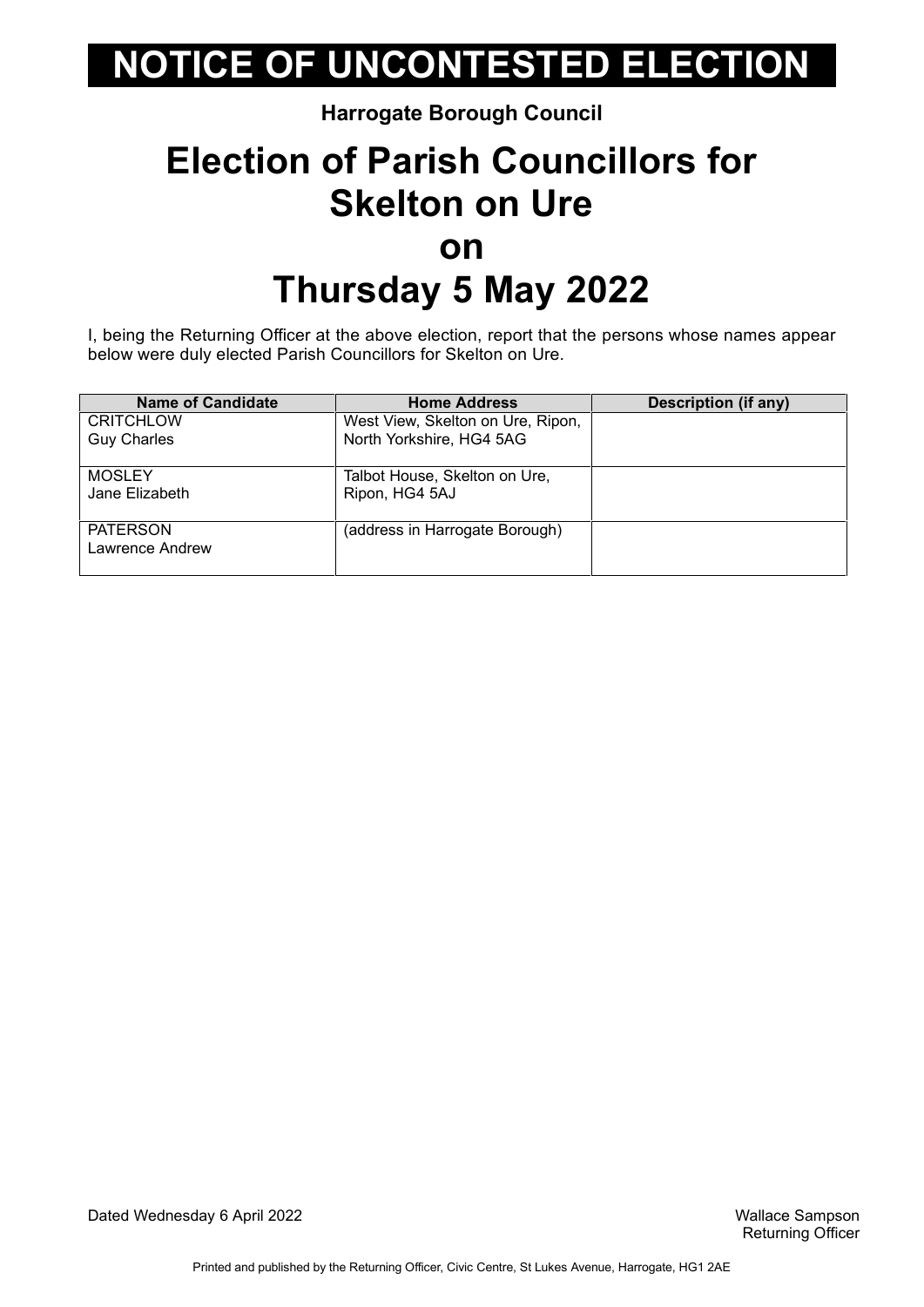#### **Harrogate Borough Council**

### **Election of Parish Councillors for Spofforth with Stockeld on Thursday 5 May 2022**

I, being the Returning Officer at the above election, report that the persons whose names appear below were duly elected Parish Councillors for Spofforth with Stockeld.

| <b>Name of Candidate</b>  | <b>Home Address</b>               | Description (if any) |
|---------------------------|-----------------------------------|----------------------|
| <b>FAWCETT</b>            | Railway Cottage, School Lane,     |                      |
| <b>Shirley Patricia</b>   | Spofforth, HG3 1BE                |                      |
|                           |                                   |                      |
| <b>GEDDES</b>             | 14 Manor Garth, Spofforth,        |                      |
| Margaret June             | Harrogate, HG3 1ND                |                      |
|                           |                                   |                      |
| <b>HESLOP</b>             | The Stables Crosper Farm,         |                      |
| <b>Christopher Robert</b> | Spofforth, Harrogate, HG3 1AA     |                      |
|                           |                                   |                      |
| <b>HESLOP</b>             | Glebe Farm, Ribston Road,         |                      |
| <b>Gerald Thomas</b>      | Spofforth, Harrogate, HG3 1AB     |                      |
|                           |                                   |                      |
| <b>MARSTON</b>            | (address in Harrogate Borough)    |                      |
| Carl                      |                                   |                      |
|                           |                                   |                      |
| <b>MOORE</b>              | Hermitage, Park Lane, Spofforth,  |                      |
| Nigel John                | Harrogate, North Yorks, HG3 1BY   |                      |
|                           |                                   |                      |
| <b>PARKER BEEVERS</b>     | Brock House, Clive Rd, Spofforth, |                      |
| Judy                      | Harrogate, HG3 1AT                |                      |
|                           |                                   |                      |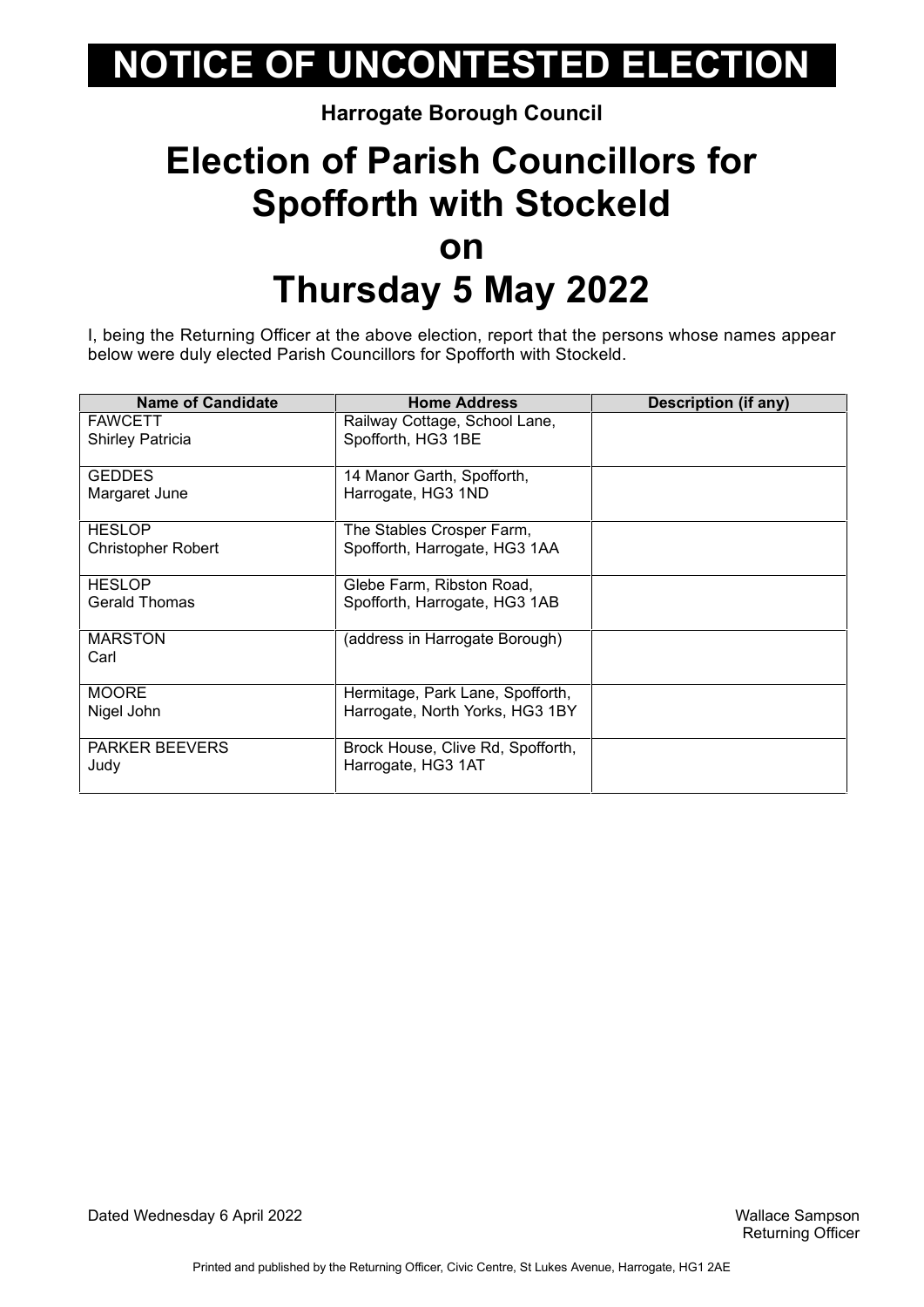#### **Harrogate Borough Council**

### **Election of Parish Councillors for Stainburn on Thursday 5 May 2022**

I, being the Returning Officer at the above election, report that the persons whose names appear below were duly elected Parish Councillors for Stainburn.

| <b>Name of Candidate</b> | <b>Home Address</b>             | Description (if any) |
|--------------------------|---------------------------------|----------------------|
| <b>LIDDLE</b>            | Home Farm, Low Lane, Stainburn, |                      |
| John Renton              | North Yorkshire, LS21 2LL       |                      |
|                          |                                 |                      |

Dated Wednesday 6 April 2022 Wallace Sampson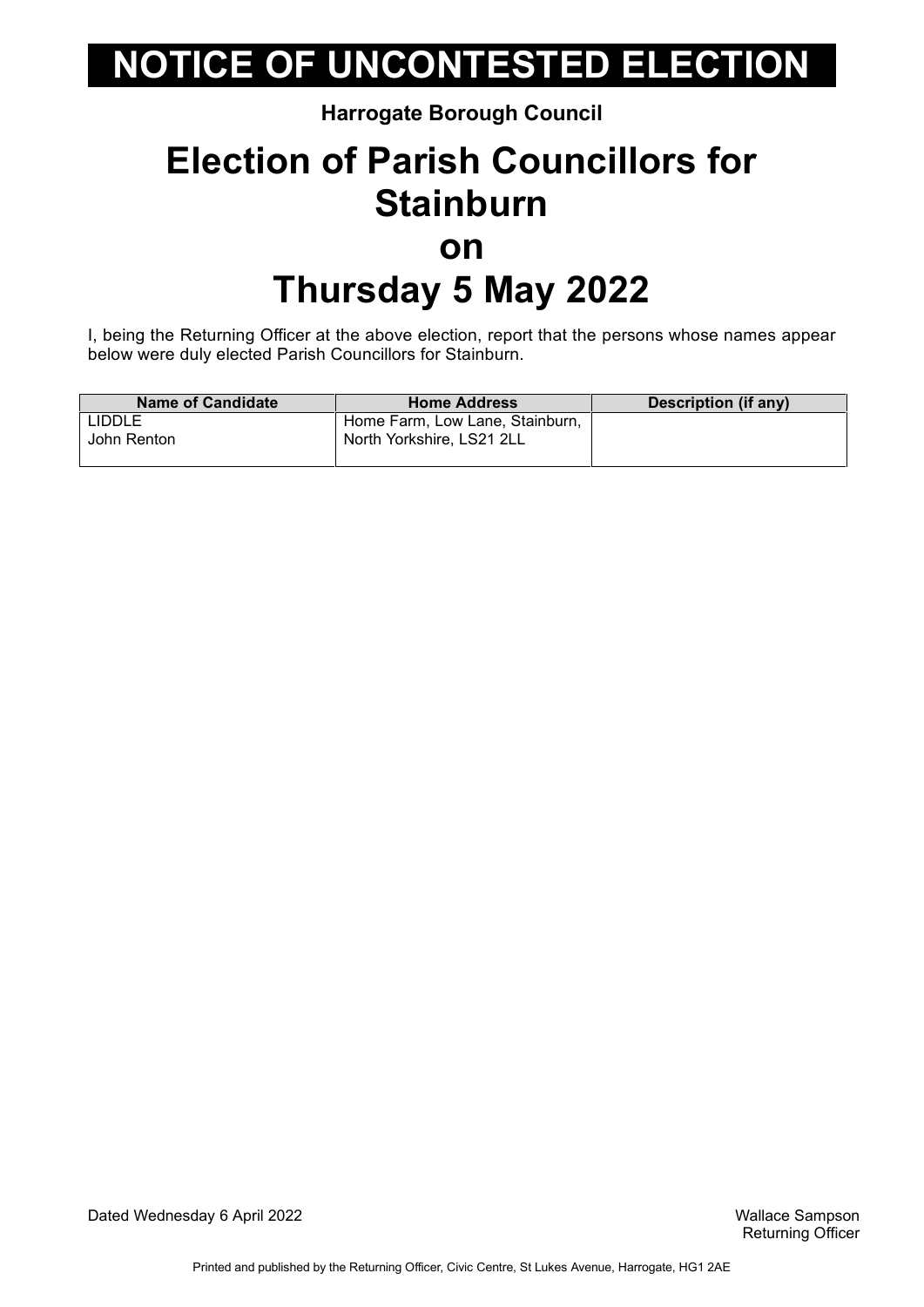#### **Harrogate Borough Council**

### **Election of Parish Councillors for Staveley on Thursday 5 May 2022**

I, being the Returning Officer at the above election, report that the persons whose names appear below were duly elected Parish Councillors for Staveley.

| <b>Name of Candidate</b>        | <b>Home Address</b>                                   | <b>Description (if any)</b> |
|---------------------------------|-------------------------------------------------------|-----------------------------|
| <b>BOWLAND</b>                  | Corner Croft, Main Street,                            |                             |
| Nigel Graham                    | Staveley, HG5 9JY                                     |                             |
| <b>GREENWOOD</b><br>David Renny | (address in Harrogate Borough)                        |                             |
| <b>THORNTON</b><br>John Rolfe   | Kirklea, Main St, Staveley,<br>Knaresborough, HG5 9LD |                             |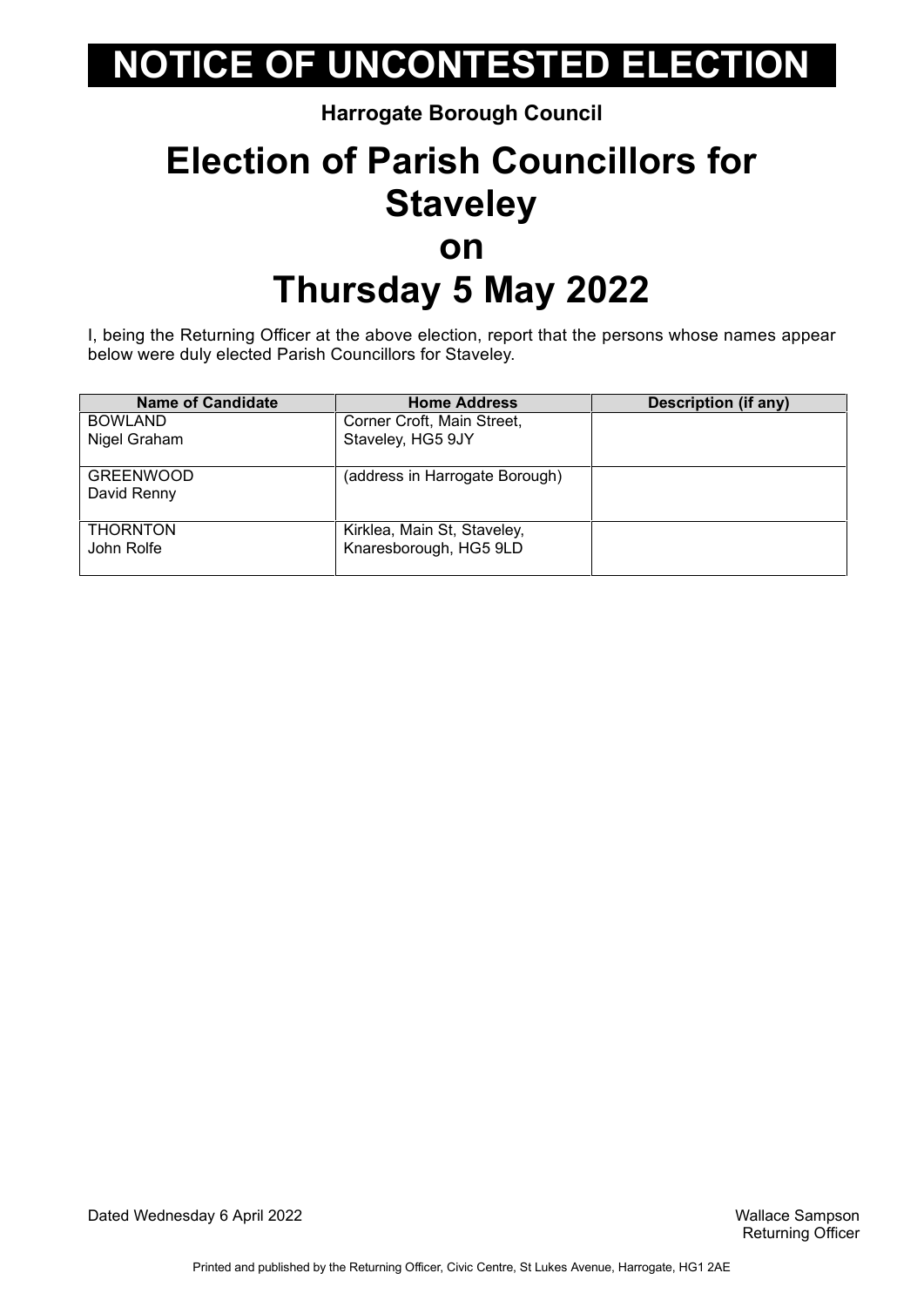#### **Harrogate Borough Council**

### **Election of Parish Councillors for Stonebeck Down on Thursday 5 May 2022**

I, being the Returning Officer at the above election, report that the persons whose names appear below were duly elected Parish Councillors for Stonebeck Down.

| <b>Name of Candidate</b> | <b>Home Address</b>            | Description (if any) |
|--------------------------|--------------------------------|----------------------|
| <b>CARTER</b>            | (address in Harrogate Borough) |                      |
| Lynda Jane               |                                |                      |
|                          |                                |                      |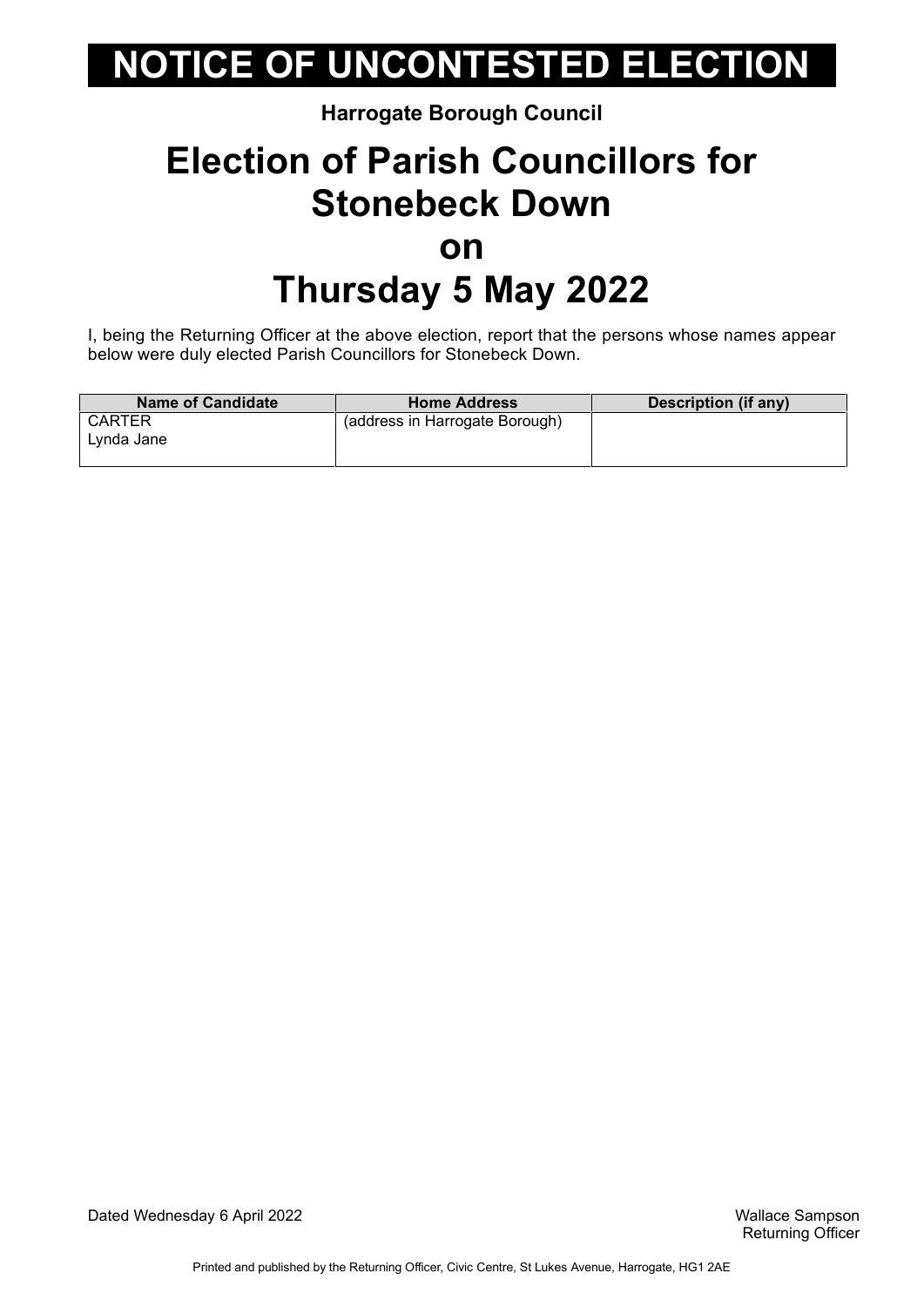#### **Harrogate Borough Council**

## **Election of Parish Councillors for Stonebeck Up on Thursday 5 May 2022**

I, being the Returning Officer at the above election, report that the persons whose names appear below were duly elected Parish Councillors for Stonebeck Up.

| <b>Name of Candidate</b>   | <b>Home Address</b>            | Description (if any) |
|----------------------------|--------------------------------|----------------------|
| GRAHAM<br>John Francis     | (address in Harrogate Borough) |                      |
| RAMSDEN<br>Stephen Hesketh | (address in Harrogate Borough) |                      |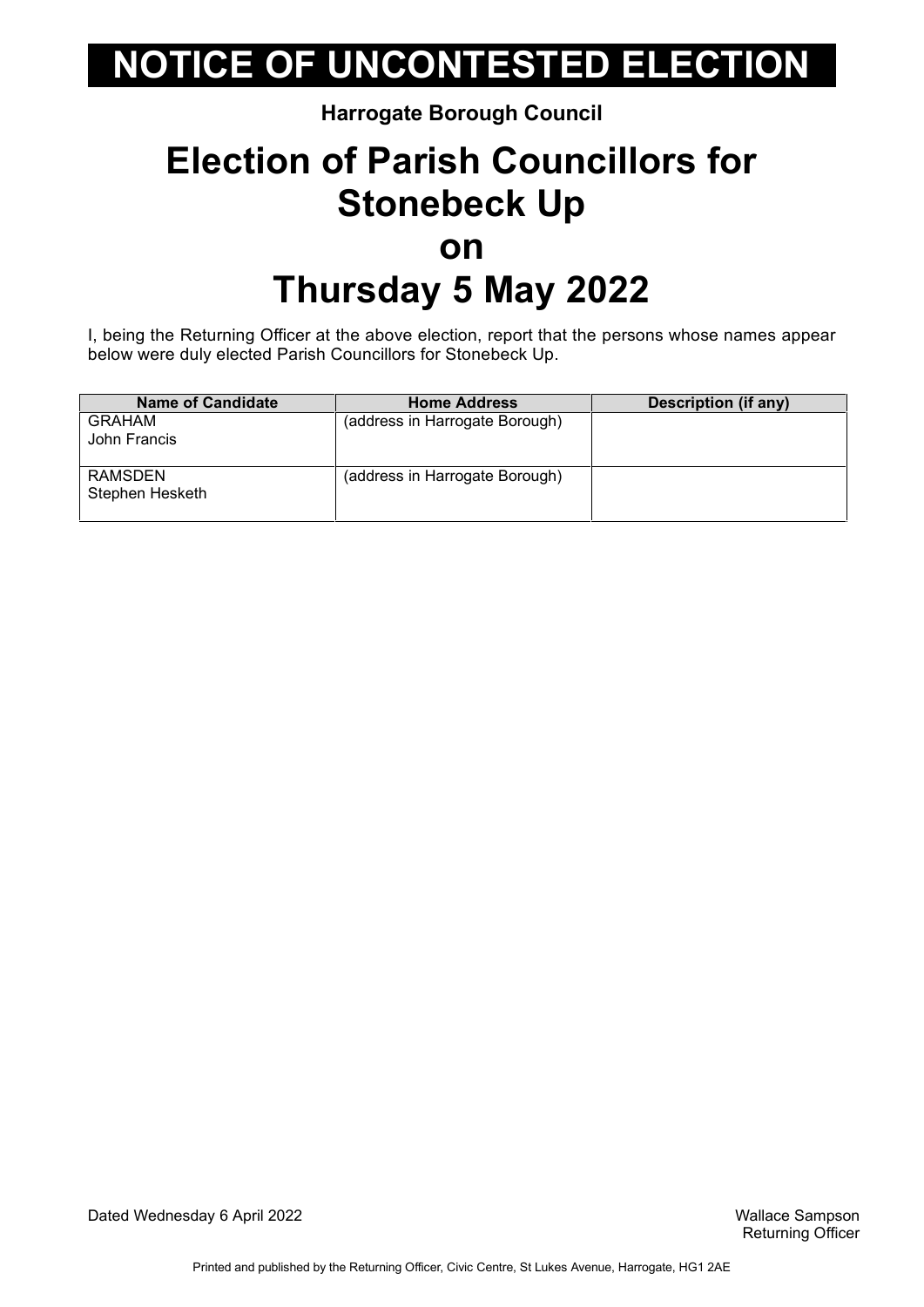#### **Harrogate Borough Council**

### **Election of Parish Councillors for Studley Roger on Thursday 5 May 2022**

I, being the Returning Officer at the above election, report that the persons whose names appear below were duly elected Parish Councillors for Studley Roger.

| <b>Name of Candidate</b> | <b>Home Address</b>            | Description (if any) |
|--------------------------|--------------------------------|----------------------|
| ATKINSON                 | 23 Main Street, Studley Roger, |                      |
| Jennifer Ann             | Ripon, N Yorkshire, HG4 3AY    |                      |
|                          |                                |                      |
| <b>SLATER</b>            | Plumpton Hall, Studley Roger,  | Farmer               |
| Derrick                  | Ripon, HG4 3AY                 |                      |
|                          |                                |                      |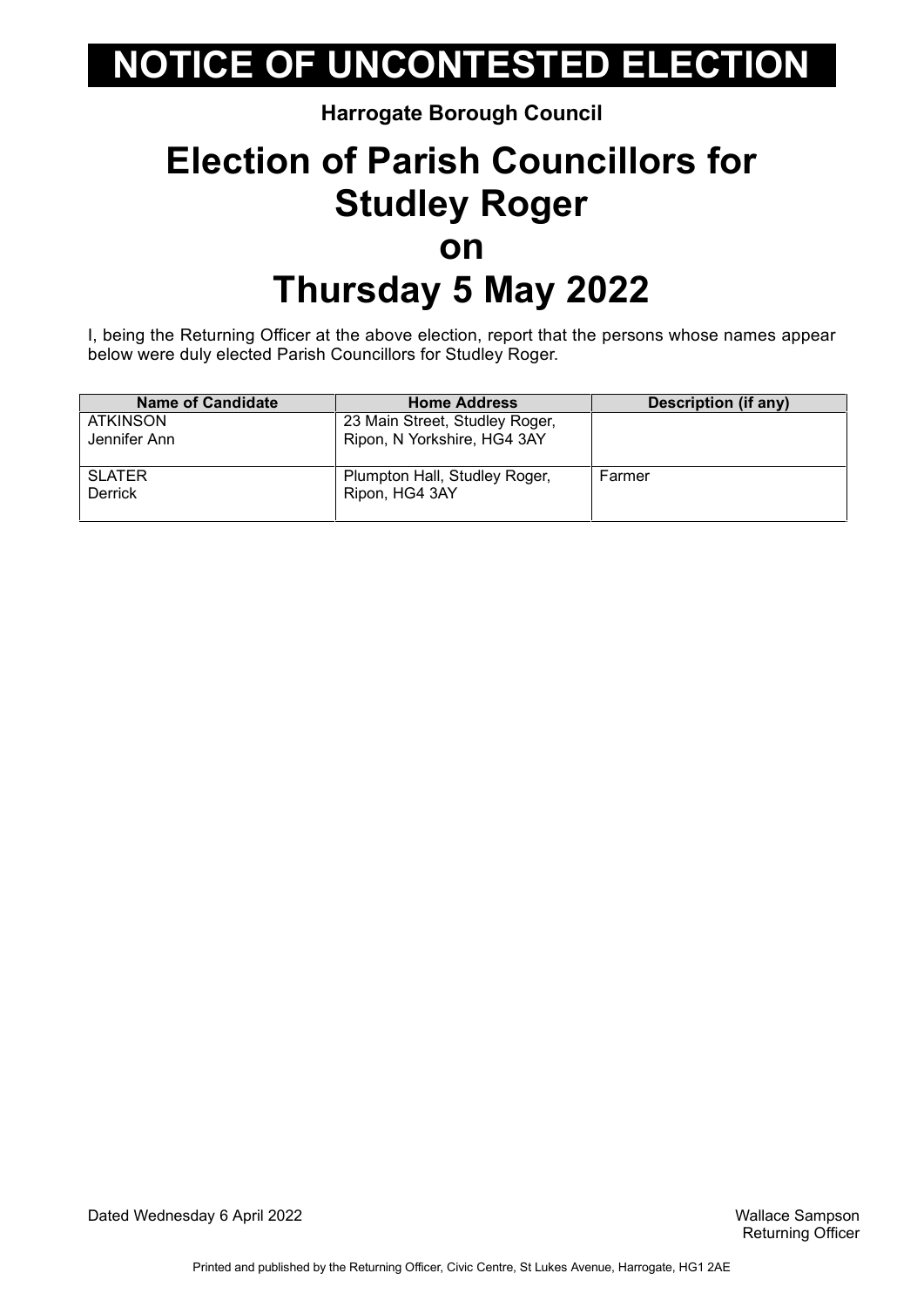#### **Harrogate Borough Council**

## **Election of a Parish Councillor for Thorpe Underwoods on Thursday 5 May 2022**

I, being the Returning Officer at the above election, report that the person whose name appears below was duly elected Parish Councillor for Thorpe Underwoods.

| <b>Name of Candidate</b>     | <b>Home Address</b>            | Description (if any) |
|------------------------------|--------------------------------|----------------------|
| <b>ORR</b><br>Nicholas Simon | (address in Harrogate Borough) |                      |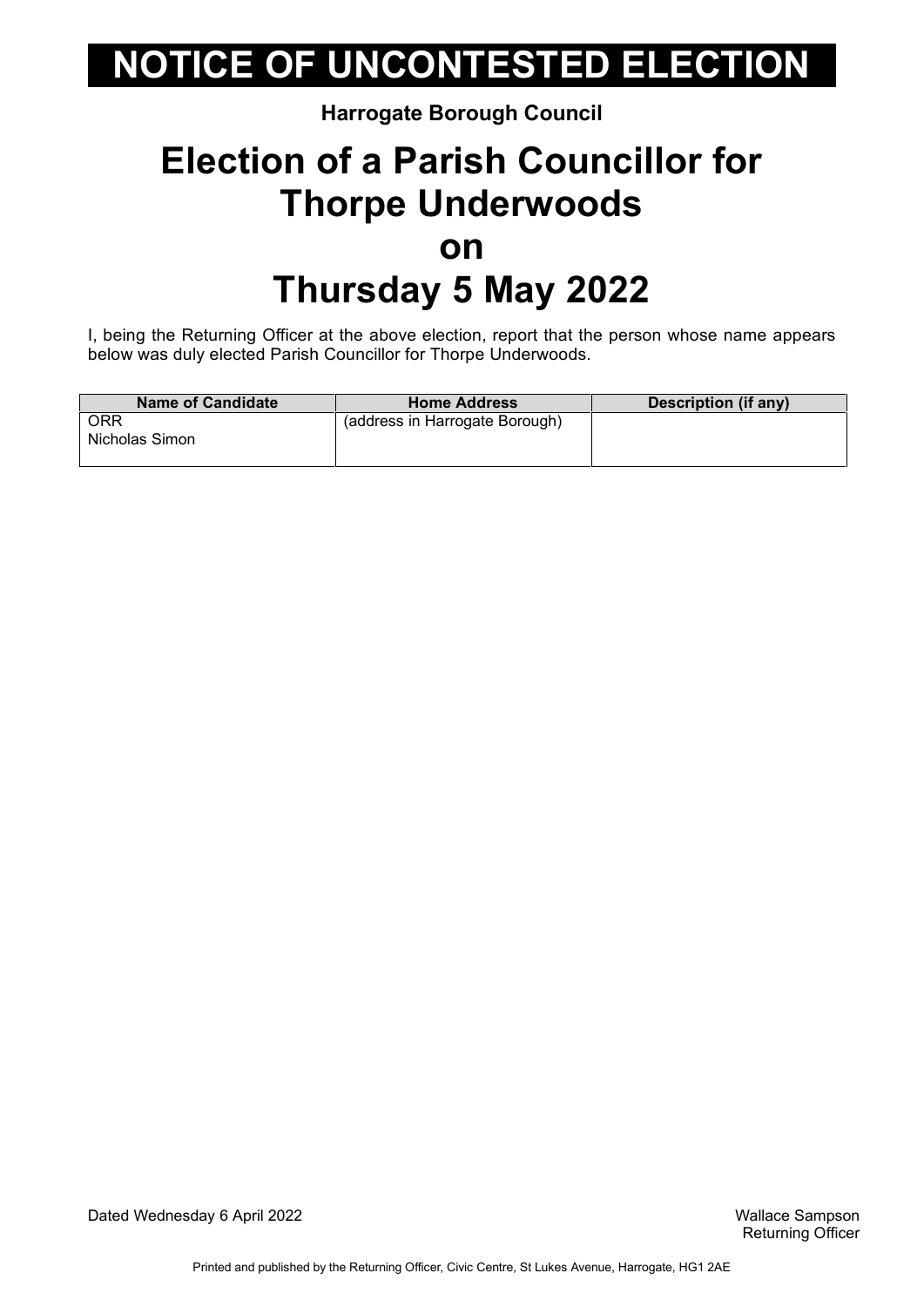#### **Harrogate Borough Council**

### **Election of Parish Councillors for Timble Great on Thursday 5 May 2022**

I, being the Returning Officer at the above election, report that the persons whose names appear below were duly elected Parish Councillors for Timble Great.

| <b>Name of Candidate</b> | <b>Home Address</b>              | <b>Description (if any)</b> |
|--------------------------|----------------------------------|-----------------------------|
| CAMPBELL                 | Shaws Hall Farm, High Snowden,   |                             |
| <b>Andrew Neville</b>    | Otley, LS21 2NJ                  |                             |
|                          |                                  |                             |
| <b>GREEN</b>             | White Crag House, Timble, Otley, |                             |
| Peter Christopher        | <b>LS21 2NP</b>                  |                             |
|                          |                                  |                             |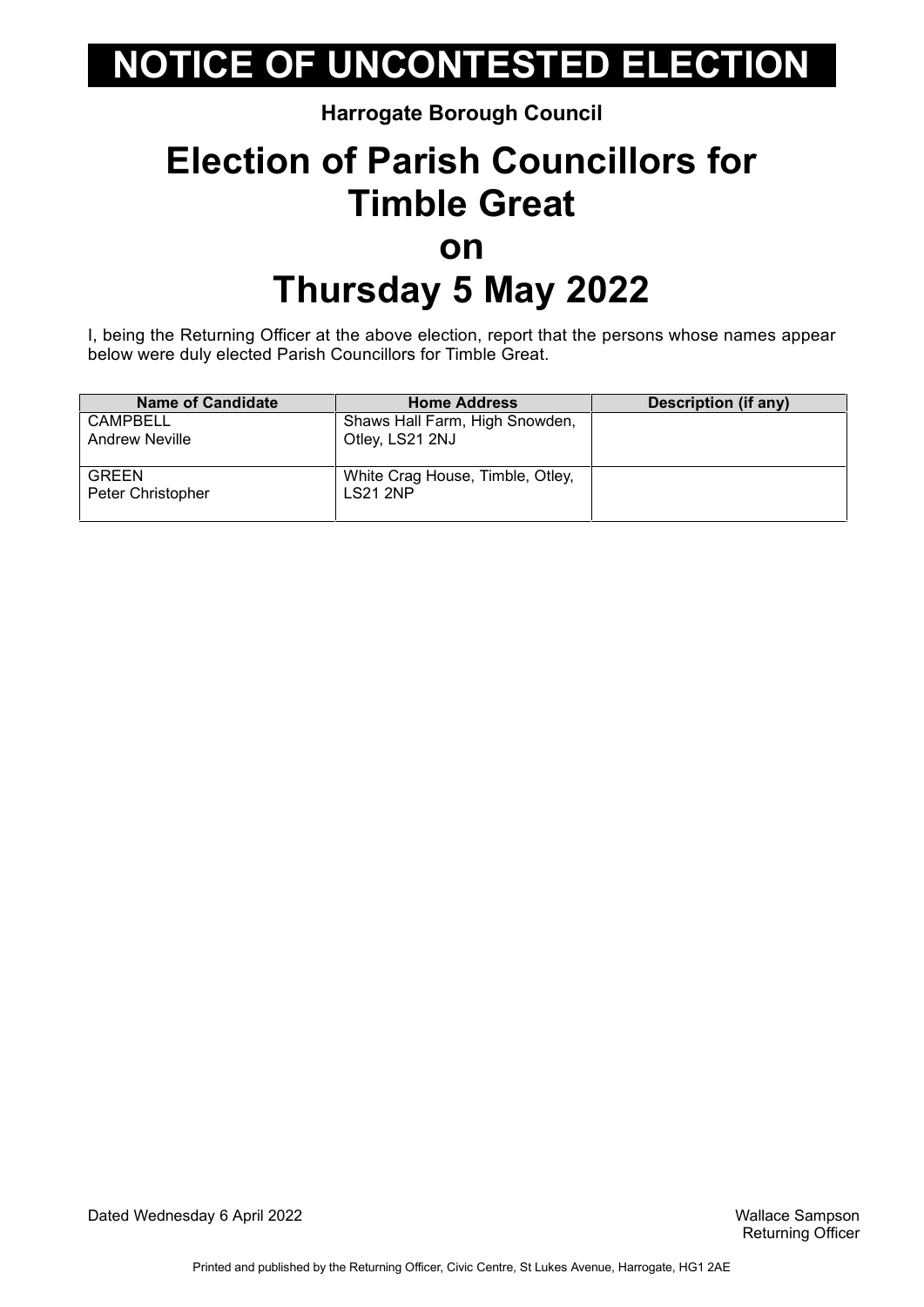#### **Harrogate Borough Council**

### **Election of a Parish Councillor for Timble Little on Thursday 5 May 2022**

I, being the Returning Officer at the above election, report that the person whose name appears below was duly elected Parish Councillor for Timble Little.

| <b>Name of Candidate</b> | <b>Home Address</b>                              | Description (if any) |
|--------------------------|--------------------------------------------------|----------------------|
| <b>DAVISON</b><br>Jackie | Timble Grange, Timble, Otley,<br><b>LS21 2PW</b> |                      |
|                          |                                                  |                      |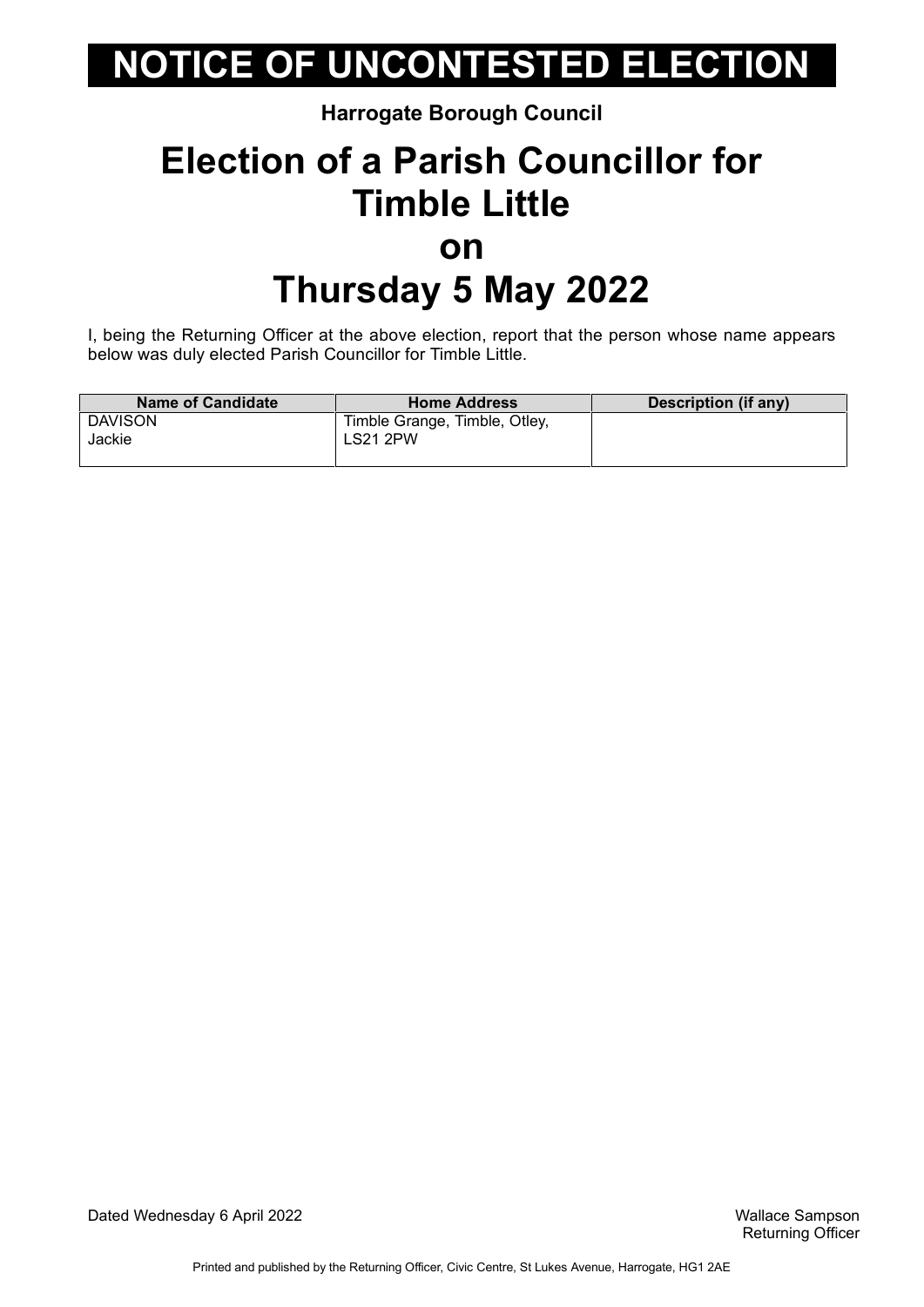**Harrogate Borough Council**

### **Election of a Parish Councillor for Warsill on Thursday 5 May 2022**

I, being the Returning Officer at the above election, report that the person whose name appears below was duly elected Parish Councillor for Warsill.

| <b>Name of Candidate</b> | <b>Home Address</b>     | Description (if any) |
|--------------------------|-------------------------|----------------------|
| FULFORD                  | Beckside Farm, Warsill, |                      |
| Julia Ruth               | Harrogate, HG3 3LJ      |                      |
|                          |                         |                      |

Dated Wednesday 6 April 2022 Wallace Sampson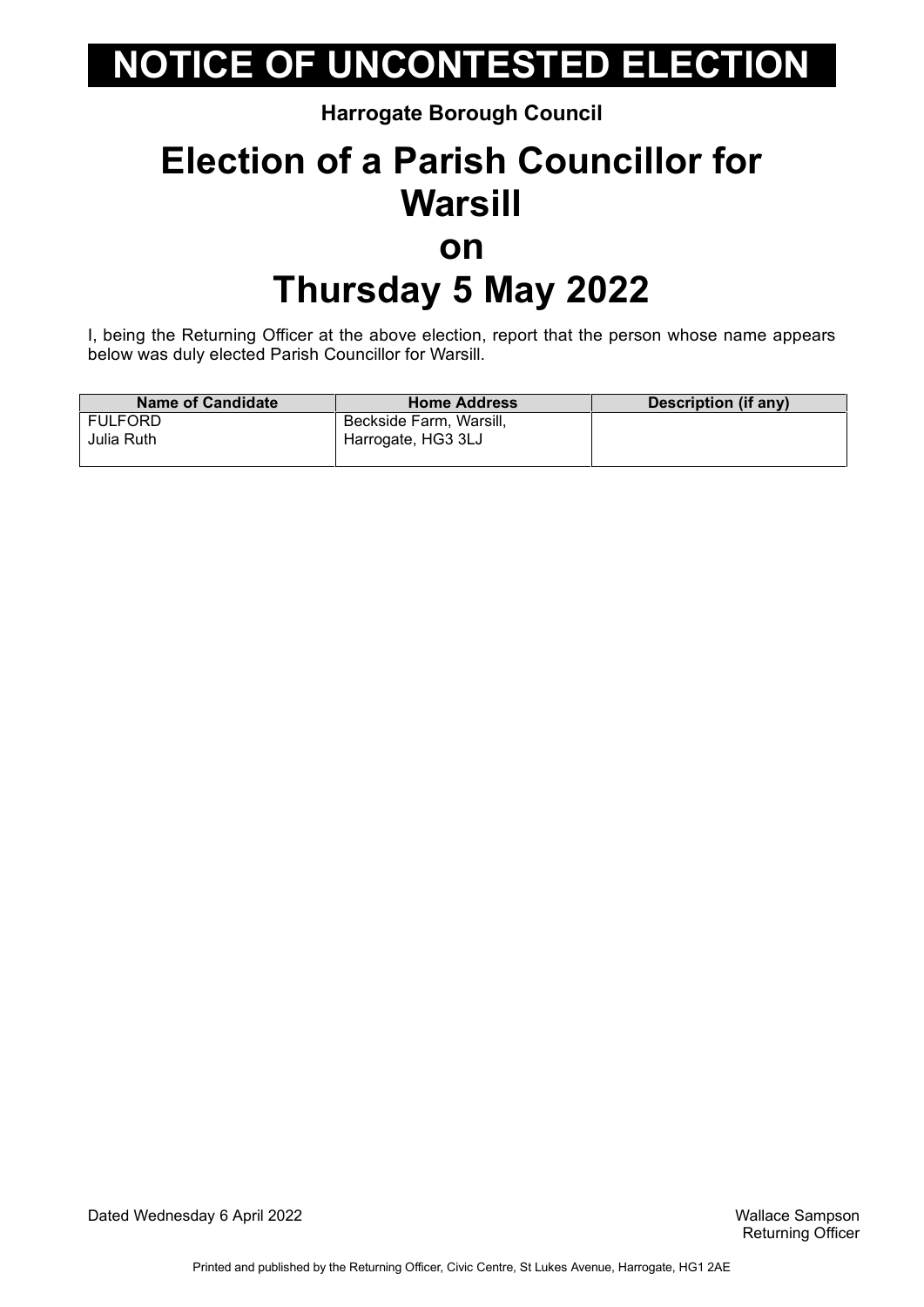**Harrogate Borough Council**

### **Election of Parish Councillors for Wath on Thursday 5 May 2022**

I, being the Returning Officer at the above election, report that the persons whose names appear below were duly elected Parish Councillors for Wath.

| <b>Name of Candidate</b> | <b>Home Address</b>             | <b>Description (if any)</b> |
|--------------------------|---------------------------------|-----------------------------|
| <b>CLARKE</b>            | The Sidings, Melmerby, Ripon,   |                             |
| Julie                    | HG4 5EX                         |                             |
| <b>ENGLISH</b>           | Nunwick Grange, Nunwick, Ripon, |                             |
| Mark Robert              | North Yorkshire, HG4 5ED        |                             |
| PEACE                    | (address in Harrogate Borough)  |                             |
| <b>Gerard Nicholas</b>   |                                 |                             |
| <b>TAYLOR</b>            | Walton House, Wath, Ripon, HG4  |                             |
| Sean Ward                | 5EN                             |                             |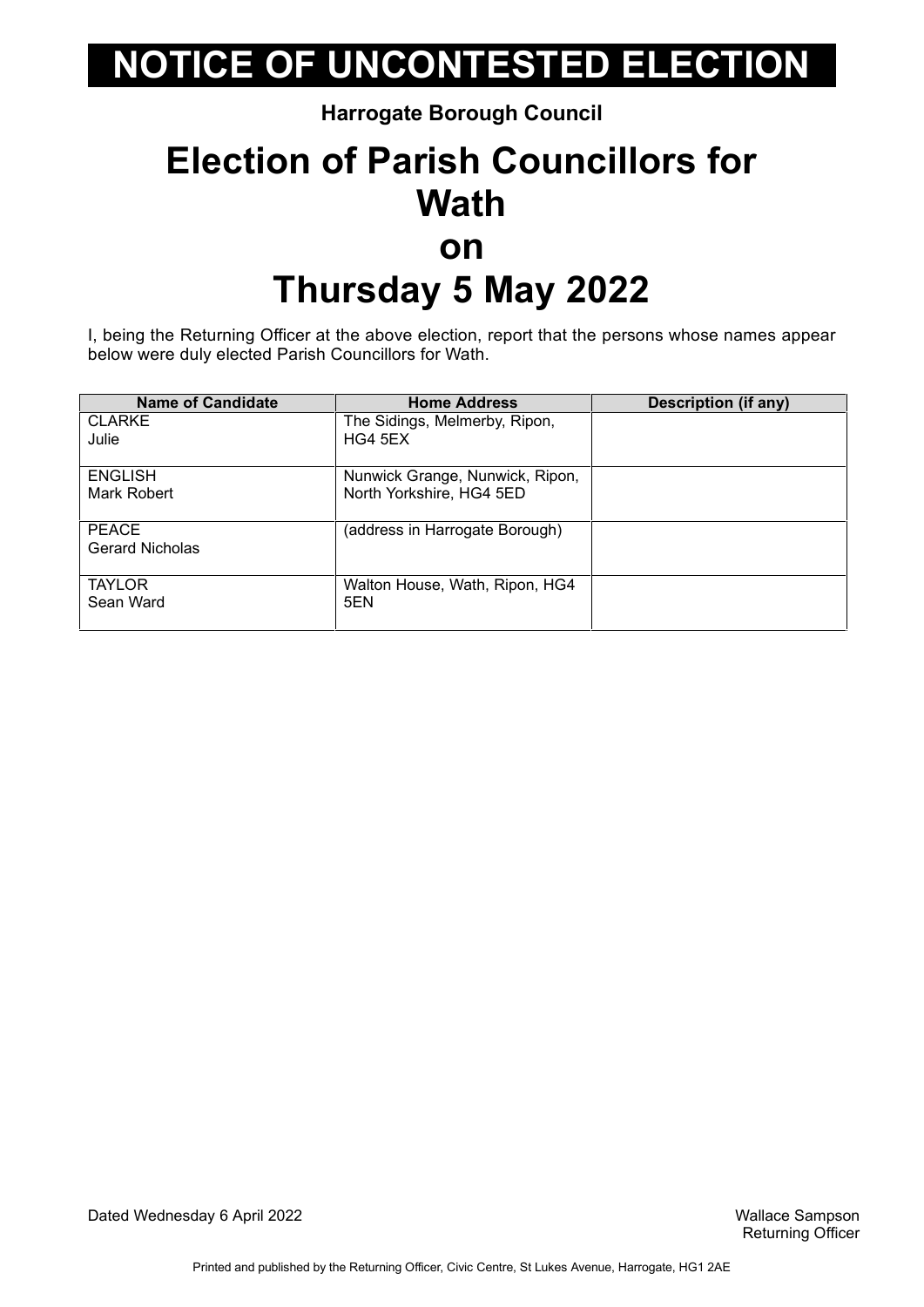**Harrogate Borough Council**

### **Election of Parish Councillors for Weeton on Thursday 5 May 2022**

I, being the Returning Officer at the above election, report that the persons whose names appear below were duly elected Parish Councillors for Weeton.

| <b>Name of Candidate</b> | <b>Home Address</b>             | <b>Description (if any)</b> |
|--------------------------|---------------------------------|-----------------------------|
| <b>CHALMERS</b>          | Beckfield, Main Street, Weeton, |                             |
| David James              | <b>LS17 0AY</b>                 |                             |
| <b>CLARK</b>             | The Moorings, Weeton Lane,      |                             |
| Kevin James              | Huby, Leeds, LS17 OHE           |                             |
| <b>JAGGER</b>            | The Whins, Barrowby Wood,       |                             |
| Paul                     | Kirkby Overblow, Harrogate, HG3 |                             |
|                          | 1HY                             |                             |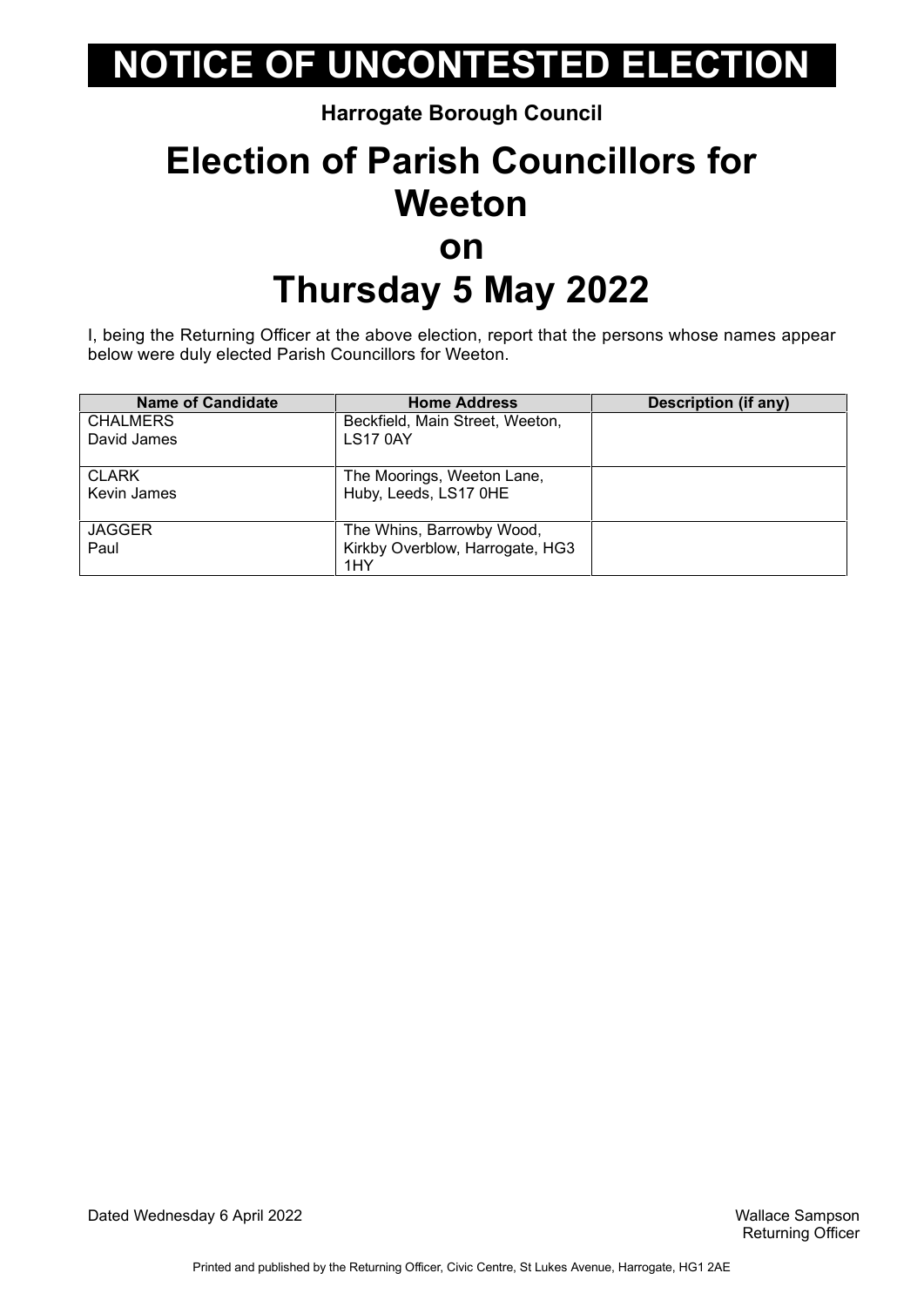**Harrogate Borough Council**

### **Election of Parish Councillors for Weston on Thursday 5 May 2022**

I, being the Returning Officer at the above election, report that the persons whose names appear below were duly elected Parish Councillors for Weston.

| <b>Name of Candidate</b>      | <b>Home Address</b>            | <b>Description (if any)</b> |
|-------------------------------|--------------------------------|-----------------------------|
| <b>CATON</b>                  | Weston Hall Farm, Church Lane, | Farmer                      |
| <b>Francis Richard Ayrton</b> | Weston, Otley, LS21 2HP        |                             |
|                               |                                |                             |
| <b>CROSSLEY</b>               | Laundry Cottage, Weston Hall,  |                             |
| Jane                          | Church Lane, Weston, North     |                             |
|                               | Yorkshire, LS21 2HP            |                             |

Dated Wednesday 6 April 2022 Wallace Sampson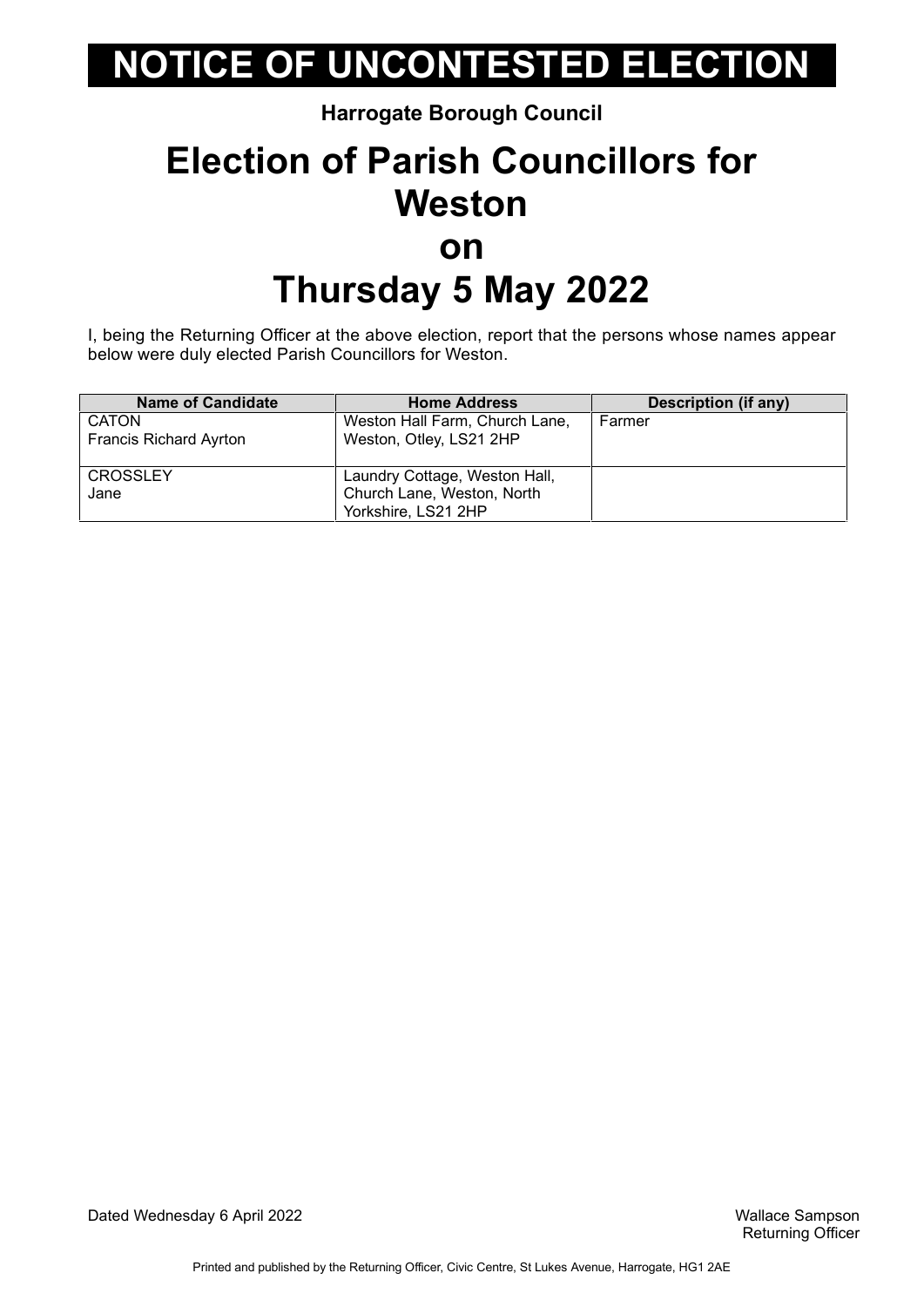**Harrogate Borough Council**

### **Election of Parish Councillors for Whixley on Thursday 5 May 2022**

I, being the Returning Officer at the above election, report that the persons whose names appear below were duly elected Parish Councillors for Whixley.

| <b>Name of Candidate</b> | <b>Home Address</b>               | Description (if any) |
|--------------------------|-----------------------------------|----------------------|
| <b>BECKETT</b>           | (address in Harrogate Borough)    |                      |
| Clare                    |                                   |                      |
|                          |                                   |                      |
| <b>CORBETT</b>           | Rainbow Cottage, Franks Lane,     |                      |
| Paul Robin               | Whixley, York, YO26 8AP           |                      |
|                          |                                   |                      |
| <b>FATHERS</b>           | Forge House, Rudgate, Whixley,    |                      |
| Robert John              | York, YO26 8AL                    |                      |
|                          |                                   |                      |
| <b>ROBERTS</b>           | 1 High Street, Whixley, North     |                      |
| Jo                       | Yorkshire, YO26 8AW               |                      |
|                          |                                   |                      |
| <b>TASKER</b>            | Highthorne, Station Road,         |                      |
| Vanessa Elizabeth        | Whixley, York, YO26 8AH           |                      |
|                          |                                   |                      |
| VAN DER VELDE            | Lyelands, Station Road, Whixley,  |                      |
| Cokie                    | <b>YO26 8AH</b>                   |                      |
|                          |                                   |                      |
| <b>VOAKES</b>            | 3 Vine Farm Close, Whixley, York, |                      |
| Andrew                   | YO26 8YZ                          |                      |
|                          |                                   |                      |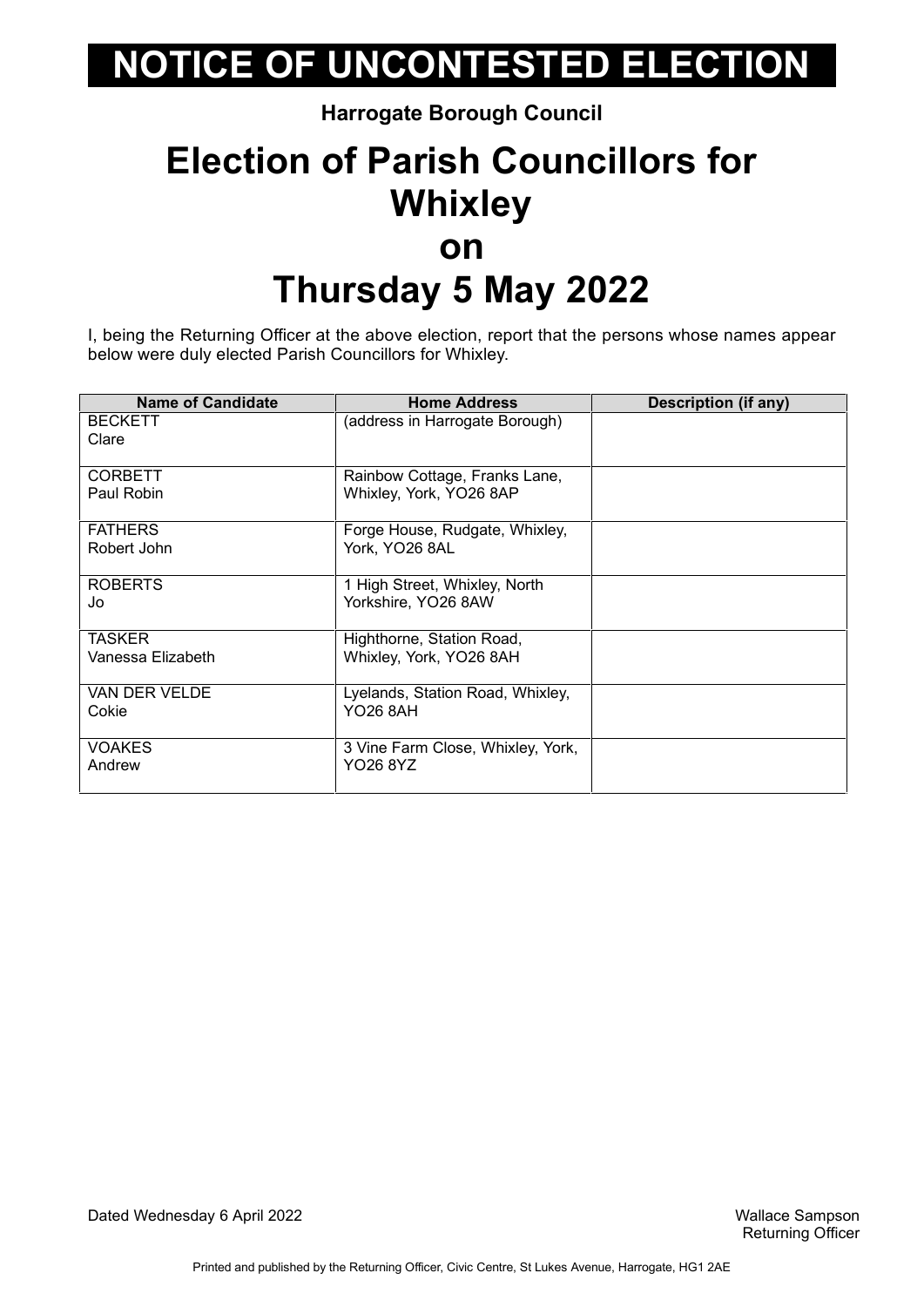**Harrogate Borough Council**

### **Election of Parish Councillors for Wighill on Thursday 5 May 2022**

I, being the Returning Officer at the above election, report that the persons whose names appear below were duly elected Parish Councillors for Wighill.

| <b>Name of Candidate</b> | <b>Home Address</b>            | Description (if any) |
|--------------------------|--------------------------------|----------------------|
| <b>GARSIDE</b>           | The White Swan, Main Street,   |                      |
| John                     | Wighill, Tadcaster, LS24 8BQ   |                      |
| <b>HAMILTON</b>          | West End Cottage, Church Lane, |                      |
| Andrew                   | Wighill, Tadcaster, LS24 8BG   |                      |
| <b>RICHARDSON</b>        | (address in Selby District)    |                      |
| Lindsay Ann              |                                |                      |
| <b>SPRY</b>              | (address in Harrogate Borough) |                      |
| Deborah                  |                                |                      |
| <b>WARD</b>              | (address in Harrogate Borough) |                      |
| Angela                   |                                |                      |